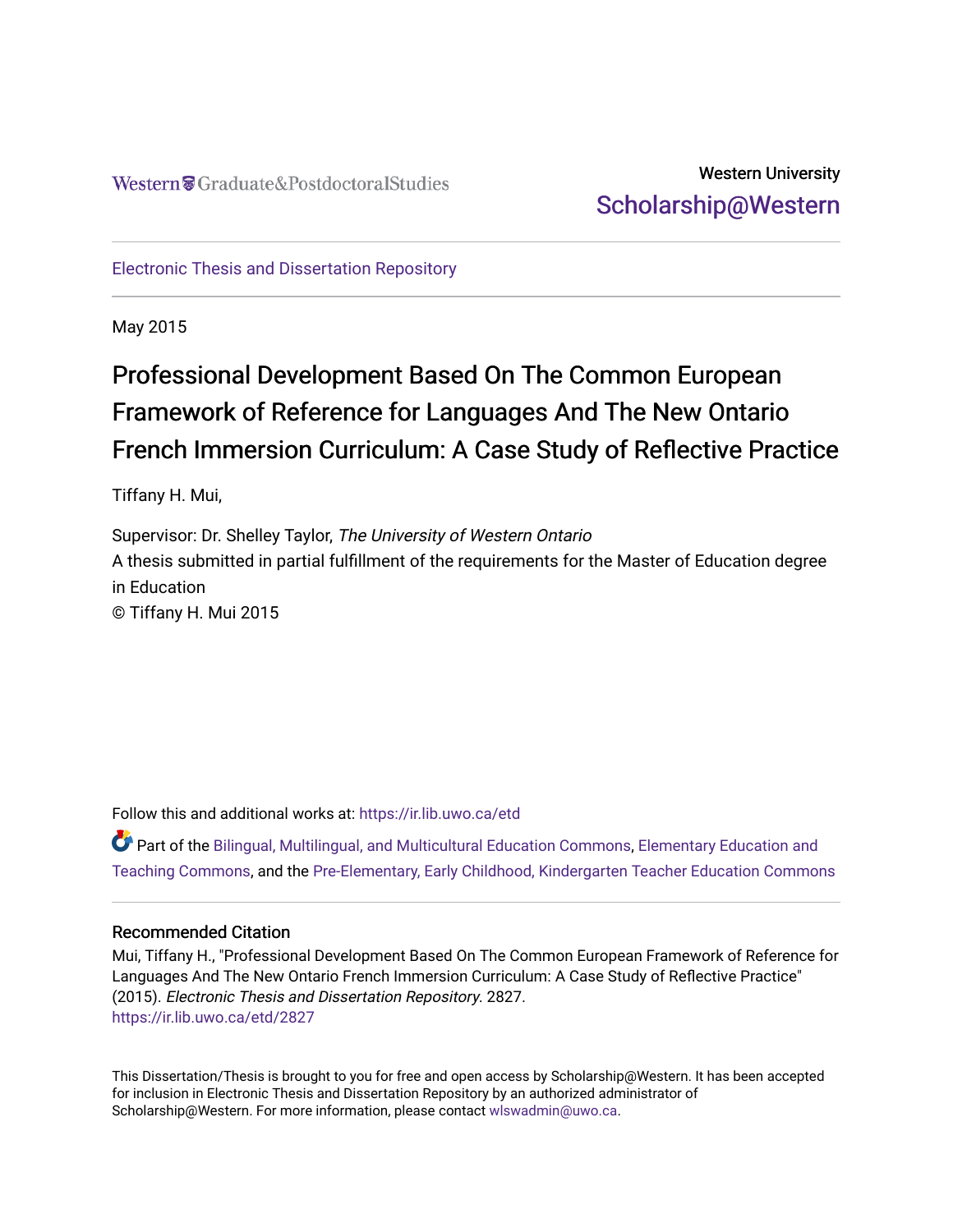Professional Development Based On The Common European Framework of Reference for Languages And The New Ontario French Immersion Curriculum: A Case Study of Reflective Practice

(Thesis format: Monograph)

by

Tiffany Mui

Graduate Program in Education

A thesis submitted in partial fulfillment of the requirements for the degree of Masters of Education

The School of Graduate and Postdoctoral Studies The University of Western Ontario London, Ontario, Canada

© Tiffany Mui 2015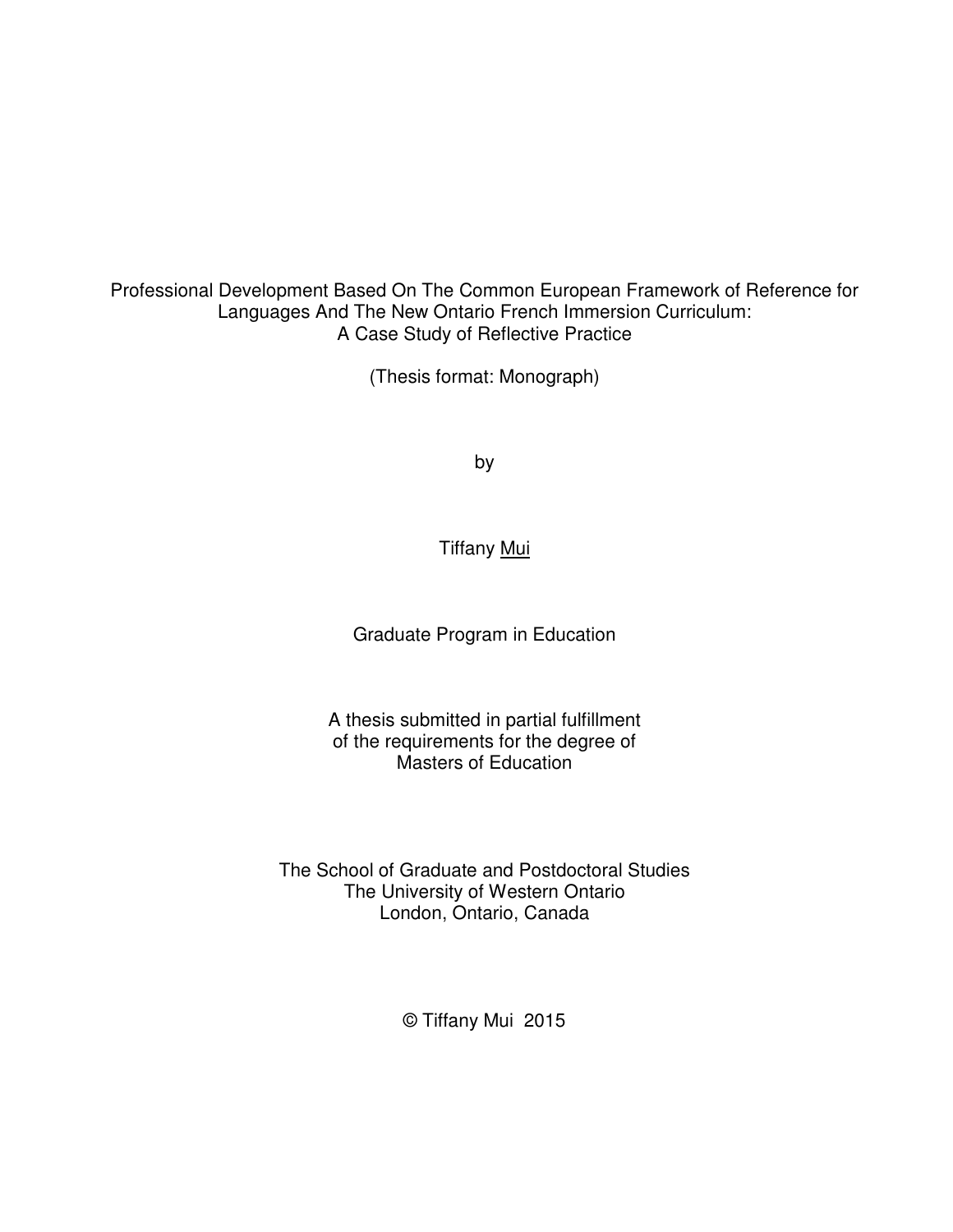#### Abstract

In this multi-phase case study, the teacher researcher aimed to determine how teachers can be assisted in implementing some principles of the *Common European Framework of Reference for Languages*/CEFR (Council of Europe, 2001) into their pedagogical practices for primary-aged children enrolled in early French Immersion programs. Through a series of interviews conducted over three phases and a five-month period, the researcher led the teacher participant through professional development (PD) to shed light on the PD needed for French Immersion and other FSL teachers to adopt key principles of CEFR-inspired pedagogy into their practice. The results suggest that PD should be offered at the board or provincial level for teachers to understand and be able to implement these pedagogical principles. Moreover, assigning early childhood educators who do not know French to work alongside full-day kindergarten French Immersion teachers impedes the ability of those immersion teachers who are familiar with principles of CEFR-inspired teaching to implement them. The results of this empirical study expand on previous research conducted on the feasibility of introducing the CEFR into Canadian FSL pedagogy. This ground-breaking research explores how educators grapple with a pedagogical innovation and the challenges they face when trying to implement it to meet their own and ministry goals.

### Keywords

*The Common European Framework of Reference for Languages*; case study; French Immersion; fullday kindergarten; professional development; reflective practice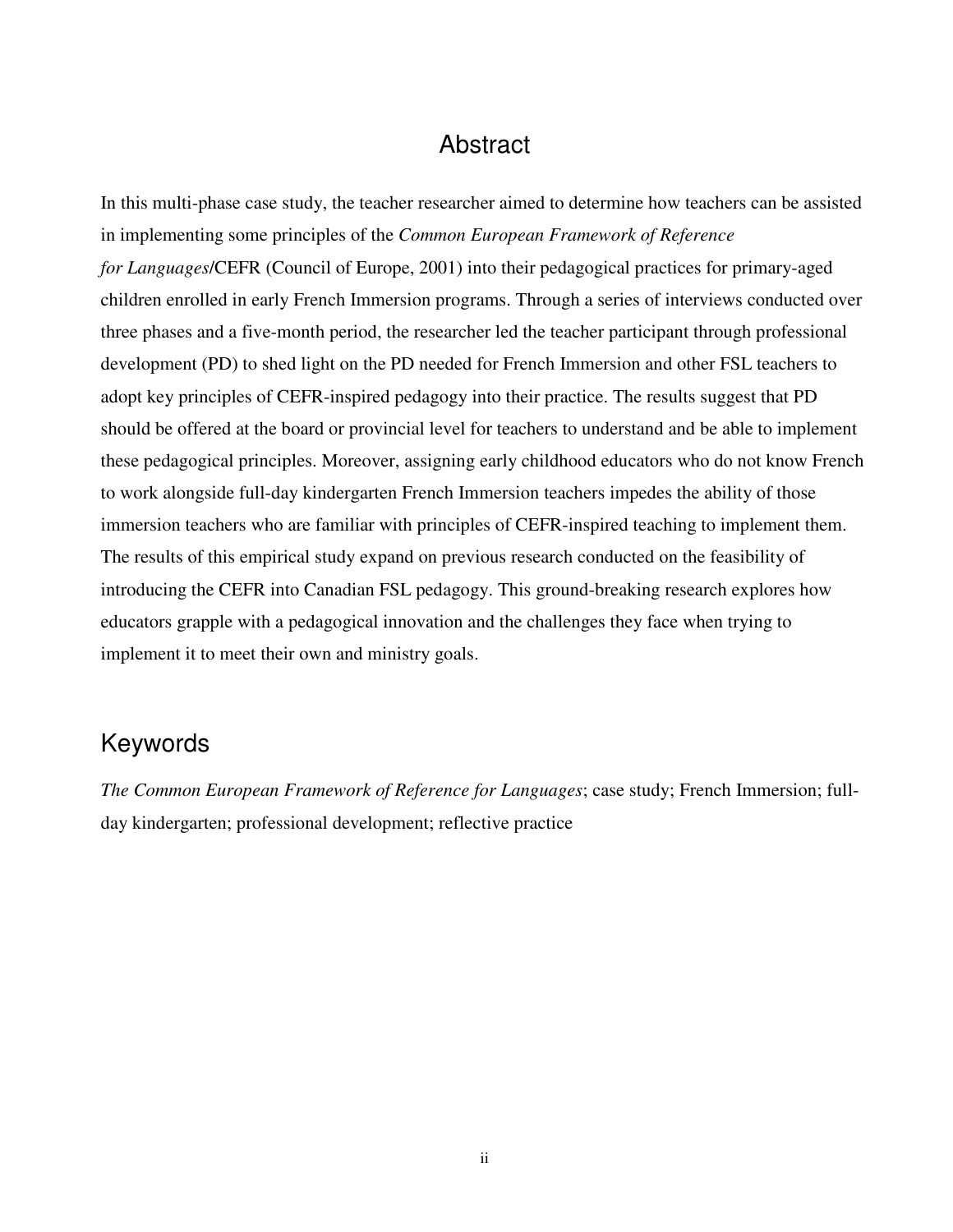# Acknowledgments

I would like to take this opportunity to thank everyone who played a role in guiding me through writing my thesis.

To Dr. Shelley Taylor, my thesis supervisor, for helping me along, every step of the way, for being within an e-mail's reach, and for putting her best efforts forth to make this the strongest research possible. I am grateful for her thoroughness and attention to detail, and for her experience in second language learning. Thank you, also, to my committee member, Dr. Farahnaz Faez. I appreciate her meticulous critical feedback provided and encouragement to expand my thinking.

An acknowledgment must go out to my teacher participant. Without her motivation and commitment to my study, this thesis never would have become a reality. Thank you for dedicating your time to my passion and for allowing me to help to create a mold for future professional development.

Finally, I would like to extend my greatest thanks to my parents, Clare and Norman Mui, and to my brother and unofficial editor, Darryl Mui. I thank you for allowing me to put my thesis first and for supporting me throughout this journey. Without their love, encouragement, and belief in me, this thesis would not have been possible. I am beyond appreciative for everything that they have done for me and all that they continue to give to me.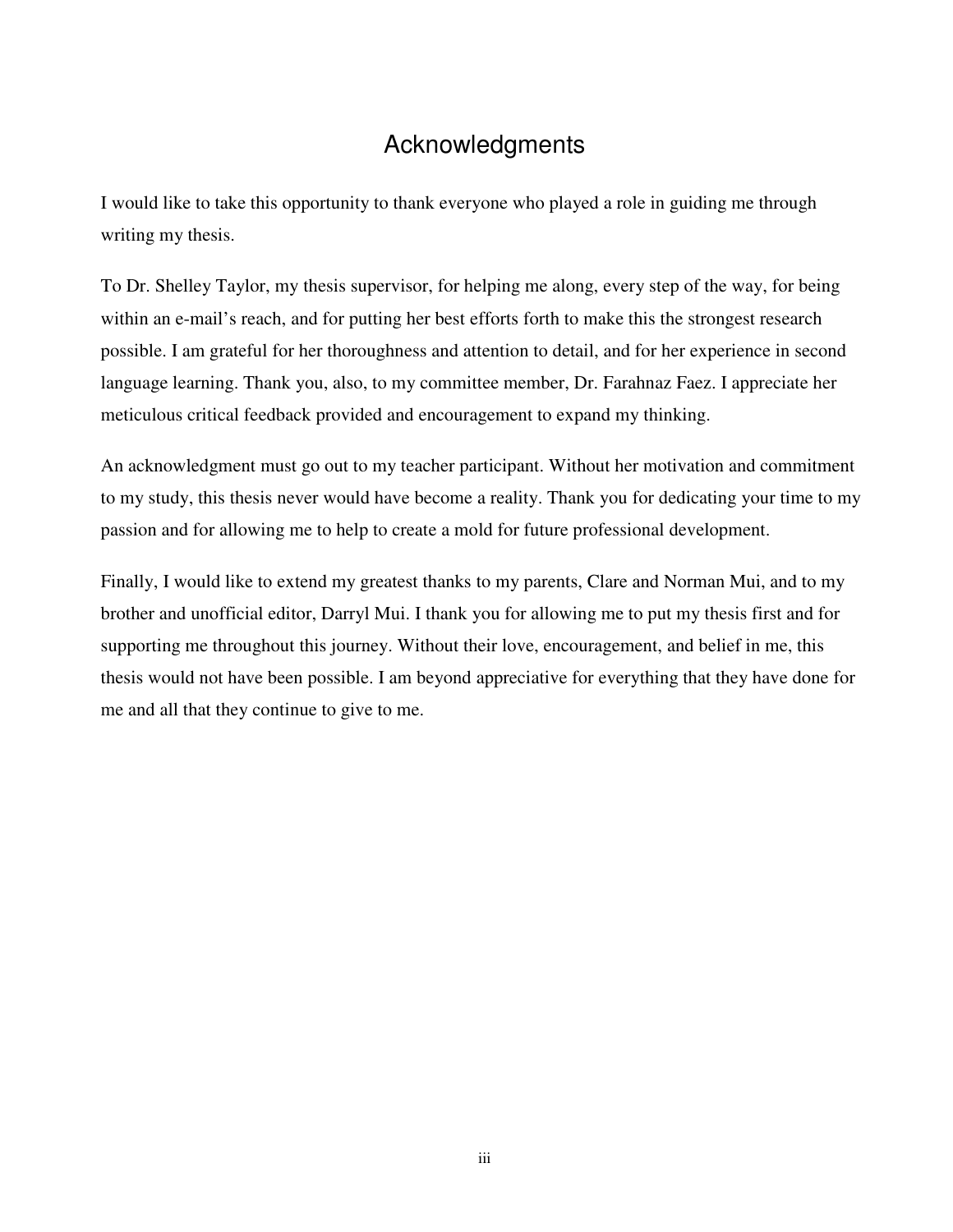# **Table of Contents**

| 2.3 The Common European Framework of Reference for Languages 16 |  |  |  |  |
|-----------------------------------------------------------------|--|--|--|--|
|                                                                 |  |  |  |  |
|                                                                 |  |  |  |  |
|                                                                 |  |  |  |  |
|                                                                 |  |  |  |  |
| 2.7.1                                                           |  |  |  |  |
| 2.7.2                                                           |  |  |  |  |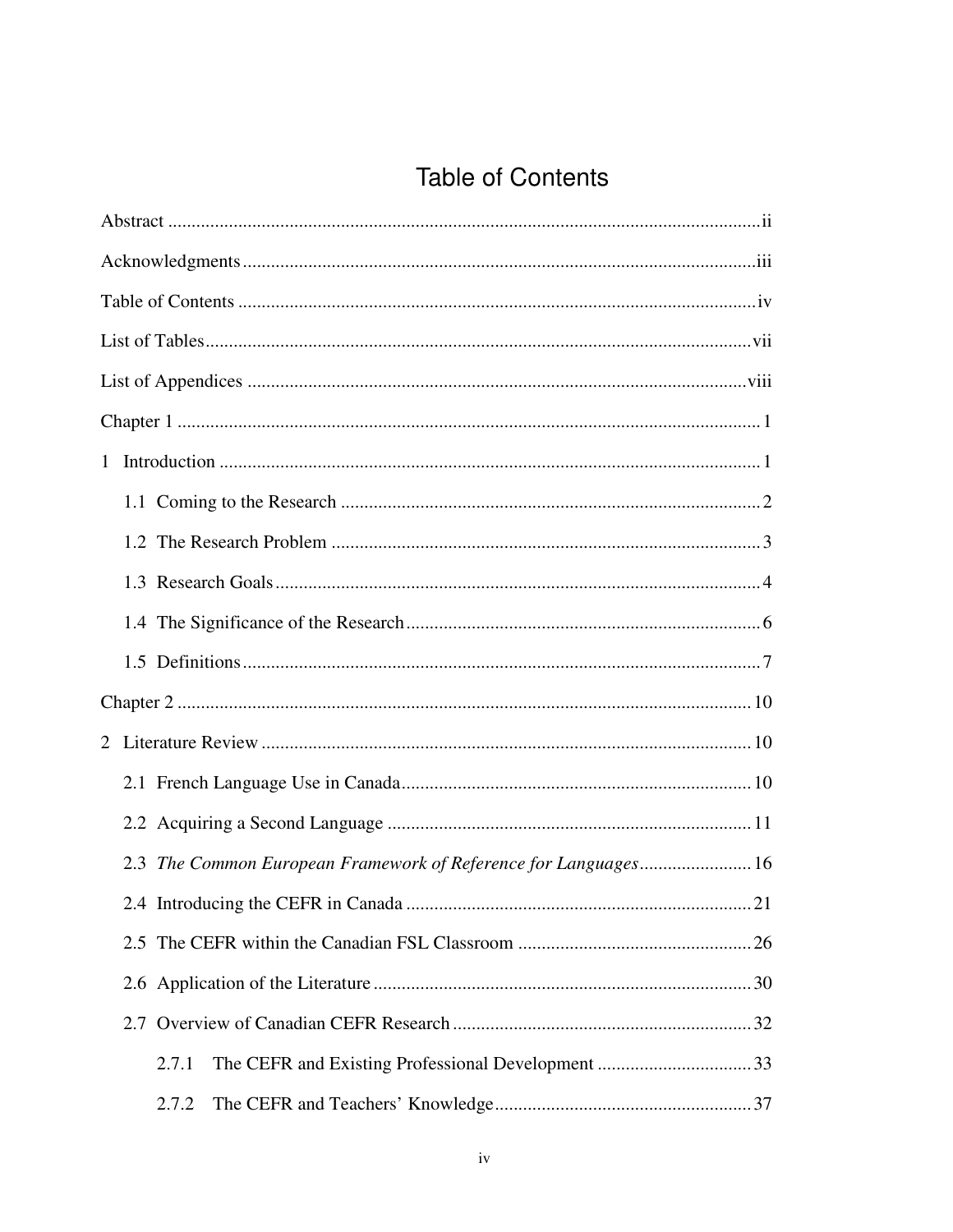|  | 4.1.1 |            |  |  |  |
|--|-------|------------|--|--|--|
|  | 4.1.2 |            |  |  |  |
|  |       | $\dots 86$ |  |  |  |
|  |       |            |  |  |  |
|  | 4.2.1 |            |  |  |  |
|  | 4.2.2 |            |  |  |  |
|  | 4.2.3 |            |  |  |  |
|  |       |            |  |  |  |
|  | 4.3.1 |            |  |  |  |
|  | 4.3.2 |            |  |  |  |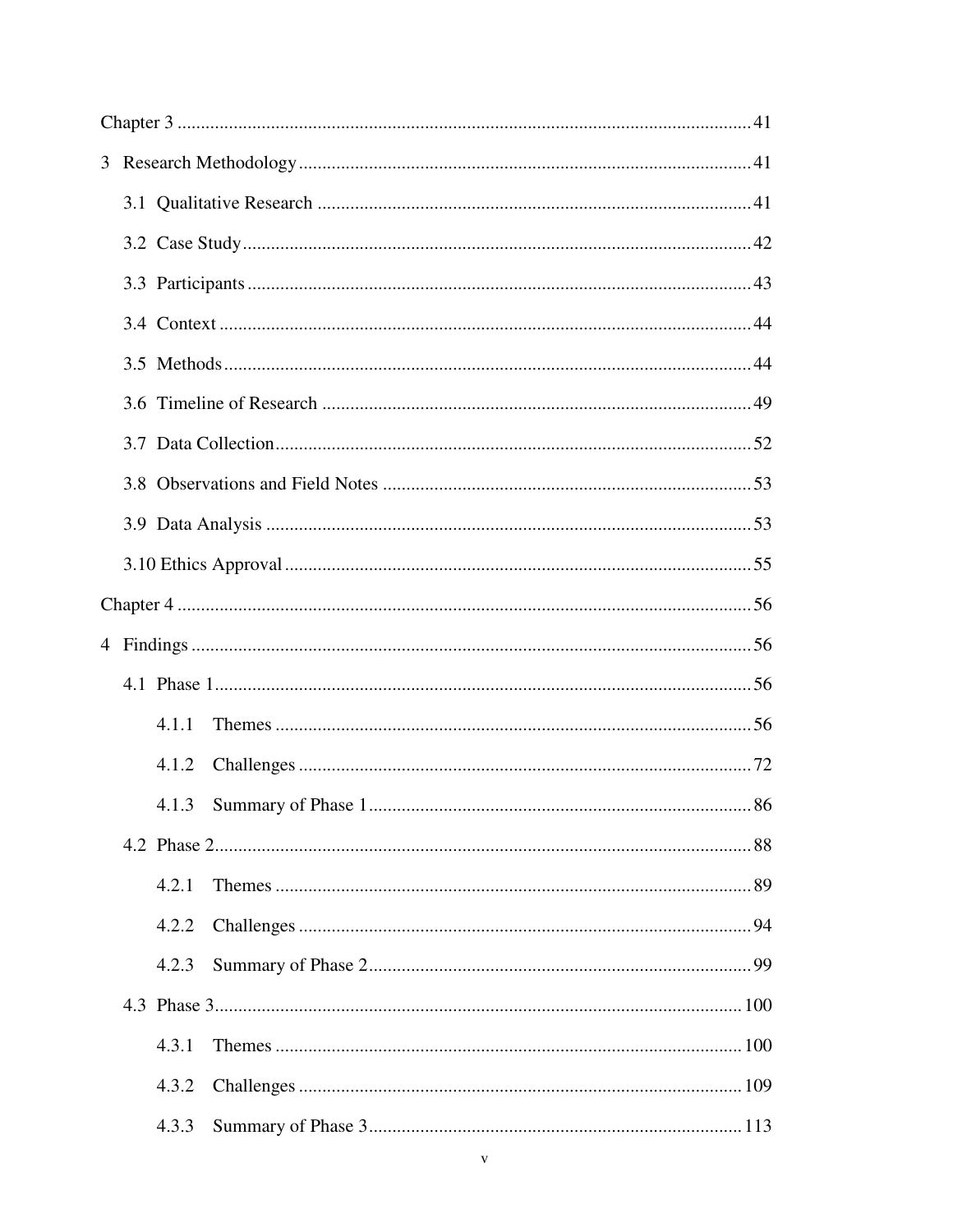| 6 |  |  |  |  |  |
|---|--|--|--|--|--|
|   |  |  |  |  |  |
|   |  |  |  |  |  |
|   |  |  |  |  |  |
|   |  |  |  |  |  |
|   |  |  |  |  |  |
|   |  |  |  |  |  |
|   |  |  |  |  |  |
|   |  |  |  |  |  |
|   |  |  |  |  |  |
|   |  |  |  |  |  |
|   |  |  |  |  |  |
|   |  |  |  |  |  |
|   |  |  |  |  |  |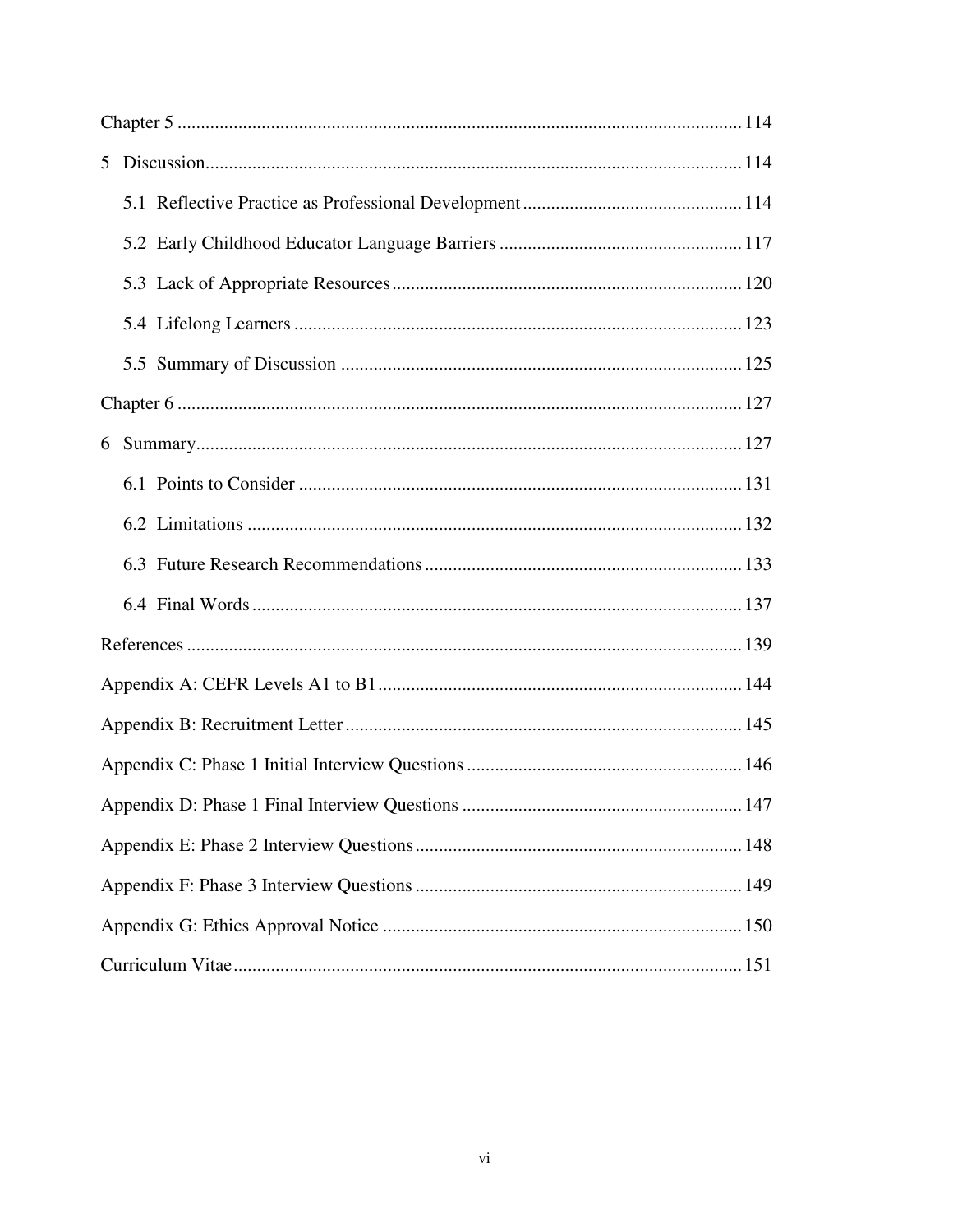# List of Tables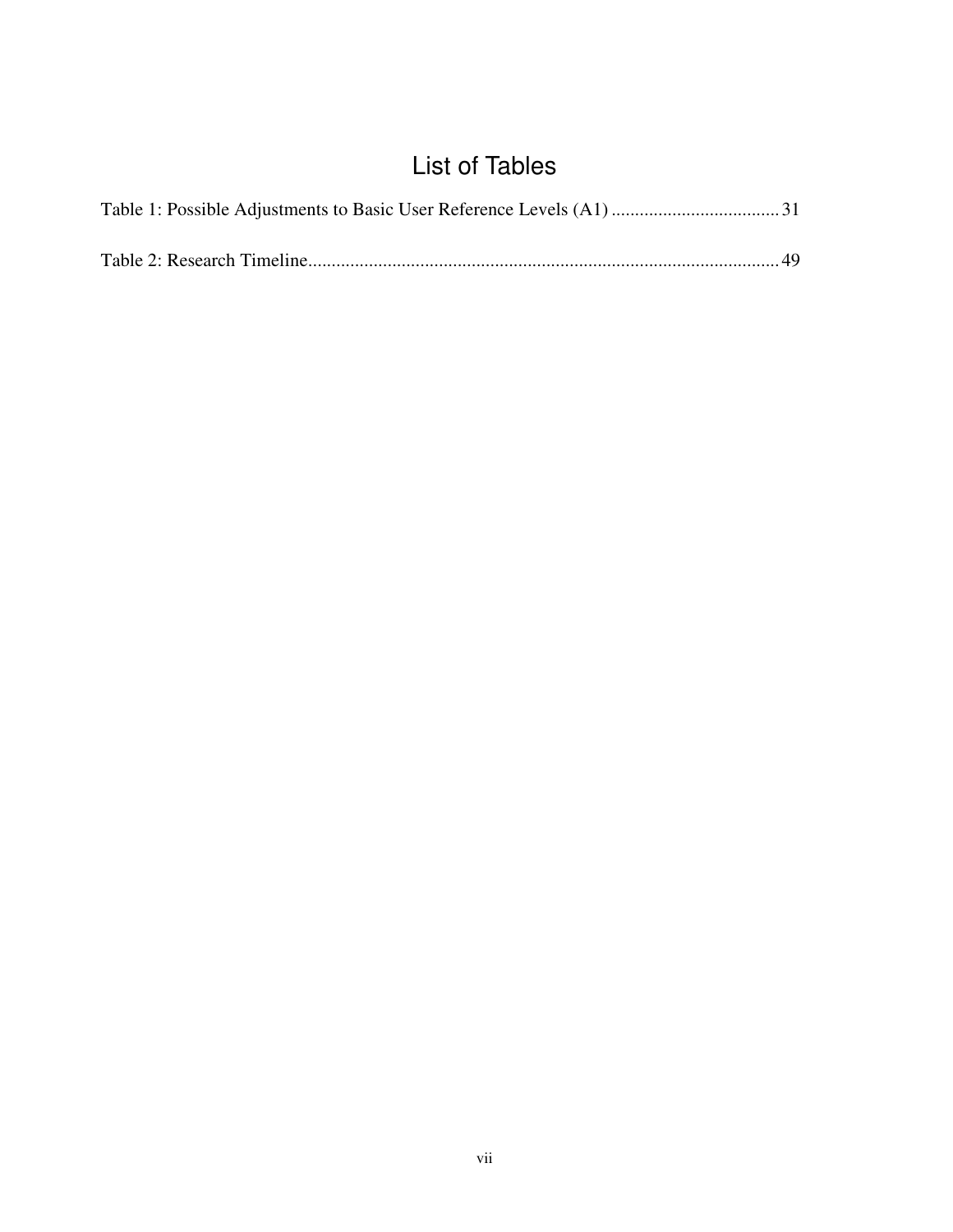# List of Appendices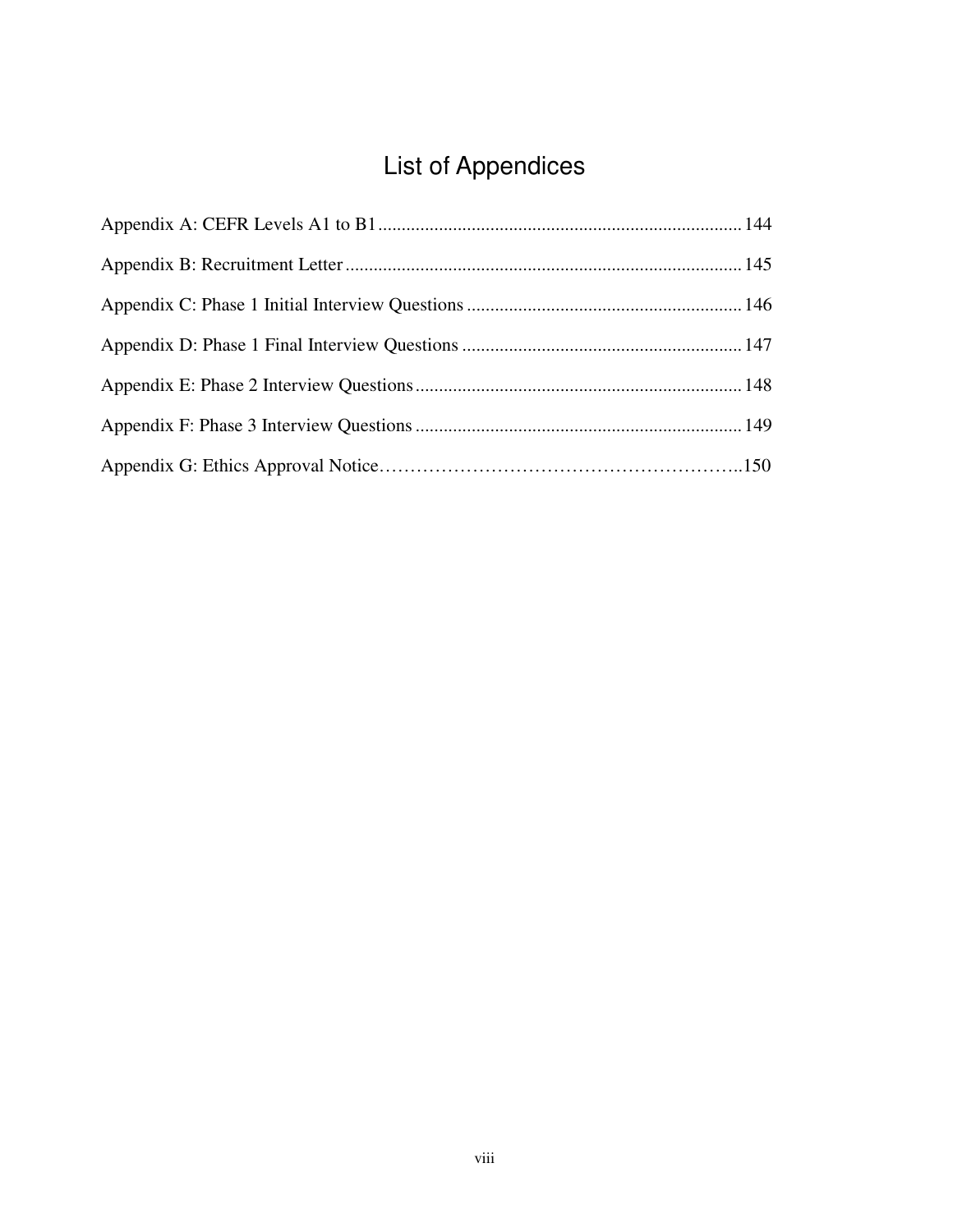# Chapter 1

#### 1 Introduction

This case study was designed to profile a teacher engaging with *The Ontario Curriculum for French as a Second Language, French Immersion Grades 1-8* document (Ontario Ministry of Education, 2013) through reflective professional development (PD) encounters with a teacher participant. This topic was explored through a case study involving two teachers, one of whom was the researcher. The purpose of their work together was to: (a) inform the teacher participant about the *Common European Framework of References for Language* (CEFR) and its inclusion of task-based language activities (TBLT), and whether (and if so, how) the framework was supported through the new Ontario French as a Second Language (FSL) curriculum, and (b) identify and document the strengths of (and challenges inherent in) her attempting to implement aspects of the framework, which constituted a pedagogical innovation for FSL in Ontario. My role within the study, as the researcher, was to work closely with the teacher participant. I was seeking to influence the teacher participant to adopt CEFR-infused activities within her daily practice while reporting on and analyzing her views. Our approach was to adopt a mentor/mentee relationship, paving the way for PD ideas, encouraging discussion and reflective practice (Schön, 1983). The impact of the discussions between teacher and researcher was explored over three research phases conducted over a five-month period, during which time the teacher participant examined the value and significance of having a "critical friend" who could scaffold her understanding of what the CEFR entailed and whether she could include some of its principles in her FSL classroom (Carr and Kemmis, 1986). Thus, the question being investigated is, "How can teachers work together collaboratively to understand and draw on a pedagogical innovation such as the CEFR in a French Immersion classroom?"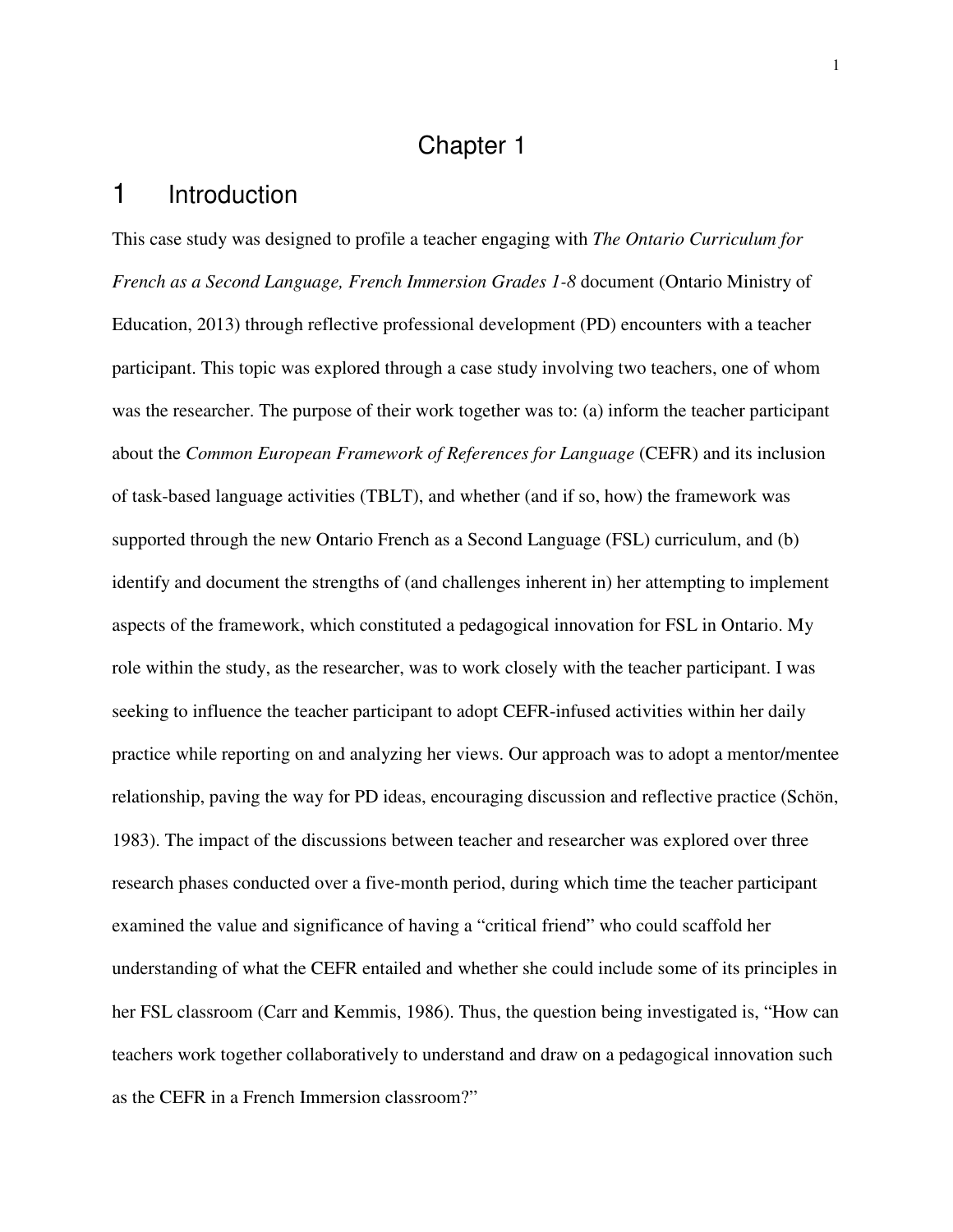#### 1.1 Coming to the Research

French is one of Canada's official languages, and is spoken by nearly one-quarter of the population (Kissau and Turnbull, 2008). The Canadian federal government promotes linguistic duality in its citizens, in both French and English, and Canadians believe that it is important for their children to learn a second language (L2). In fact, Vandergrift (2006) states that 86% of parents want their children to learn another language. Among this 86%, 82% are Anglophones and 75% believe that French should be a child's second language. Ninety percent of Francophones believe that English should be the second language (Vandergrift, 2006). It is evident that French is a valuable language to the Canadian population. To address this, the Canadian government believes that there should be a way for each province and territory to link its unique L2 programs to a common framework that can then be applied internationally, using similar scales, and markers of achievement (Vandergrift, 2006).

As a teacher who has taught Kindergarten, Grade 1, and a combined Grade 1/2, I was interested in delving further into the new curriculum to investigate whether it aligns with, or is indeed infused with, the CEFR. The Ontario FSL curriculum specifically states that the curriculum "recognizes that, today and in the future, students need to be critically literate in order to synthesize information, make informed decisions, communicate effectively, and thrive in an ever-changing global community" (Ontario Ministry of Education, 2013, p. 5). These stated goals raise the question of what learning approach the curriculum proposes to ensure that young learners develop holistic literary skills while gaining the necessary tools (fluency, accuracy, vocabulary, comprehension in the L2, etc.) to thrive given the L2 expectations of their program (i.e., to communicate effectively and clearly using an L2, to understand reading, writing, and spoken production in an L2, and to feel as though they are making a difference in their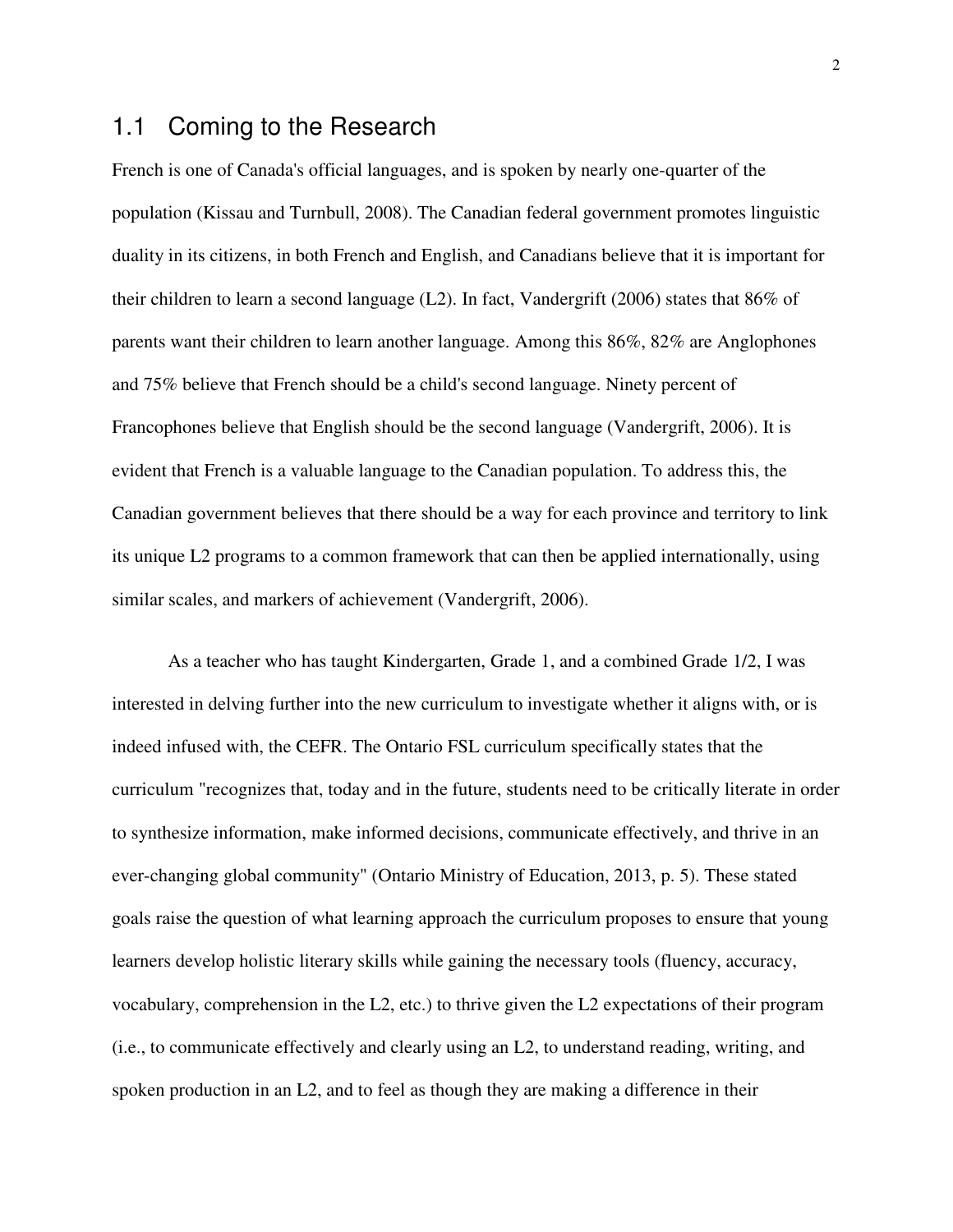communities and societies with their knowledge of an L2.) (Ontario Ministry of Education, 2013).

I concentrated my efforts on conducting a case study that could be used not only for my own benefit, but for other educators involved in French Immersion students' L2-learning journeys. Throughout this research, the teacher participant and I adopted a mentor-mentee relationship. Although she was a fairly new graduate and had a background in second language/(L2) acquisition, she had not yet been formally introduced to tenets of the CEFR or how to use its ethos within the classroom (i.e., the Common Reference Levels, task-based learning and teaching/(TBLT), and the European Language Portfolio/(ELP) to maximize L2 learning). Having conducted the research and background reading on the CEFR and task-based language activities, I was able to offer her some insight into what the CEFR entails, through its reference levels, the ELP and, as is noted in sections 4.1.1.2 and 4.3.2.2, I recommended possible activities that she could build into her teaching. The conversations and information gathered within this study will provide some insight into the future of the FSL program and the CEFR, particularly for early learners, and will allow for other successful primary grade experiences.

### 1.2 The Research Problem

Canada is an officially bilingual country, and the FSL Document (2013) states that knowledge of French "allows students to communicate with French-speaking people in Canada and around the world, to understand and appreciate the history and evolution of their cultures, and to develop and benefit from a competitive advantage in the workforce" (Ontario Ministry of Education, FSL Document, 2013, p. 6). The problem that arises in French Immersion programs is that while children's language instruction understandably follows the curriculum closely, their French learning stays within the school and rarely surfaces outside of that context (Genesee, 1994).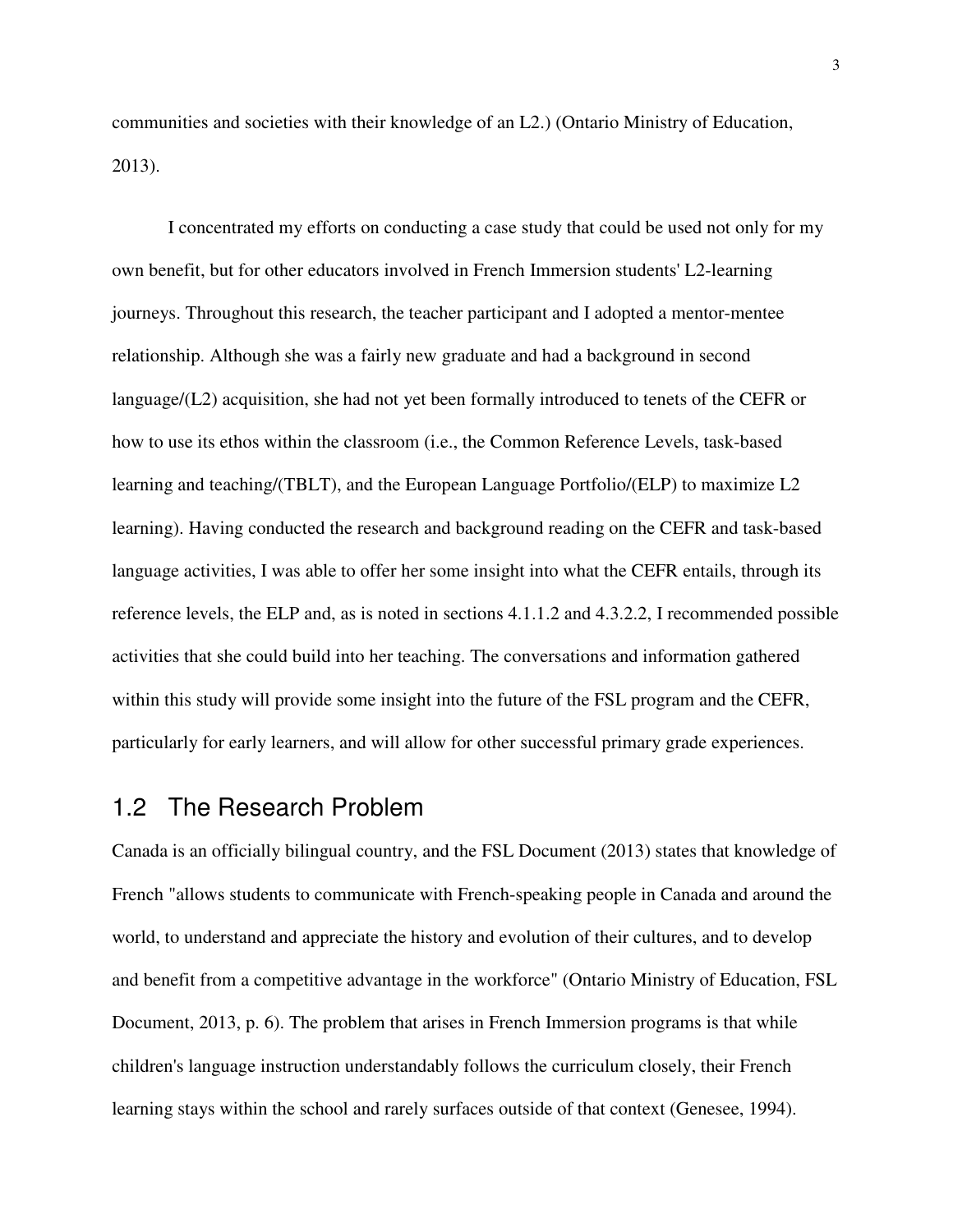Therefore, ties between the proficiency they develop in the program and whether they eventually gain a competitive edge in the workplace remain unclear. Faez, Majhanovich, Taylor, Smith, and Crowley (2011) state that drop-out rates from FSL programs across Canada are high and there is widespread dissatisfaction with French language proficiency levels among students, teachers, and FSL programs. This dissatisfaction with proficiency levels, may arise from language being taught in isolation (i.e. rote drilling of grammar concepts), a limited amount of time allotted to authentic communication (i.e. choosing topics that truly interest students, not teachers), and the way language is used in specific domains such as mathematics and social studies (Genesee, 1994). One goal identified by the Ontario Ministry of Education's FSL curriculum document (2013) is to foster children's ability to communicate with others. This knowledge can be carried with them in future endeavours in an L2, such as gaining a competitive advantage in the workplace.

A true picture of students' abilities to conduct themselves in a French environment may not be entirely evident by adopting a narrow perspective of the curriculum and traditional ways of teaching and assessment. It was my intention for the teacher participant and me to discuss potential activities that could extend students' thinking in their L2, using task-based language activities and authentic language activities that align with the goals of the CEFR (and possibly with the new FSL curriculum).

#### 1.3 Research Goals

Through this case study, the teacher participant and I worked collaboratively over the course of three phases of 6 interviews: four initially, one three months later and one five months later, to document not only our partnership, but also the struggles, challenges and successes we encountered while attempting to 'unpack' the CEFR and envisage CEFR-infused activities that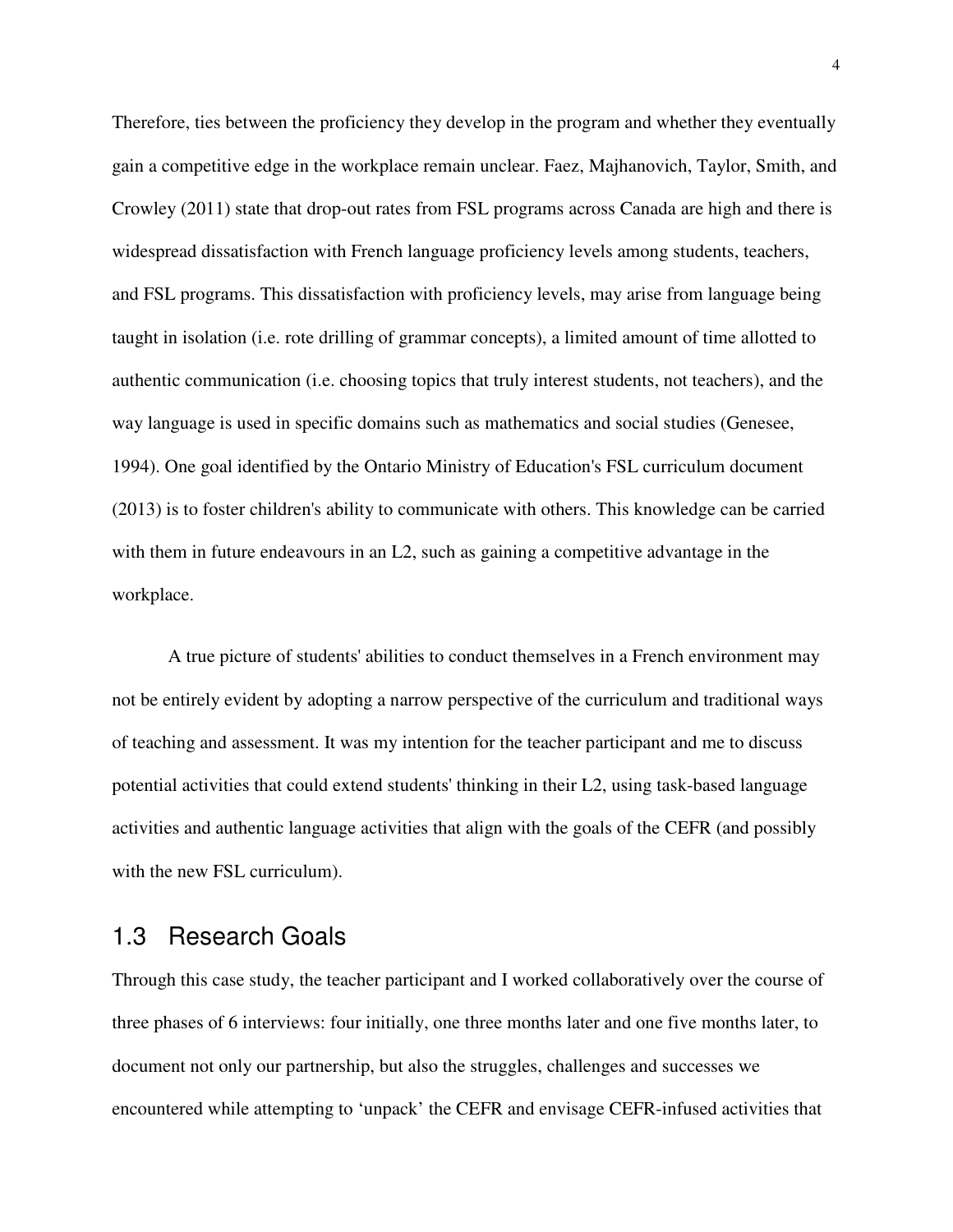could be adopted in a French Immersion classroom setting. The ultimate goal of my research was to see how a teacher could be assisted in implementing CEFR-based learning and teaching in her classroom. The teacher needed to understand principles of the CEFR to be able to engage in taskbased teaching and promote learner autonomy. My role was to provide PD to a teacher in a oneon-one setting to further her learning and overall knowledge of the CEFR.

It has been suggested that the CEFR promotes learner autonomy through its use of an action-oriented approach to learning (Little, 2009). "Can Do" statements, such as level A1 for written interaction, "I can write a short, simple postcard, for example sending holiday greetings. I can fill in forms with personal details, for example entering my name, nationality and address on a hotel registration form" (CoE, 2001, p. 26), stress students' independence and accountability for their learning through reflections on their learning and engagement in authentic communicative activities, like asking and answering questions (Saskatchewan Ministry of Education, 2013). The Ontario FSL curriculum does not make any direct connections to the CEFR or reference the Council of Europe throughout the entire document; thus, I hypothesized that the new FSL curriculum guidelines may not obviously steer teachers in the direction of a CEFR approach to L2 teaching. This approach provides authentic opportunities for students to engage in spoken French interactions, and task-based teaching opportunities. Students gain independence and fluency in an L2, while using self-assessment to determine where growth needs to occur to continue building on prior knowledge in French. Teachers may encounter challenges because of this lack of clarity within the curriculum document (Ontario Ministry of Education, 2013). How, then, can teachers be assisted in implementing some principles of the CEFR into their FSL pedagogy for primary-aged children in a French Immersion classroom? This will be addressed throughout this thesis, as the conversations I had with the teacher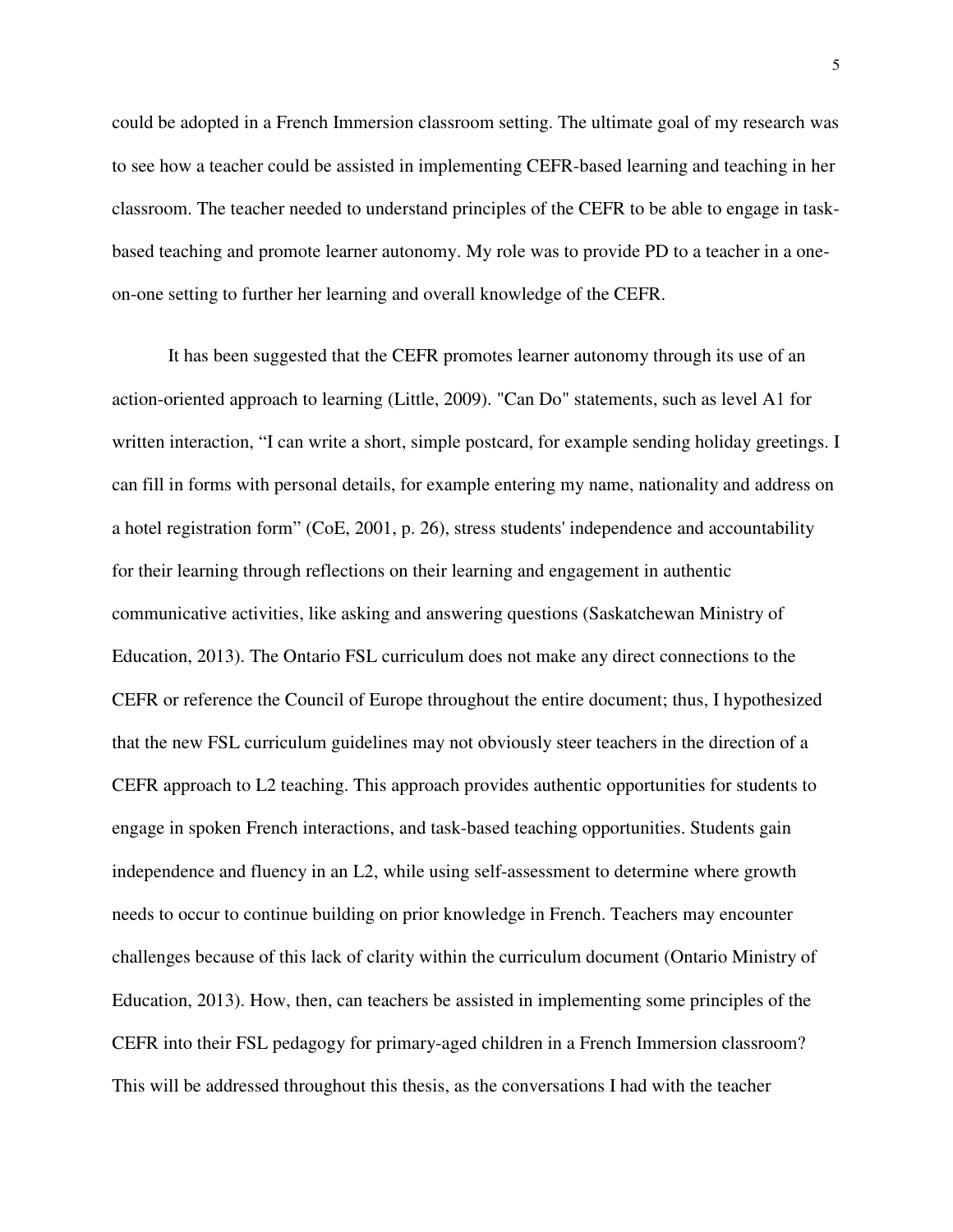participant have the potential to inform successful PD initiatives aimed at supporting FSL teachers' attempts to understand the CEFR and infusing aspects of it (e.g. task-based teaching, self-assessment, and learner autonomy) in their pedagogical practices.

As a teacher researcher, I assisted in building the teacher participant's knowledge of the CEFR so that she could begin to understand the framework and principal goals of the document (e.g. task-based learning, authentic spoken interactions, and developing learner autonomy). We also discussed prospective activities that could be used in her future classroom to promote French language acquisition on a deeper level<sup>1</sup>, and worked through the FSL curriculum document auxiliary document (Ministry of Education, Ontario, 2013) to reconcile the FSL teaching/learning expectations outlined by the Ontario Ministry of Education (2013), and by the Council of Europe (2001), as set out in the CEFR. During the research process, the teacher and I developed new ideas about practices that we could incorporate into our French Immersion classrooms. We also engaged in discussions about challenges or successes that could arise with the use of CEFR-based activities in conjunction with the FSL curriculum document (Ontario Ministry of Education, 2013). We revisited these discussion topics during two separate 'post' phases (the first was three months after the initial interview sessions, and the second, five months later).

### 1.4 The Significance of the Research

 $\overline{a}$ 

This research fills a gap in the literature as no previous Canadian studies have investigated the CEFR in relation to how it could be tailored to full-day kindergarten French Immersion students.

<sup>1</sup> French language acquisition on a deeper level can involve students thinking in their L2 throughout the day, engaging in higher-order thinking, and also having conversations amongst themselves and challenging one another's thoughts and ideas.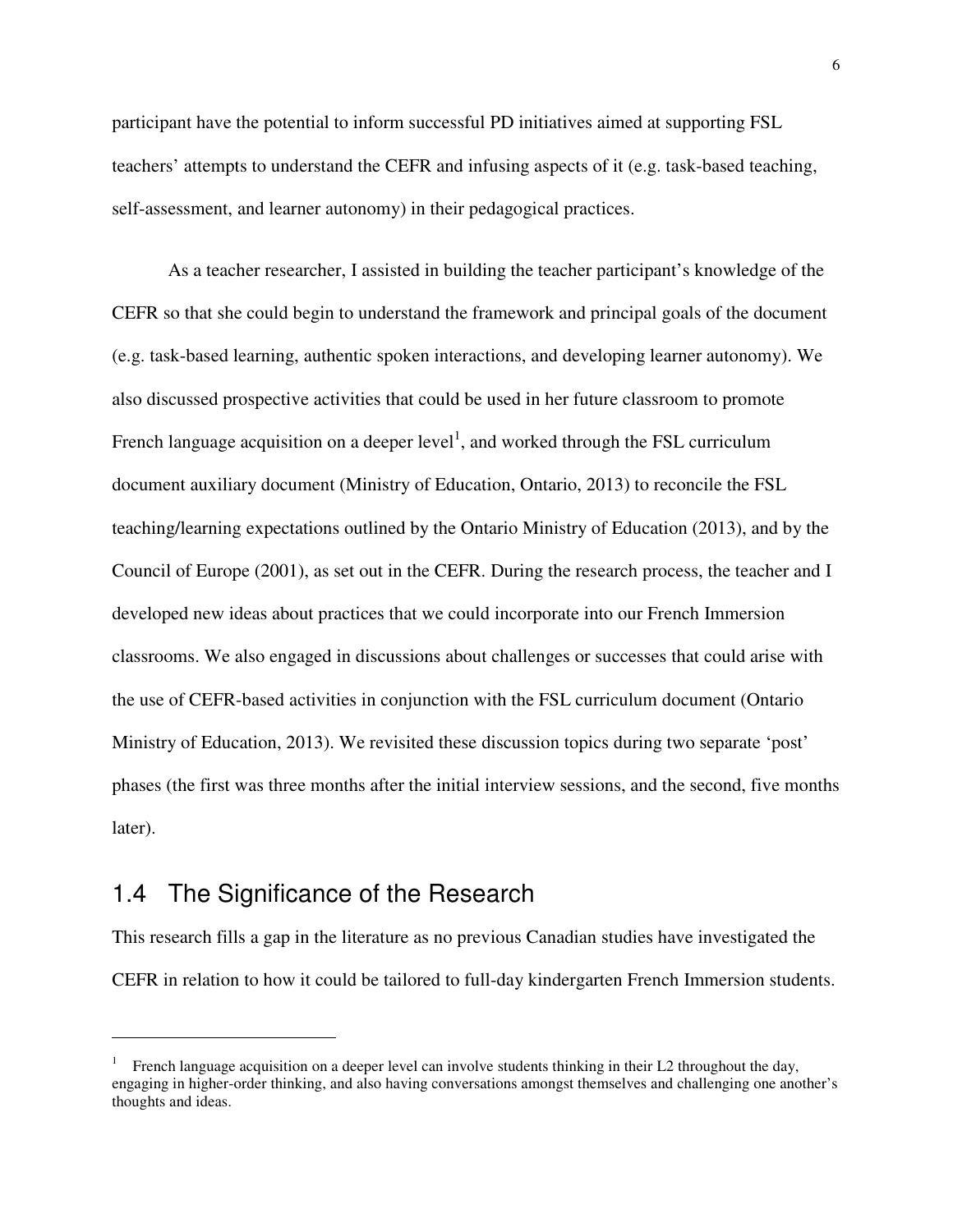The knowledge gained through this research is significant on various levels. The findings of this research provide a clearer perspective of how PD needs to be structured. The research also provides one L2 teacher's voice and highlights the struggles of using a new document without being given any direction. The timing of this study is appropriate because this is the first school year in which the FSL curriculum document (Ontario Ministry of Education, 2013) is being referred to within French Immersion classrooms. The participating teacher gained a better understanding of how to develop a classroom promoting maximal L2 learning environment for her FSL learners.

#### 1.5 Definitions

The following terms are ones that will be used throughout this thesis. These terms are applicable to this cases study and are typically referred to by French Immersion teachers.

"Can Do" Statements (Council of Europe, 2001): Each proficiency level in the CEFR contains corresponding "Can Do" statements. These descriptors come from appropriate levels of the CEFR grids for each of the communication skills: listening, reading, spoken production, spoken interaction, and writing.

The Common European Framework of Reference for Languages (Council of Europe, 2001): This teaching, learning, and assessment approach provides a common basis for the elaboration of language syllabuses, curriculum guidelines, examinations, textbooks, and other resources across Europe and in other countries. The framework provides teachers with the means to reflect on their current practice to meet the real, individual needs of their learners. CEFR is an acronym used to refer to *The Common European Framework of Reference for Languages*.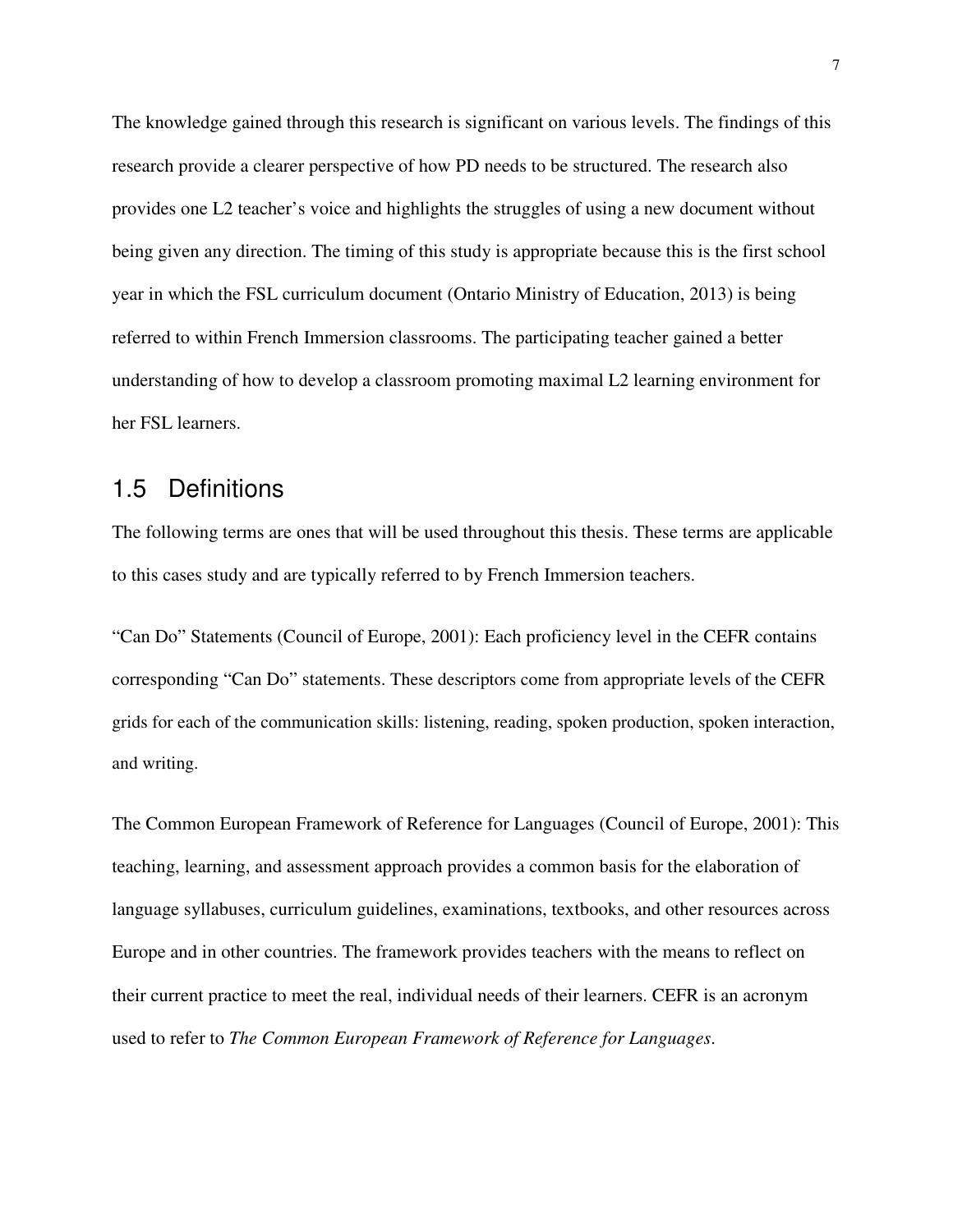The Communicative Approach: This is an approach to language teaching that focuses on meaning over form, emphasizes meaningful interactive activities, centres on communicative language needs and, when possible, highlights authentic tasks within the context of a classroom environment. The goal of the communicative approach centres on communicating in the target language (Ministry of Education, 2013). This approach was adopted by the CEFR, which came about as an extension of the communicative turn that began in the 1970-1980s. Canale and Swain (1980) describe communicative competence in terms of three components: grammatical, sociolinguistic, and strategic competence.

French Immersion: Within the context of Ontario, French Immersion is a program designed for students to have the opportunity to acquire a high level of proficiency in French while continuing with the development of their English language skills (*x* School Board, n.d.). The French Immersion program follows the same expectations as the English program where the only difference is the language of instruction. It is an optional program where students are encouraged to communicate in French as much and as consistently as possible. Students who do not speak French as their first language receive instruction in French in school and are immersed in the language and culture.

FSL: This is an acronym used to refer to French as a Second Language.

The Ontario Curriculum, French as a Second Language: This document replaces the 1998 and 2001 FSL curriculum documents (as well as previous versions). Beginning in September 2014, all FSL programs in Ontario are based on the expectations and goals that are outlined in this particular document (Ontario Ministry of Education, 2013). All FSL teachers within the province of Ontario are required to espouse and meet the goals set out in this document.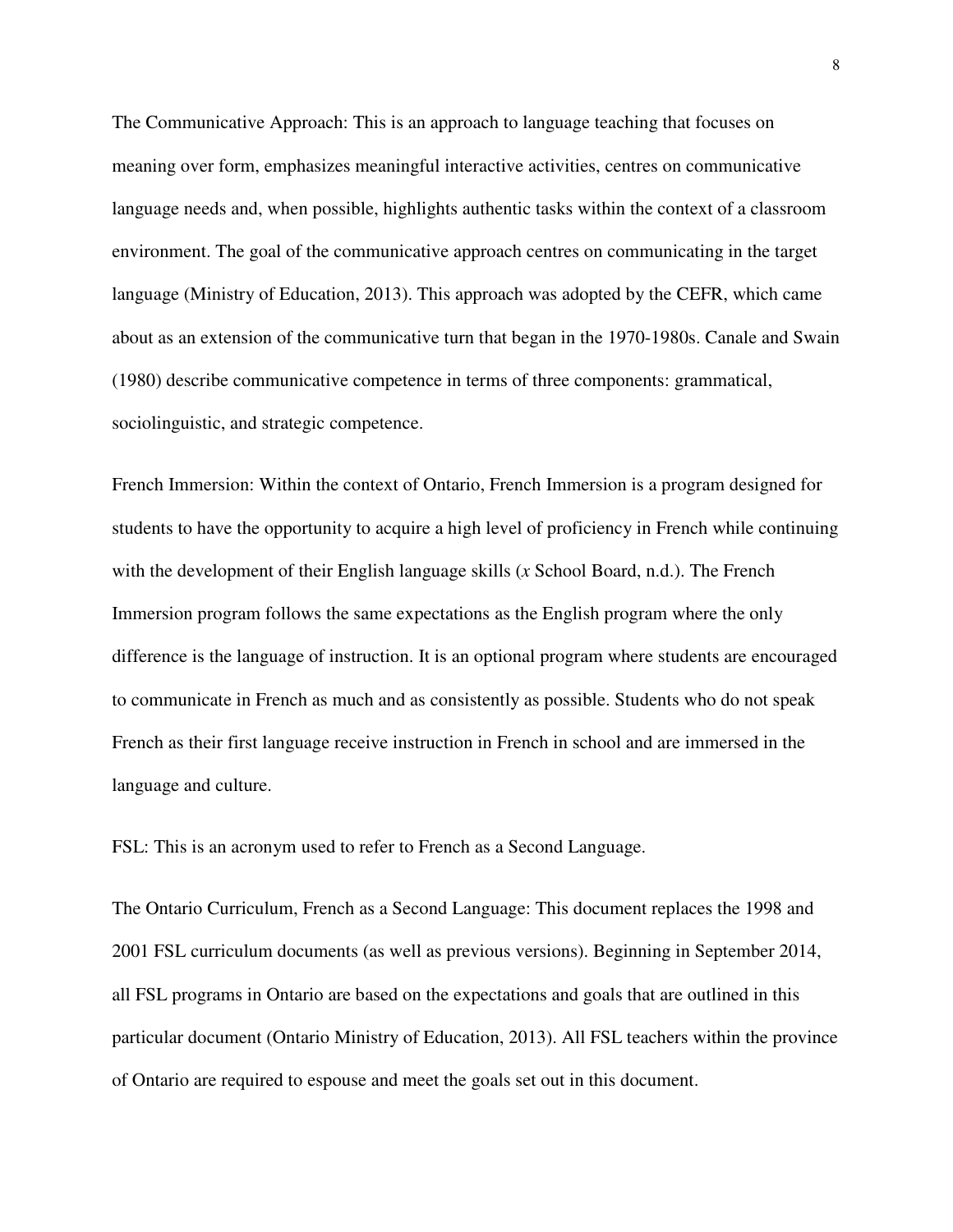Proficiency Levels (Council of Europe, 2001): A proficiency scale defines a series of ascending bands of language proficiency. It may cover the whole conceptual range of learner proficiency, or it may just cover the range of proficiency relevant to the sector or institution concerned. There are six levels of language proficiency, ranging from A1 to C2 (CoE, 2001).

Task-Based Language Teaching: This is an approach to teaching that was developed as an alternative method to traditional ways of teaching. The goal of this teaching process is to develop learners' linguistic and interactional competence as well as communicative competence by engaging them in meaning-focused communication through the performance of tasks (Ellis and Shintani, 2014).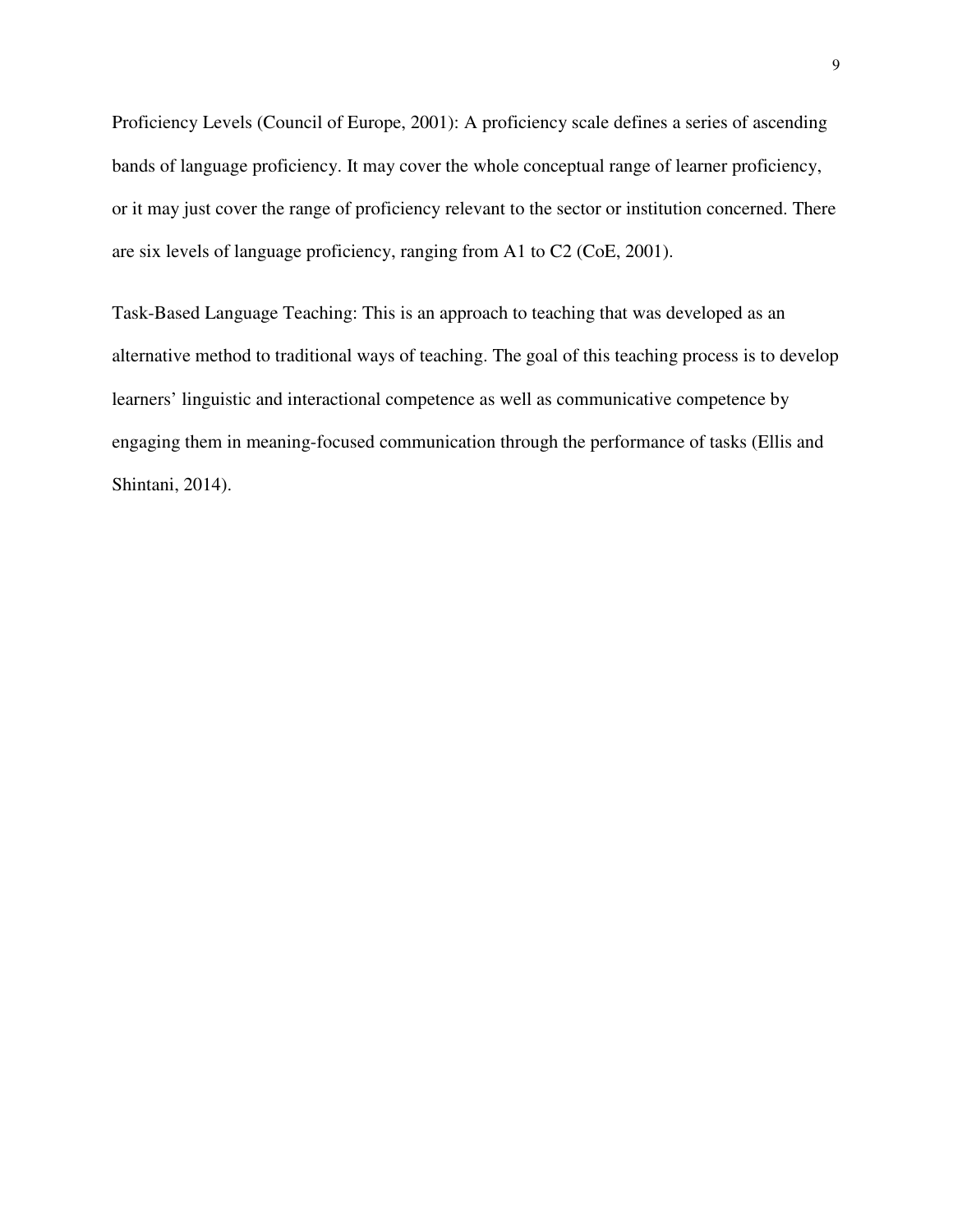#### Chapter 2

## 2 Literature Review

The following section explores French as an L2 beginning with the broad context of French use within Canada, the acquisition of an L2, the CEFR, and then finally narrows in on French teaching and learning within a Canadian classroom.

### 2.1 French Language Use in Canada

Canada has two official languages: English and French. They have been used in Canada for over 200 years, since 1763 when New France was surrendered to the British (Mougeon, 2013). At that time, there were approximately 80,000 French and 20,000 British individuals who resided in what is now known as Canada. Since 1941, French speakers fluctuated between 27% to 31% of the population until 1961. By 1996, their numbers decreased to 23.5%. One reason for this steady decline is that immigrants who come to Canada speak languages other than English or French, and many of them adopt English. Also, French speakers adopt English when they live outside of Quebec, Acadia and Franco-Ontarian regions (Henripin, 2013).

In 2011, Statistics Canada reported that nearly 10 million people indicated that they could conduct a conversation in French; however, the overall percentage of French speakers in 2011 was 30.1%, a 0.6% decline from five years earlier (30.7%) (StatCan, 2014). Overall, however, there has been a steady decrease in French speakers in Canada over the last 30 years. As stated earlier, international immigration has had a strong impact on the presence of French within Canada. In the last 20 years, approximately 235,000 immigrants have come to Canada each year, of whom more than 80% speak a mother tongue other than French or English. In general, a large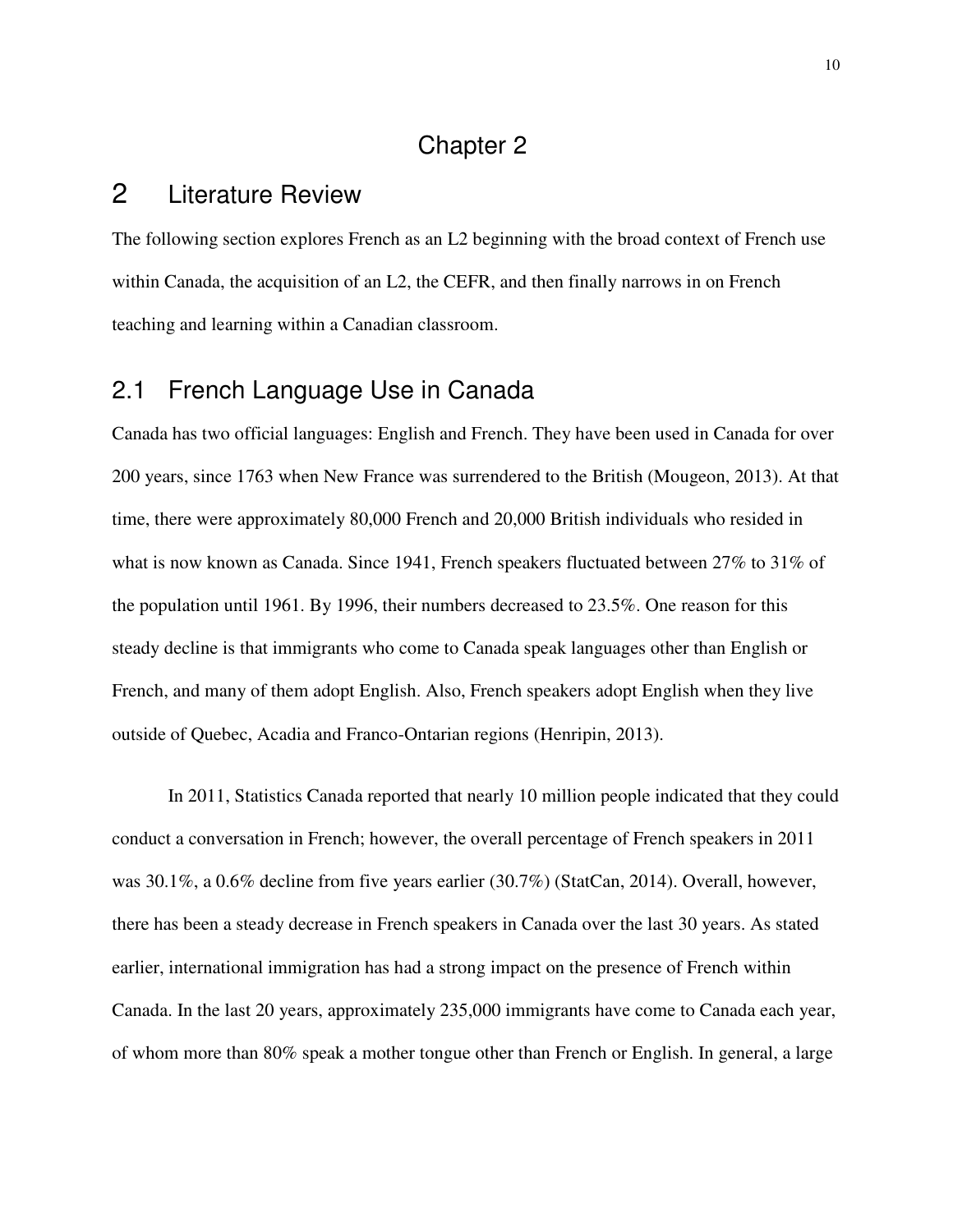proportion of these immigrants adopt the English language and use it at work and in their everyday lives (StatCan, 2014).

It can be assumed that a large Francophone community will remain in Quebec, New Brunswick and Ontario, but outside of these areas, the survival of such communities is much less certain. In at least three provinces, British Columbia, Saskatchewan, and Newfoundland, the population of French speakers is declining quite quickly (Mougeon, 2013). There are individuals, however, who are working towards preserving the French language within educational settings. Canadian Parents for French (CPF) was founded in 1977 as an organization to promote French language learning opportunities for Canadian children. CPF has been linked to French Immersion programs since its beginning, and its mission statement includes providing educational opportunities for young Canadians to learn and use French. CPF members are mainly Anglophones who want their children to have the educational opportunities that they were denied or lacked (Canadian Parents for French, 2013). CPF provides educators, parents, and students with a well developed website on bilingualism that presents relevant research related to their mandate.

### 2.2 Acquiring a Second Language

Second language acquisition as an area of study began in the 1960s. There are a variety of perspectives on L2 learning, which include theories from Chomsky (1959), Krashen (1985), Long (1983), Swain (1985), VanPatten (1996), along with others. Chomsky (1959) argued that L1 acquisition differed from other kinds of learning. He believed that the learning took place inside the learner's head and was driven by an innate capacity for language, for which Chomsky coined the term, 'language acquisition device' (Chomsky, 1965). Krashen (1985) argued that language acquisition takes place when learners could understand grammatical forms that were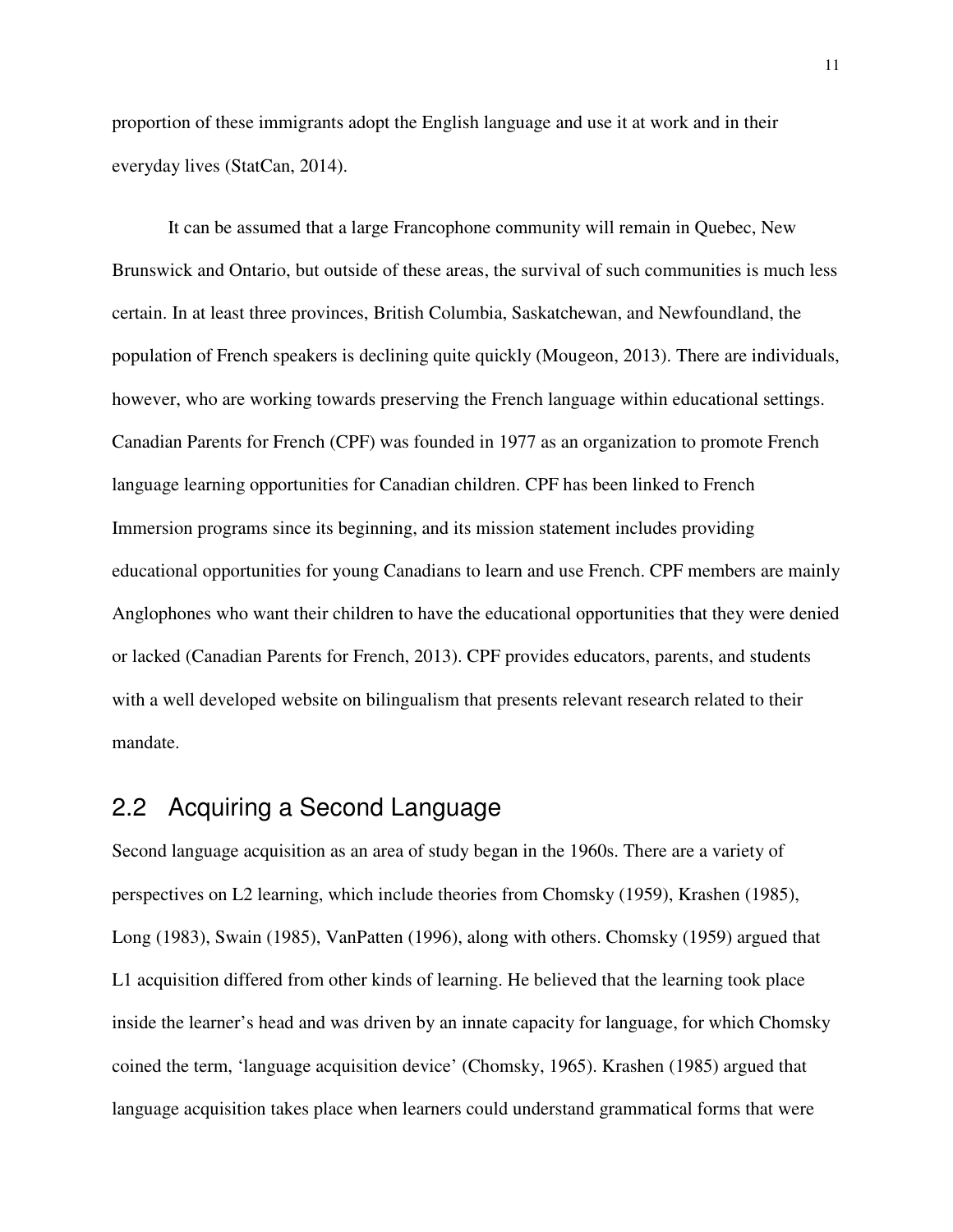more developed than their interlanguage. Long (1983) posited that comprehensible input was achieved through interaction and, in 1996, revised the Input Hypothesis saying that it was feedback that learners received that allowed them to self-correct themselves through modified output (Ellis and Shintani, 2014). Swain (1985) concurred, positing the output hypothesis. VanPatten's (1996) stance was that learners relied on default input processing strategies, unless they were specifically taught to comprehend a sentence correctly. He proposed that to remedy this, Processing Instruction was necessary (Ellis and Shintani, 2014).

According to behaviourist theories on second language learning, the first language (L1) plays a role in second language (L2) learning, referred to as 'interlanguage' (Selinker, 1972) in that the L1 has an influence on the creative construction of the L2 (Lightbown and Spada, 2013). To further illustrate this point, L2 learning errors may parallel those of L1 learning, which is viewed as the natural process of learning a language. In learning a language, there are three main parts of L2 acquisition: a silent period, chunked speech, and the breakdown of chunked parts of speech to discover grammatical properties. These three stages lead to L2 acquisition (Ellis and Shintani, 2014). In addition to this, prior to mastering grammar, learners produce creative utterances, structural simplification, and semantic simplification.

These types of language learning described above, as identified by Chomsky (1959), Selinker (1972), Krashen (1985), Long (1983), Swain (1985), VanPatten (1996), Lightbown and Spada (2013) and Ellis and Shintani (2014), relate to the CEFR's notion that different dimensions of language are interrelated in all forms of language use. Any act of language learning or teaching is in some way concerned with these dimensions: strategies, tasks, texts, an individual's general competences, communicative language competence, language activities, language processes, contexts, and domains (CoE, 2001).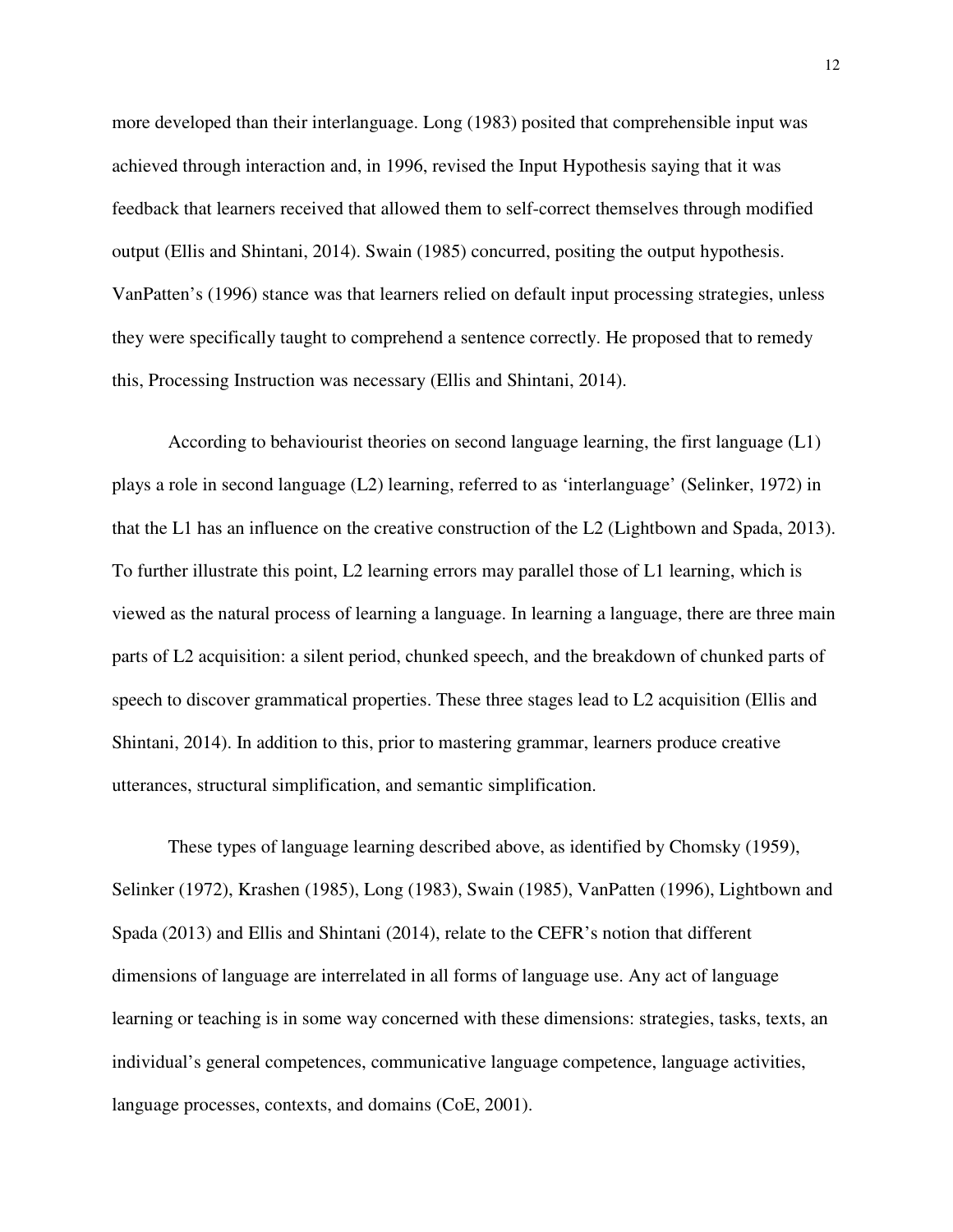Another potent hypothesis is that L2 acquisition can take place if learners are constantly exposed to the target language. I agree with Ellis and Shintani (2014) that use of the target language should be maximized in class, and learners should be provided with or seek outside opportunities to experience the language in different contexts. Instructed language learning should also allow for ample opportunities for both structured L2 practice along with learnerinitiated conversations and social interaction.

French language acquisition begins at various ages for FSL learners. Some children come from bilingual or multilingual households and receive monolingual and dual-language immersion from very early on in their lives. With regard to immersion programming, there are monolingual early immersion models that offer early-years experiences through one single language (i.e., French), and dual-language immersion programs that expose young children to two languages in their early-years' settings (Hickey and de Mejia, 2014). The latter are more common in the United States, and the former are more common in Canada. Depending on parental preferences, they may opt for immersion preschooling if they believe there are social, cultural or economic benefits to exposing their child to learning a language early on (Russette, 2013; Russette and Taylor, 2014). On the other hand, some parents may see early years immersion as low risk 'test cases' (i.e., to see how their child fares when the academic demands are looser) (Hickey and de Mejia, 2014). Young children are naturally motivated to take part in playful activities and are less self-conscious about errors than older learners, making them better equipped to acquire an L2. This is illustrated in the French Immersion play-based full-day kindergarten model (Ontario Ministry of Education, 2010).

Bjorklund, Mard-Miettinen and Savijarvi (2013) examined a Swedish language immersion context in Finland in which children were exposed to Swedish in an early-years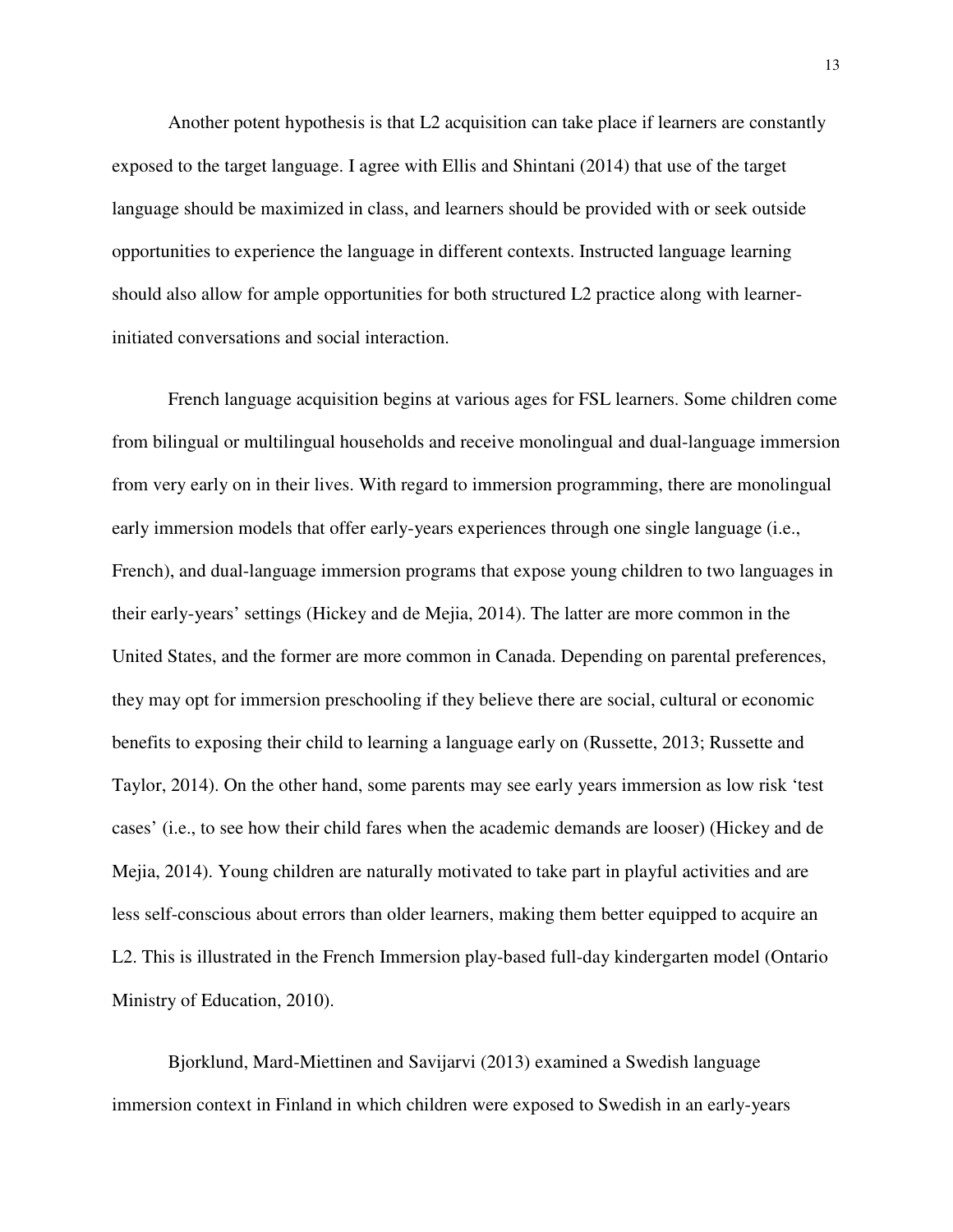Swedish immersion environment (preschool and kindergarten). The focus of this research was on interaction and discussion strategies young children used as they learned Swedish in everyday interactions (Bjorklund et al., 2013). The researchers concluded that it is important to prepare teachers to provide children with target language input. Teacher L2 output or the language spoken by the teacher, should be provided explicitly throughout the day while in contact with children, regardless of the activity. As students explore activity centres that allow them to create and understand their own learning, they gain implicit knowledge. However, since early-years students do not yet have the vocabulary to navigate their L2 learning environment, they need explicit teaching to follow their self-selected initial learning. When teachers provide meaningful L2 input, students are more likely to use their prior knowledge for L2 learning (Bjorklund et al., 2013).

The Ontario Ministry of Education (2012) document titled *Prologue: Acquisition of Oral Language as a Foundation for Literacy,* discusses what educators need to consider when planning instruction in French language classrooms: "Teachers create a classroom environment where students participate in everyday communication, authentic activities, and meaningful tasks that promote oral language rather than placing an emphasis on recall of vocabulary and language structures" (Ontario Ministry of Education, 2012, p. 4). Communicative, authentic, meaningful activities can contribute to implicit student learning and seem to take precedence within an L2 classroom rather than solely relying on explicit teaching such as rote grammar-related exercises. As the Ontario Ministry of Education (2012) writes, students need to be engaged in their activities and these tasks need to be relevant to them.

Environments created in French Immersion classrooms should promote risk-taking, which is valued. According to the Ontario Ministry of Education (2012), "Students are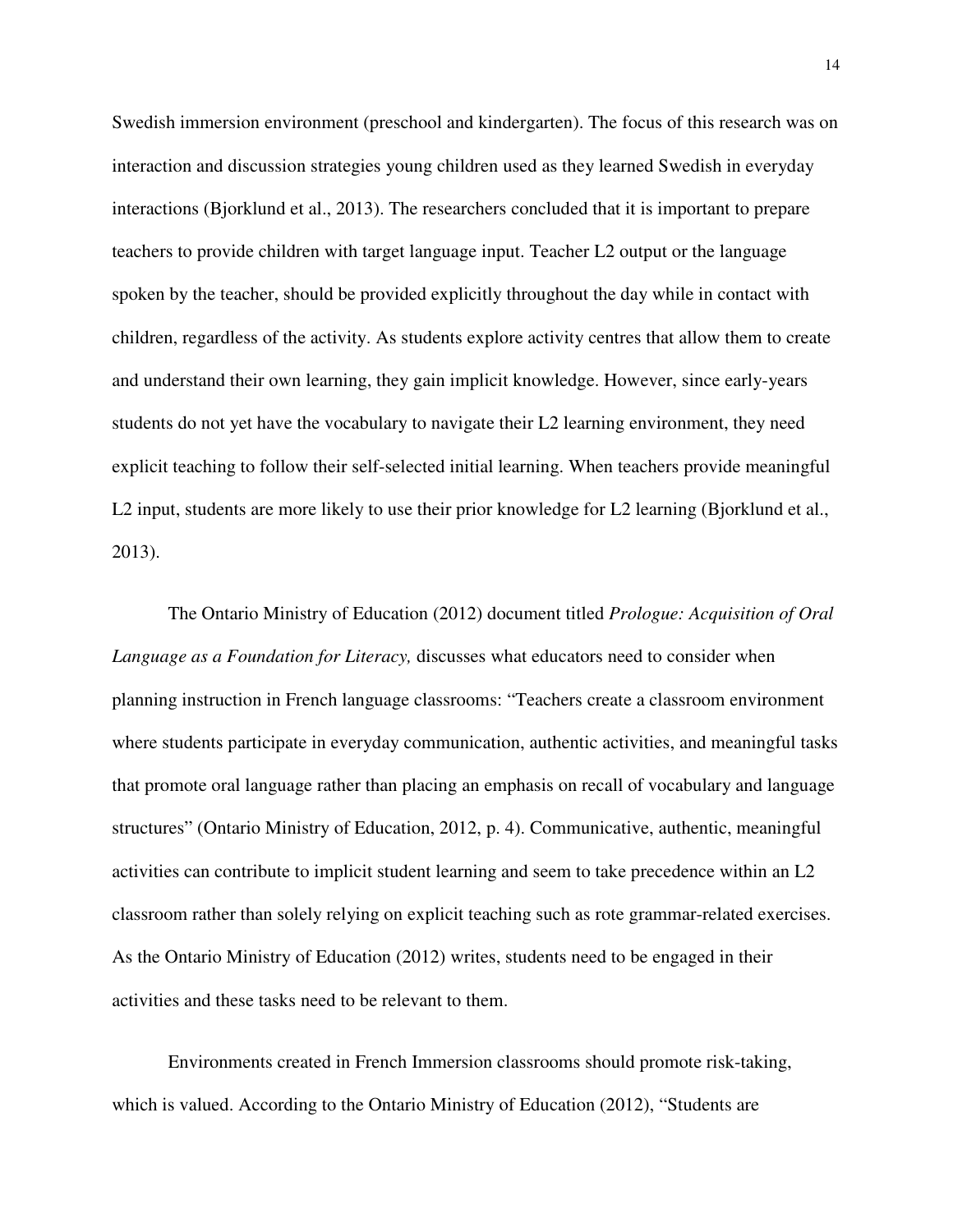encouraged to listen and talk, share ideas, and become problem solvers even though they have not yet attained linguistic accuracy" (p. 4). Teachers are advised to assist student learning by drawing more out of learners' personal experiences and making connections with students' past learning (Elementary Teachers' Federation of Ontario, 2001). Students are viewed as more apt to take risks with using their newly acquired language if it is done in an environment conducive to risk-taking, such as safe, nurturing classrooms. The Ontario Ministry of Education (2012) contends that it is crucial to present material to students only through the target language, a point echoed by Hickey and de Mejia (2013). The latter authors argue that when teachers translate material in the L1 to get past presumed weaknesses in the L2, these same teachers actually hinder students' L2 language acquisition. While there is a body of literature that would argue that drawing on L2 learners' L1 is useful, especially at the stage of "emergent bilinguals", (Garcia, 2010), Hickey and de Mejia's (2013) research suggests that teaching solely in the target language helps to maximize fluency, confidence, and positive attitudes towards the language. Furthermore, students interested in what they were learning understand and apply their new knowledge better because they have a passion and desire for using the materials associated with the themes that interested them. Nonetheless, teaching is context-bound. All classes are made up of different students with different interests.

Clearly, teachers play a large role in facilitating L2 learning, which can also be supported by using task-based language teaching. Task-based language teaching (TBLT), defined as a process of teaching to develop learners' linguistic, interactional, and communicative competence through meaningful activities, is organized in a manner that allows for the development of learners' communicative competence (Ellis and Shintani, 2014). There are opportunities for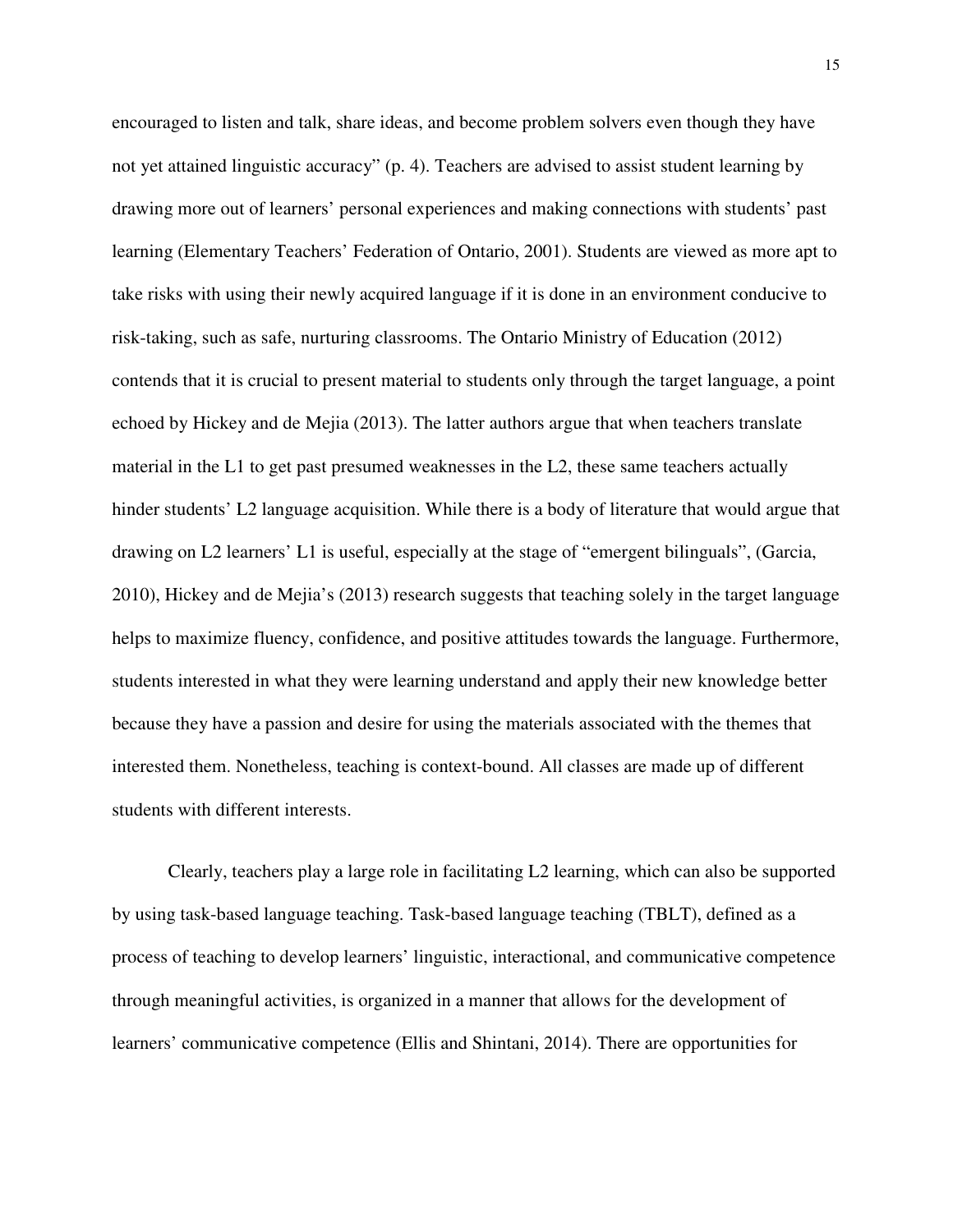learners to engage in various roles and participant organization structures, even in the primary grades (Lightbown and Spada, 2013).

For primary-aged students, examples may include meaningful tasks whereby learners can link their language learning to engaging in activities within the classroom, such as singing songs, playing games, dramatizing skits, engaging in conversations, describing a picture, or conducting surveys. Educators need to be aware of how a task-based syllabus is implemented, with three main tasks: pre-task, main-task, and post-task phases. Throughout TBLT, the teacher scaffolds, orients learners to focus on meaning, builds student confidence in using the L2, encourages learners to use the L2, and gives clear feedback to students. Willis (1996) writes that teachers can take on different roles including an active role, or a passive or facilitator role. They can also work as a task participant, working and learning alongside the students (Ellis, 2006).

# 2.3 The Common European Framework of Reference for Languages

Background. The CEFR provides a foundation for this case study. The framework was developed by the Council of Europe (CoE) in 2001, after three decades worth of research on language teaching, learning, and assessment. The CoE has 47 member states and five observer countries, which includes Canada (CoE, 2001). Though produced in the early 1990s, the CEFR has been a work in progress since it was first introduced and is being continuously revised and edited. The CEFR document has been translated to 37 languages. Among the 37 translations are Arabic, Chinese, Japanese, and Korean (Faez et al., 2011). When it was first presented, the CEFR was viewed as controversial; however, the framework encouraged reflection and led "to the achievement of a consensus on the fundamentals and practices of language teaching, learning, and assessment" (Council of Ministers of Education, 2010, p. 2).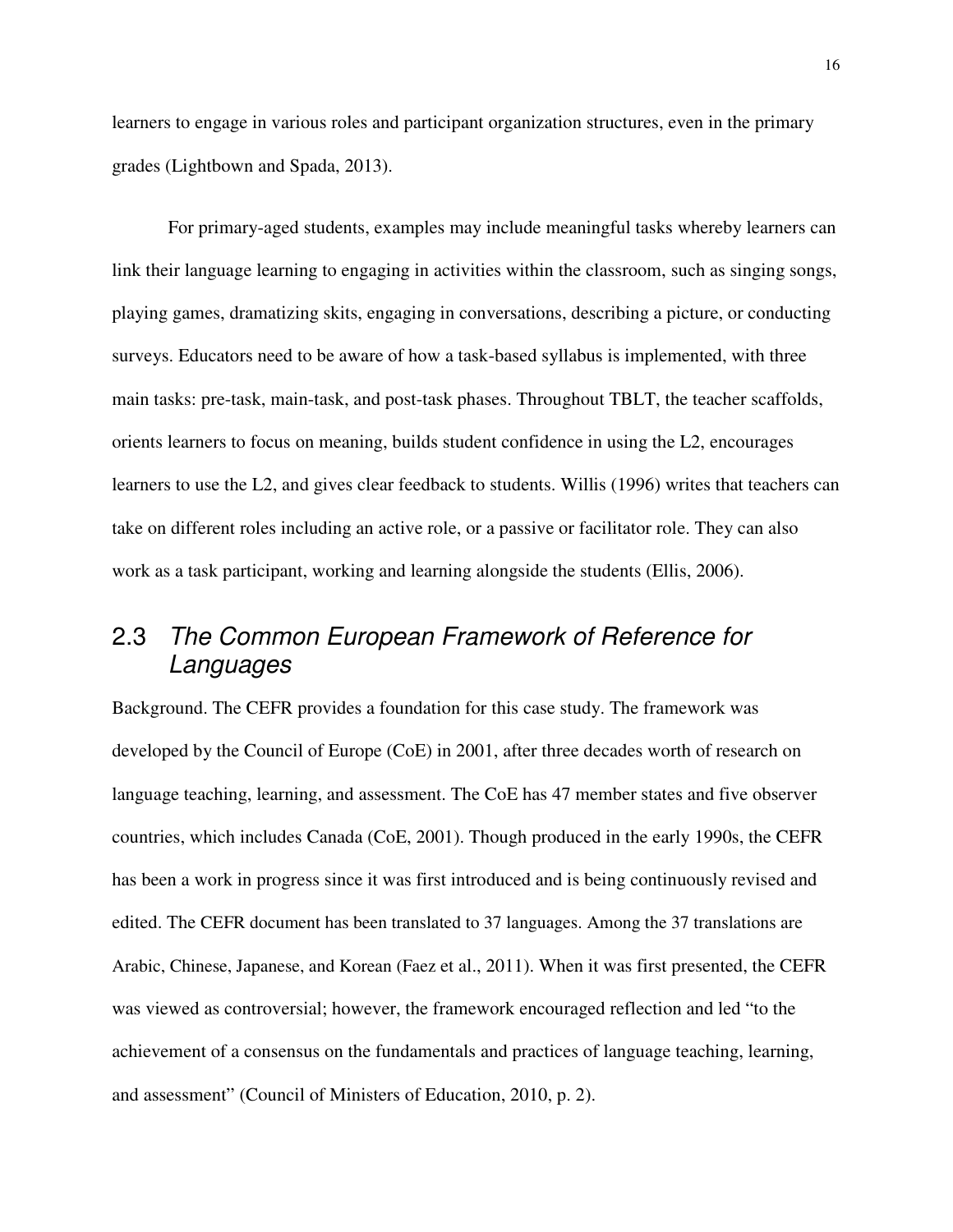The goals of the CEFR are to provide guidelines on how to define levels of proficiency in learners at each stage of their language learning, on an ongoing basis (Council of Ministers of Education, 2010). Learners can be measured on the given scales throughout their lives; however, the CEFR not only benefits learners, but educators and educational administrators alike, as the framework gives them tools to reflect on their practice and allows for the "transparency of courses, syllabuses, and qualifications, thus promoting international co-operation in the field of modern languages" (Council of Ministers of Education, 2010, p. 3).

The way in which the framework is broken down (three broad divisions and then six levels within these divisions) is useful in understanding the language acquisition of French Immersion learners as they progress through the primary grades. The reference levels consist of (1) Basic User: A1, A2; (2) Independent User: B1, B2; and (3) Proficient User: C1, C2. Each level within the CEFR then has five categories that lay out what learners should be able to achieve. These categories include what learners should understand when listening and when reading, spoken interaction, spoken production, and writing, as basic, independent, or proficient L2 users (Canadian Parents for French Ontario, 2010).

The CEFR is a tool used to define, track, and recognize progress in the language learning process. Furthermore, CoE (2001) claims that the CEFR allows learners' progress to be monitored and measured at each stage of learning, on a lifelong basis. It is intended to describe the abilities of language learners and how they can communicate through understanding, speaking, and writing (Canadian Parents for French Ontario, 2010). The CEFR framework groups learners into a variety of levels of language proficiency based on their abilities to perform meaningful and authentic tasks (Ontario Ministry of Education, 2013).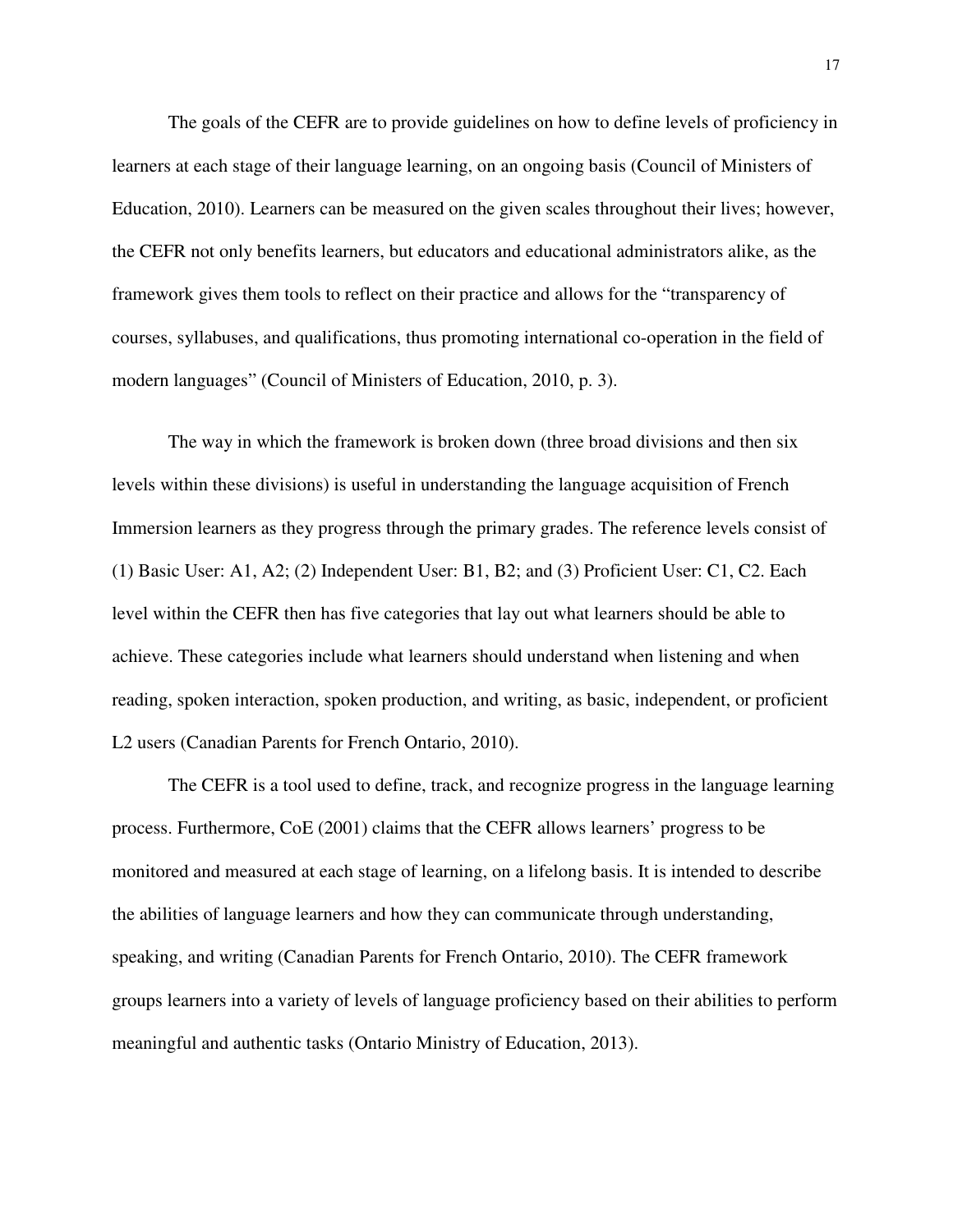The CEFR provides a basis for the understanding of language syllabuses, curriculum guidelines, examinations, textbooks, and other resources, across Europe (CoE, 2011). It provides countries with a way to universally assess language use based on reference levels. The CEFR gives schools and employers a way to create a shared understanding of language in order to determine the suitability for learning and work (Canadian Parents for French Ontario, 2010). The goal is to make a transparent tool to promote international co-operation in the field of modern languages (CoE, 2011).

Reference Tool. The principles of the CEFR include representing diverse languages and cultures in Europe (and now internationally), facilitating communication and interaction among, for example, Europeans of various mother tongues through a better knowledge of modern European languages, and achieving greater alignment in the development of national policies regarding modern language learning and teaching (CoE, 2001, p. 2). The Council of Europe (2001) has set out a guide for reference users, divided into nine chapters and four appendices, called, *Common European Framework of Reference for Languages: Learning, Teaching, Assessment.*

Language Scales. The CEFR global scale is a chart of internationally-recognized language levels that highlight specific and observable language behaviours within social or academic contexts. These statements describe the language proficiency according to the learner's performance within real-world contexts (Ontario Ministry of Education, 2013).

The scales that are used to define levels of language proficiency are as follows: Basic, Independent, and Proficient. Within these levels, they are subdivided into six global levels of performance. These stages are classified as follows in my adaptation from Vandergrift's Framework (2006):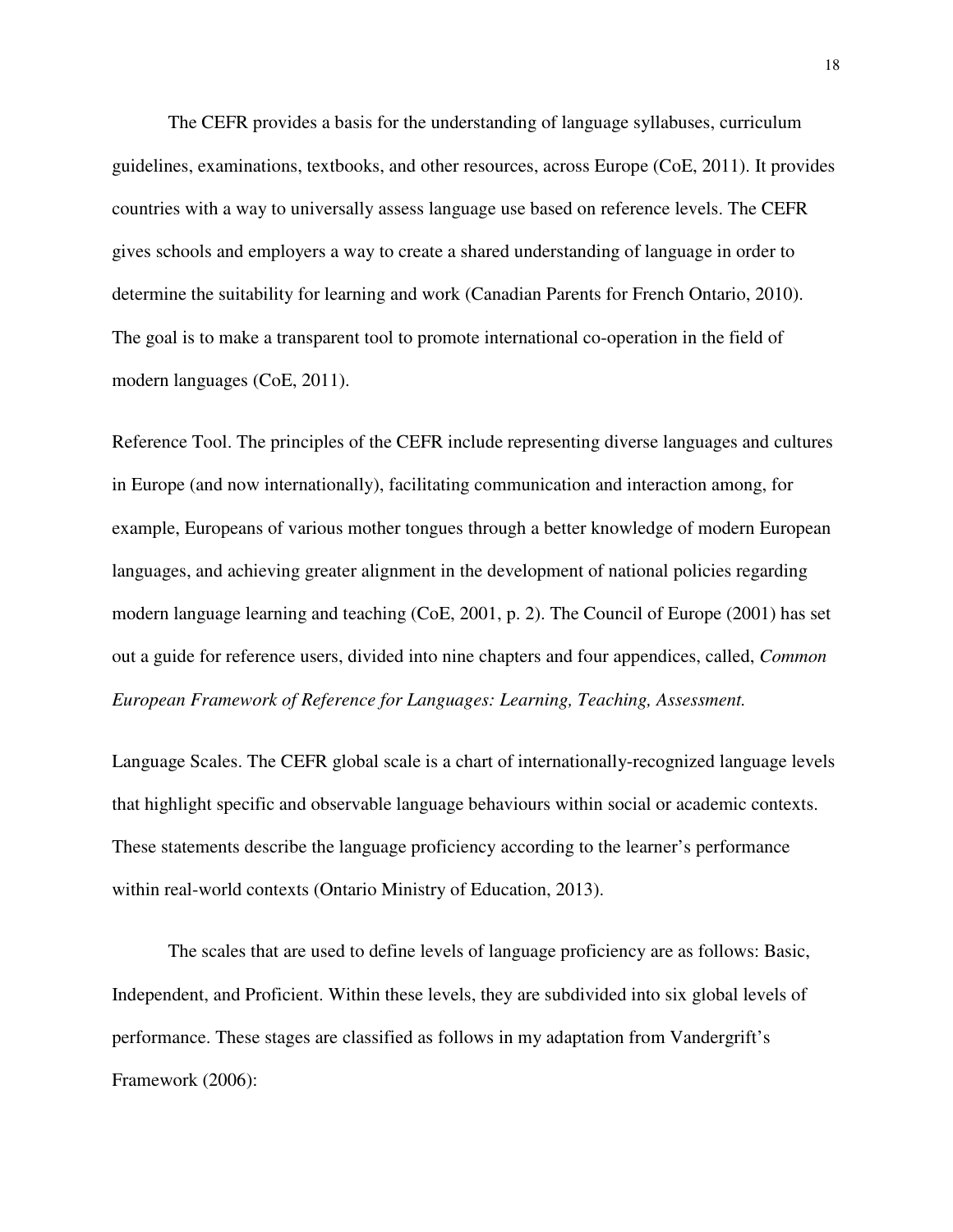Basic User. *Breakthrough (A1):* ability to meet limited needs in highly predictable and easily recognizable situations by relying on rehearsed, organized situation-specific phrases.

*Waystage (A2):* ability to communicate in simple and routine tasks related to a limited range of common social situations, requiring a direct exchange of information on familiar and routine situations.

Independent User. *Threshold (B1):* ability to participate simply but effectively in a variety of social situations necessary to normal everyday occurrences and interactional needs in a range of contexts.

*Vantage (B2):* ability to hold more than one's own in social discourse, e.g. effective argument in discussions, and using one's greater awareness of the language for purposes of self-correction and planning.

Proficient User. *Effective Operational Proficiency (C1):* ability to engage in fluent and spontaneous conversations, ability to carry out complex work tasks and pursue university studies in the target language.

*Mastery (C2):* ability to speak with precision, appropriateness, and ease.

Emergent learners, with their first exposure to an L2 environment in a kindergarten classroom, would begin their language learning at A1. Students with little to no experience with an L2 begin at the breakthrough stage and throughout their L2 journey, can work towards A2, B1, etc.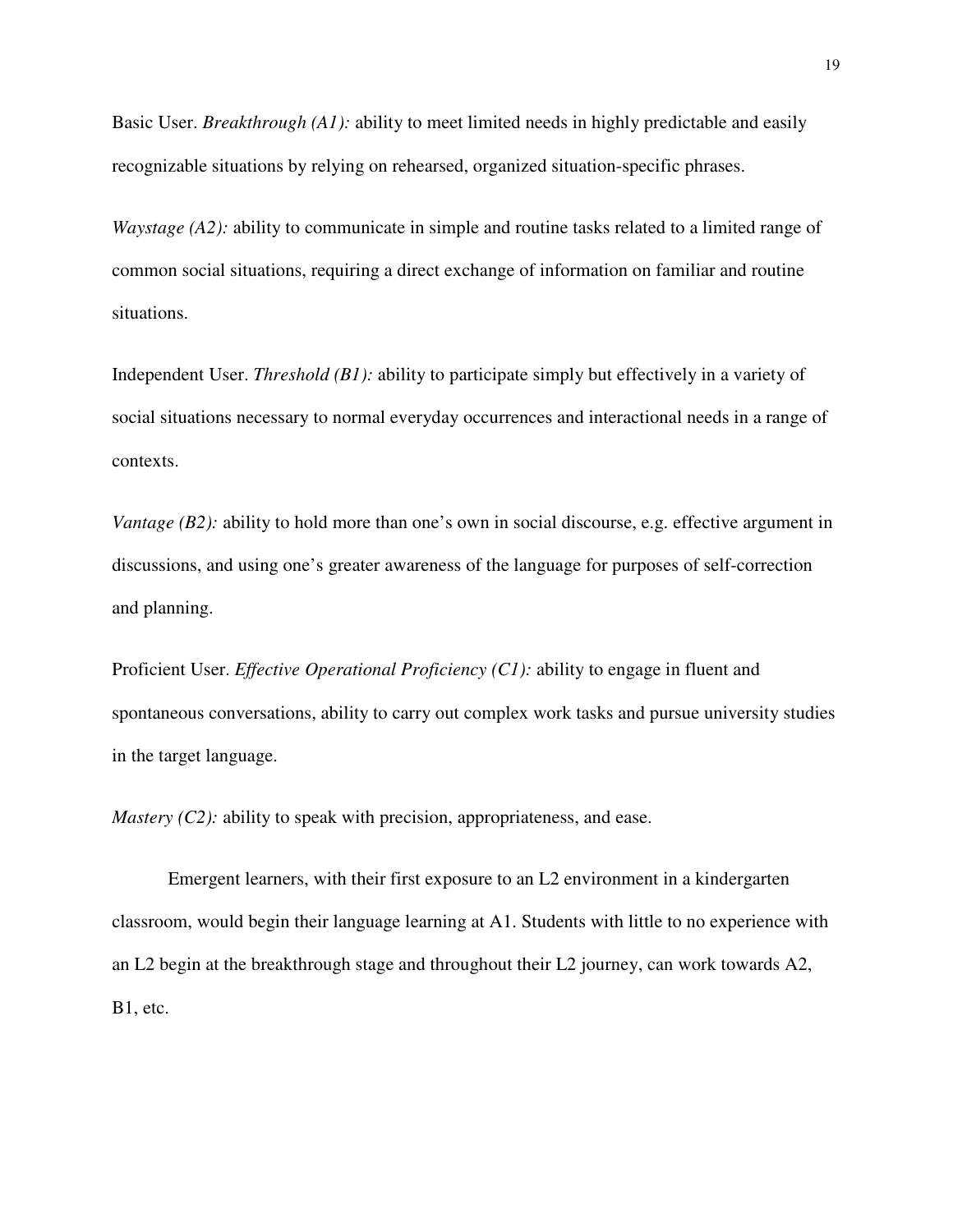In addition to these levels, each global level can be further divided into sublevels to be able to "suit local needs and yet still relate back to a common system" (CoE, 2001, p. 32). As an example, Vandergrift (2006) writes, in situations where academic progress is slow, the Basic level could be further divided to create multiple sub-levels, such as A.2.1, A.2.2. By dividing the levels, this will give learners a clearer idea of where they are based on the levels (Vandergrift, 2006).

European Language Portfolio. The CEFR has been used for a variety of important assessment initiatives, most notably the European Language Portfolio (ELP). This portfolio is a reporting and pedagogical tool used by language learners to document their proficiency in all languages learned, including their first, and allows them to reflect on their language learning and cultural experiences. There are three specific parts to the portfolio, which include a language passport discussing the language experiences, a language biography that describes experiences in each language, and a dossier containing a selection of work that is representative of the learner's proficiency. The benefits to using the ELP are many, including the promotion of plurilingualism, raising cultural awareness, and fostering the development of learner autonomy (CoE, 2001, p. 4). This development of autonomy also works towards encouraging lifelong language learning (Vandergrift, 2006).

The principles of the CEFR are intended to provide teachers and learners with a transparent, coherent and comprehensive basis for understanding language syllabuses and curriculum guidelines (CoE, 2001). The Ontario Ministry of Education's new FSL curriculum (2013) shows influences of the CEFR, though it is not explicitly stated. Thus, understanding the CEFR as a reference tool that can be consulted when designing teaching and learning materials,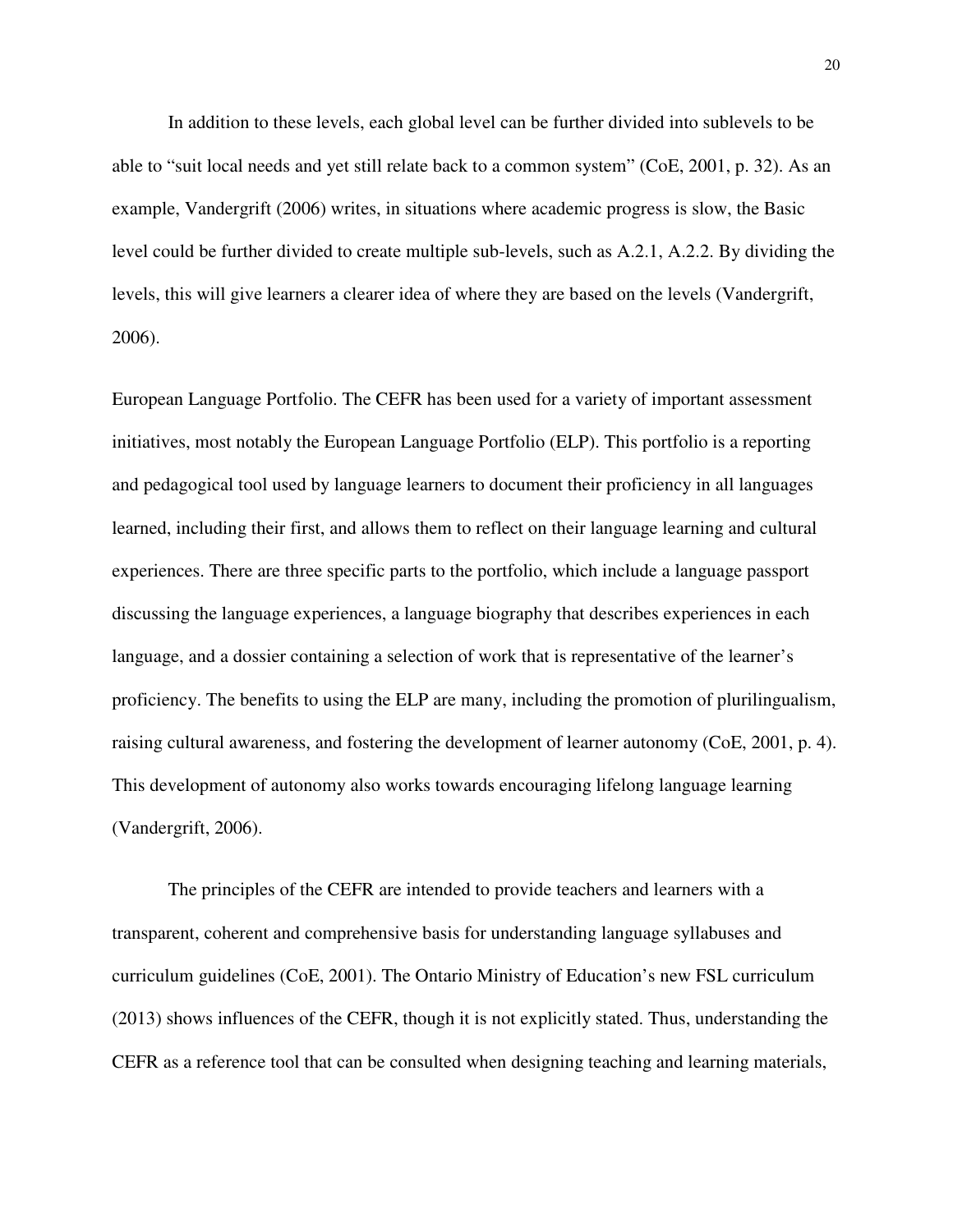and using the reference levels provided within the CEFR, can support educators in the assessment of language proficiency.

#### 2.4 Introducing the CEFR in Canada

The rationale behind the use of the CEFR within Canada begins with research conducted by Vandergrift (2006). He determined that the CEFR was the most comprehensive and comprehensible way to describe language proficiency and that this framework was flexible enough for use in Canada (Canadian Parents for French, Ontario, 2010). Vandergrift (2006) gives an overview of the need for a common framework for languages within Canada. He states that establishing a framework could create a common understanding of what functional proficiency of a language means (Vandergrift, 2006). Having a framework that can be applied to various cities and provinces within Canada would assist L2 educators in understanding what is expected of students in the French Immersion context, based on a continuum of progression within the L2 program. Vandergrift (2006) writes that in order to apply the common framework to Canadian education, it needs to be transparent and context-free to accommodate students of all ages and goals. The framework should be comprehensive to apply to formal education, employers and cultural institutions, flexible enough to allow each province or territory to connect this common framework to a larger one, and discriminating to accommodate learners in various academic contexts (Vandergrift, 2006).

Vandergrift (2006) argues that language learning is a lifelong task, with the ultimate goal being the attainment of language proficiency. Similarly, the new FSL curriculum repeatedly states that the goal of the document is to "motivate students to learn and to become lifelong learners" (Ontario Ministry of Education, 2013, p. 13). Through developing the skills necessary to become lifelong learners, and focusing on "enduring ideas" from grades 1 to 12, the new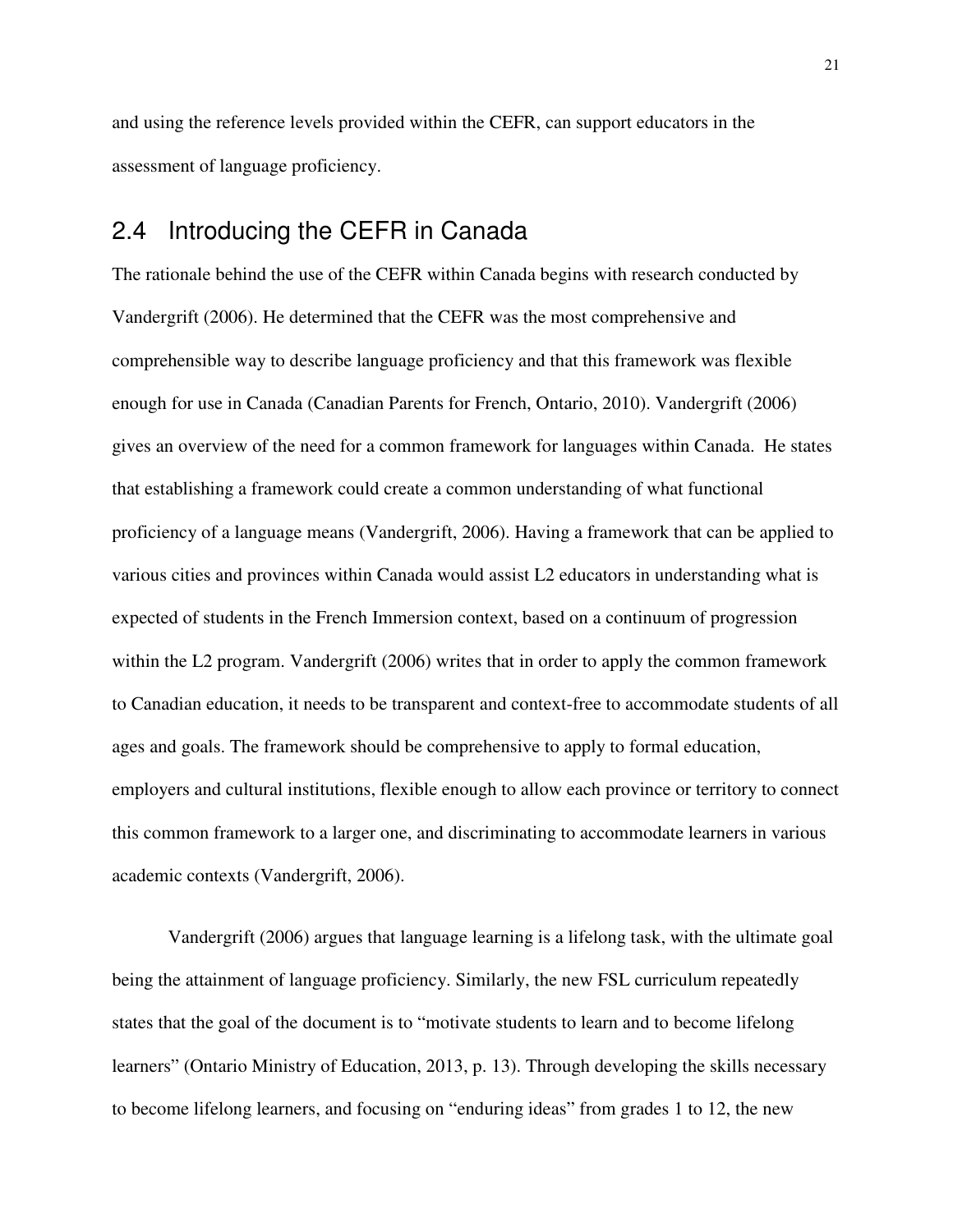curriculum sets out to encourage students to see themselves as lifelong learners for personal growth and for active participation as world citizens (Ontario Ministry of Education, 2013). However, language learning is not limited to one point in time, one single assessment or evaluation task; rather it is an improvement over a variety of learning opportunities that contribute to students' language proficiency (Vandergrift, 2006). Therefore, the CEFR provides a perspective of language proficiency at identified levels with the focus on individual progress in language performance, measuring progress at each stage of learning on a lifelong basis (Vandergrift, 2006). Since language learning is so complex and unique to each student, Vandergrift (2006) writes that a language framework should therefore be: theoretically grounded, empirically validated, and congruent with teachers' perceptions and experiences with language learners. He also outlines various reasons as to why the CEFR, compared to other frameworks, is applicable in the Canadian context for analyzing language acquisition (Vandergrift, 2006). These include the CEFR as being a) theoretically grounded; b) empirically validated; c) face validity; d) transparent and user-friendly; e) context-free/context relevant; f) comprehensive; g) flexible and open.

Vandergrift (2006) outlines and compares language status, language policies, vision, mobility, curriculum, learning design, learning content, and assessment in the European and Canadian contexts. In a table form, Vandergrift (2006) demonstrates how the CEFR within the Canadian context is similar to that of the European and encompasses Canada as a country with two official languages, with schooling from kindergarten to grade 12, with multiple provinces and territories. Therefore, it is evident why Canada has chosen to adopt some of the CEFR's key tenets and use these standards to increase success within French Immersion programs.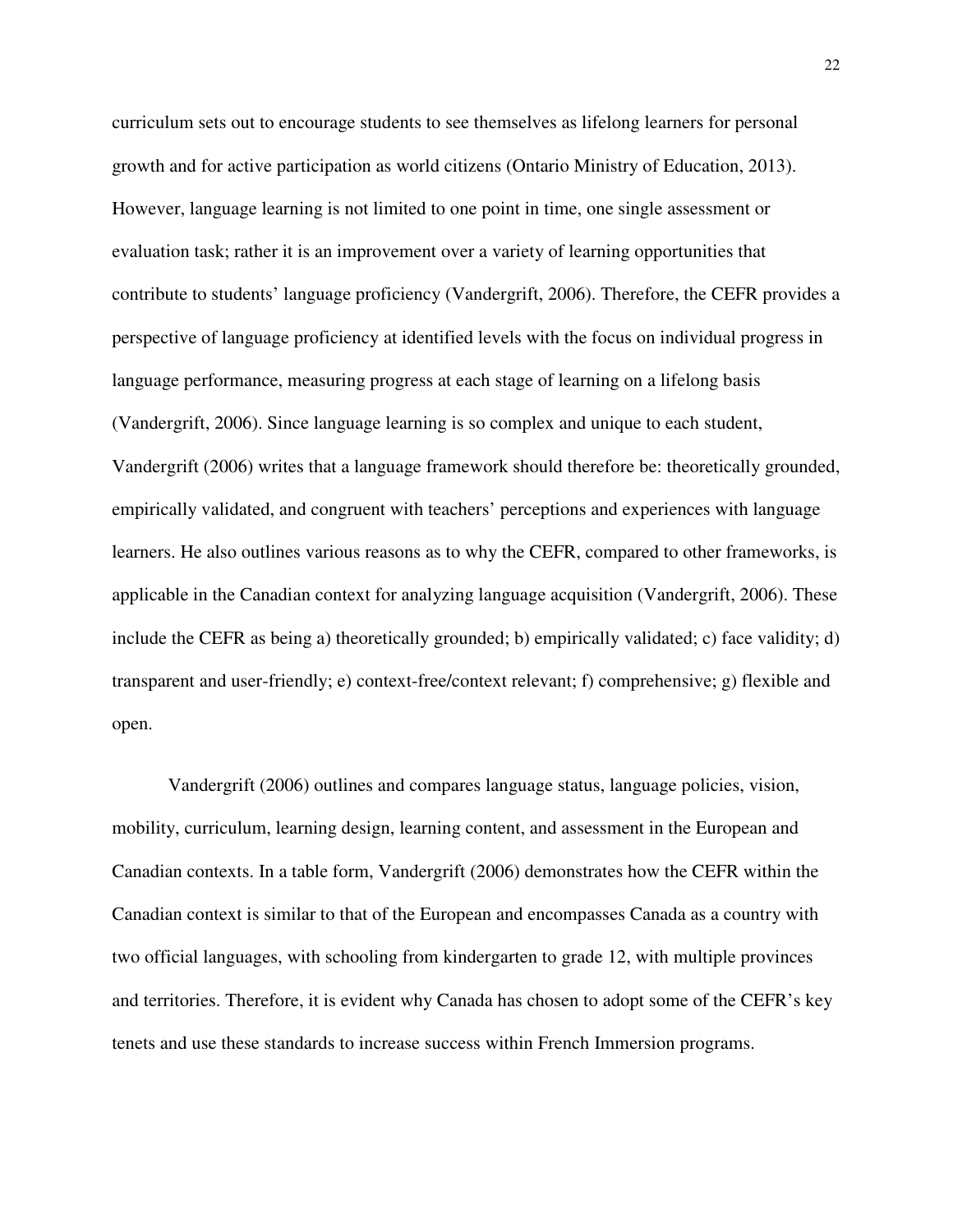Using the CEFR within the Canadian context can be particularly beneficial to students who move to other schools, since the data collected from each school can be understood at the other as they are based on the same competencies. This could further assist students in getting the appropriate assistance or enrichment, according to the CEFR levels. Schools could know where to begin by simply looking at the reference levels, rather than starting over again using a different diagnostic tool. Within my particular school board, there has been a lot of movement as a result of accommodation reviews and boundary changes. The CEFR levels could help teachers in situations like this get a sense of where their students are within their language learning experiences.

The CEFR aims to promote reflection, which leads "to the achievement of a consensus on the fundamentals and practices of language teaching, learning, and assessment" (Council of Ministers of Education, 2010, p. 8). It is not a standardization tool, which indicates that it is flexible and can be adjusted appropriately. It allows individual users of the framework to analyze their own unique situations and make the choices that they feel are appropriate to them in their own contexts, while still encompassing the key components of the framework (Council of Ministers of Education, 2010). The reference levels must be specific to students from kindergarten to grade 12 within the school context, and it is important to use the descriptors based on a common theory of learning, language proficiency, and individual cultural competence (Council of Ministers of Education, 2010). Descriptors need to be more specific and developed to meet target objectives, such as FSL in a minority or majority setting. Teachers could create assessments based on students' level of language proficiency, and these descriptors could be used to reflect learners' stage of competence. Examples of more in-depth descriptors could include global understanding, speaking, and writing scales, according to each unique user. The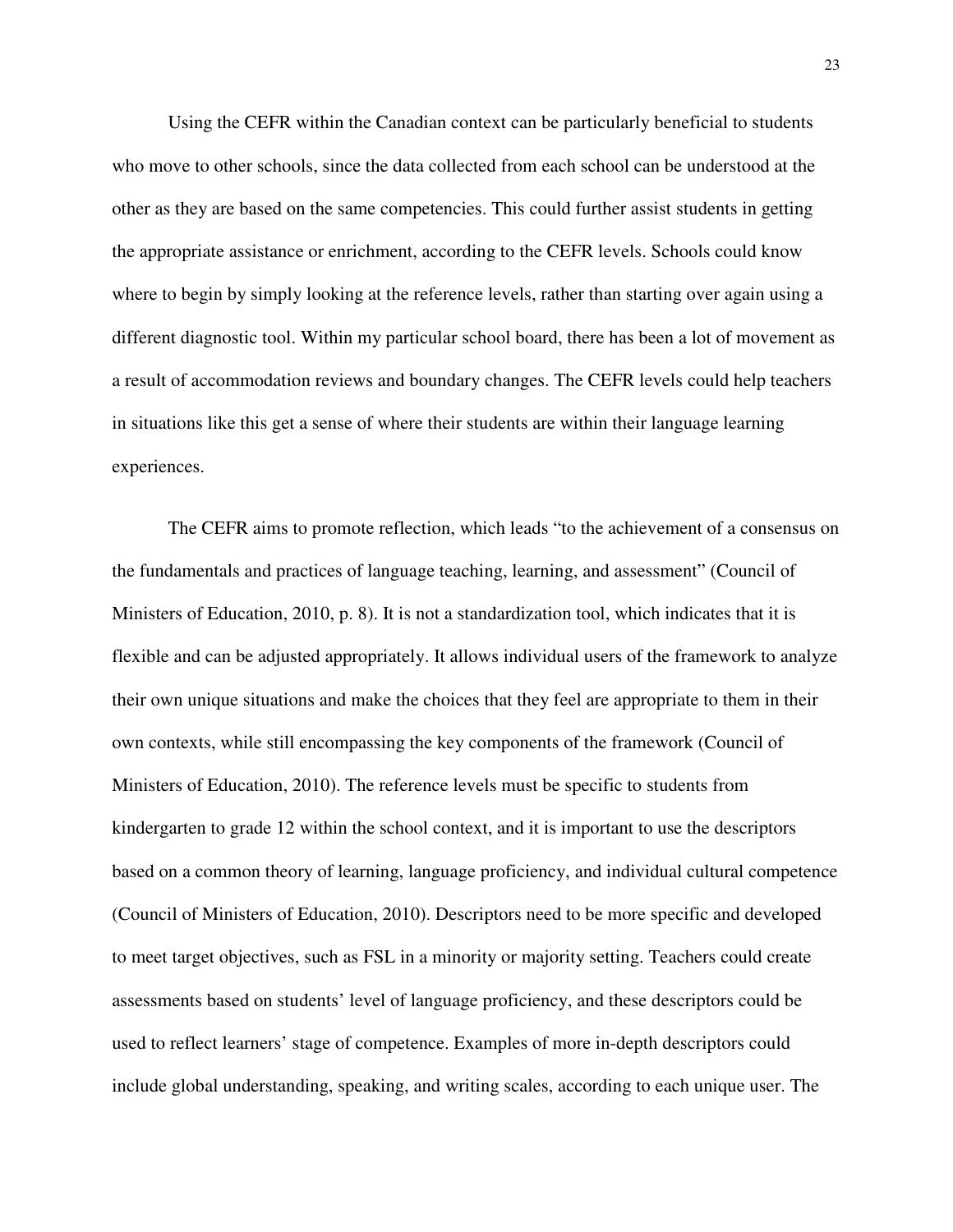students could all have access to grade- and age-appropriate scales that they could use to classify themselves. Examples of these are included in Appendix A.

Some jurisdictions across Canada are at very different stages of acceptance and integration of the CEFR with their language programs. The Atlantic Provinces seem to be one of the only multi-provincial organizations working to align the curriculum with the CEFR, creating materials for teachers and administrators, developing pilot units for teachers, and learning about how to implement CEFR-informed tests (The Canadian Association of Second Language Teachers, 2011). Canadian Parents for French Ontario (2010) reports that Saskatchewan and Nunavut's progress in aligning the CEFR with their curriculum is going slowly. Other provinces, such as Alberta and British Columbia have already implemented the CEFR. Alberta has been using the CEFR to determine students' levels of proficiency while British Columbia has set a goal for French Immersion graduates to use the CEFR in new curricula for French, German, Japanese, Mandarin, Punjabi, and Spanish programs (Canadian Parents for French Ontario, 2010).

Within Ontario, the CEFR is becoming more prevalent and teachers are more aware of the CEFR and its benefits. Along with the new FSL curriculum document (Ministry of Ontario, 2013), the CEFR can be used in conjunction with the expectations as outlined by the province. The CEFR can be referenced for planning, teaching, and assessment related to the curriculum expectations, learning styles, needs, and experiences of all students. The two main hindrances to the integration of the CEFR relate to the work required to ensure teachers are on board with the framework (i.e. teachers would need to see the additional value that the CEFR adds to their practices before changing how they teach) and how to integrate it into other language learning programs (The Canadian Association of Second Language Teachers, 2011).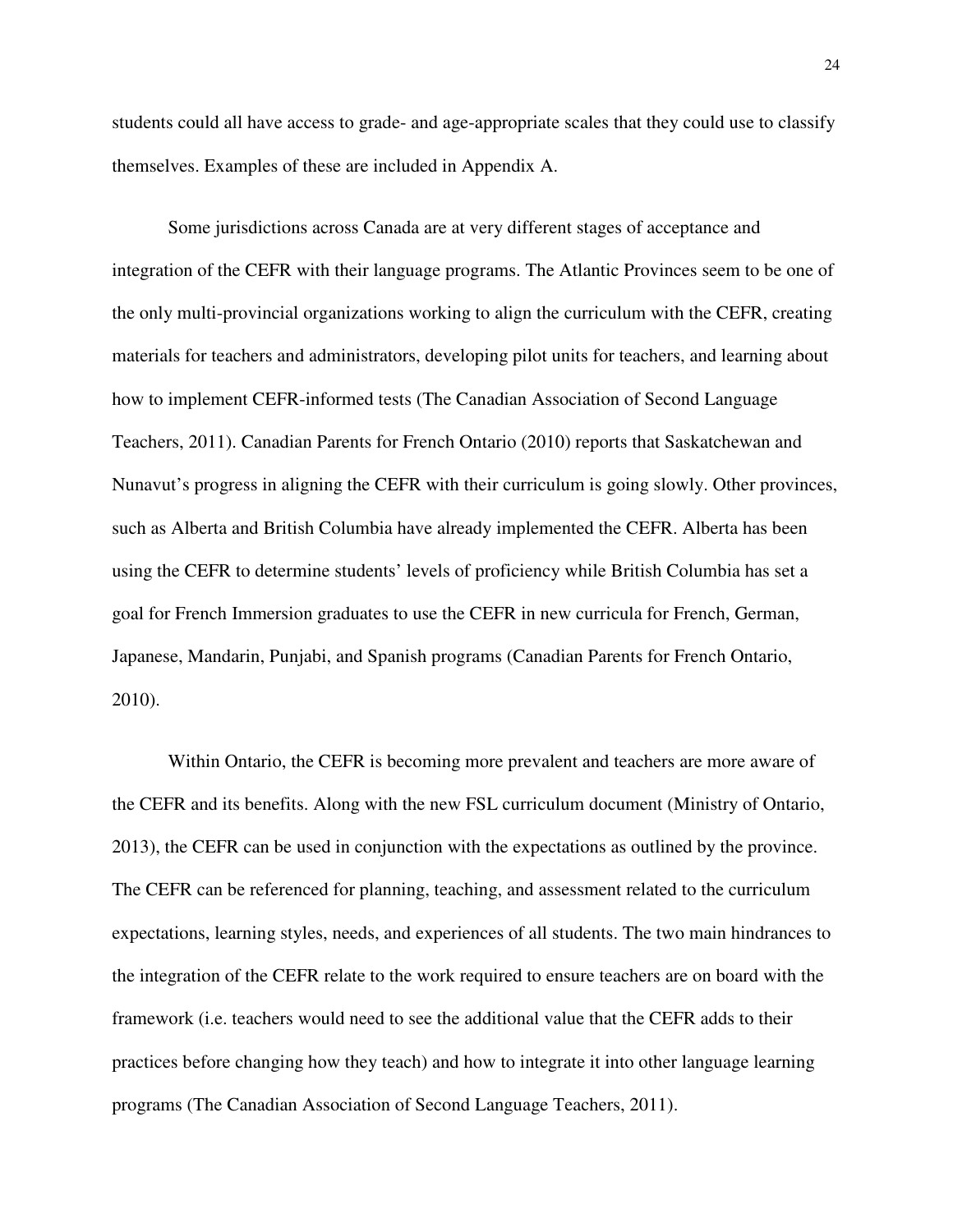The auxiliary document accompanying the new FSL curriculum document (Ontario Ministry of Education, 2013) features a ten-year plan. Years 1, 5, and 8 will allow school boards to create and submit to the Ministry an FSL plan that supports the provincial goals for FSL (Ministry of Education, Ontario, 2013). The plan involves both the elementary and secondary levels, and includes at least one measurable goal based on district needs for each of the province's three goals for FSL. In Years 4, 7, and 10, school boards will be responsible for submitting a short progress report. The three provincial goals are as follows.

1. Increase student confidence, proficiency, and achievement in FSL.

2. Increase the percentage of students studying FSL until graduation.

3. Increase student, educator, parent, and community engagement in FSL.

(Ministry of Education, Ontario, 2013)

The purpose of this FSL plan would be to assist boards in thinking strategically about FSL and planning in order to support the provincial goals. It is hoped that observing developments in FSL over the course of ten years will assist the ministry to support continuity and alignment in areas of effective instructional practices in FSL programs across Ontario and to monitor trends in FSL education. An important component in the planning process is for each school board to establish baseline data, which can be used to prioritize needs and provide a foundation for measuring progress over time (Ministry of Education, Ontario, 2013).

In addition to this over-arching provincial plan, the Ontario Ministry of Education has supported CEFR pilot programs in some school boards. A Southwestern Ontario research project by Majhanovich, Faez, Smith, Taylor and Vandergrift (2010) will be discussed in the following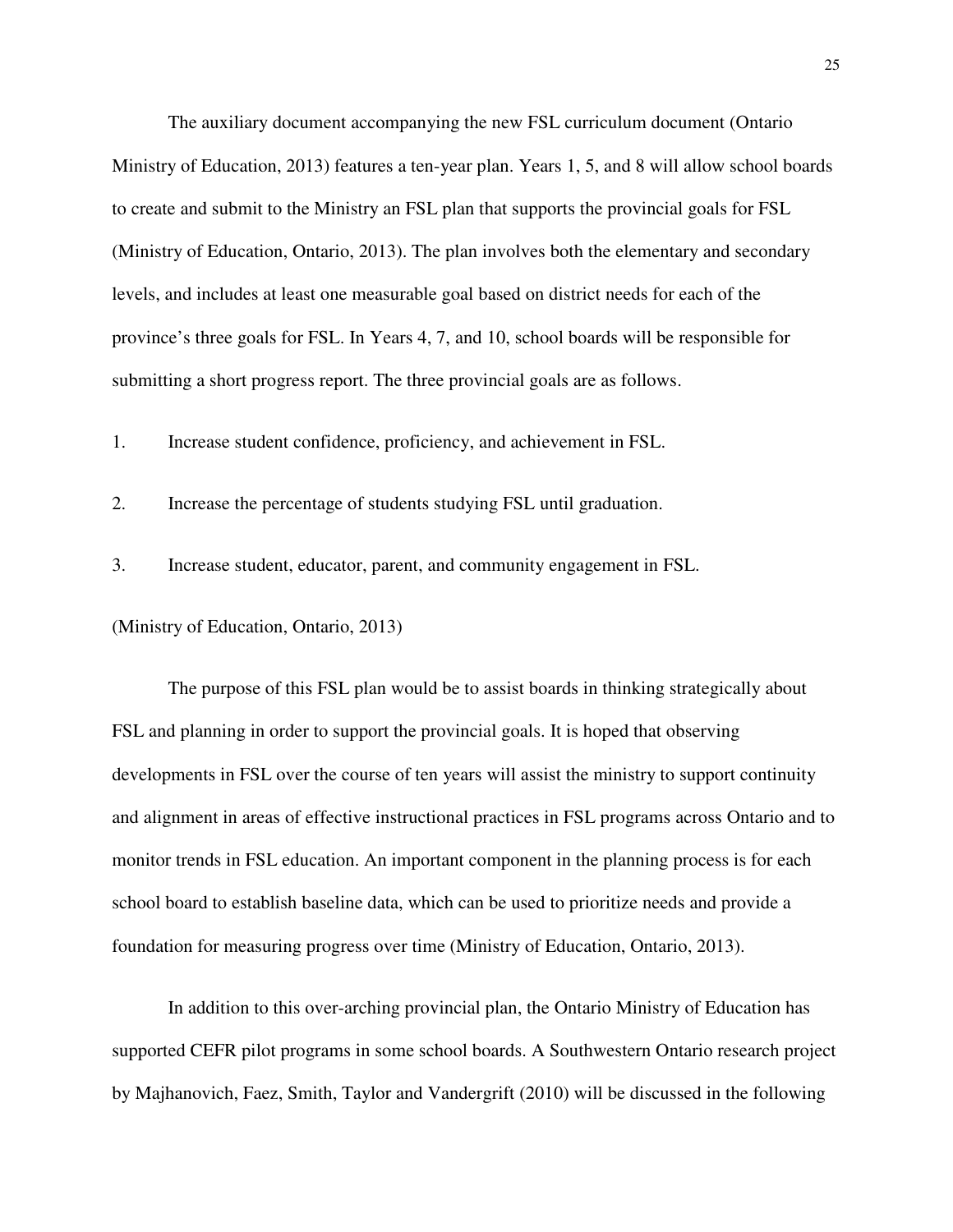section. It is evident that the CEFR will be introduced and re-introduced in Canadian provinces and that some are already adopting its practices.

#### 2.5 The CEFR within the Canadian FSL Classroom

Majhanovich et al.'s (2010) report, *Describing FSL Language Competencies: The CEFR Within an Ontario Context*, presents research that was conducted in nine different school boards, across Ontario, and involved Core French and French Immersion teachers. Students were also participants within the research. Teachers implemented CEFR-informed activities in the classroom to observe the benefits of using such activities. Student self-assessments were sought through questionnaires and reflections (Majhanovich et al., 2010).

The questionnaires that were developed for students asked them to reflect on their level of language and cognitive development skills (Majhanovich et al., 2010). The results of using CEFR-informed activities in the classroom demonstrated gains for both Core French and French Immersion students in areas of learner autonomy, developing oral language ability, self-assessment and increased student motivation, real-life applicability, and ease of parental communication (Majhanovich et al., 2010). To determine the success of the CEFR activities, the teachers assessed perceived changes in the learners' oral proficiency.

In Majhanovich et al.'s (2010) research, as predicted, most teachers expressed the need for additional PD opportunities to attend workshops and in-service sessions to help them to better understand how to properly and further use parts of the CEFR in their classrooms. This is also echoed in Ellis and Shintani's (2014) findings where teachers found a variety of difficulties when trying to implement TBLT, including a lack of support from educators. There is a need for PD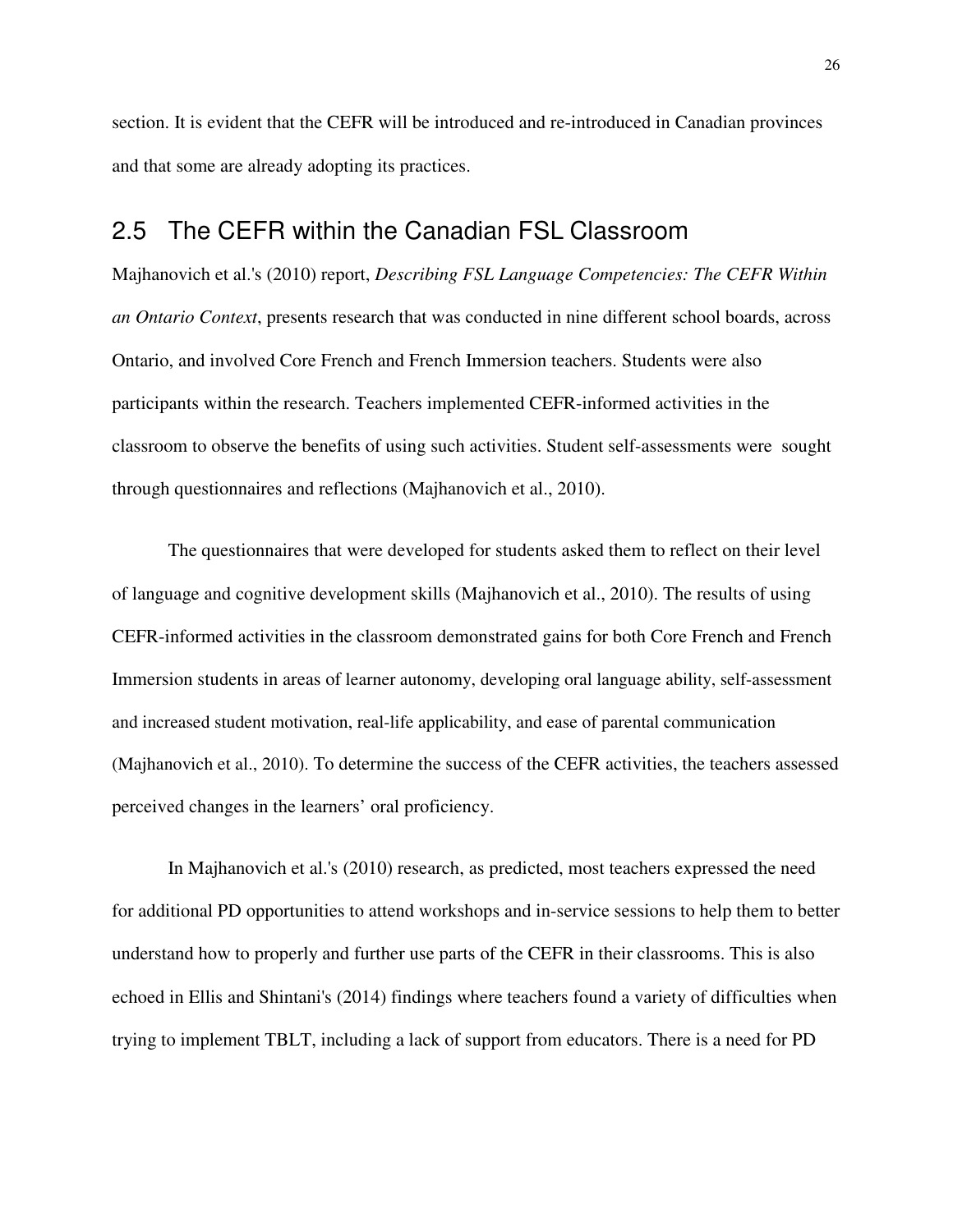opportunities to further understand the use and benefits of TBLT and the CEFR within teaching and learning.

In Majhanovich et al.'s (2010) study, teachers were provided with kits, developed by a group of experienced FSL teachers from the Thames Valley District School Board in Ontario. These kits contained a series of activities related to the "Can Do" descriptors from the appropriate levels of the CEFR for each of the communication skills within an L2: listening, reading, spoken production, spoken interaction, and writing. The purpose of these kits, once teachers were shown how to use them, was to promote CEFR-informed instruction in their classroom. Teachers also received a teachers' guide for each level, which involved A1, A2, and B1 levels (Majhanovich et al., 2010). The researchers of this study were interested in knowing whether there would be any change in student attitudes and confidence following the use of CEFR-informed activities (Majhanovich et al., 2010). Interestingly, comparisons between the pre- and post-test scores did not show any changes in learners' attitudes (Majhanovich et al., 2010).

TBLT also encourages students to be accountable for their own learning, whether through individual experiences or social interactions. Students' roles change from 'language learners' to 'communicators', and they are reportedly more ready to take on the performance of tasks with the knowledge they have gained through their L2 (Ellis and Shintani, 2014). Similarly, developing learner autonomy is a key aspect of the CEFR approach. These researchers wanted to discover teacher perceptions about learner independence (Majhanovich et al., 2010). The data indicated that teachers were skeptical of their students' ability to take charge of their own learning. However, this study supports the need for development of learner autonomy as a skill to be introduced at a young age and be present in all classrooms, as this is an important aspect of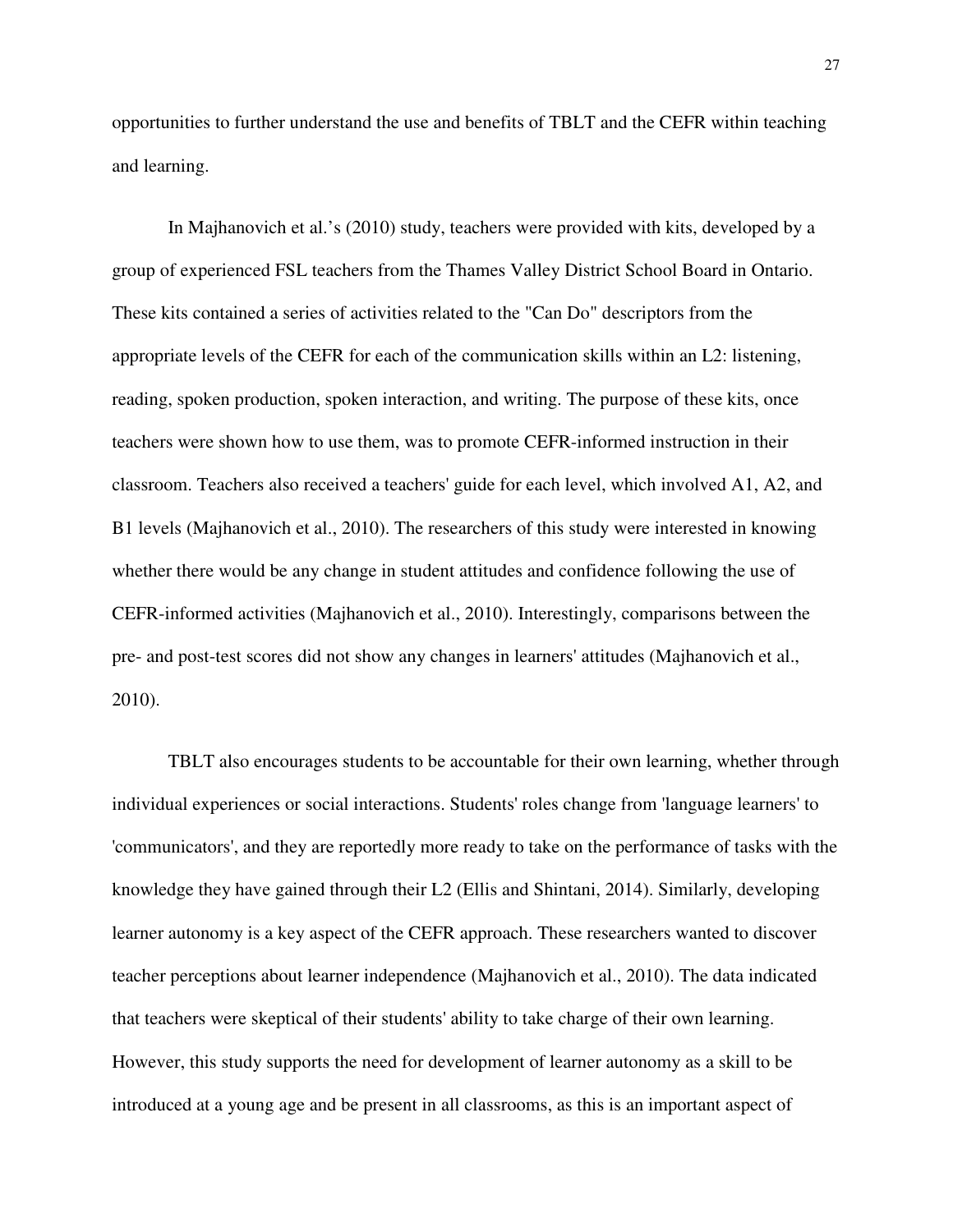French Immersion education in Ontario (Majhanovich et al., 2010). Within the study, researchers discovered that teachers using CEFR-related activities allowed students to gain a clearer understanding of their actual language ability.

In terms of teacher benefits, researchers discovered that teachers viewed CEFR-informed instruction as promoting language use, collaborative dialogue, and languaging<sup>2</sup> in a classroom in ways that traditional, teacher-directed ways of teaching cannot achieve (Majhanovich et al., 2010). The Council of Europe's (2001) goal of learner autonomy and L2 learning has two significant pedagogical implications, which involve the need for working with teachers and their beliefs about students' abilities, and also the need for working with students to show them how to engage in student-directed learning and reflect on their own learning (Majhanovich et al., 2010). Teachers involved in this research believed that the CEFR-based activities used in the classroom increased learner autonomy, self-confidence, and motivation.

Within the CEFR, children can see themselves as co-learners within the classroom and educators should strive to incorporate students' inputs within the program. For example, students can drive the curriculum expectations in various directions, based on their interests. If students are interested in simple machines, then a written narrative can be based on robots. If students are working with the concept of money, they can have a classroom store using their own toys to purchase. Student participation is what creates authentic learning and is what educators should be interested in to grasp students' attention. Furthermore, students can be responsible for setting their learning goals and determining their strengths and next steps.

 $\overline{a}$ 

 $2$  'Languaging' is a term coined by Swain (2006) describing "a dynamic, never ending process of using language to make meaning" (Majhanovich et al., 2010, p. 60).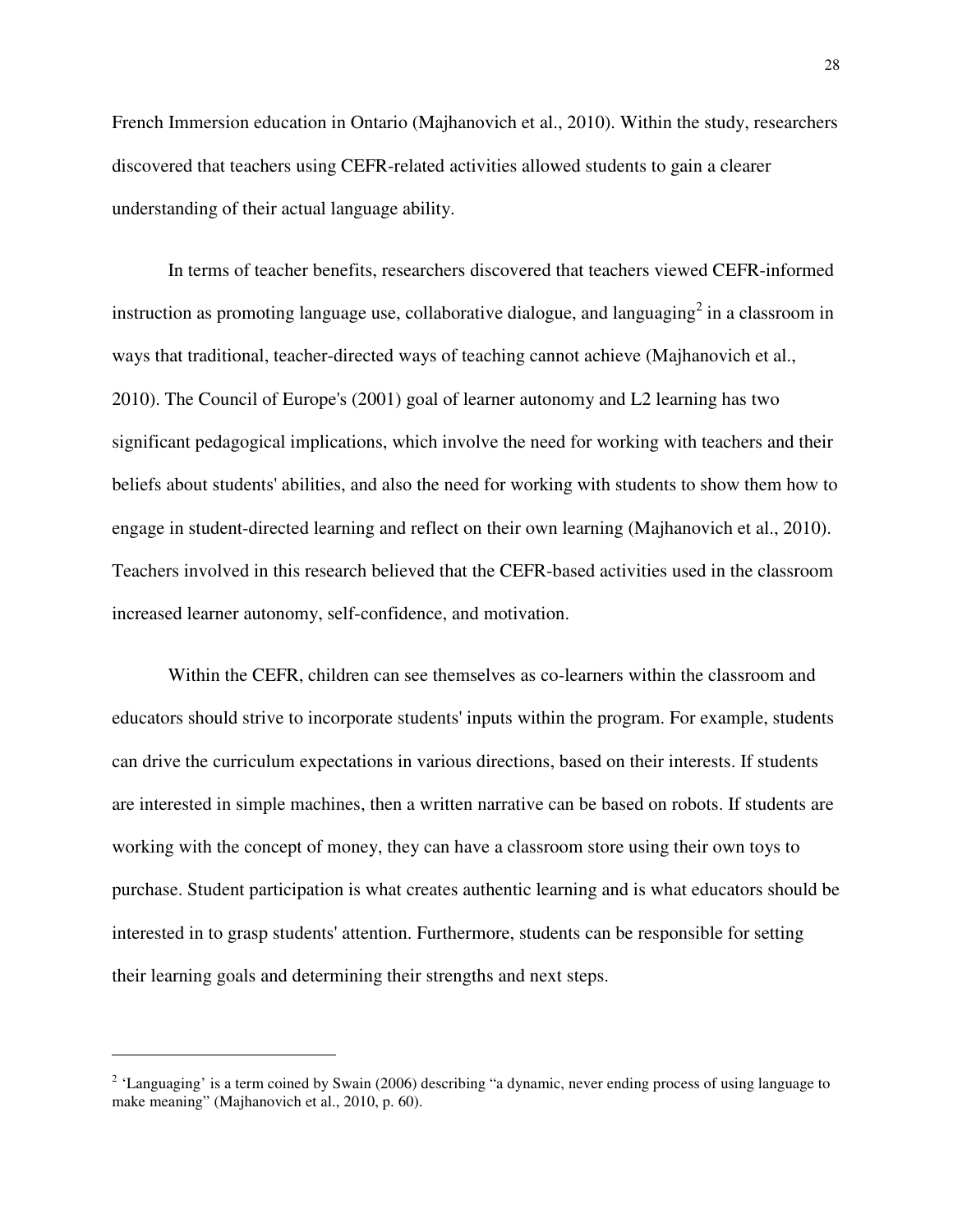Heydon and Wang (2006) argue that the curriculum should adopt a more 'emergent paradigm' approach to learning and teaching, whereby children are contributing participants to a curriculum and society at large, and are viewed as an important source of the curriculum. This statement holds much truth, especially as children get older and gain more independence, which is further supported by the CEFR. Students independently engaging in activities without much direction allow them to apply themselves and to make use of their prior knowledge. Following this, the teacher can then help students to identify the specific goals of the activities and to assist the learners in naming their learning<sup>3</sup> along with important concepts. Students are able to be completely in charge of their own learning while the teacher facilitates learning. Allowing students to take on an active role in their learning, such as providing contextual and real-life language experiences, encouraging the use of prior knowledge, or allowing students to connect their learning to their personal experiences, is what creates authentic learning for students and is what the goal of FSL teaching should be.

As children are maturing into junior-aged students, they should be given the opportunity to reflect on their learning. Heydon and Wang (2006) state that children are competent, confident learners and can make a valuable contribution to society. French Immersion teachers can indeed involve their students in curriculum planning through the use of the CEFR, specifically through Language Portfolios. Though such portfolios are not deeply explored through this particular research, Language Portfolios can allow students to see themselves as French-speaking individuals who make a valuable contribution to society in upholding the ability to speak

 $\overline{a}$ 

<sup>&</sup>lt;sup>3</sup> What is meant by "naming their learning" refers to students using the correct term to describe what they are doing. For example, when students rhythmically read a pattern implicitly (i.e., square, square, circle… square, square, circle…), they can be taught explicitly that the 'square, square, circle' part is called the core, or in French, "la régularité".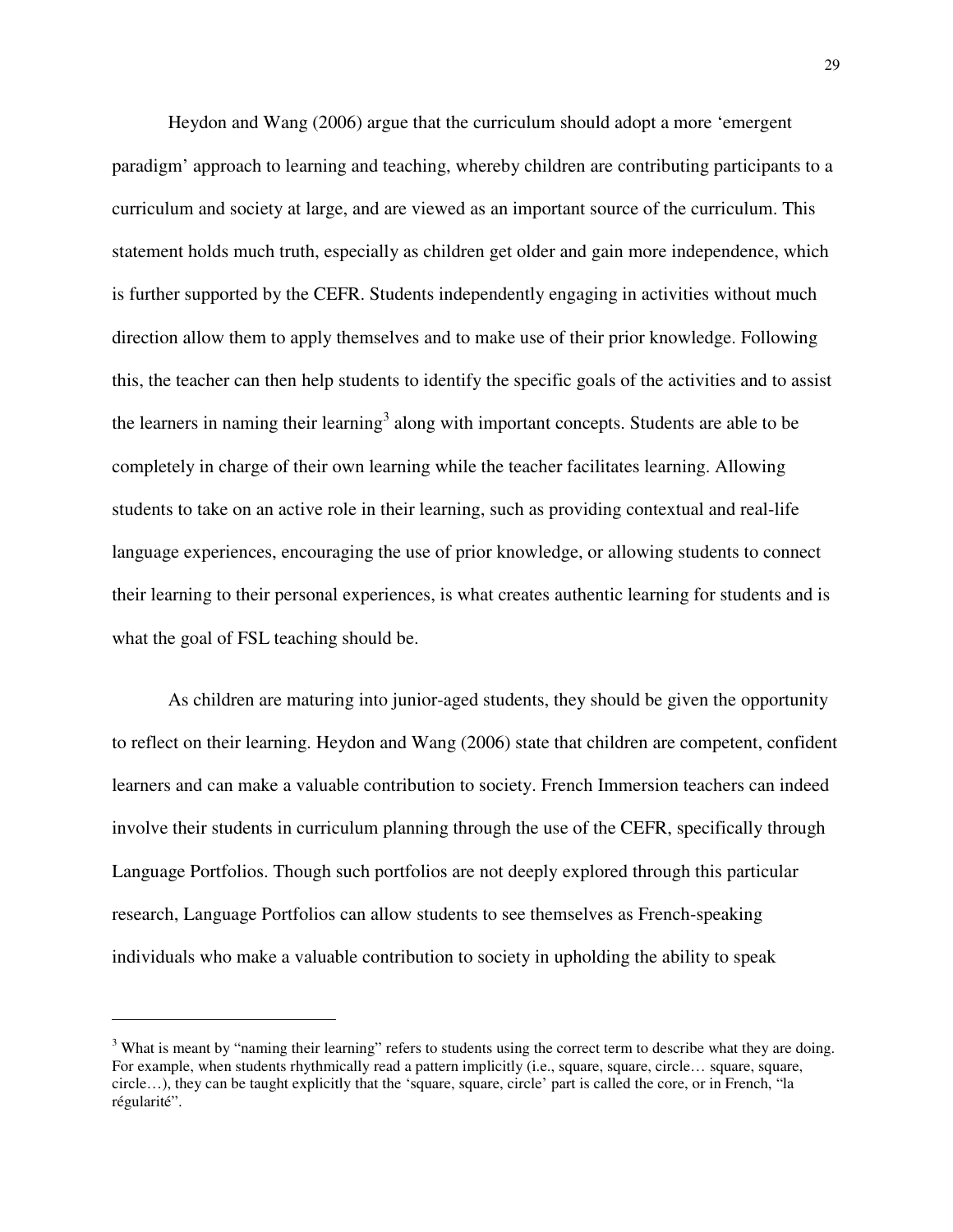bilingually. These portfolios can give students the confidence boost to be successful, not only in the classroom, but also in their everyday environments. The portfolio is a collection of students' outside-of-school L2 experiences. For example, a student could document a visit to Ottawa for the Family Day weekend where she spoke French to a waiter in a restaurant. Students apply both their implicit and explicit learning when they are able to use the knowledge gained within school, in out-of-school contexts.

### 2.6 Application of the Literature

Vandergrift (2006) identifies one particular weakness of the CEFR that is of significance to my research: it does not sufficiently discriminate for levels at the lower end of the framework. The most basic level achieved, A1, according to the CEFR, does not differentiate enough for beginning language learners (Vandergrift, 2006). This issue arose in my research, as will be discussed in Chapter 3. Vandergrift (2006) argues that there needs to be further differentiation for beginner users. The Basic User, A1 common reference descriptor reads as follows.

Can understand and use familiar everyday expressions and very basic phrases aimed at the satisfaction of needs of a concrete type. Can introduce him/herself and others and can ask and answer questions about personal details such as where he/she lives, people he/she knows and things he/she has. Can interact in a simple way provided the other person talks slowly and clearly and is prepared to help.

(Vandergrift, 2006, p. 17)

This reference level could perhaps be modified to an even more simple reference level, as shown in Table 1.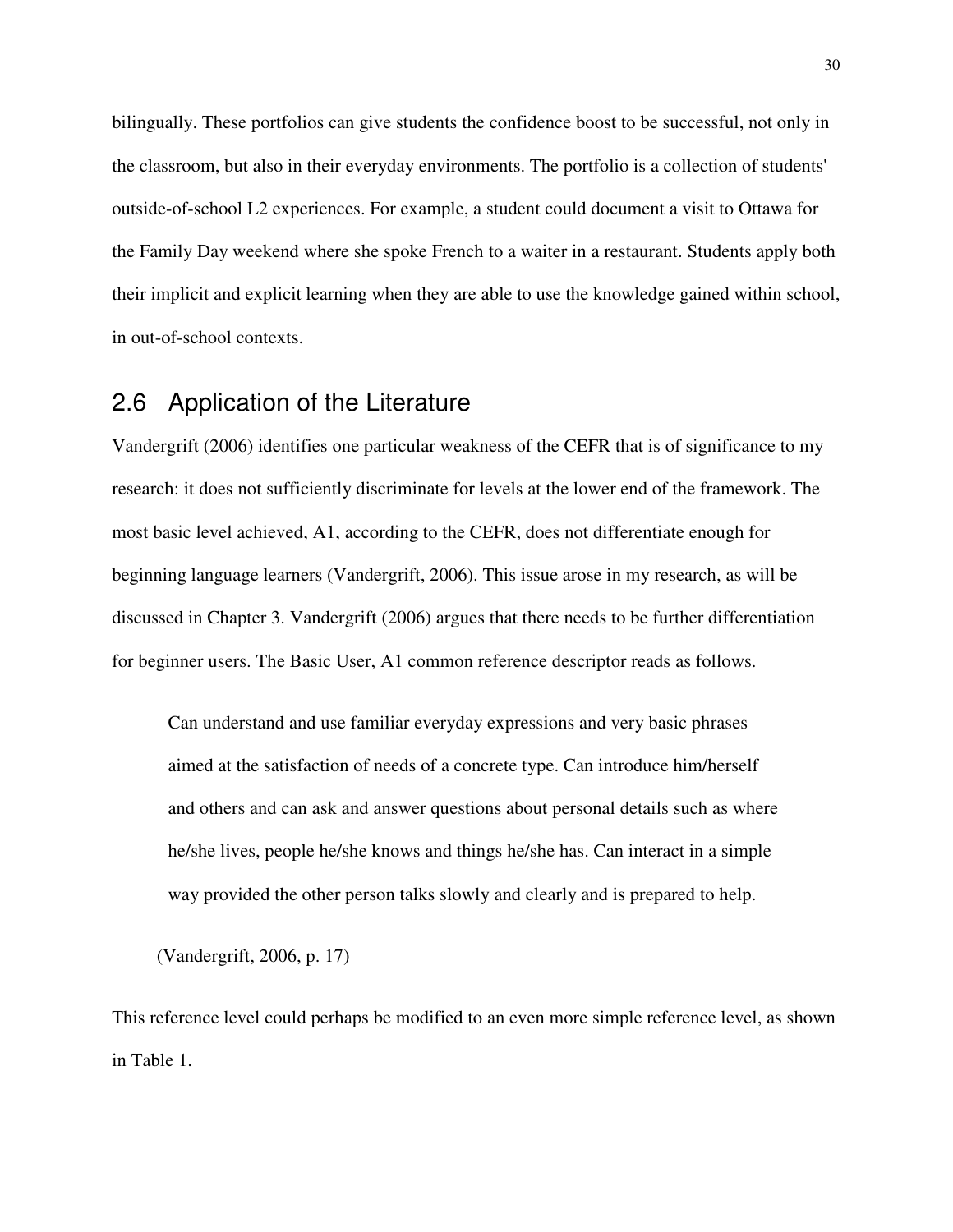#### **Table 1: Possible Adjustments to Basic User Reference Levels (A1)**

| Basic User | A1(iii) | Can recognize, understand and use a limited range of basic<br>vocabulary which has been used repeatedly in class or has<br>been specifically taught. Can describe him/herself using a<br>limited number of grammatical structures and simple<br>sentence patterns that he/she has learned by repeated use. |
|------------|---------|------------------------------------------------------------------------------------------------------------------------------------------------------------------------------------------------------------------------------------------------------------------------------------------------------------|
|            | A1(ii)  | Can answer questions about personal details such as where<br>he/she lives, people he/she knows and things he/she has.<br>Can interact in a simple way provided the other person talks<br>slowly and clearly and is prepared to help.                                                                       |
|            | A1(i)   | Can understand and use familiar everyday expressions and<br>very basic phrases aimed at the satisfaction of needs of a<br>concrete type. Can introduce him/herself and others.                                                                                                                             |

A suggestion for emergent bilingual learners is that the Basic User Reference Levels for A1 be broken down into smaller skill descriptors (Vandergrift, 2006). This will allow the teacher to assist students in being successful in attaining each level instead of overwhelming both the teacher and learner with too many expectations.

Another point to consider is that the CEFR seems to be more geared towards older learners rather than elementary school-aged students. The ways in which the reference levels are worded lend themselves to older learners, who are more cognitively able to comprehend the language and have had more experience learning an L2 than immersion learners who are emergent bilinguals. The language is more sophisticated, which is further illustrated by this example of an A1 reference level: "Can introduce him/herself and others and can ask and answer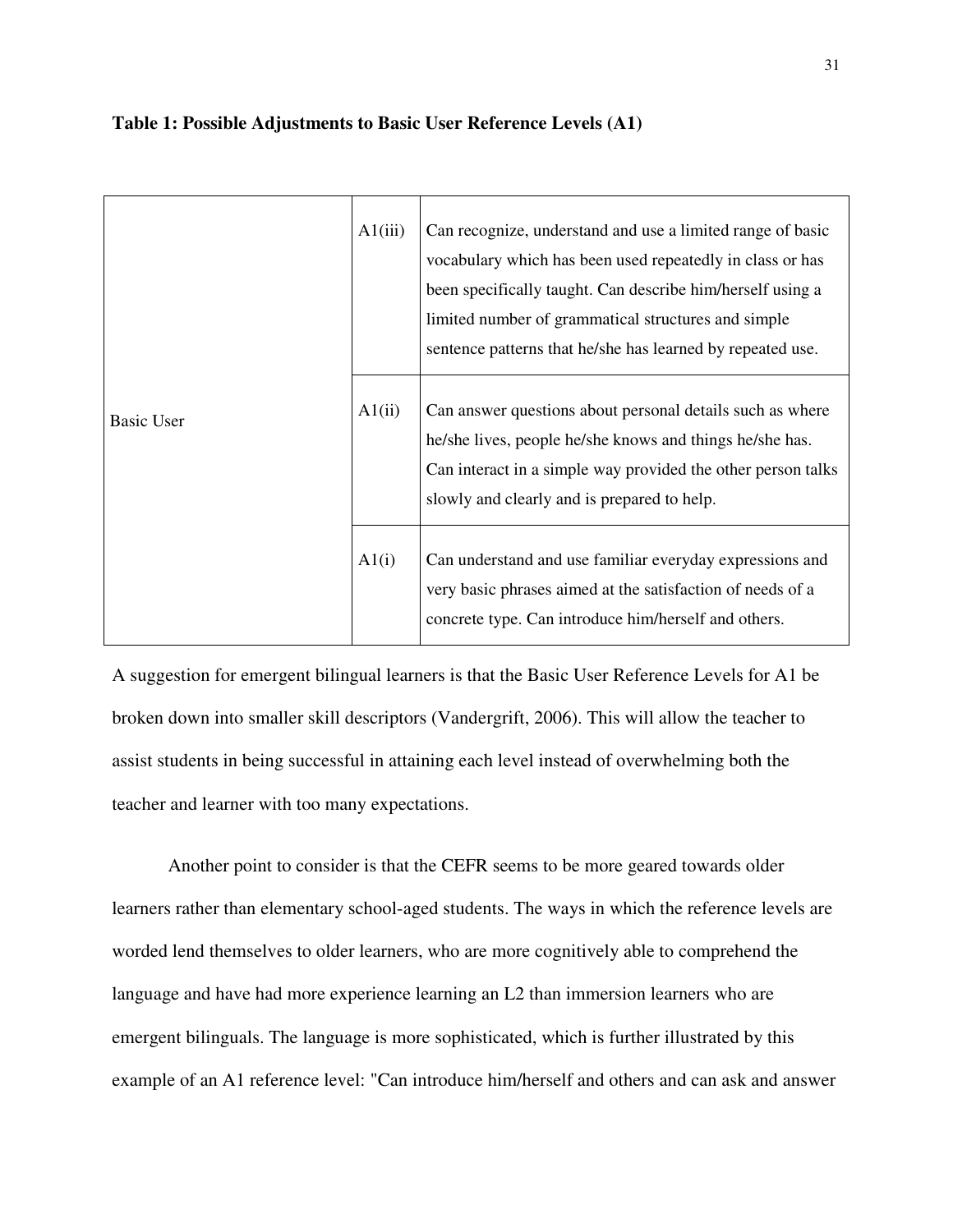questions about personal details such as where he/she lives, people he/she knows and things he/she has" (Vandergrift, 2006, p. 17). Based on my own teaching experience of working with kindergarten-aged students for four years, I have yet to meet a beginner French Immersion student (in junior kindergarten) who has received 100% French language instruction and can provide this degree of personal details about him or herself. This level is more likely to be achieved when a student has gained more experiential knowledge in the L2.

As Vandergrift (2006) suggests, this adapted table in Table 1 further breaks down the beginner, basic user reference level to encompass smaller areas of language proficiency than outlined in the CEFR. This table could be further modified and would be more applicable to early-years learners.

Language learning and teaching are at the centre of the CEFR, and other components are branched out from this milieu, such as teaching approaches, the curriculum, assessment, the user's/learner's competencies, the reference levels, the language use and the language user/learner, and tasks and roles in language teaching. All of these concepts work together to assist in the acquisition of language abilities, based on the CEFR (Council of Ministers of Education, 2010).

## 2.7 Overview of Canadian CEFR Research

A number of studies have been conducted on the CEFR, all focusing on various aspects of the principles of the communicative approach. There have been a few in particular that have shed light on areas that could be of some relevance to my research. The following sections will provide an overview of such studies and will aim to group and categorize them into clear headings.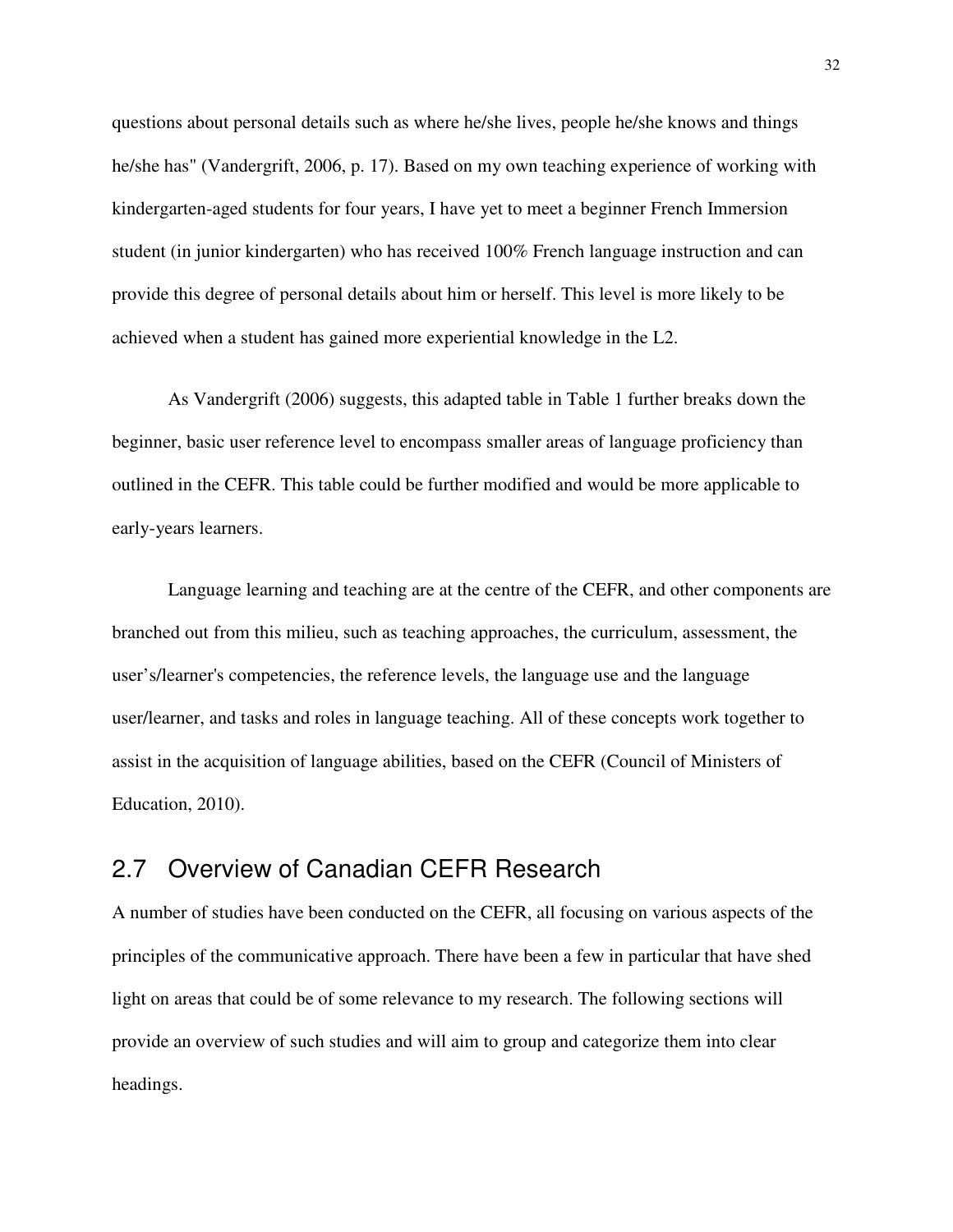#### 2.7.1 The CEFR and Existing Professional Development

The CEFR has been used in a variety of educational environments, including post-secondary education. As the framework provides ideas for L2 teachers, there has been research conducted where students in a teacher education program have been introduced to the CEFR. In the next paragraphs, I will outline how researchers worked with university-aged students to explore an Intercultural Development Index, reflexivity, and the ELP as identified in the CEFR and how early immersion affected L2 learning in university.

Ragoonaden (2011) conducted a pilot study involving preservice FSL teachers in British Columbia. This study focused on teachers' intercultural development. An Intercultural Development Index (IDI), a statistically valid tool to measure intercultural competence, was administered to twelve preservice candidates. Intercultural competence refers to the ability to communicate effectively and appropriately with people of other cultures (Ragoonaden, 2011). The results were used as a basis to discuss the integration of intercultural competencies as identified in the CEFR. The study contributes to future research involving preservice teachers and further exploring intercultural competence.

Peguret (2014) set out to evaluate the circumstances that post-immersion students in their first year of French language study in university encounter with varied L2 background and levels of proficiency. What this study aimed to do was to assist students in surpassing the perceived plateau level of communication. Peguret (2014) observed students' use of *reflexivity*, relating specifically to a lack of engagement with learning strategies and long-term auto-regulation. This study related to an instrumental understanding of language and language learning of 82 students who provided insights into their use of strategies in an L2 through the analysis of two openended questions related to writing and speaking. The researcher found that there was an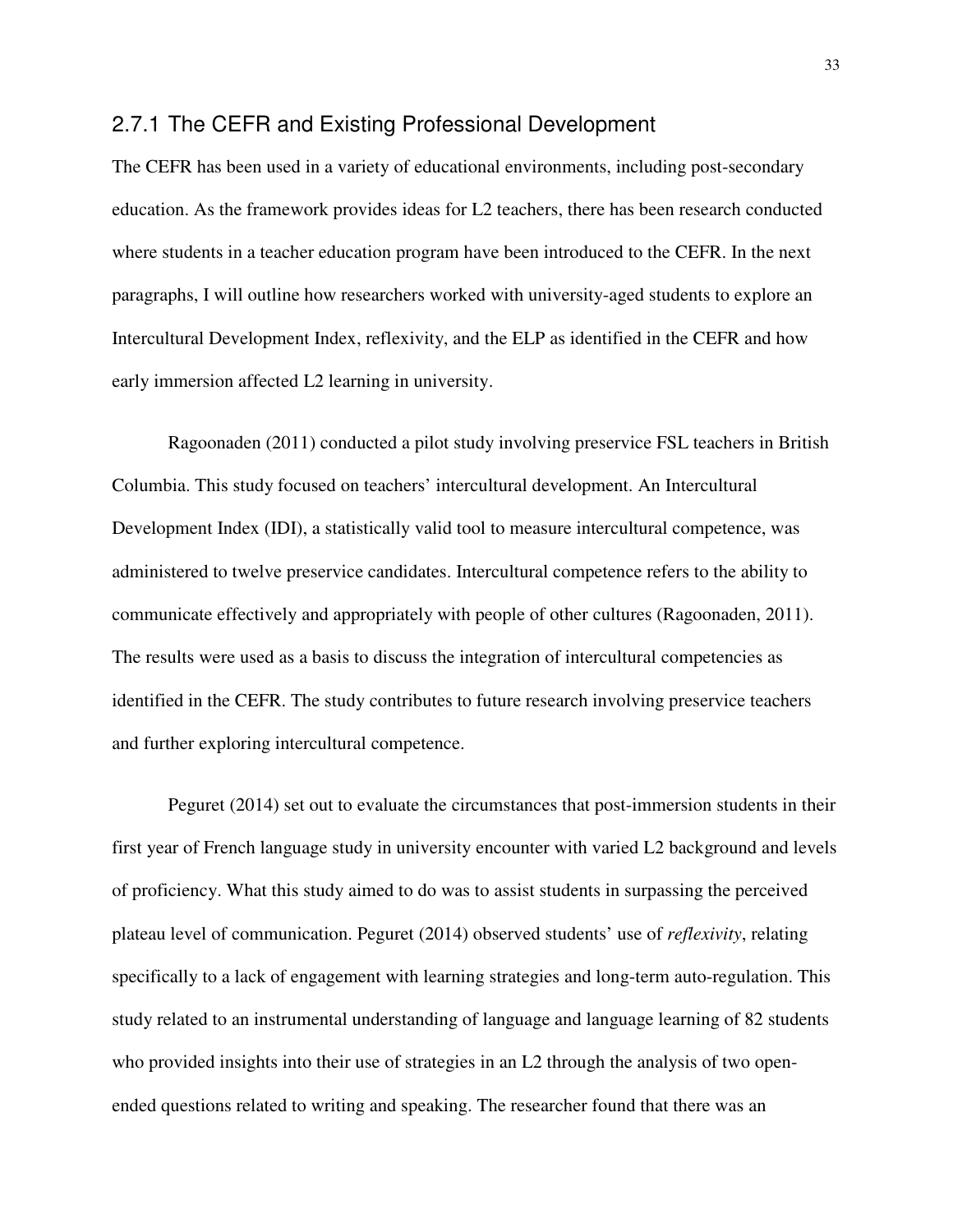extremely significant difference between students with a background in early immersion or French schooling and those from other FSL programs. The former used fewer strategies in their writing. This raises the question of how French Immersion students are applying their knowledge to their written output. Peguret (2014) wanted to find out pedagogical approaches to reactive students' reflexivity and determine how to encourage students to reflect on their prior knowledge of French learning.

The European Language Portfolio. Gagné and Thomas (2011) discuss their study, where the CEFR and an EPL (Electronic Language Portfolio) philosophy were introduced in a teacher education program in Ontario. There were supports given to students who were interested in creating an EPL for their own learning. The main goal of the study was to foster common learning of French language for future teachers. Gagné and Thomas's work (2011) raised awareness to individuals who taught French of the existence of a language portfolio (such as the EPL) and created support between colleagues teaching French and other language instructors.

Similarly, another study that took place in a university setting was part of an education course that was taken in conjunction with a French language course. Lemaire's (2013) goal was to assist French-speaking students living in Western Canada to reflect on their language repertoire and identity. The study involved a review of LaPlante and Christiansen's portfolio (2001) and the ELP, and students were asked to identify their strengths and challenges to focus better on their language development. Here, in this study, similar to that of Gagné and Thomas' work (2011), students were at the forefront of the study and were involved in the co-construction of learning French and delving into the language portfolio as set out by the CEFR. As in Majhanovich et al.'s (2010) study, learner autonomy was still a focus, and continued well into students' language learning journeys.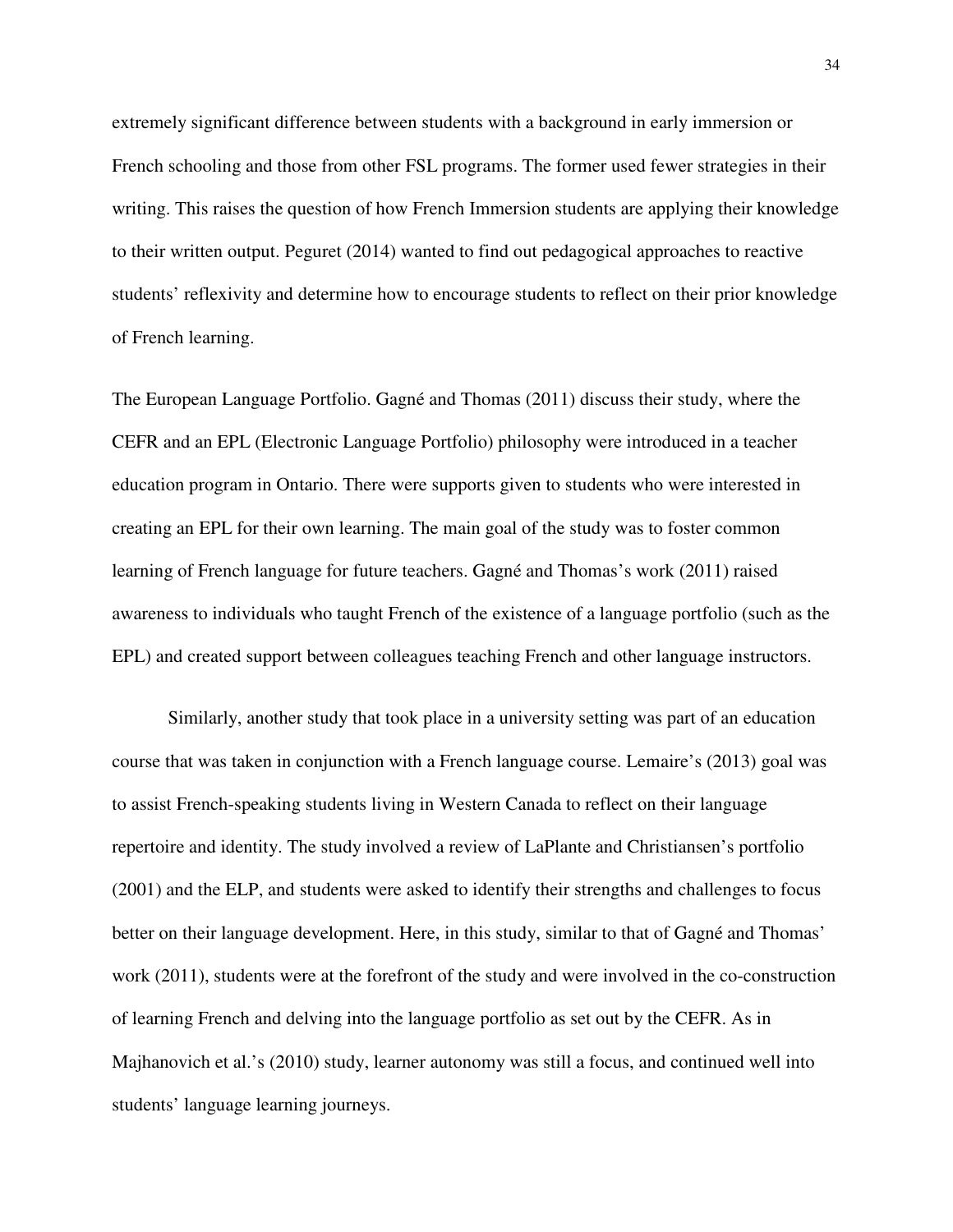Another research study that encompassed the CEFR and the ELP is that of Mansilla and Riejos (2007). They provide a short overview of the history of the CEFR and ELP, and explain the aims and functions of the portfolio. Their study describes the ELP's use in Europe with the implementation of the portfolio into students' language learning. The research uncovered that most of the ELP users are students at the elementary school level. In a post follow-up interview, there was discussion of the most salient and practical points of the CEFR, reference levels, assessment opportunities, and the ELP. There were not many reports of students in higher education using the portfolio. Mansilla and Riejos (2007) observed that the results of the study were mixed but there were positive effects on the learning process, learning outcome, and learner motivation. However, there were challenges and drawbacks that were encountered by both teachers and students, including the rigidness of self-assessment, difficulty in handling and updating the portfolio, and the amount of time that the ELP involves (Mansilla and Riejos, 2007). This pertains to my study during which I tried to address the struggles and obstacles encountered by my teacher participant in her classroom, identify areas where she would like to explore next, and then set goals and steps to achieve these expectations.

Mandin (2010) used the CEFR and language portfolio with French Immersion graduates in the context of an introductory language methodology course in a Francophone institution. Students were to complete a two-page autobiographical narrative entitled, "My Life in French till now", create an action plan that included an analysis of errors they identified as targets in their learning, and the means or tools by which they chose to use to correct the identified errors. Their analysis of the autobiographical narrative stemmed from their life experiences, specifically when they were exposed to the French language. Their narrative was inspired by values that they developed and the choices they made relating to learning French. Students also included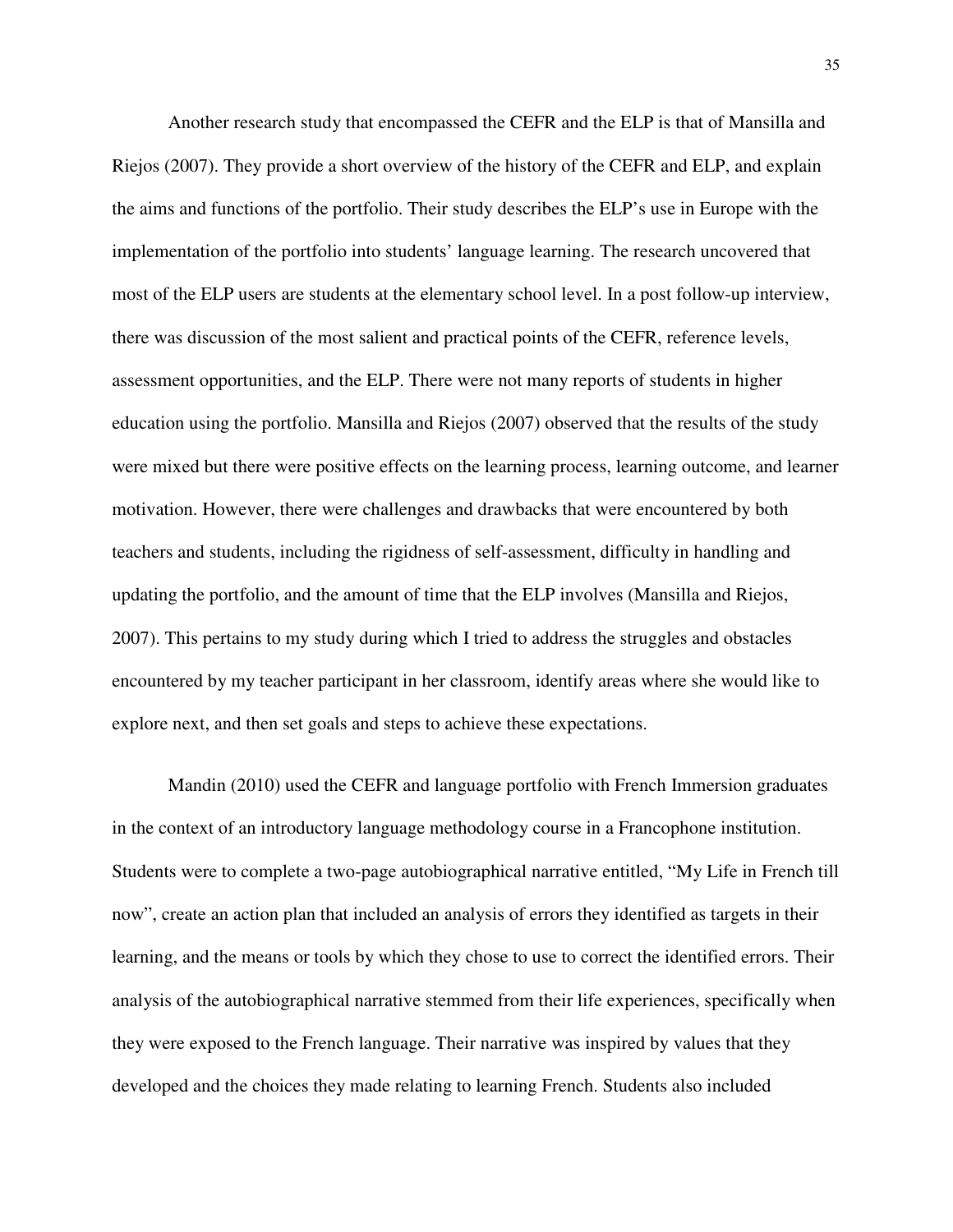significant experiences that they identified as pivotal in their motivation to pursue postsecondary studies in French, along with teachers, friends, and family who played an important role in their lives. Mandin's study (2010) was laid out in a way where students in an elementary school setting could be able to replicate the process, using more appropriate self-assessment strategies.

Turning to a study at the high school level, Kristmanson, Lafargue and Culligan (2013) engaged in an action-research project with Grade 12 students, using a language portfolio based on the ELP. This project involved a focus group with interviews conducted to gather data related to experiences and perceptions regarding L2 learning. The study focused on learners' experiences with the portfolio and its role in promoting learner autonomy. The main themes uncovered were those of general perceptions of learning, language learning experiences, and experiences with the language portfolio. The project discovered pedagogical possibilities for students learning a second or foreign language. The study suggested that developing learning autonomy presented opportunities and challenges for language studies. However, there needed to be continued exploration of learner voices, as this was an important direction to take for studies involving language portfolios based on the ELP principles and guidelines. Kristmanson et al. (2013) concluded that using student voices would allow educators to further understand ways in which ownership involvement and personalization could lead to more effective goal-setting, selfassessment tasks, and learner autonomy.

It is evident that because the CEFR is such a large document, each study discussed above aimed to highlight and focus on certain aspects of the document. It would be a challenge to find salient studies that reflected a number of parts of the CEFR, and the studies mentioned above all involved students of various levels of education, along with one important piece of the CEFR (such as the language portfolio or intercultural competence).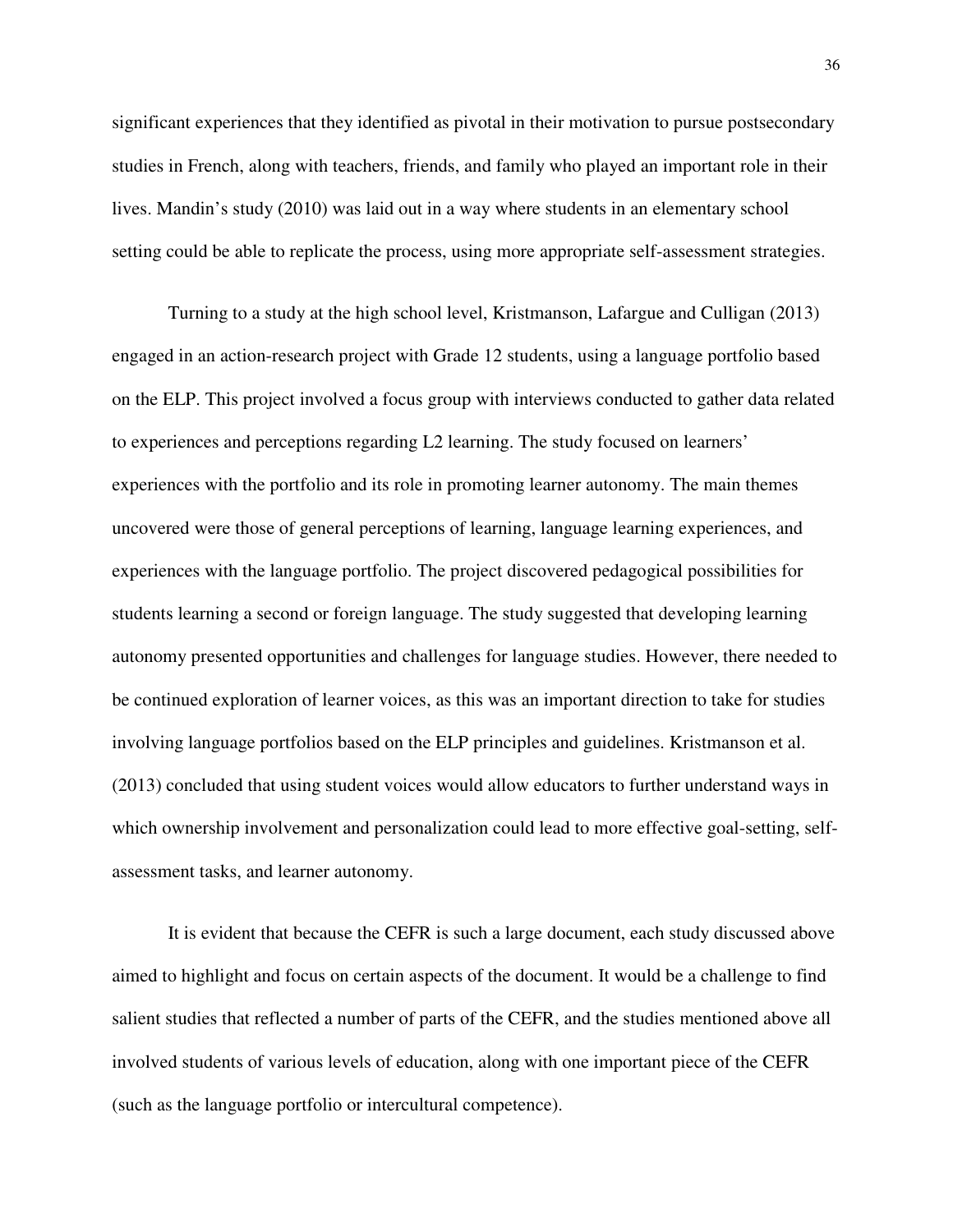#### 2.7.2 The CEFR and Teachers' Knowledge

My research indicated that there is not much literature involving teachers' PD related to the CEFR. The few pertinent studies are briefly discussed in this section.

The CEFR and professional development opportunities. Wernicke (2010) initiated a PD opportunity for FSL teachers from British Columbia, which involved a 2-week sojourn in France. The purpose of this opportunity was to address the shortage of qualified French teachers and the demand of effective PD and teacher education for FSL teachers. Dating to over a century ago, researchers stated that study abroad had been an integral part of language teacher education (Wernicke, 2010). However, there is little research related specifically to teachers studying abroad. Wernicke (2010) stated that by the time teachers entered French language classrooms as teachers themselves, many had not experienced a French-speaking environment or had extended contact with French speakers outside of the classroom. Based on the questionnaires and interview data, Wernicke (2010) revealed that teachers experienced the highest level of social integration during their stay, which is likely because of their professional engagement with target language speakers (Wernicke 2010). The researcher gave an overview of some of the major trends of study abroad research and how teachers have not been acknowledged in literature. There needs to be more research on PD for teachers abroad and opportunities for further research on teacher education.

Mison and Jang (2011) also provided a study that referred to the CEFR and the role it played in Canadian language education policies and curriculum. However, they observed that practical aspects of the CEFR, especially from within the classrooms, tend to be given little consideration. Mison and Jang's (2011) research aimed to bridge the gap between the CEFR's flexible and abstract tenets and teachers' existing knowledge, experience, and needs in classroom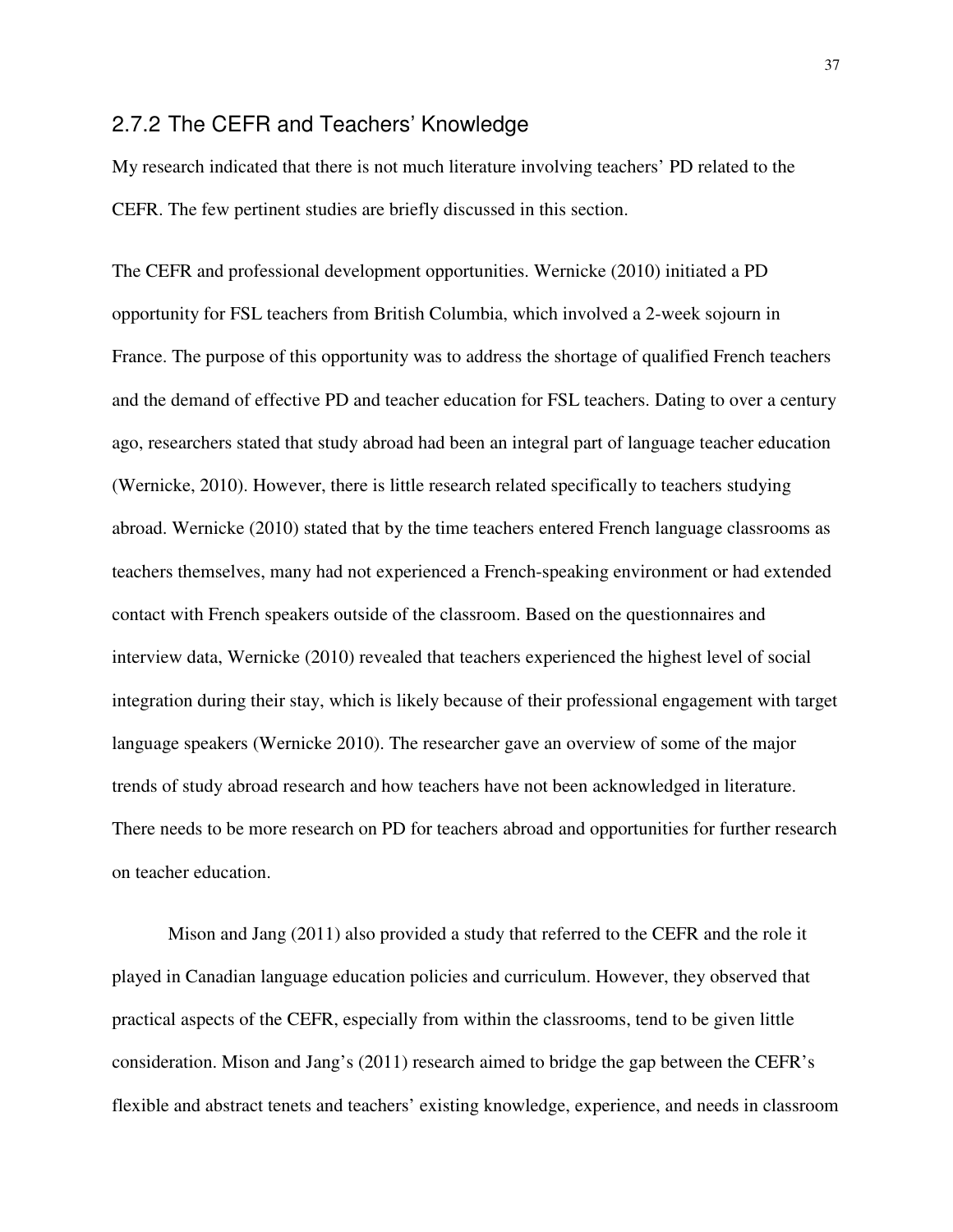assessment (Mison and Jang, 2011). They suggest that giving teachers the opportunity to use their own experience of teaching and learning and changing their beliefs by adapting innovative procedures that could work towards easing their tensions and conflicts could be more effective in promoting successful teaching or assessment methods.

The main concerns from FSL teachers that arose from this study included assessment transparency, consistency, and plurilingualism, all of which should be further considered within the classroom for teachers' support of the potential adaptation of the CEFR (Mison and Jang, 2011). The comments provided by teachers in Mison and Jang's work (2011) are echoed in my study. There is a need for teachers to have a universal understanding of expectations to ensure consistency and communication between FSL educators. This will ensure that students are given the opportunity to have the same type of learning in subsequent years, regardless of their teachers (Mison and Jang, 2011). Teachers within this study also discussed how consistency was a goal and ideally, teachers would have used the same types of assessments, teaching, and learning, based on the principles of the CEFR. However, many times, students came from different provinces or school boards, and teachers were expected to have a clear knowledge of the CEFR levels which students attained, but this was not the reality of such situations (Mison and Jang, 2011). The study also went into detail about students' use of English within the French learning environment, which relates to discussions I had with my teacher participant. In conclusion, Mison and Jang (2011) suggested that if Canada were to move ahead with the CEFR, it would be imperative to use teacher voice and perspective to ensure that this teaching and learning approach would meet their expectations based on the reality of Canadian classrooms.

The study that I found most pertinent to my own multi-phase case study was that of Piccardo (2013) who stated that this study was inspired by the growing interest in the CEFR.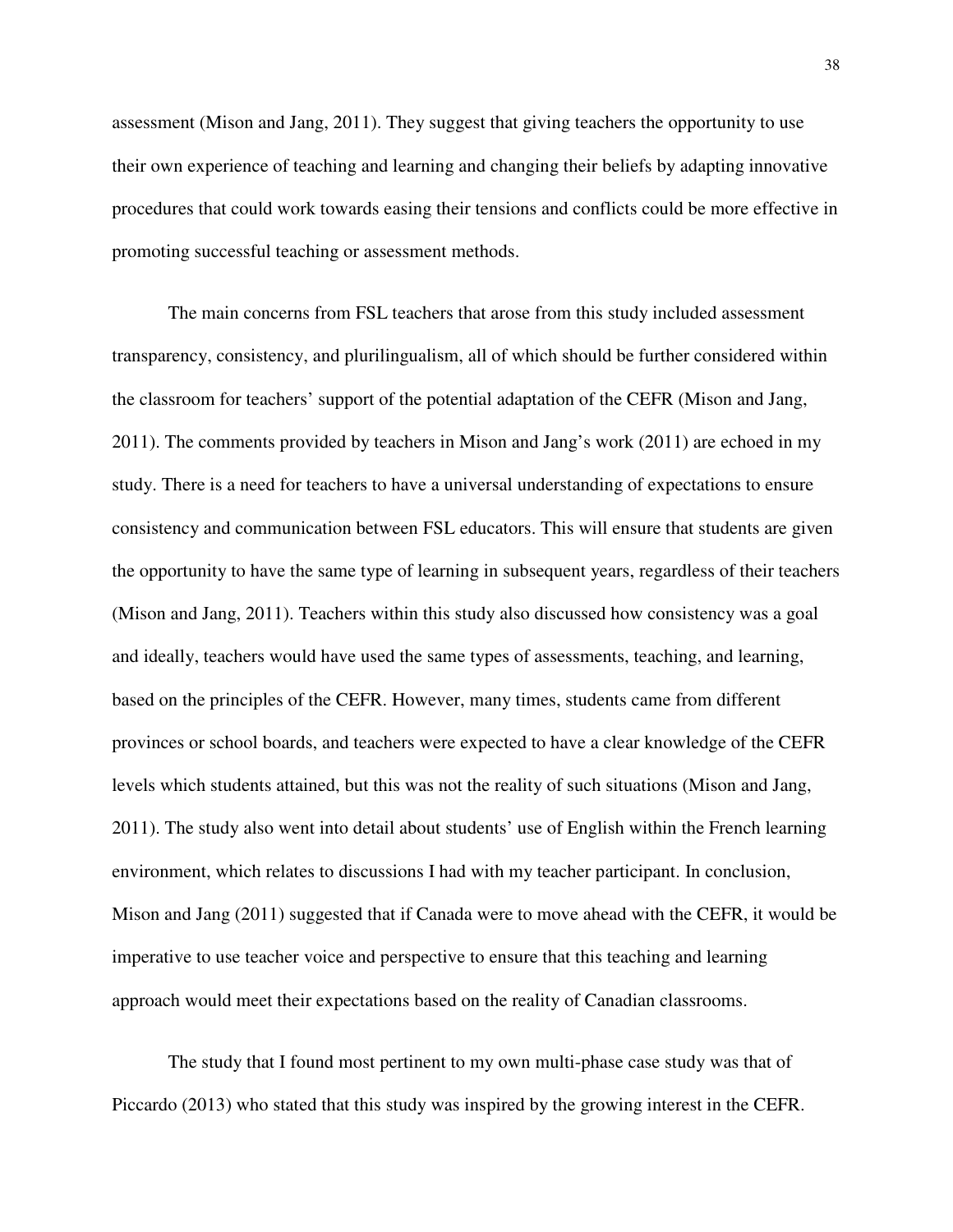Piccardo (2013) stated that there had been less attention given to the need for PD aimed at helping teachers grasp the conceptual density of the CEFR document. To begin the research, there was an exploratory phase aimed at investigating issues and challenges teachers faced regarding assessment within their everyday practice. The second phase was divided into two training sessions based on the CEFR followed by group discussions. The next phase focused on applying the knowledge of the concepts learned in the previous phase and considering real or potential teaching situations. Finally, a reflection and feedback session was held in small groups.

Piccardo's (2013) qualitative study was conducted in the Canadian context to investigate the impact of targeted PD on teachers' perceptions of the CEFR. The four-phase guided reflective process, conducted in Toronto, Ontario, helped teachers overcome their perceived notions of the CEFR and considered using the framework within their teaching practices. Piccardo's (2013) study, though on a smaller scale, argued that the CEFR is a complex document and requires a deep understanding for teaching and learning of an L2. Teachers need to receive guidance, training, and PD opportunities on how to use the CEFR. If teachers are assisted in understanding the CEFR through training, then educators will have the potential to independently make use of the CEFR. Linking the CEFR to pedagogical principles and choices can create changes for teachers that allow for success in their personal teaching practices (Piccardo, 2013).

There are many pieces to the CEFR framework, and not all of them can be explored through one study; however, similar to Piccardo (2013), my goal was to identify the challenge of implementing parts of the CEFR along with the new FSL curriculum document (Ontario Ministry of Education, 2013) without much direction, familiarize my teacher participant with the highlights of the CEFR, and allow her to reflect on her knowledge of it. My purpose was to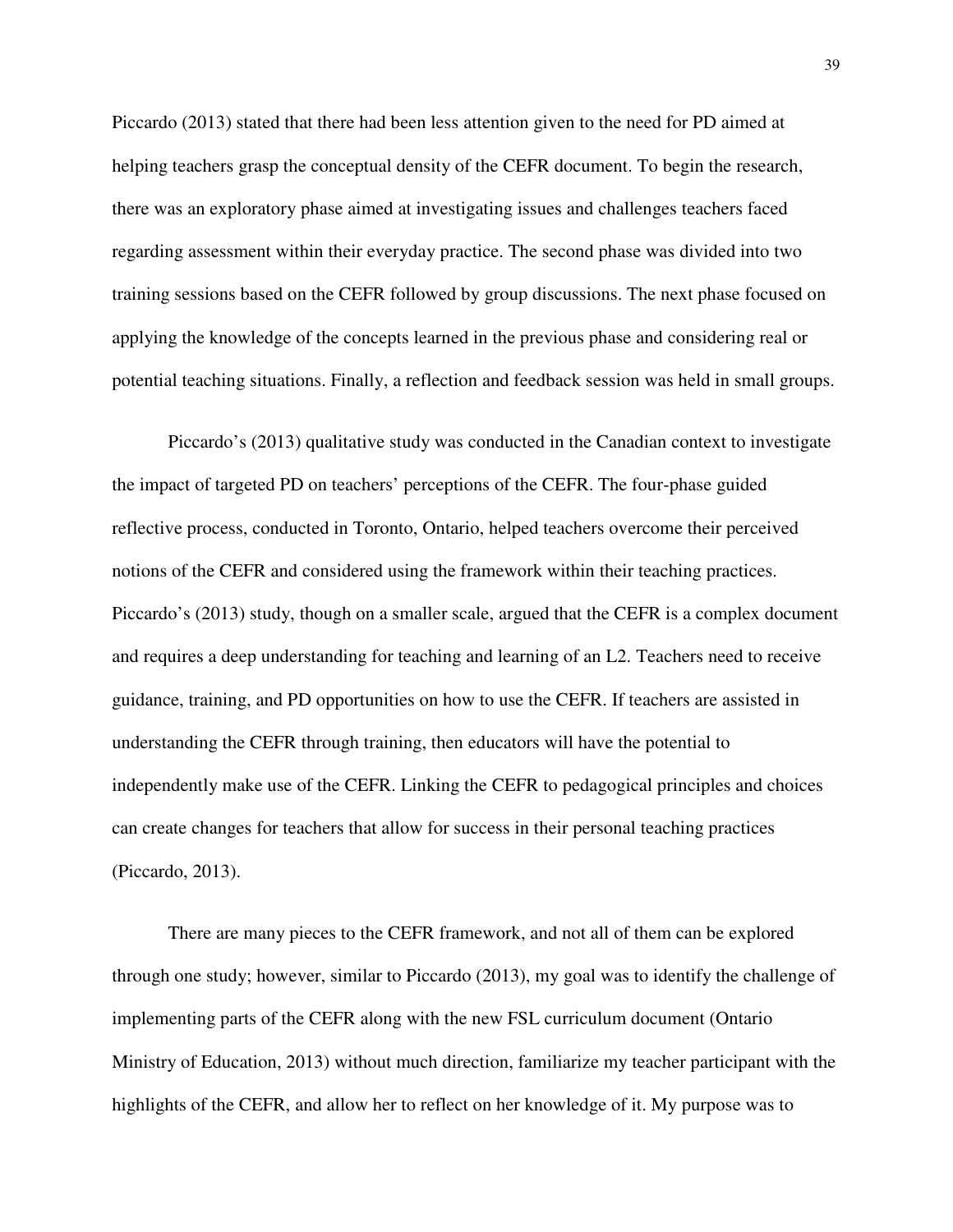coach her through any of the perceptions or struggles that she identified as a teacher attempting to use some CEFR-based activities and teaching methods in her classroom. While much time and research has been devoted to developing language portfolios related to the CEFR; more research is needed on FSL teachers' experience with and perceptions of the CEFR. My goal in conducting a multi-phase case study was to contribute to teachers' PD on the CEFR, a document that is relatively new to FSL teachers in Ontario.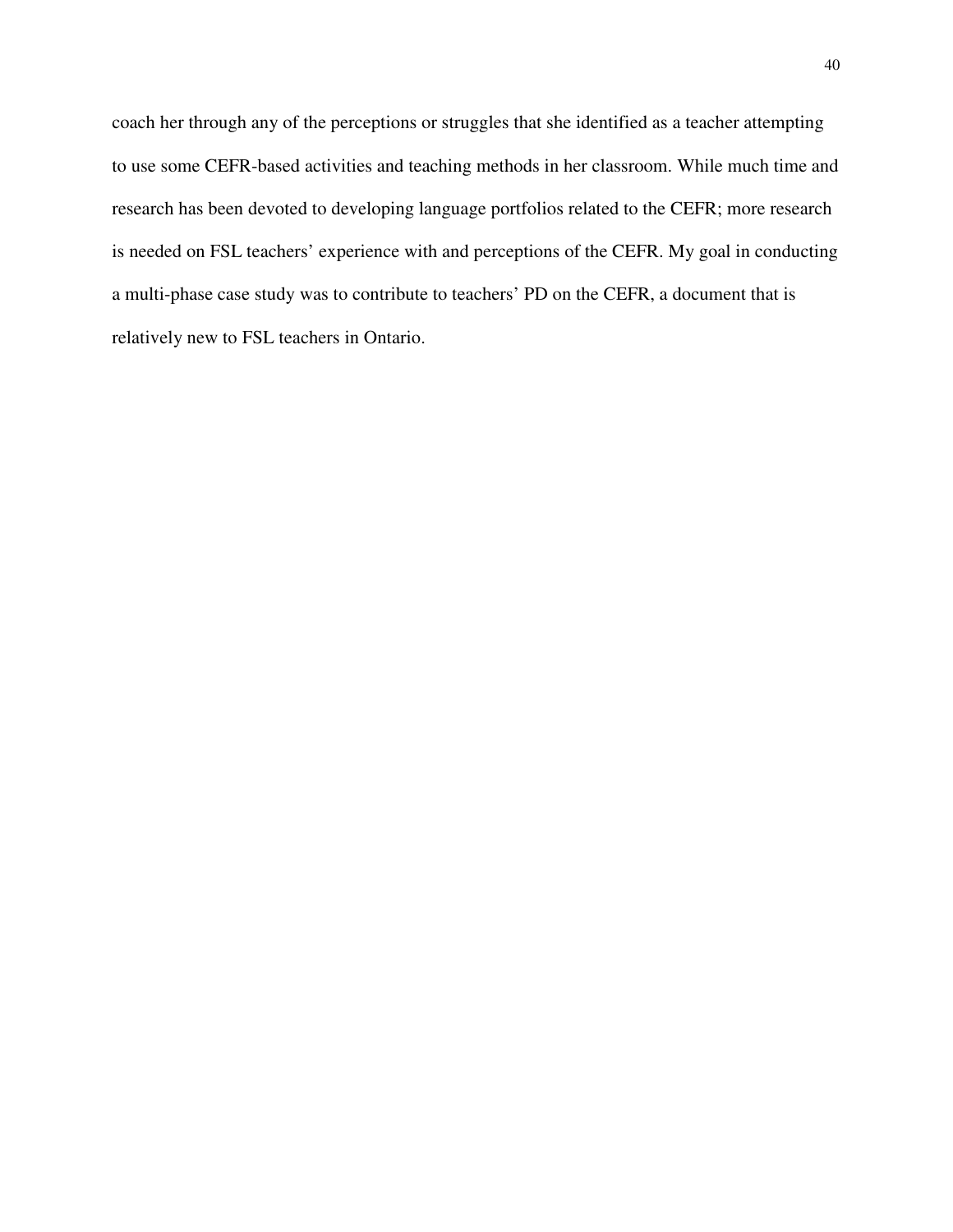## Chapter 3

# 3 Research Methodology

This study incorporated principles of qualitative research and a multi-phase case study. A variety of sources was used to create triangulation within the findings and data collected. In this chapter, I discuss my research methodology.

# 3.1 Qualitative Research

Qualitative research is a method of inquiry for achieving an in-depth understanding of human behaviour. Within this type of research, triangulation must occur to increase the validity and credibility of the results and findings.

Cohen and Manion (2000) state that triangulation is an "attempt to map out, or explain more fully, the richness and complexity of human behavior by studying it from more than one standpoint" (p. 254). Yin (2014) explains that there are six sources of evidence that are most commonly used in case study research. These include: documentation, archival records, interviews, direct observation, participant-observation, and physical artifacts.

In addition to these six sources of evidence, Yin (2014) discusses four principles of data collection that establish the construct validity and reliability of the evidence. The principles are as follows: use multiple sources of evidence, create a case study database, maintain a chain of evidence, and exercise care when using data from electronic sources (Yin, 2014).

Before beginning this study, I did a thorough literature review of documents pertaining to my area of study. These helped to inform me of other researchers' beliefs and use this information to guide me in my thinking and research methods. Gaining knowledge in areas that I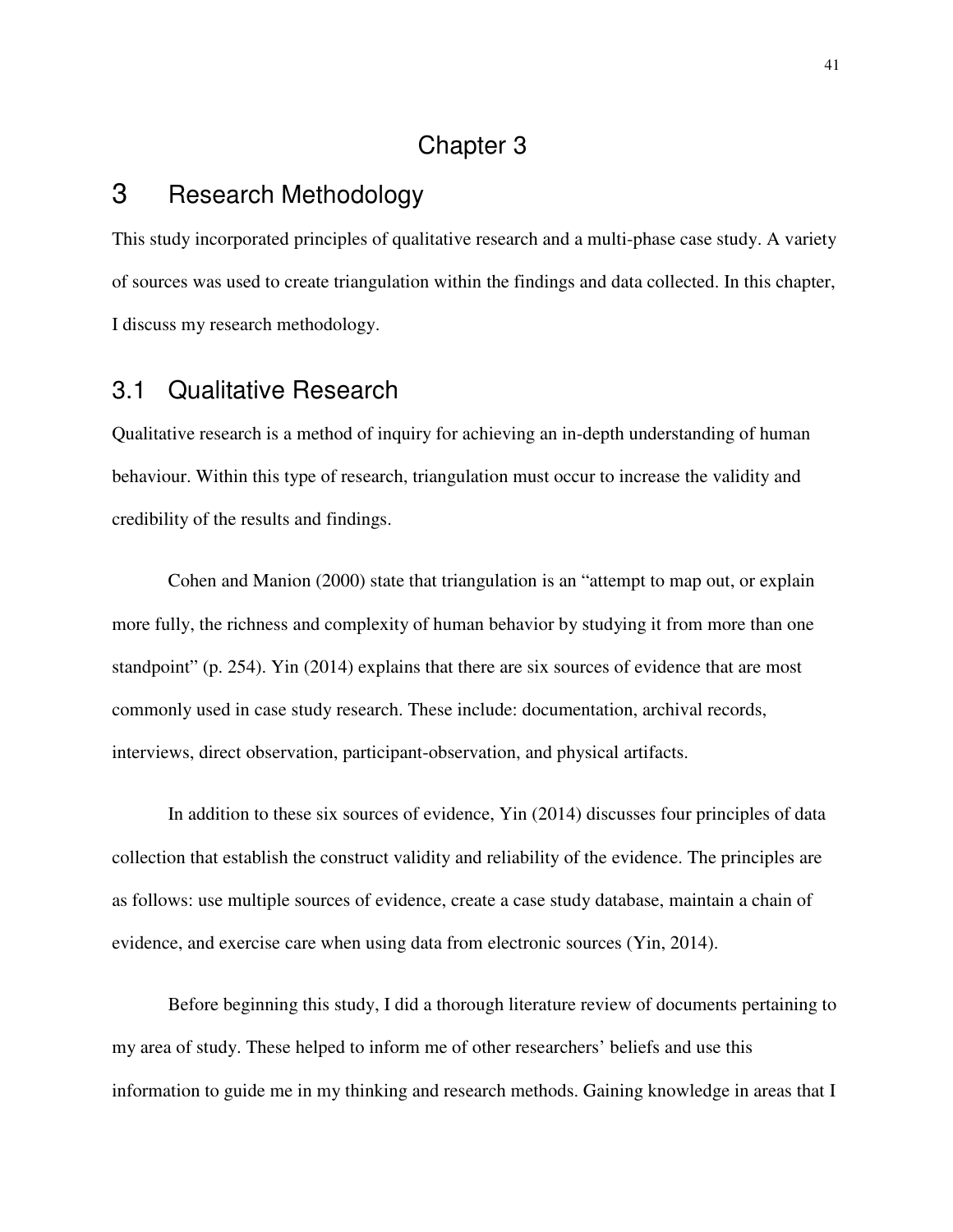would need to refer to throughout my study allowed me to become a more credible source for teaching my teaching participant.

Yin (2014) writes that "One of the most important sources of case study evidence is the interview" (p. 110). This area was the main source of evidence in my study as the teacher participant and I worked together through a series of interviews to find authentic ways to embrace the collaborative learning that we did on the CEFR with some suggestions and discussions about possible activities and ways of assessing students' language proficiency. Through the interviews, field notes were recorded using detailed transcribed logs of the dialogue that took place between the researcher and the teacher participant. There is also the idea of time triangulation, which relates to gathering data on multiple occasions, helping to examine the consistency of the data and interpretations over time (Brown, 2005). This was achieved through the study as the three phases conducted took place over the course of five months.

Yin (2014) believes that the data collection process for case studies is more complex than those used in other research methods. Because the researcher must have methodological flexibility, this data collection process requires quality control.

# 3.2 Case Study

My research is classified as a case study, as it provides "a unique example of real people in real situations, enabling readers to understand ideas more clearly than simply by presenting them with abstract theories or principles" (Cohen et al., 2011, p. 289). This type of qualitative research observes and reflects real, authentic situations. Overall, the goal of my study was to empower teachers and allow them to see themselves as researchers in their own classrooms (Crocco, Faithfull and Schwartz, 2003).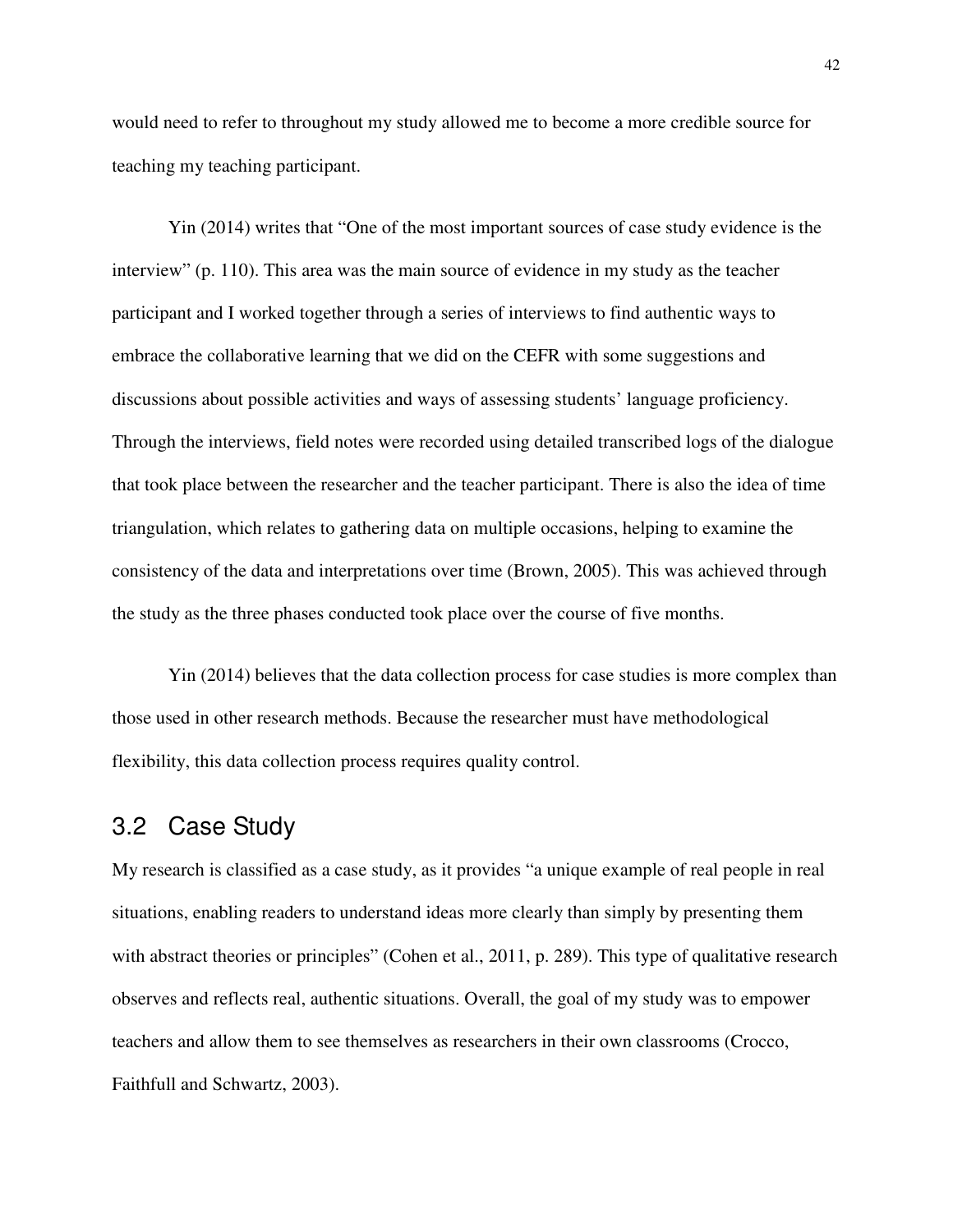### 3.3 Participants

The researcher took the lead in this study to engage a teacher in discussions of the CEFR, and whether this framework and TBLT activities could support the language acquisition of French language learners. I placed ads to find 1 or 2 participants for my study (see Appendix B). Advertisements were posted in local areas, such as grocery stores, teacher resource stores, and libraries, with my e-mail address as a way to contact me should anyone be interested**.** The participant that I recruited was eager to participate in the research as a newer teacher.

Interviews with the teacher were conducted prior to, during, and after the research had been completed to get her thoughts, insights, and perspectives on the overall benefit of using the CEFR within her classroom, along with areas that needed to be further supported. We discussed potential activities, such as purposeful conversational dialogue activities, vocabulary-based learning, working with older students to model language conventions, and documenting learning through some sort of portfolio that could be done with her students. We also watched a variety of videos that highlighted some important aspects of an oral-based language activity within an L2 classroom. One video showcased primary learners working with junior students and another video outlined using the ELP.

At the beginning of the research, the teacher participant was to teach in a primary classroom. However, her teaching assignment changed and she accepted a French Immersion kindergarten teaching position for the upcoming school year. Had I known this from the beginning, I likely would have chosen a different teacher candidate. However, I did not want to stop the research midway, nor did I have another teacher participant available. We carried on with the study, relating our discussions to both the primary grades (as I had originally intended) and kindergarten.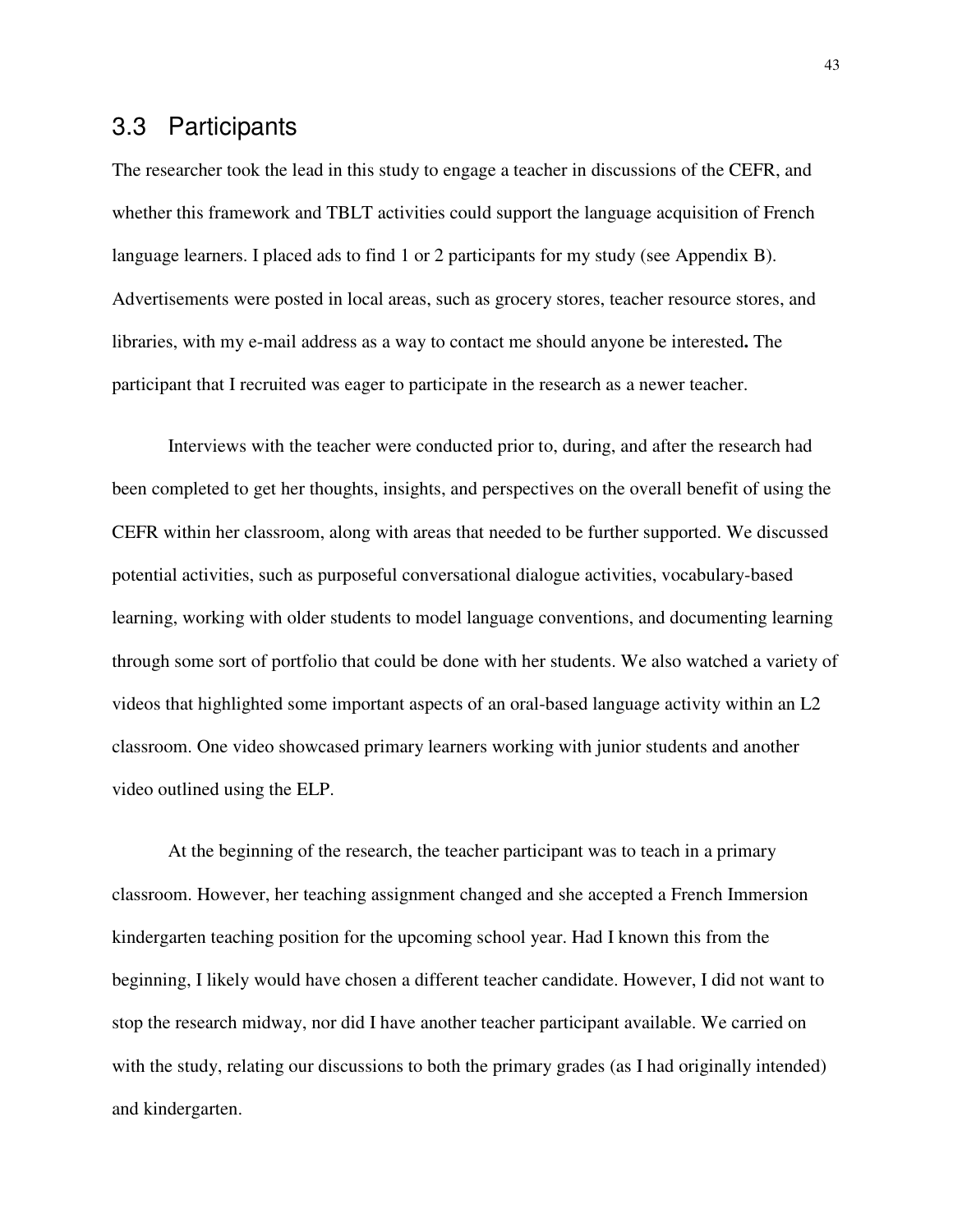Following the first phase, I followed up with the teacher participant through e-mail to see if there was more that she wanted to discuss at two later times. We discussed this possibility of having follow-up sessions to get an extended perspective of the helpfulness of the PD, and other needs that she had experienced within the classroom. The teacher participant was enthusiastic about having additional interview sessions because she wanted to voice some of her challenges and discuss certain situations with me in a professional manner.

### 3.4 Context

This case study has much value within a school setting. The potential for reflective practice to amalgamate theory and practice is why I believe in its merit. My study involved a teacher and a researcher working together to formulate a question to achieve a certain goal and then embarking on an intensive commitment to the project. This goal is meant to promote change, and in this regard, teachers and researchers are not working against each other in order to test a hypothesis, but rather working together to try to benefit each other's practices, and also students' learning experiences. In the case of my study, the teacher participant and I joined to deepen our understanding of the CEFR, discuss our views on the framework and its role in the revised FSL curriculum document (Ontario Ministry of Education, 2013), and use each other as an avenue for growth, challenge, and professional partnership.

## 3.5 Methods

In my research, two teachers worked together as a team to collaboratively address the issue at hand, which was deepening our understanding of the CEFR, identifying how the CEFR is related to the new FSL curriculum document (Ontario Ministry of Education, 2013), and exploring its strengths and limitations as a language acquisition tool in a classroom. As teachers, we also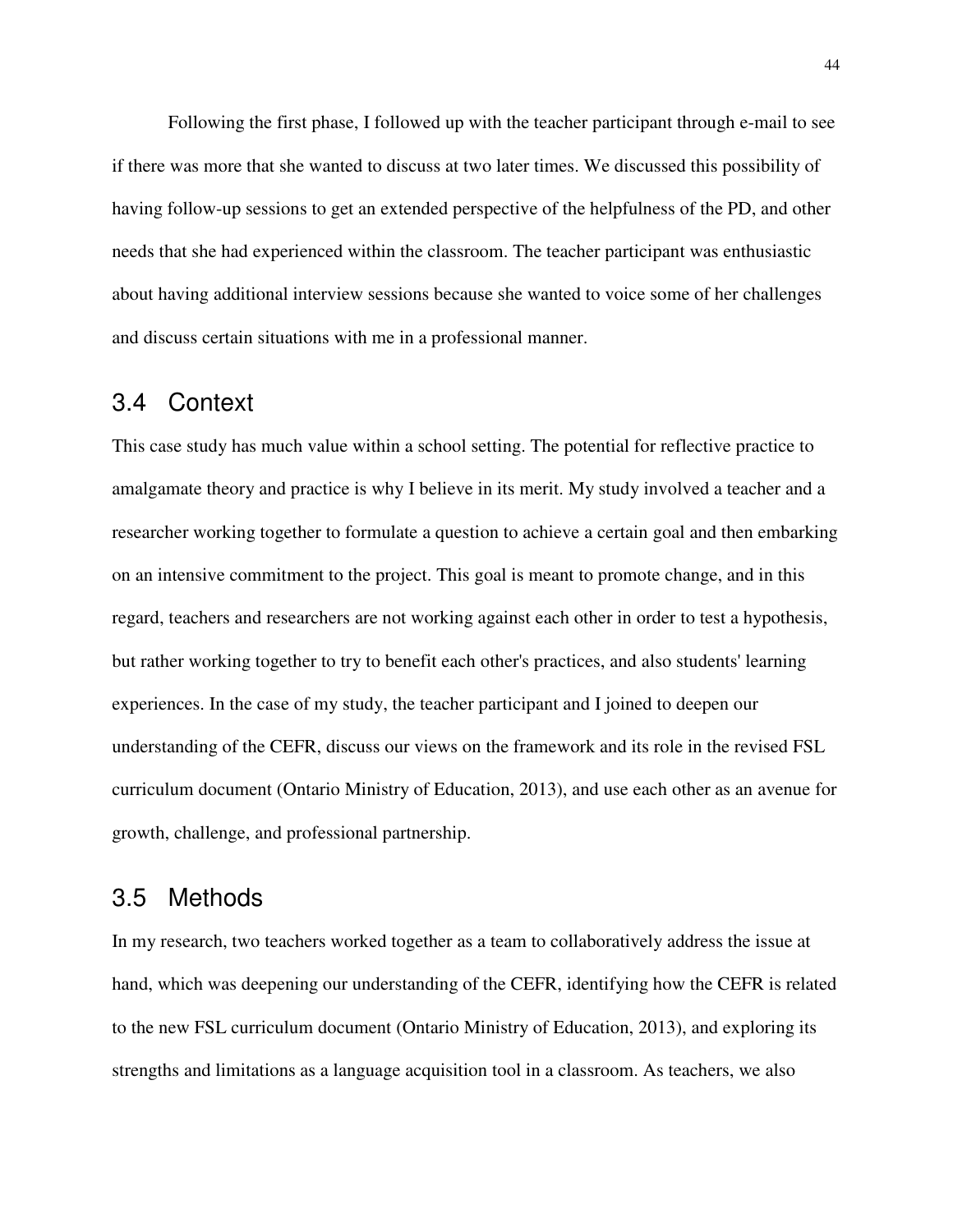engaged in reflection and co-learning by working alongside one another to achieve the common goal (Crocco et al., 2003).

The teacher participant and I positioned ourselves on equal levels and worked towards building each other's knowledge and challenging one another's thoughts in the process. The suggestion by Mison and Jang (2011) to include teachers' voices was evident through my research, where I worked towards getting my teacher participant's voice heard and inviting others in on challenges of a FSL teacher with the utilization of CEFR-infused practices within a classroom, without getting much or any direction on how to do so. My teacher participant's perspective and thought process were thoroughly documented through our discussions and her beliefs, opinions, and ideas were made clear through the representation of her voice within my study. The teacher participant and I engaged in informal discussions around the CEFR, which took the form of initial and final interviews and two follow-up interviews between the teacher and me. Specific interview questions for Phase 1 are included in Appendix C and Appendix D**.**

Initial interview questions were used to find out the teacher participant's prior knowledge of the CEFR and to allow her to reflect on her current teacher practices and philosophy. The final interview questions involved reflecting on our work together and identifying areas of growth and new learning, as well areas that may have fallen short of her expectations for our PD. These questions were used to drive our conversations during our initial interview and some were addressed again during our final interview session. During Phase 2, the questions that I used to prompt the teacher participant and my conversations are found in Appendix E. Phase 3 questions are located in Appendix F.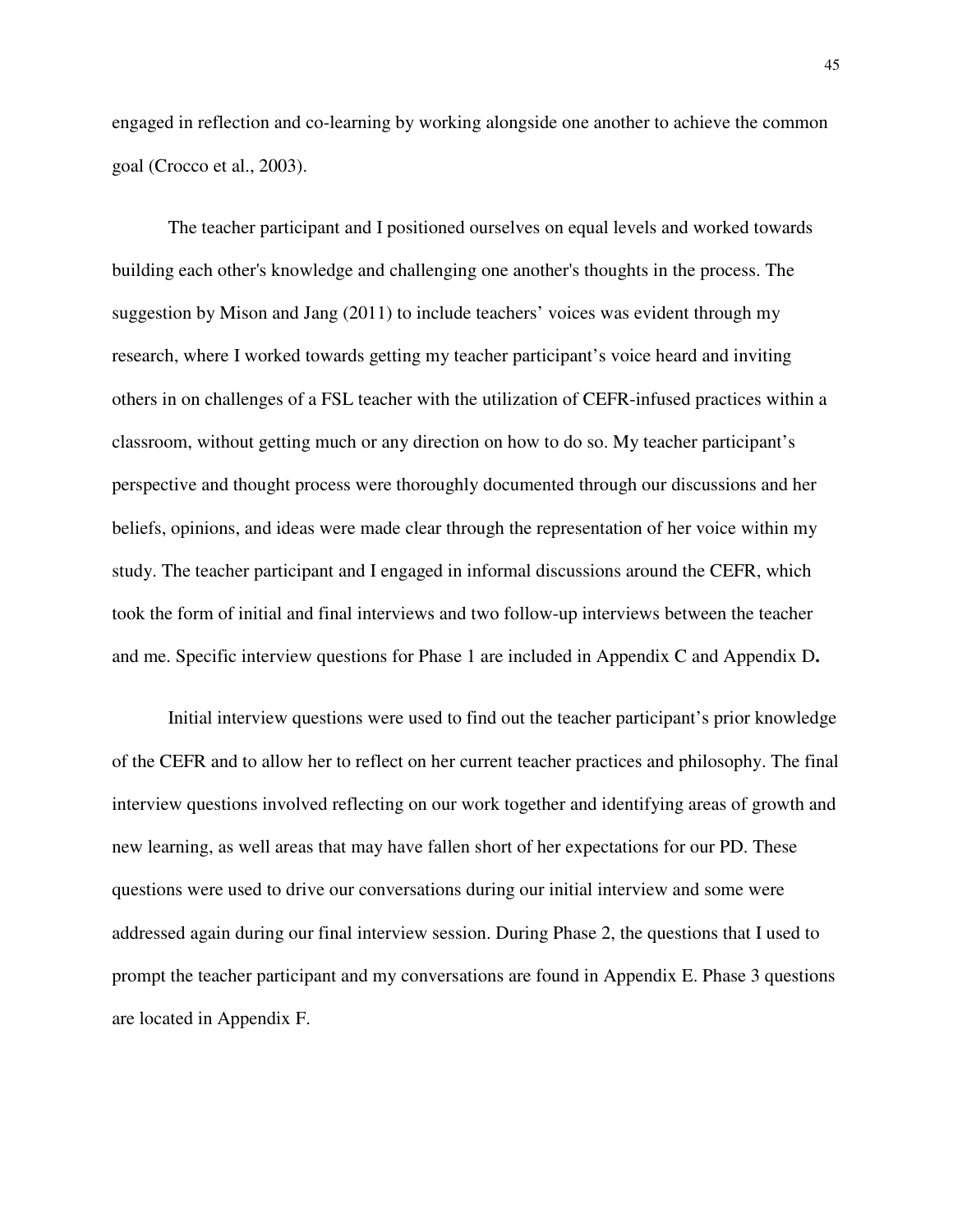Phase 1. The first phase of the research took place in July, 2014. There were four series of working sessions, whereby the researcher asked pre-research interview questions and introduced key principles of the CEFR to the teacher. We continued to explore highlights of the CEFR, such as reference levels, self-assessment grids, "Can Do" statements, and watched a video that inspired the teacher participant to want to try primary/junior conversational role modeling. The video featured grade 1 and 2 students working alongside junior-aged children to strengthen French conversational skills (Ontario Ministry of Education, n.d.). The teacher and I examined the ELP and watched an accompanying video on the same topic and addressed learner autonomy and self-assessment within the classroom context (CoE, 2011). Our last interview session of the first phase included our post-research interview and a summary of focus areas identified for the future of FSL programming within an auxiliary document (Ministry of Education, 2013). These learning sessions were both formal, with the use of pre- and post-interview questions and the explicit teaching done by the researcher, and informal, through reflections and candid and open conversations about the material covered (Schön, 1983). The interview questions listed in Appendix B and C were used only during the first phase of the research.

Phase 2. This second phase of the research took place in October, 2014. I wanted to follow up with the teacher participant after the new school year had begun and re-visit the conversations we had during our first phase. I had her reflect on how our study affected her teaching within her L2 classroom and wanted to see what additional support she had had since beginning the school year. The questions asked are located in Appendix E. We had only one interview session in October, which was honest and informal. The teacher participant revealed struggles and challenges within the classroom.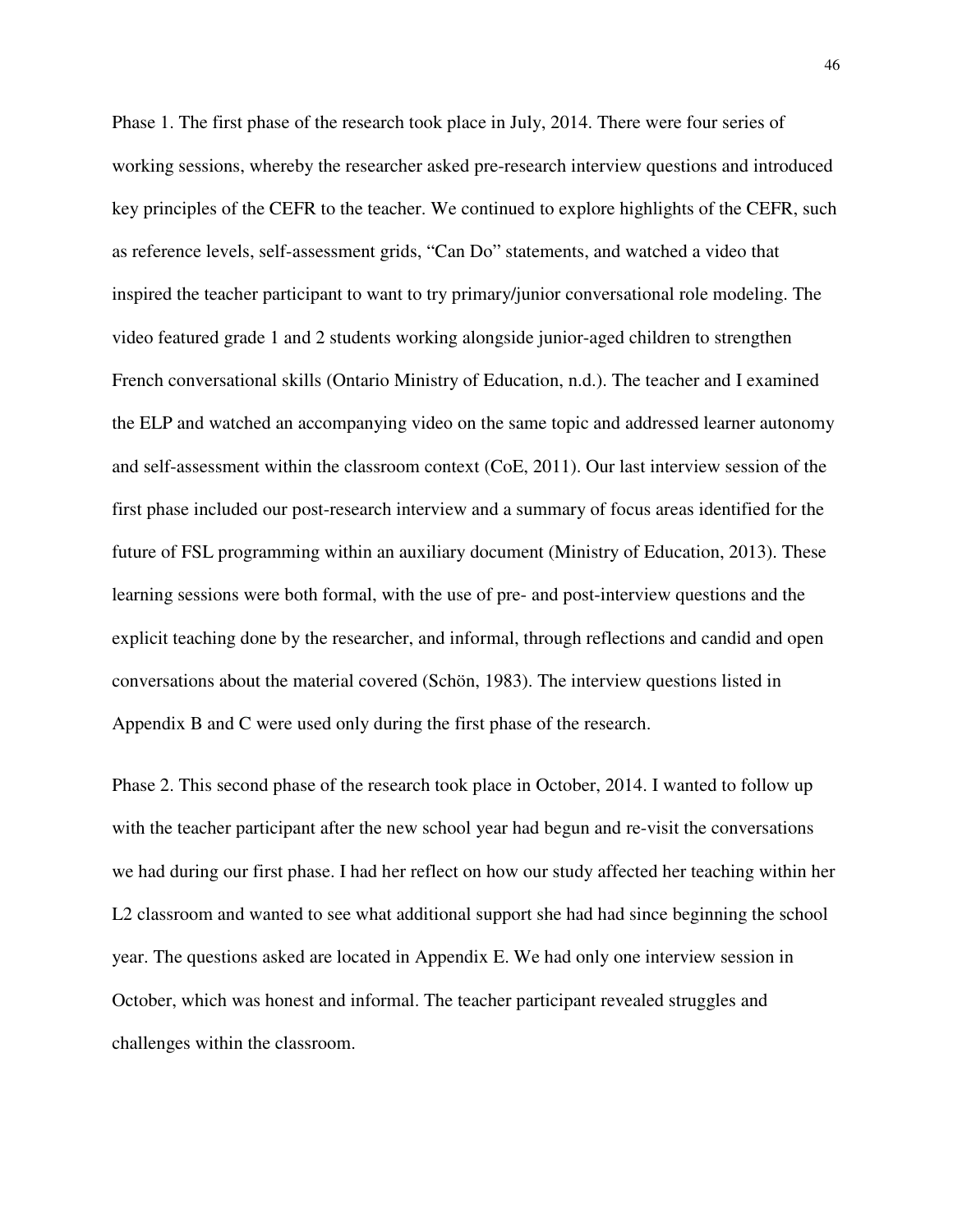Phase 3. The last and final phase of my research occurred in December, 2014. This single interview allowed the teacher participant and me to follow-up on the challenges that were discussed in October, 2014. A list of questions for this phase is found in Appendix F. This phase also provided me with some answers as to how the teacher participant felt about our PD experience and allowed her to reflect on the process. In an informal interview setting, the teacher participant was able to express her concerns with my study and with the way in which she was being supported in the classroom. This last interview was crucial in gaining some closure to the work we had intensely begun in July, 2014.

The initial purpose of Phase 1 was to allow me to gain a clearer understanding of the teacher participant's prior knowledge and concerns with the CEFR. Once we established her familiarity with the CEFR, I was better able to gauge where the research should go. Following the first interview in July, 2014, the teacher participant and I began to have discussions around the CEFR and I was able to offer further insight by presenting relevant literature and was able to have open and clarifying conversations about the CEFR and how this approach could be tailored to use within the classroom, and presented in a way that was of use to the teacher participant.

The discussions, teaching and learning within this mentor-mentee relationship allowed me to scaffold the teacher's learning in areas where she was lacking some background knowledge. Reflective practice is highly supported through collaboration on the part of the participants, with continuous dialogue being significant for the progression of the study and deepening of understanding, with all participants feeling comfortable in their discussions (Howes, 2001). I believe that this is a reflection of how at ease we were with one another since we shared professional understanding of the purpose of the study. We approached topics sincerely and were further able to understand one another's frustrations and perspectives. The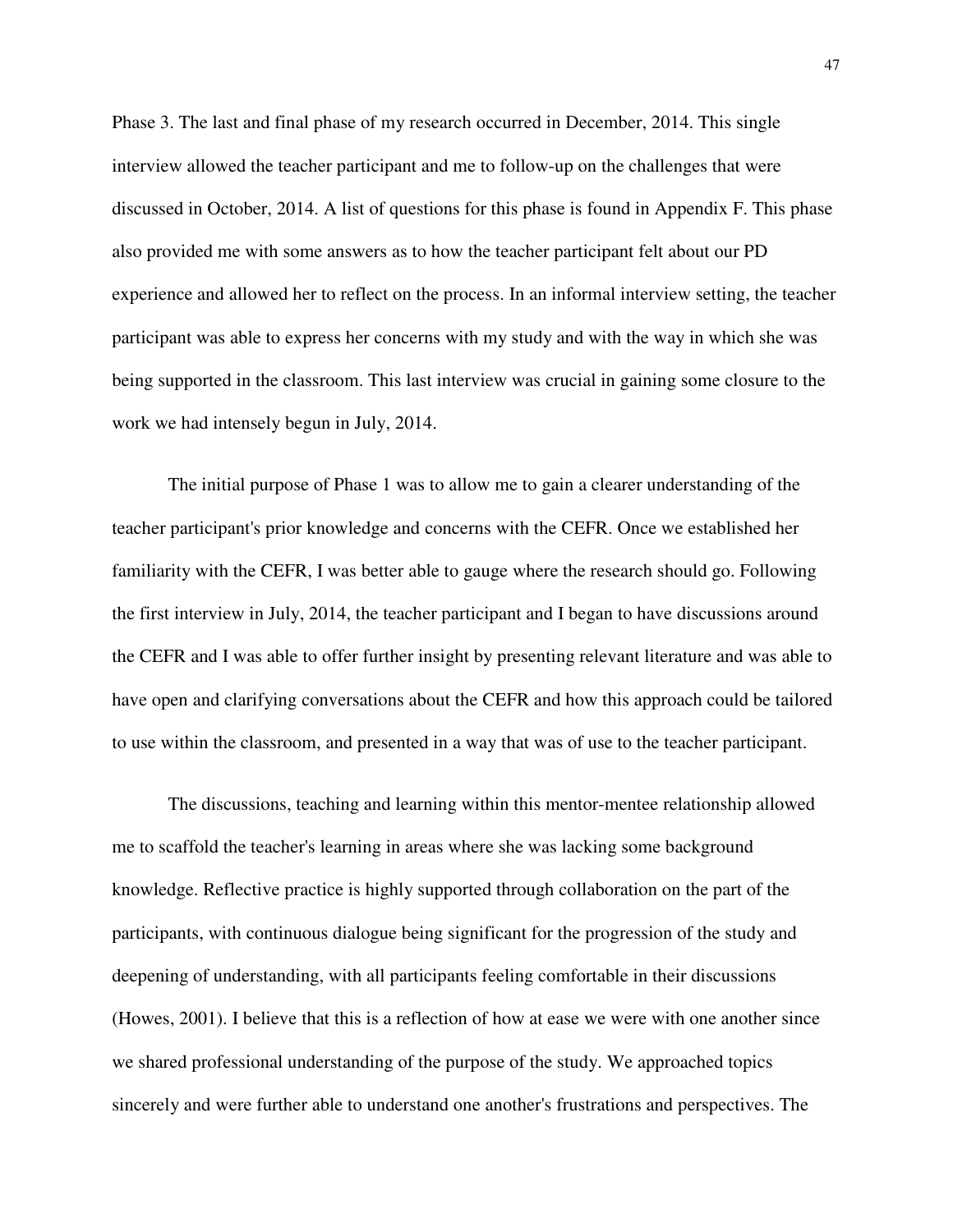questioning process that took place furthered our understanding on the topic at hand and potentially questioned or challenged personal practice and beliefs. Each party within the research pushed the other to engage in critical thinking within a safe space (Howes, 2001).

This is reminiscent of the idea of participatory action research whereby everyone is valued equally and the 'main' researcher's beliefs and views form only part of the research, and other participants' perspectives are also considered (Burgess, 2006). It will be seen later that both my voice and the teacher participant's views are included in the dialogue of the findings of the research.

The participant and I had ongoing interaction with one another through the initial audiorecorded interviews and transcribed reports of our conversations. These interactions and conversations documented our mutual understanding of the CEFR, and our conversations around activities that could be used at appropriate grade levels to assess language proficiency within the classroom.

Since the majority of my research took place over the course of July, this gave me a chance to work intensely with the teacher participant without having additional school-related tasks to fulfill. The main goal of the research was to inform and bring awareness to the teacher participant of how to approach teaching using the new FSL curriculum document (Ontario Ministry of Education, 2013) and CEFR-based teaching and learning approaches. This compact timeframe allowed us to speak freely and candidly about the strengths and challenges that we saw with aspects of the CEFR and gave us the opportunity to spend time discussing our own experiences and how the CEFR could benefit our learners.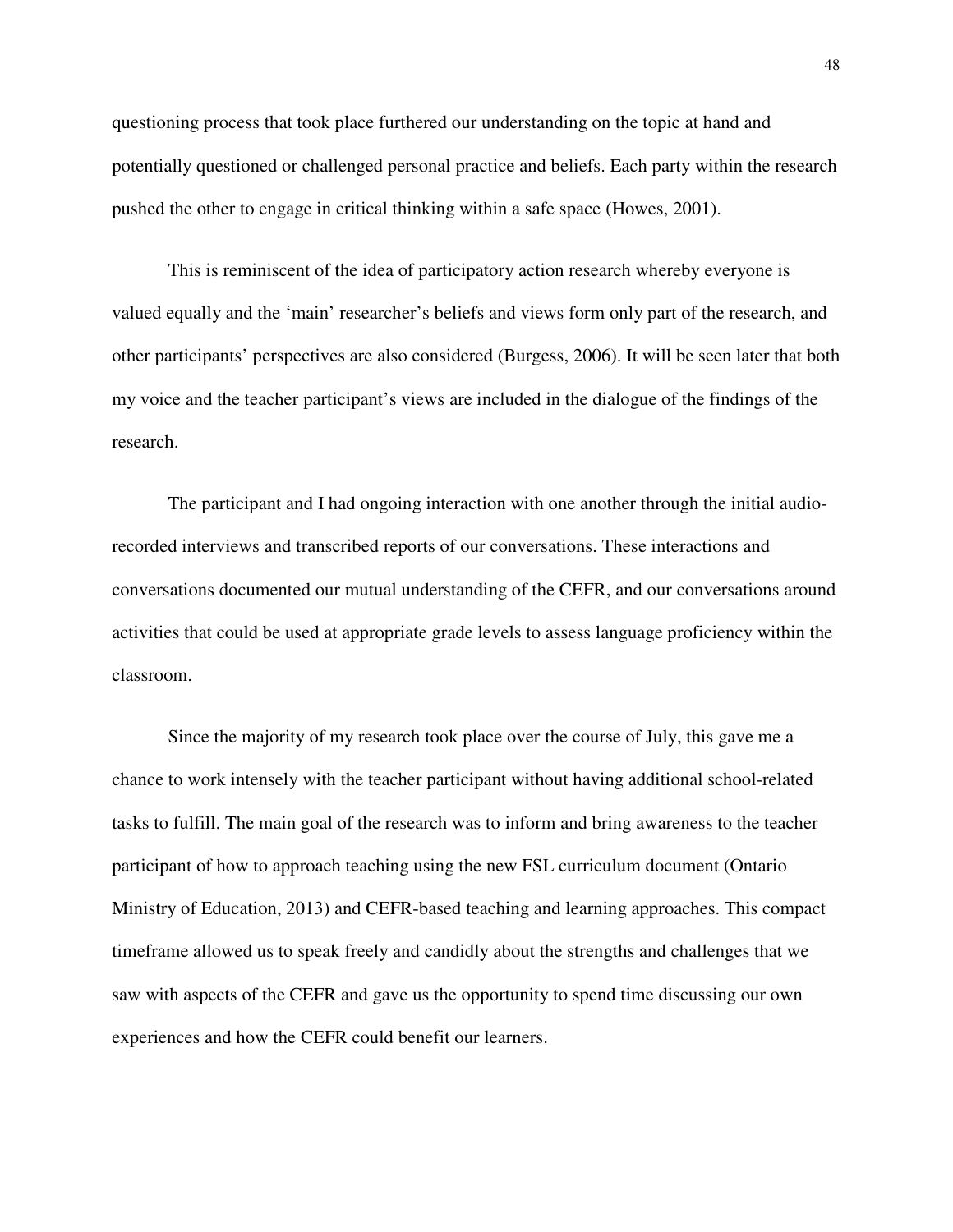## 3.6 Timeline of Research

The first set of interviews in Phase 1 took place over the course of four days, spread out between three weeks in July, 2014. The teacher participant and I had a post-interview three months later in October, 2014, and finally the last phase, two months after the post-interview in December, 2014. We completed a pre-research interview session where there were questions related to the CEFR. Following this, I presented key principles of the CEFR to the teacher participant and discussion occurred to gain clarification or to relay important information. The reference levels were also investigated and their role in the classroom was looked at in detail. I also presented the teacher with a video of a Grade 1/2 French Immersion classroom, featuring primary students engaged in a task-based language activity with older students (Ontario Ministry of Education, n.d.).

During the next discussion, we continued to review the CEFR and the participant was given some information about the ELP and how this could be beneficial in the classroom for developing learner autonomy and self-assessment skills. Post-research interview questions were given during the last meeting along with a chance for the teacher participant to reflect on the study. The following table provides a breakdown of the schedule that the teacher participant and I followed during our July, 2014 sessions as well as our follow-up interviews in October and December, 2014.

| Session 1 (July,<br>2014) | - pre-research interview – questions listed in Appendix C                                             |
|---------------------------|-------------------------------------------------------------------------------------------------------|
|                           | - introduction of key principles of the CEFR, summary of each of the<br>chapters of the CEFR document |

**Table 2: Research Timeline**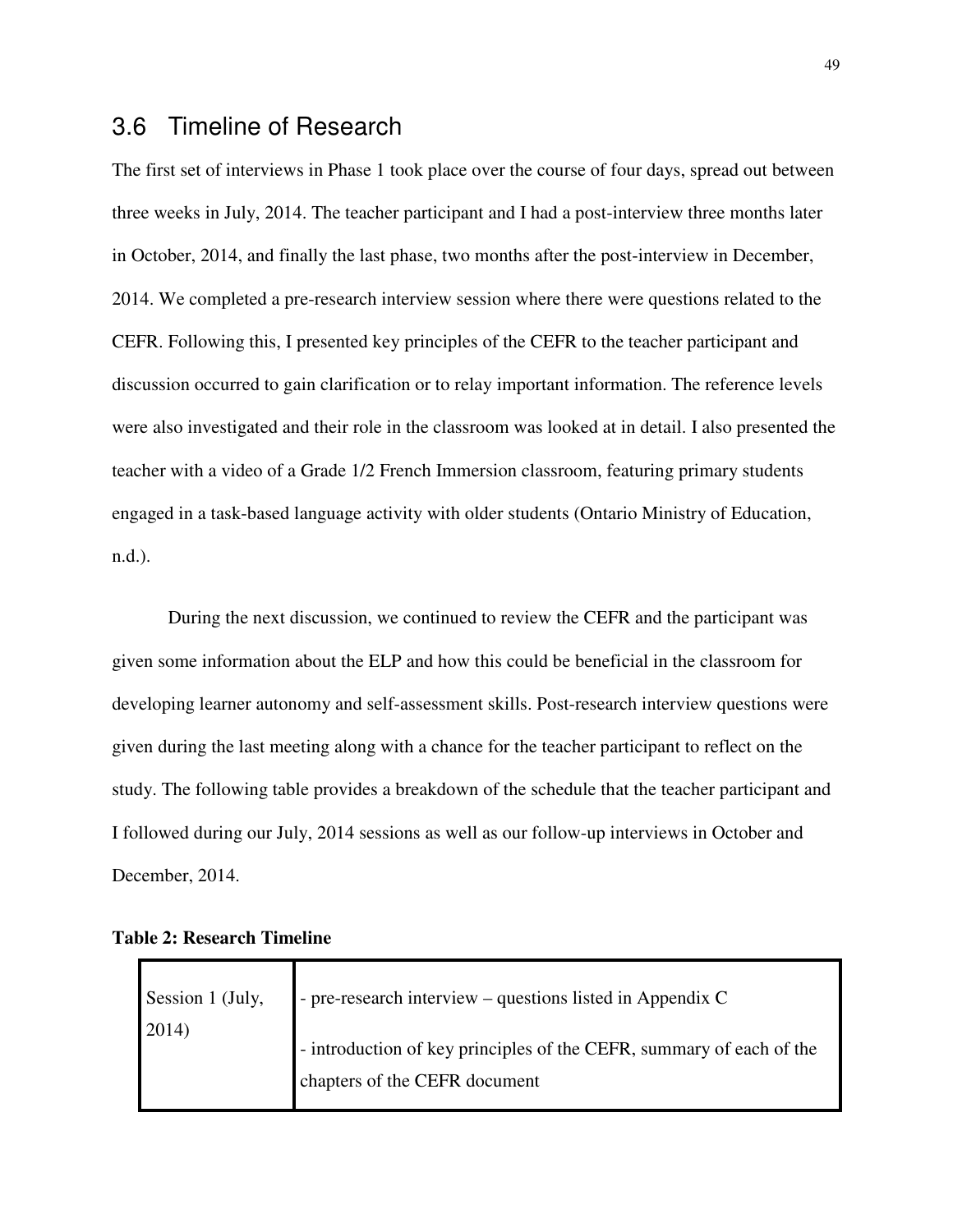| Session 2    | - continued exploration of reference levels, discussing              |
|--------------|----------------------------------------------------------------------|
| (July, 2014) | observations, language used, self-assessment grids,                  |
|              | identifying differences among $A1 - C2$ levels in terms of           |
|              | listening, reading, spoken interaction, spoken production,           |
|              | writing                                                              |
|              | - overview of "Can Do" statements and how students can               |
|              | assess their learning on a daily basis                               |
|              | - viewed the video from "On est capable" video series                |
|              | (Ontario Ministry of Education, n.d.,                                |
|              | http://resources.curriculum.org/fsl/oral/elementary.html) of         |
|              | Grade 1/2 French Immersion classroom                                 |
|              |                                                                      |
| Session 3    | - exploration of ELPs through discussion and video, "Using the ELP", |
| (July, 2014) | Council of Europe, 2011,                                             |
|              | http://f.vimeocdn.com/p/flash/moogaloop/6.0.20/moogaloop.swf?autop   |
|              | lay=1&clip_id=15984590&server=vimeo.com&show_byline=1&show           |
|              | _title=1&controller=player2&view=moogaloop_swf&referrer=http%3       |
|              | A%2F%2Felp.ecml.at%2FELP%2FELPVideos%2Ftabid%2F2371%2                |
|              | Flanguage%2Fen-                                                      |
|              | GB%2FDefault.aspx&cdn_url=http%3A%2F%2Ff.vimeocdn.com&pl             |
|              | ayer_url=player.vimeo.com&moogaloop_type=moogaloop)                  |
|              |                                                                      |
|              | - addressed learner autonomy and self-assessment and what these may  |
|              | look like in the classroom                                           |
| Session 4    | - post-research interview – questions listed in Appendix D           |
| (July, 2014) | - summary of focus areas identified in Framework for FSL in Ontario  |
|              |                                                                      |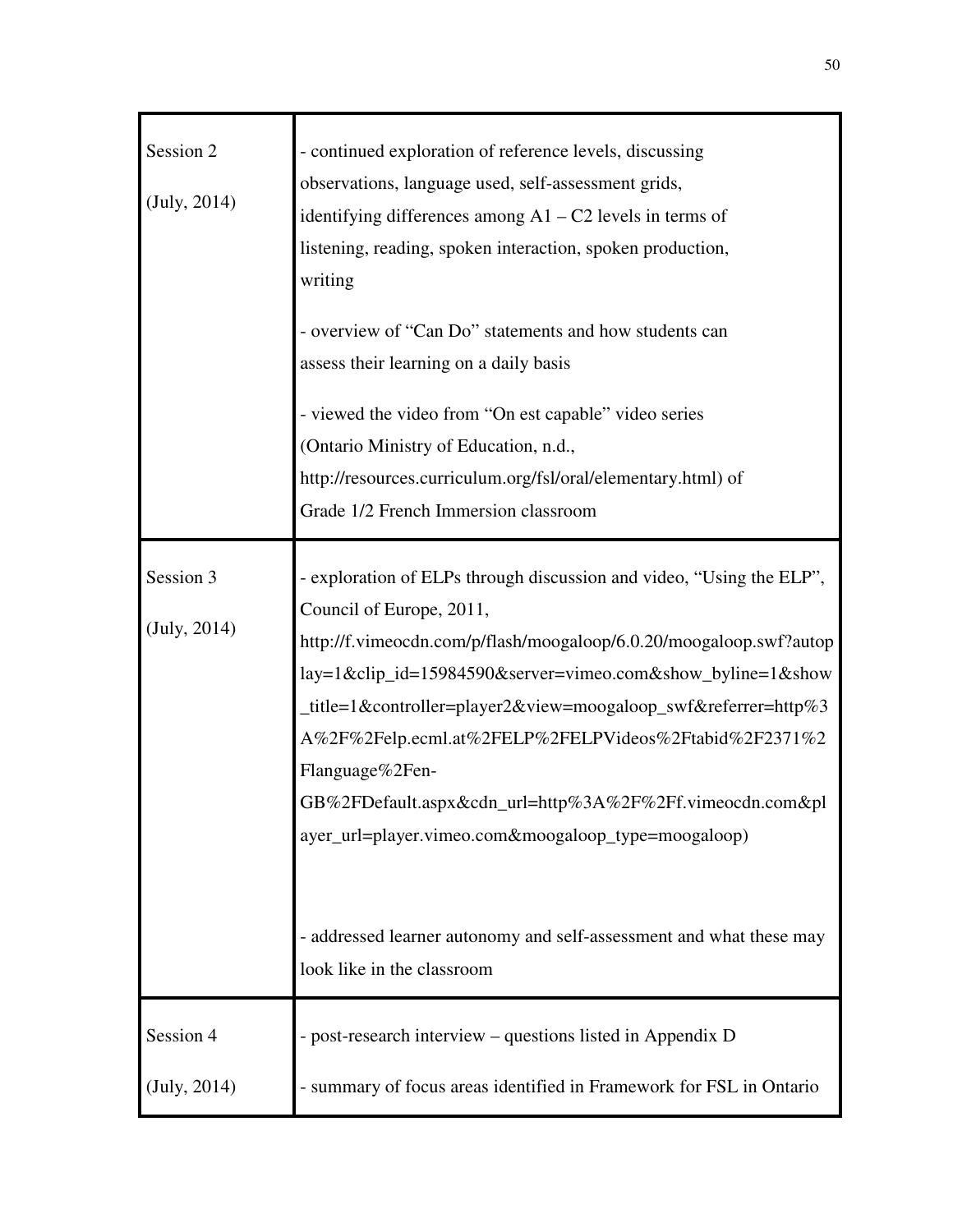|                               | Schools document (Ministry of Ontario, 2013)<br>Areas discussed include:                                                                                                                                                                                                           |  |  |
|-------------------------------|------------------------------------------------------------------------------------------------------------------------------------------------------------------------------------------------------------------------------------------------------------------------------------|--|--|
|                               |                                                                                                                                                                                                                                                                                    |  |  |
|                               | Raising awareness of the benefits of FSL                                                                                                                                                                                                                                           |  |  |
|                               | Collaborating with parent organizations that support FSL                                                                                                                                                                                                                           |  |  |
|                               | Exposing students at an early age to role models who use<br>French                                                                                                                                                                                                                 |  |  |
|                               | Engaging students and parents in discussions regarding<br>possible future advantages of learning French                                                                                                                                                                            |  |  |
|                               | Celebrating the accomplishments of students in FSL                                                                                                                                                                                                                                 |  |  |
|                               | Hosting information sessions for parents about FSL program<br>choices                                                                                                                                                                                                              |  |  |
| Session 5                     | - follow-up after beginning of school year                                                                                                                                                                                                                                         |  |  |
| (October, 2014)               | - reflections on how study affected teaching within the FSL classroom<br>and if and how the teacher participant had been further supported in<br>the learning of the new FSL Curriculum (2013) and/or the CEFR<br>- discussions of any challenges that the teacher participant was |  |  |
|                               | encountering                                                                                                                                                                                                                                                                       |  |  |
| Session 6<br>(December, 2014) | - discussion of Piccardo's (2013) study and how this study was similar<br>to mine                                                                                                                                                                                                  |  |  |
|                               | - follow-up questions regarding our PD experience and what resonated<br>with the teacher participant and what could have been further<br>improved                                                                                                                                  |  |  |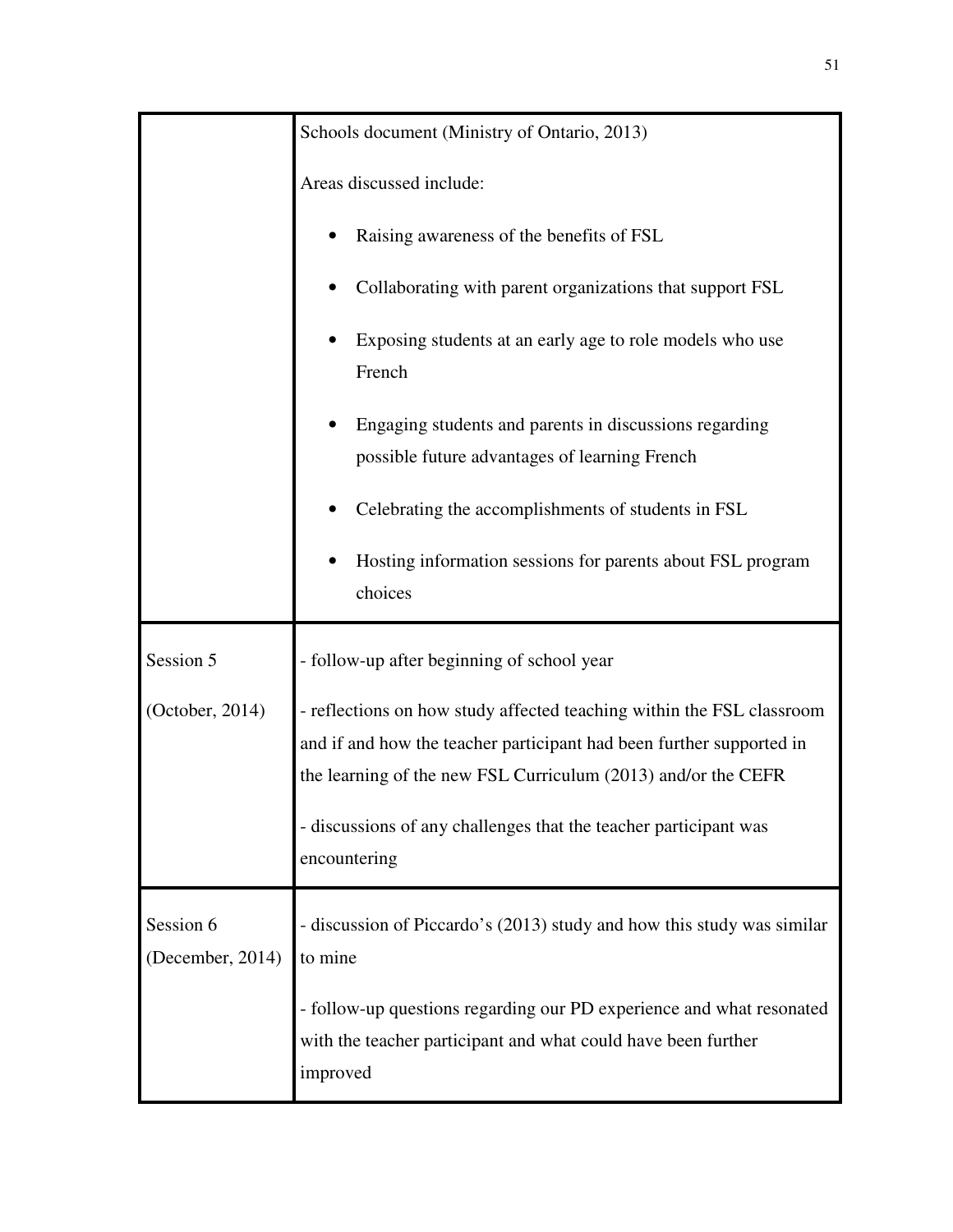| - re-visited the challenges that were discussed during October, 2014 |
|----------------------------------------------------------------------|
| post-study interview                                                 |
|                                                                      |

# 3.7 Data Collection

This multi-phase case study was intended to draw on three data sources: a document analysis, a series of interviews, and ongoing interaction between the teacher and researcher. To begin, the researcher served as a sounding-board for the teacher and listened to an attempt to answer any concerns that she may have about the CEFR that were addressed in the pre-research interview. After this, the teacher and researcher worked together to brainstorm possible CEFR-informed activities to use in the classroom. In terms of data collection, there are two sources that will be referred to throughout the research. The initial interviews, and the follow-up conversations between the teacher participant and researcher, three and five months following the first set of interviews. The dialogue between the two individuals was recorded using an iPad and transcribed by the researcher. The data collected was in the form of conversations and the information gathered was analyzed for recurring themes or patterns and also compared to the existing literature as presented by the researcher.

To complete this case study, two additional interviews were done between the teacher and researcher that highlighted interesting findings or reactions that developed throughout the research. The teacher and researcher discussed collaborating on ideas or continuing conversations around what had worked so far in the classroom and what needed to be further strengthened.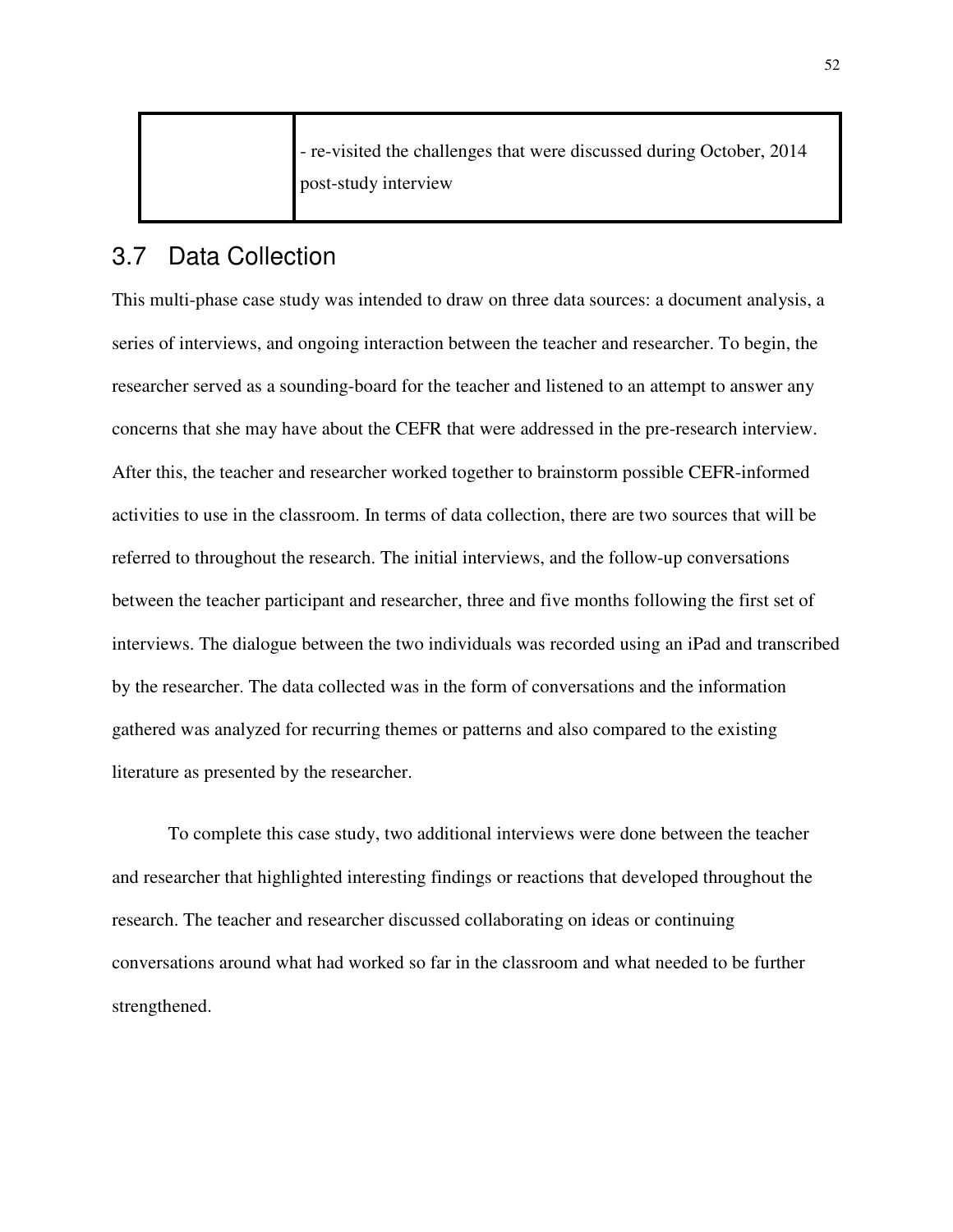The pre- and post-interview design allowed for a concise overview of the CEFR. The participant reported she was satisfied with the time commitment required by the study and the knowledge gained as well as the chance for interaction and reflection.

#### 3.8 Observations and Field Notes

The discussions centred on how the teacher could make use of ideas for task-based and CEFRinspired activities to enhance her students' receptive language, given the activities and opportunities that related to the expectations of the curriculum. Therefore, observations of the open discussions, conversations, and interviews with the researcher to reflect on the case study process were noted. The researcher created anecdotal and field notes while interacting with the teacher, and made connections between prior literature and discussions related to language acquisition through the CEFR model.

The way in which the research was conducted can work towards shedding light on what still needs to be done to ease educators' transition to using the CEFR within their daily practices and making use of the new FSL curriculum document in their classrooms. The mentor-mentee relationship can be a form of PD in the future for teachers wishing to investigate their own questions and concerns.

### 3.9 Data Analysis

Through transcribed interviews, the researcher noted what was said by the educator during reflection periods. These conversations occurred after a salient point had been presented to the teacher participant and the researcher re-visited the concept to hear the teacher participant's thoughts on the ideas. Any prominent points were recorded along with emphasis on speech, to show emotion, about a topic in which the teacher or researcher felt strongly.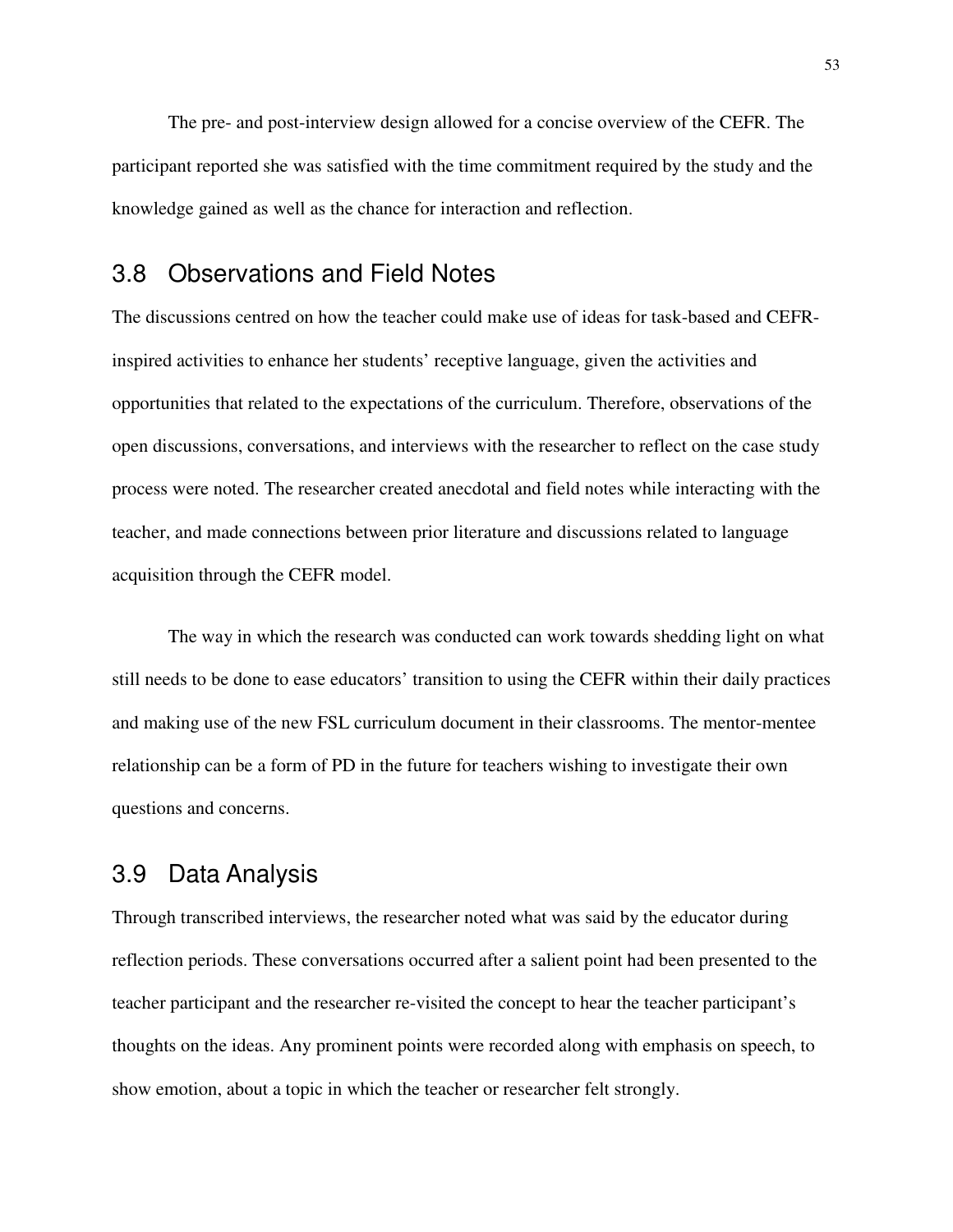The teacher participant was encouraged to reflect on how various concepts could be implemented into her teaching or affect the way in which she thought about teaching. Patterns in conversations with the teacher were analyzed using curriculum expectations and CEFR scales. These reflections and big ideas gave the educator a chance to capture her own learning and identify differences in her ability to think critically about her practice, and also allow the researcher to make connections and comparisons between activities, dialogues, or teaching styles that allow for further language acquisition. The researcher also highlighted any noteworthy or recurring features of the multi-phase case study to ensure that all of the vital concepts had been accounted for within the discussions (Cohen et al., 2011).

After conducting the first four initial interviews with the teacher participant during July, 2014, I had about six solid hours of discussions. Transcribing the dialogues was a timeconsuming process, but a useful one, as this allowed me to find patterns in our conversations and find connections between each interview. After transcribing, I made a point of listening to the audio-recordings numerous times to search for new patterns and to really get a core sense of where my teacher participant's learning was going. I made notes to myself on the teacher participant's emotions and strong statements and used these as anchors to develop the themes. I did the same kind of analysis for both follow-up interviews in October and December, 2014.

With a written log of the conversations, I was then able to group the information gathered into four distinct categories, ones that I discovered were of utmost importance for both the teacher and my learning. The four themes identified that will be further discussed in the Findings Chapter are: The CEFR Framework and Reference Levels; Student Success, Classroom Practice, and The Teachers' and Parents' Roles. These themes allowed me to relate our discussions back to the CEFR and the principles identified throughout the framework.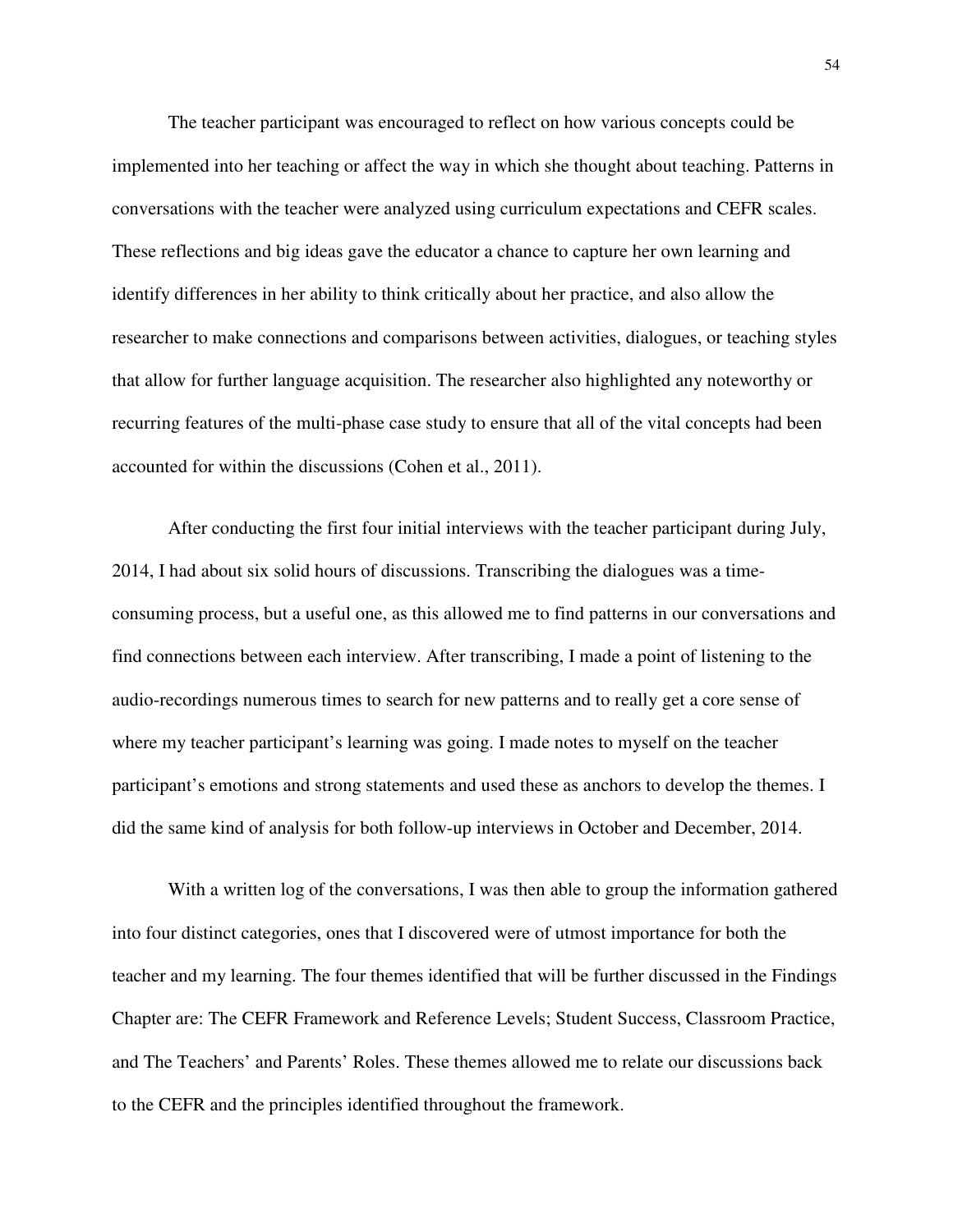# 3.10 Ethics Approval

After a few adjustments and modifications to the design of my study, the research was deemed an ethically sound procedure, as the data collected was only between two adults: the teacher and the researcher. After gaining the research ethics board's approval to conduct the study with a teacher away from the school and outside of class time, I was then able to begin my research (see Appendix G). Once the teacher participant was aware of the premise of the research and was clear about the intent, tasks (i.e., discussions and audio-taped interviews), and time commitment involved in the study, she signed the consent form.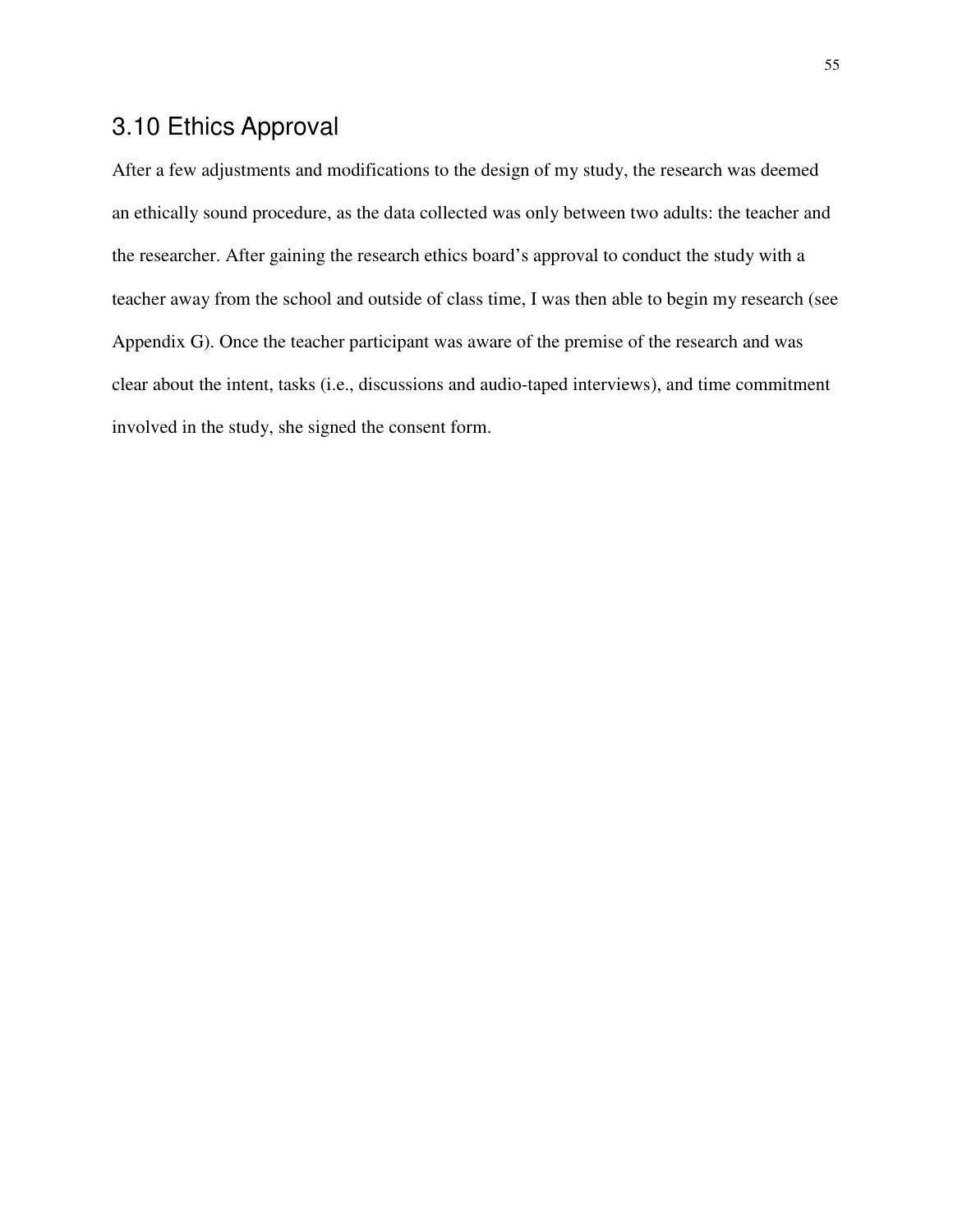# Chapter 4

# 4 Findings

This chapter discusses relevant information gathered from the discussions between the teacher and the researcher during the three phases. Throughout this chapter, the quotes reflect both the teacher participant's and my comments. Both of our voices were important in the development of this research because of the nature of the discussions. We would reflect and elaborate on each other's points and push one another's thinking to allow for a more balanced and shared experience. While this positionality and reflexivity might be viewed negatively in quantitative research (e.g., as bias), with the research focus on reflective practice it is a reflection of the joint effort expended by both the researcher and participant to make this study meaningful to both parties involved and show evidence of reflective practice (Schön, 1983).

### 4.1 Phase 1

Phase 1 took place in July, 2014. A series of four interviews were conducted to allow the teacher participant to a) become familiar with the CEFR; b) discuss possible classroom activities and to look at the reference levels with a closer lens; c) learn about the ELP and identify ways to incorporate this into the classroom; and d) review our learning and understand focus areas identified by the province of Ontario including benefits to be seen in the near future.

#### 4.1.1 Themes

The data gathered from the first phase is organized into four sections: The CEFR framework and reference levels, student success, classroom practice, and the roles of teachers and parents.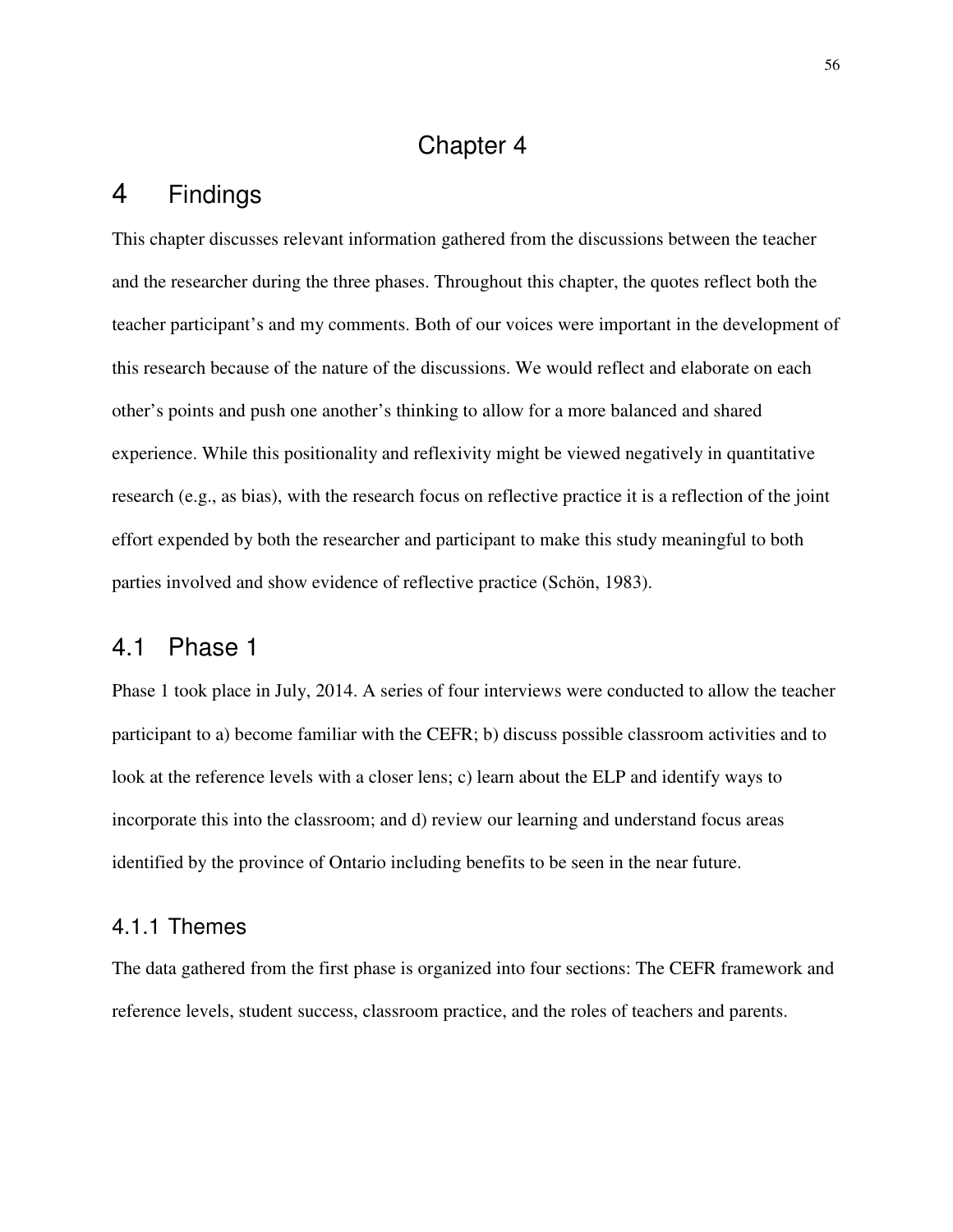#### • 4.1.1.1 Theme 1: The CEFR and Reference Levels

When I first began my discussions with the teacher participant, I was surprised to learn that she had already heard about the CEFR. Having just finished her Bachelor of Education studies the year before, I was impressed that she had done some prior investigating on the framework through her discovery of teaching a L2 and L2 acquisition. She was unsure of what exactly the acronym stood for, but had a general idea that the CEFR "is a framework for judging language assessments" and "learning about language and providing the threshold for where people can go like a starting base and where they can go" with their learning. Although she had a pre-conceived notion of what the CEFR entails, I assisted in clarifying her understanding of the framework and how it is a reference tool to define, track, and recognize progress in the learning process of a language.

We had some thorough discussions about how the framework is divided into three broad sections or common reference levels: (1) Basic User, (2) Independent User, and (3) Proficient User. I explained the two additional levels, or proficiency levels, in each stage: A1 and A2, B1 and B2, and C1 and C2. I talked about how the CEFR is not simply a tool that is used in schools, but that it goes far beyond the realm of education, leading into post-secondary education and the workplace. The teacher participant recognized the importance of L2 learning being a lifelong journey. She stated that learning an L2 "has to be fluid and has to continue." We came to the conclusion that L2 learning is ongoing and never stops. The CEFR helps educators to understand that the mastery of a language is not measured by marks or participation in class, and that the learning goes further than the school walls into application in real-life situations.

When we conversed about the reference levels, the teacher participant was interested in learning how to assess or use the CEFR and curriculum to gauge how students are doing, based

57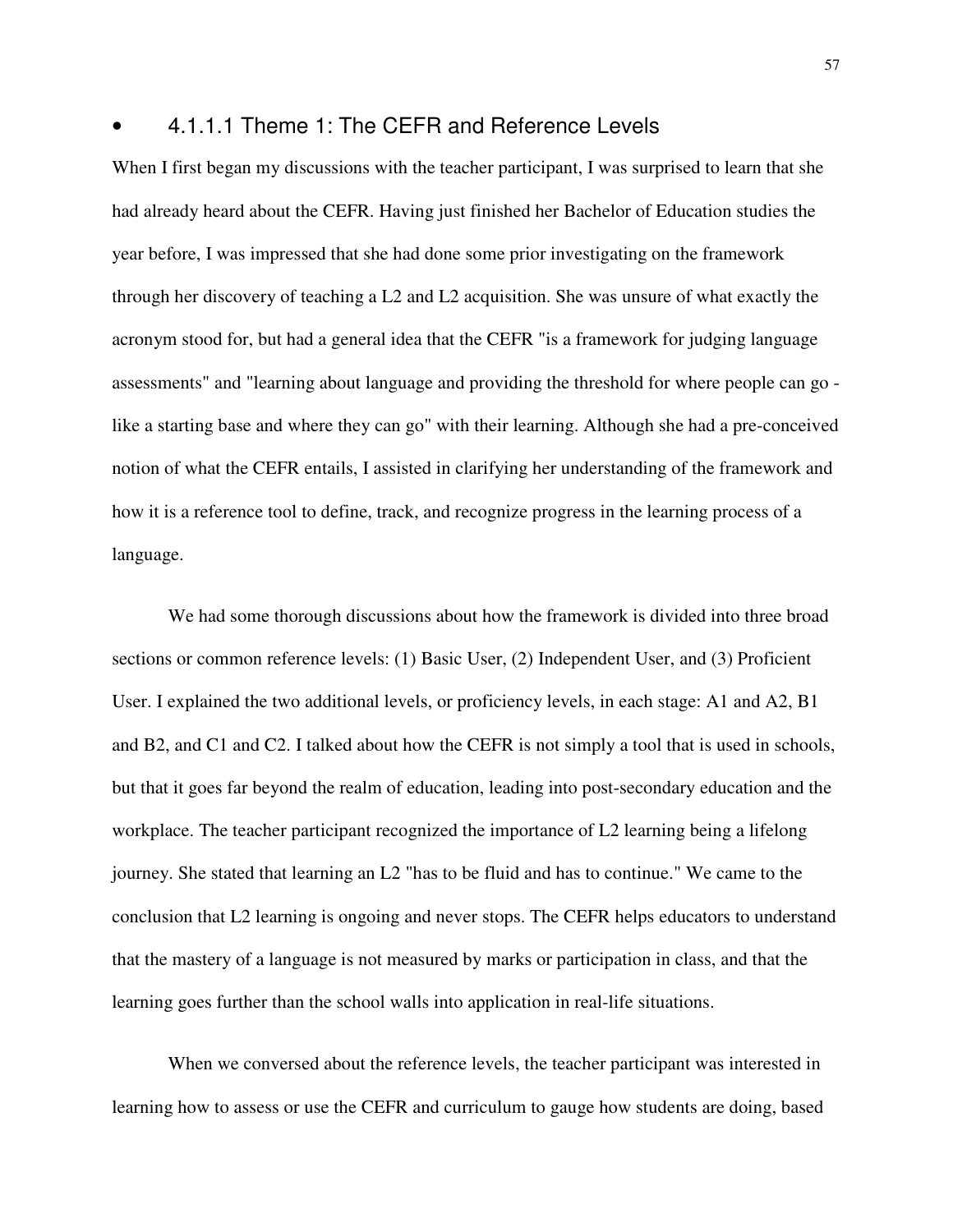on its universal scales (CoE, 2011). It was clear that the teacher felt it was helpful to be able to compare students, not to each other, but to a global reference level that would indeed tell her where the children stand, based on the language proficiency levels as laid out in the CEFR. She agreed that the CEFR appears to be leaning towards an individualized way of education rather than differentiated. Looking at the difference between differentiated instruction, and knowing where to place students on the reference levels, she explained her thinking in the following sentences.

You have to figure out how to differentiate it [the program], 20 different ways. For every student. I think, I am somewhat bothered by the term of differentiated instruction because I think about a term that we used to use at the business [her previous entrepreneurial venture] was individualized instruction. Because that's what I'm doing. I'm teaching you individually, the way you need to learn. And that differentiating among these three potential slots that I need to put you in, I need to teach to you. And it's almost impossible to do in a group of 20 or 30, totally impossible. Because I can't. I can differentiate to three different groups that I perceive as being the learners in the classroom, but if I'm wrong, then no one's learning anything.

She expressed her frustrations with the traditional way of teaching because when abilitygrouping children, teachers may slot students into three to five different "groupings". However, if student A is reading at level 3 and student B is reading at level 5, they are not actually at the same level, but for time and convenience, they are put together. The teacher participant enjoyed how the CEFR gives students each a different goal to achieve and that it is realistic that not all learners will be at the same level, at the same time. We also agreed that it is beneficial for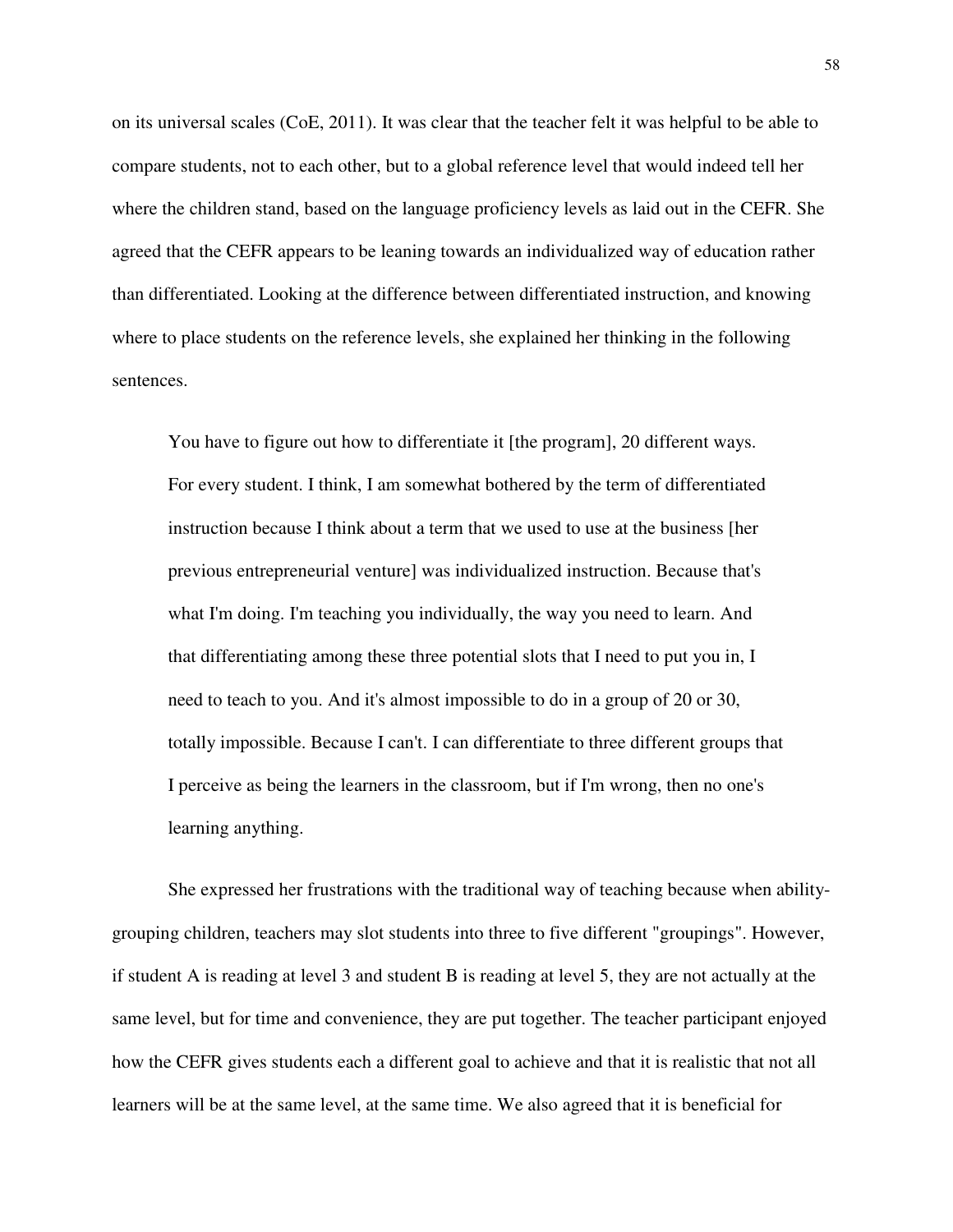teachers to be able to determine where their students need to start, based on their previous experiences. If students happen to change schools, their next teacher would be able to carry on the learning from where the child left off. If all educators were able to use the CEFR, we came to the realization that there would be a much clearer picture of what the students can achieve, when compared to looking at a report card and seeing a "B" under oral language. Giving students letter grades or numerical grades is not as clear as referring to the reference levels and having the subsequent teacher look at the level of the particular student and understand exactly what the child can do.

This leads to our observations of the "Can Do" statements. The teacher participant expressed positive sentiments about the "Can Do" statements and agreed that within the CEFR, they are used appropriately for both teachers and students. She saw the "Can Do" statements as an avenue to build students' independence and accountability for their learning. The statements also give them an idea of how to proceed to the next targeted goal. When asked about whether or not "Can Do" statements motivate students in their learning, the teacher participant responded by saying that she agreed with the idea of the positive way in which the statements are written.

Putting a positive spin on learning helps students to see their successes and allows the teacher to celebrate the gains that the children have made. "Can Do" statements can also be useful for students to self-reflect on their learning and understand what they know and what they need to work towards learning. During our discussions, I pointed out to the teacher participant that these "Can Do" statements not only help students, but also assist teachers in their assessment. When writing report cards, teachers can use the statements to identify criteria for each reference level of what the child has learned over the course of the term. Educators can use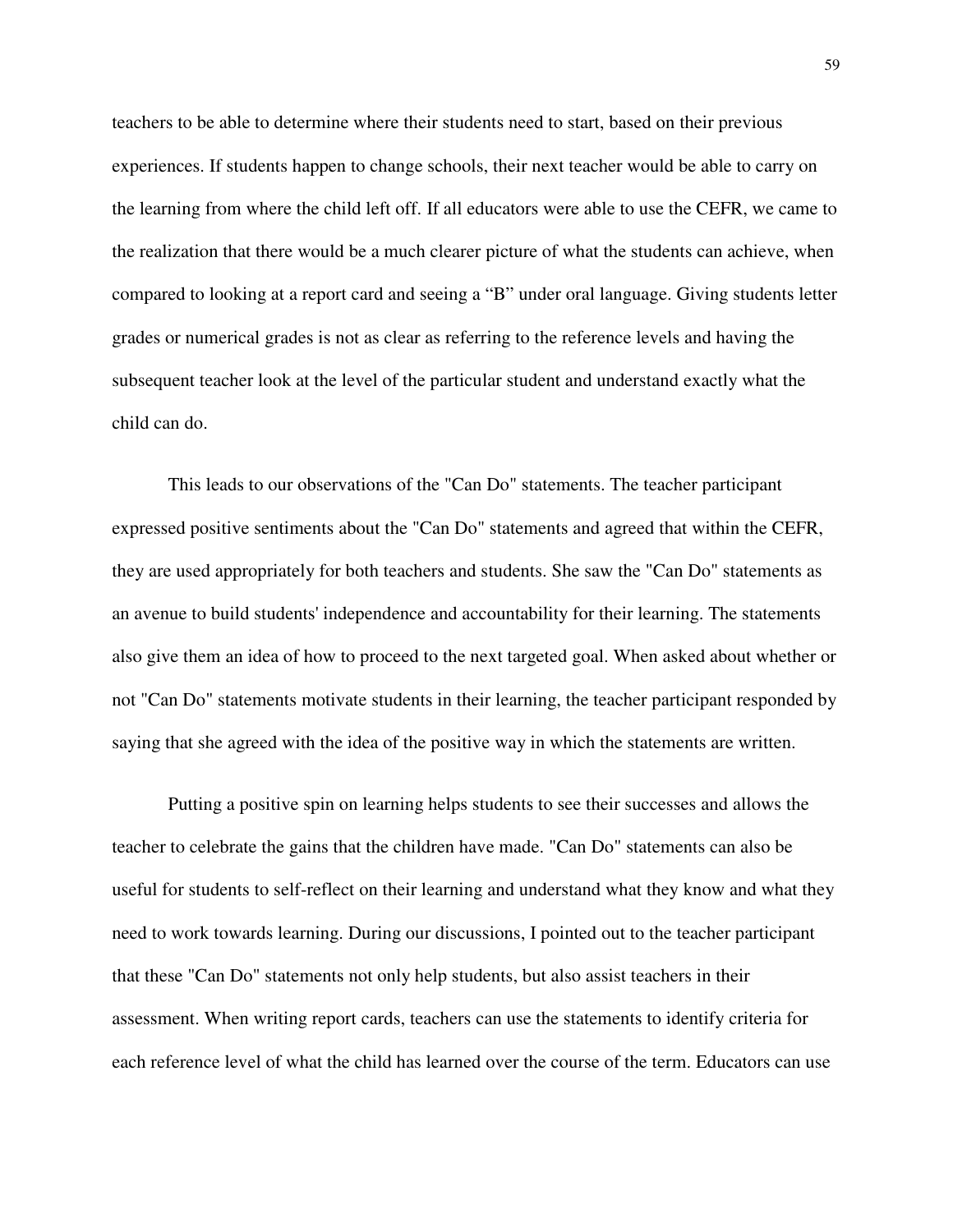these statements to their benefit and incorporate them into their report writing, commenting on what students have achieved so far.

The information within the CEFR may not lead teachers to a precise activity; however, what the statements do give teachers is the overall expectation, and teachers need to then devise a plan on how to execute appropriate activities within the classroom.

The CEFR Framework considers language learning to be a lifelong journey, and the discussions that my teacher participant and I had also related to this theme. We addressed how to better create authentic activities, or make use of TBLT that relate to the curriculum, reference levels, and "Can Do" statements to consider ways to further support students in building their language proficiency and using the framework as a way to better assess learners' knowledge, skills, and areas of needs.

#### • 4.1.1.2 Theme 2: Student Success

There is a large emphasis on learner autonomy within the CEFR. Students are encouraged to take accountability for their learning and ownership for their accomplishments in an L2 environment. The teacher participant and I discussed how critical it is to allow students to speak. Traditionally, classrooms would feature the teacher at the front of the room while the students are quiet and listening. The way I described it to the teacher participant was, "I think the way that we were taught, was the traditional way, like you be quiet and listen to me. "The sage on the stage", as they like to call it. Whereas now, it's like you passing the baton over to them [the students], so that's the difference." In an L2 classroom, there should be talking and lots of it. Students need to practice using the language, and certainly they need to hear and listen to the language, as spoken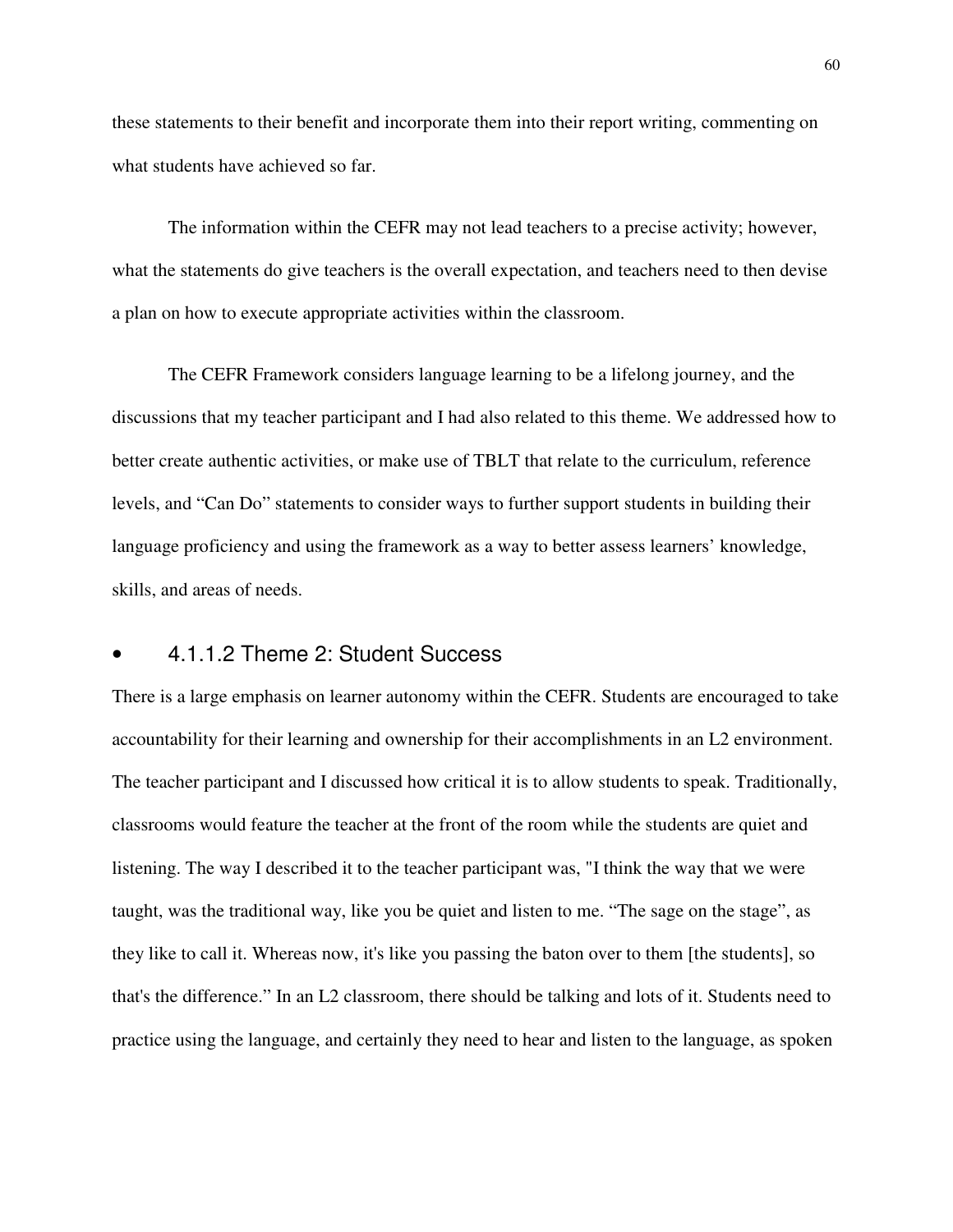by the teacher, but much of the learning occurs when students are able to transfer their knowledge into their own conversations.

During our interviews, the teacher participant made note of the French culture being evident outside of the physical classroom. Encouraging students to speak using the target language, wherever they may be, will allow them to extend their language use into a variety of situations. She felt that giving students the opportunity to express themselves, not only in the classroom context, but also one another is valuable for their language acquisition. Here, I explain the need for giving students a voice and letting them speak.

They're [students are] so guided and directed, they need that freedom to be able to speak from their mind and use words that they might not necessarily use, you know, in a teacher conversation but to their friends. So even in the hallway, I encourage the kids to speak in French in the hallway, because, you know, they're talking about what they're going to do at recess, or you know, just things that they wouldn't normally talk about in the classroom, but it's still developing their language and giving them confidence.

The teacher participant agreed and responded by saying, "Absolutely. And also, it's facilitating that environment within the school culture. I think that's important." Showing children that it is acceptable and encouraged to speak outside of the classroom is what is going to help integrate use of the language into their daily lives. If students see French as being useful or 'mandatory' in the classroom only, then they are not going to see their language learning as being a lifelong journey or applicable to their lives, which is what the CEFR aims to do.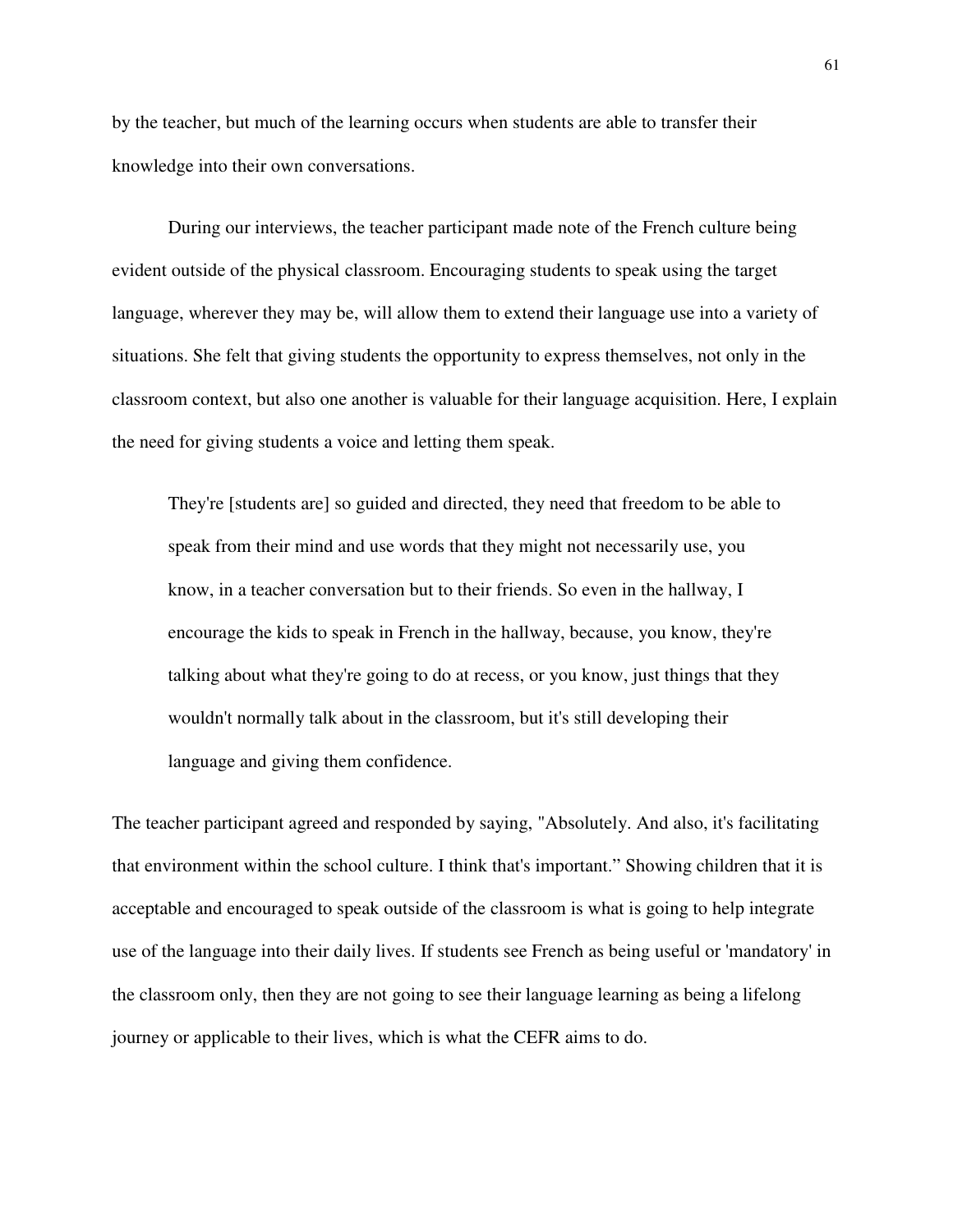Taking the learning one step further, students who are given a voice and feel proud of their L2 learning may also gain confidence. The children will see the value in having another language, and this will fuel their desire to continue to learn. Speaking the language outside of school, in various situations, will help students to see the big picture of why they are learning an L2 and will also build their self-confidence. It is evident which students embrace the language, as these are the children who speak French during recess time or during their lunch break.

Watching a video from the "On est capable" series (Ministry of Ontario, n.d.) also allowed the teacher participant to observe a positive CEFR-based activity done in a classroom. The video showcased a teacher who provided students with feedback and spoke to and with students to encourage them (both primary and junior children) to form longer sentences and consider more creative questions. It was helpful to see this type of purposeful conversational activity within the classroom because all too often, teachers are expected to read about an idea and envision what it is 'supposed' to look like in their classrooms; however, seeing this lesson and the various measures the teachers went to in order to create a positive, CEFR-infused lesson was inspiring for my teacher participant.

As noted in the Council of Europe's (2001) document, one of the goals of the CEFR is to promote student confidence in their L2 communication skills (p. 5). The video allowed the teacher participant to see that students, even at a young age, are able to carry out conversations using solely French and use cues and gestures to understand questioning. It was evident, in the video, that students did the majority of the speaking within the lesson. There was a small teacherdirected part during the introduction of the activity, followed by a large period where students were communicating with one another, a reflection period, and a chance at the end to improve areas identified as needing attention.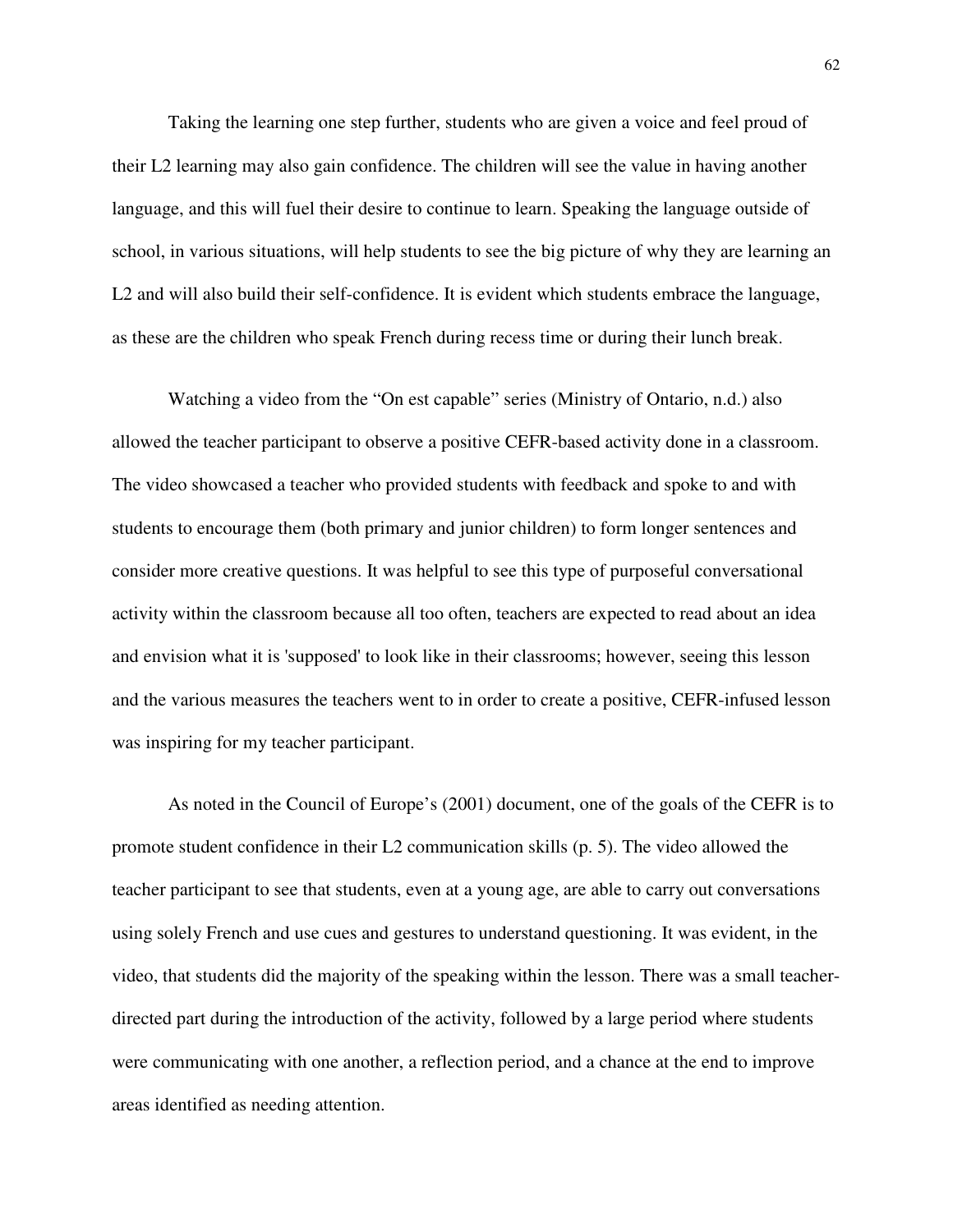The teacher participant discussed having learning centres based on key vocabulary, and allowing students to interact with the materials and "I would have to really listen in on them as they discussed and played with each other. If the conversation happens to be in English, that is alright, because that is the language they know, but I would be looking for signs of the students using the proper French word." The teacher participant gained more insight on taking on different roles as a teacher, and learning how to let students engage in their own learning and try not to intervene as much. I furthered our conversation by suggesting that by providing learning opportunities that make use of authentic and meaningful language activities, students will likely be using the vocabulary learned in class to converse with one another. Teachers can also facilitate language learning using learning centres by asking questions about the targeted vocabulary. Throughout this case study, I felt it was crucial that the teacher participant and I consider authentic TBLT that mirror a real-life context and encourage the use of language for communication that is similar to real-life use of the language (Faez et al., 2011, p. 14).

An activity or routine that can be vital in the classroom could be tracking student progress. I informed the teacher participant about ELP and the benefits of using them to narrate students' adventures within their French education journeys (CoE, 2001). We were able to find a video from the "Using the European Language Portfolio" website, under the "Understanding the ELP" heading, that documented students, in Europe, using their ELPs (CoE, 2011). The video was a mini-documentary of how various countries, in Europe, use the ELP. Interviews were conducted with teachers and students about how the ELP was beneficial to their teaching and learning, respectively (CoE, 2011). I discussed with the teacher participant that the children featured in the video used a template for their ELP, but that if she were to adopt the same idea, her students would not necessarily have to complete a booklet, like the ones shown in the video.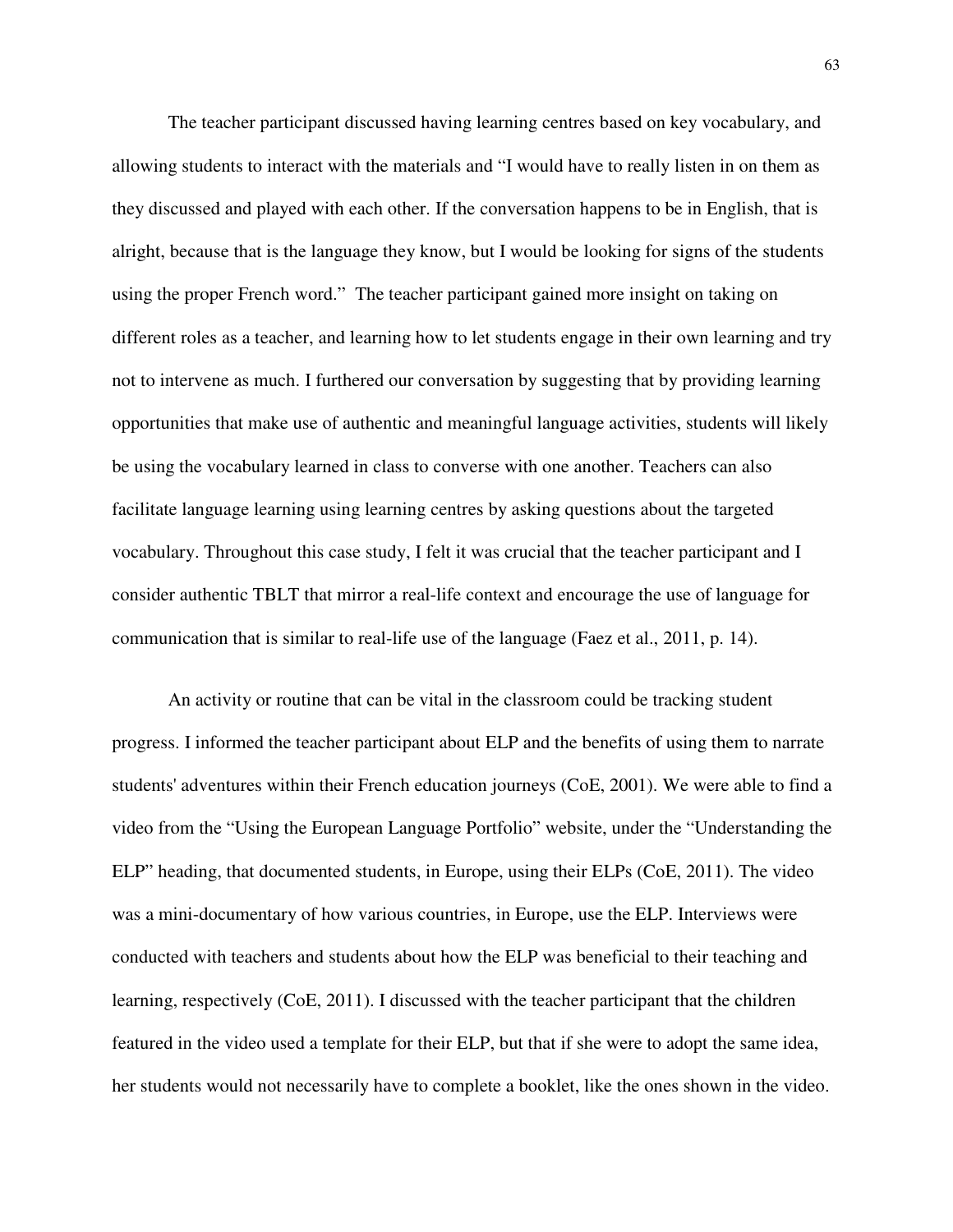The teacher participant could find some other way to document and follow students' accomplishments. The language portfolio could be of use to my teacher participant because of her knowledge of her emergent learners and the early childhood educator could assist the teacher in recording students' voices within their junior and senior kindergarten journeys.

Although I felt that there are ways for younger students to use a similar idea to ELPs, the teacher participant stated, "And if it's [the ELP] more oral-based, I think that's more written as well, so then waiting until grade 1 maybe to implement that is when it could be used. Because then they [students] have a rich enough vocabulary to look at what is happening along with their language conventions."

I challenged her thinking by asking her, "What if there were students in kindergarten who could express themselves fairly well in French?" She then altered her answer to say that whenever the teacher thinks that the students in his or her class are ready to channel and document their learning through pictures, writing, speaking, etc., then that is when an ELP-type activity could be introduced to the learners. She answered by saying this:

There's a lot to consider, like the ELP and the CEFR reference levels. There's a lot more that we could unpack from that, but this is a great starting point and gives me something to think about how I can jumpstart the oral language. I think that's the thing with JK/SK [junior and senior kindergarten]. They're all at different levels, so students could start an ELP if they're ready, I guess. As a teacher, I have this great opportunity, to help these kids speak French, and their French is for a long time.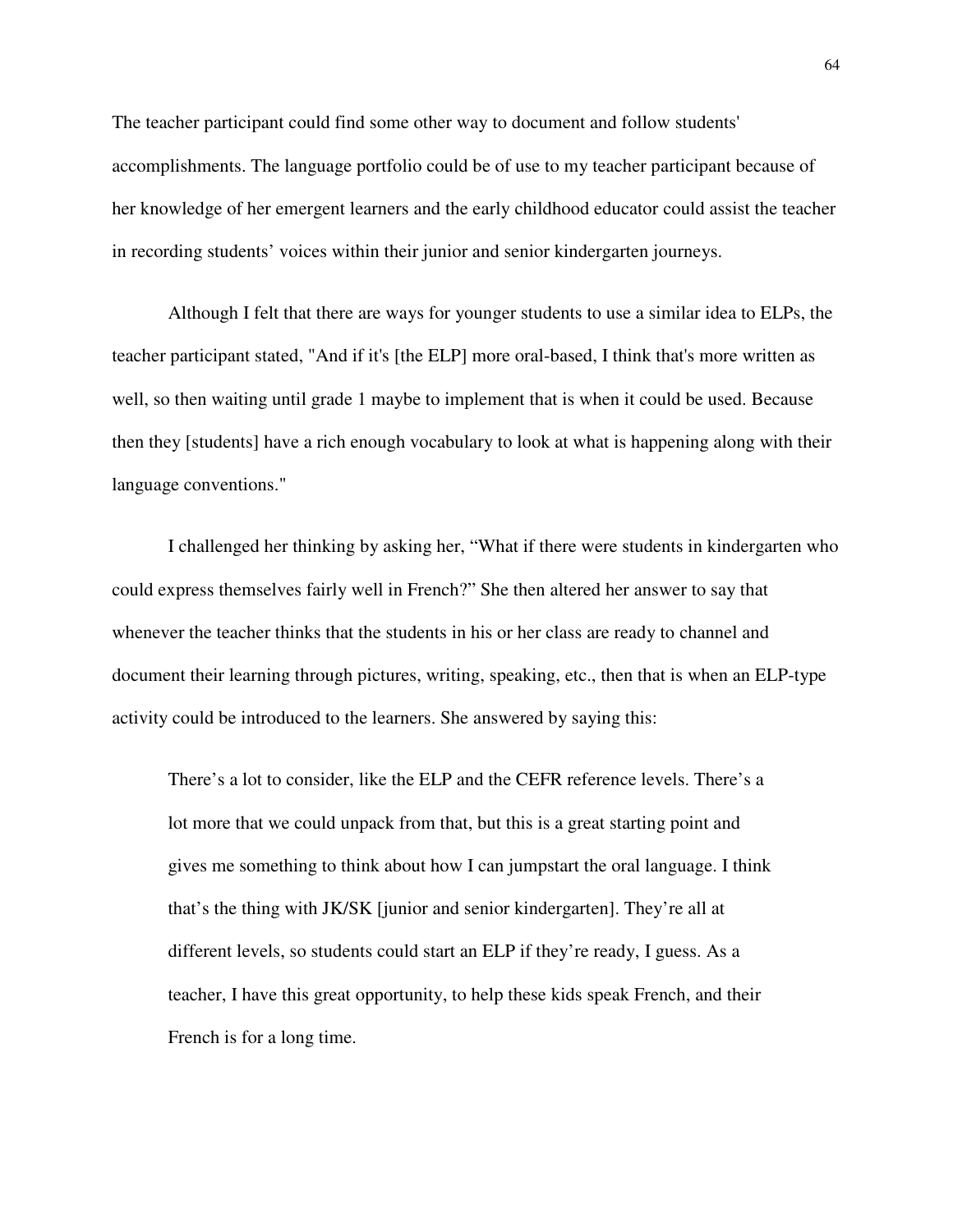Similarly, ELPs can be started when students express an interest in it, such as when they begin to share lived experiences with classmates, and then ELPs can be introduced for those particular students. Again, as the CEFR involves student autonomy and individualized learning, so can the implementation of ELPs within the classroom.

We saw the benefits of the CEFR approach to learning that can be carried through a number of passages and years of students' lives. Vandergrift (2006) wrote that language learning is not limited to one point in time, assessment or evaluation, but an improvement over a variety of learning opportunities that define students' language acquisition and proficiency. The teacher participant commented that language learning is a continuous process and that individuals' language learning never really comes to an end: "Learning a second language has to be fluid and it has to continue. Always. So having this idea like, "Once you graduate grade 12, you're done!" There's no way that you're done because if you go into a very technical field, you're going to learn the vocabulary and language associated with that." The teacher participant's thoughts seem to support the CEFR notion that learning an L2 spans over the course of many years and experiences. It is our job as educators is to encourage and fulfill this in our students.

#### • 4.1.1.3 Theme 3: Classroom Practice

Not only is it important for students to have the opportunity to speak in the classroom, but also they need to have authentic experiences in which to use their acquired vocabulary. The teacher participant made an observation that sometimes, French classrooms involve worksheets or trivial, forced discussions between students. However, the CEFR promotes students having a working knowledge of the language and L2 teachers need to give students the tools that are realistic and applicable to their lives. As seen in the CEFR, teachers are encouraged to select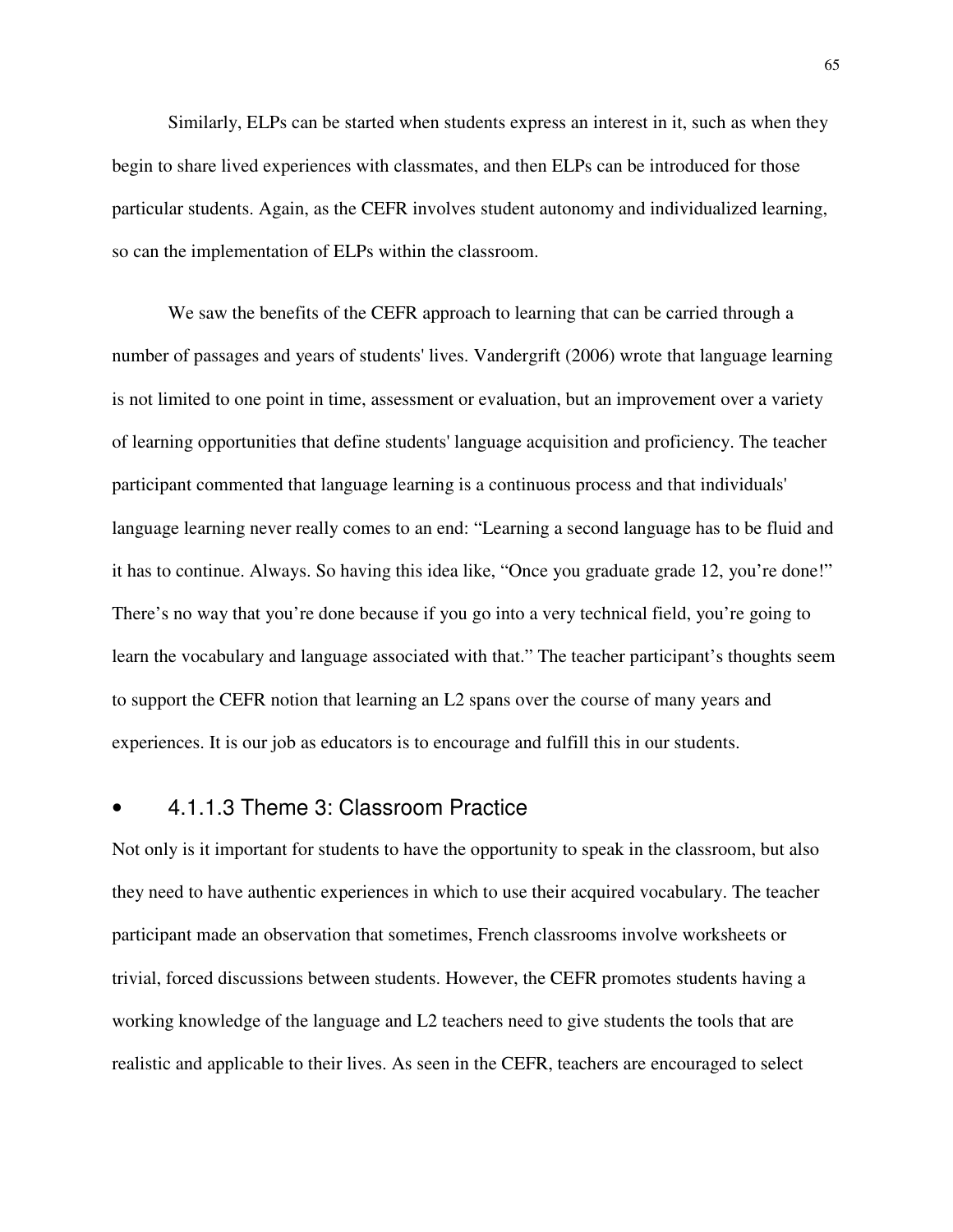tasks that are purposeful and meaningful for the learner, and provide a challenging but realistic and attainable goal, involving the learner as fully as possible (CoE, 2001).

As the teacher participant had experience going through a series of interviews to gain a teaching position, she recounted the difficulty she encountered when asked about a topic in which she had no experience or interest. However, when she had a French-speaking fluency interview, the individuals asked her to tell them about her own children, her teaching experience, and her life, in general. She firmly stated that she better answered interview questions that were related to her life when compared to questions that were irrelevant to her everyday experiences. The interviews the teacher participant had allowed her to reflect on the importance of providing meaningful activities and tasks for students to complete in an L2. It was eye-opening to be able to relate an experience that an adult had to students' classroom experiences. In talking through our thoughts and perspectives, we solidified the understanding that it is much richer to give a practical task to have students write about something that interests them while applying their knowledge, contrary to having them complete an arbitrary grammatical worksheet.

Creating authentic learning opportunities goes hand-in-hand with activities that are used in the classroom. The teacher participant and I both strongly agreed that providing students with the chance to explore topics that interest them and are meaningful to them as learners is what will take them to that next level of language acquisition. Using vocabulary in authentic ways, rather than just being able to name a picture allows a child to develop his or her speaking and comprehension skills. While teachers circulate the classroom, hearing students use the language within their centres is authentic because the children are engaged in the work, and applying their knowledge at the same time.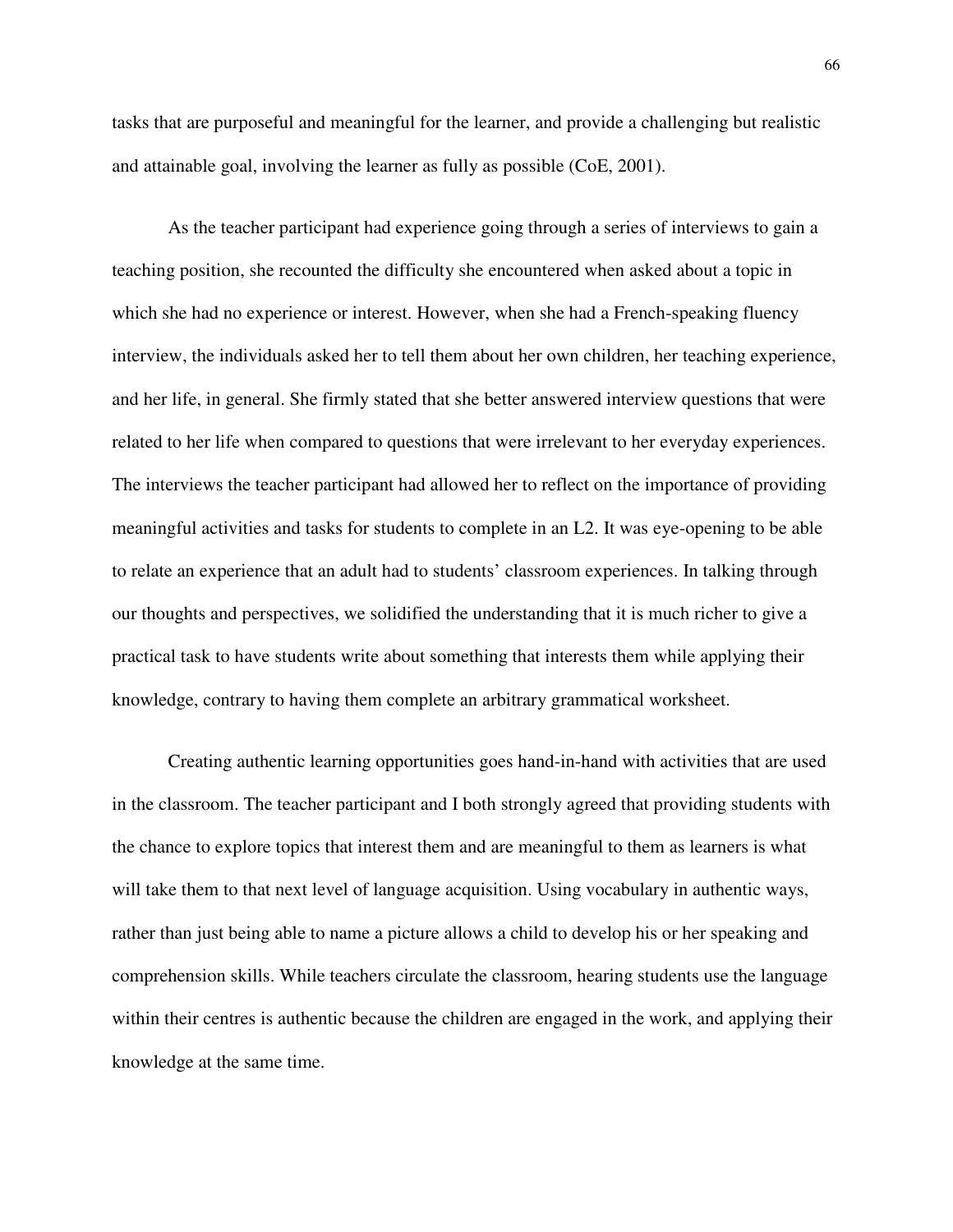As previously mentioned, the teacher participant and I discussed changes that could be considered when implementing a CEFR-based classroom, and using activities that complement the framework and emphasize oral communication in an L2. After our learning sessions, our main conclusions were that the goals of an L2 classroom are to encourage students to enjoy learning a language and to find ways to embrace student-centred learning without solely relying on teacher-directed activities. I summed this up by saying that within the classroom, successful activities are achieved by "making it fun, making it oral-based, and making it pertinent to their lives." She agreed and added, "And making the activities applicable. And finding ways to use them in authentic contexts." Students take pride and ownership of their classroom activities when they feel that they are relevant to them.

An activity that the teacher participant particularly enjoyed and referred back to numerous times was inspired by watching a video from the "On est capable" series (Ontario Ministry of Education, n.d.), documenting a grade 1 and 2 primary French Immersion classroom. This series, comprised of a variety of video clips from different age groups and levels of French (Core and Immersion) was released by the Ontario Ministry of Education. The aims of the videos are to engage and inform FSL teachers of various activities for student-led conversations, present ideas that allow students and teachers to engage in reflective practice, and give examples of ways to improve student proficiency in their oral French. The video documented primary students engaging in conversations guided by junior students using key vocabulary explicitly taught in the classroom. Reflecting upon the video, the teacher participant said, "Awesome. To find something to do outside of the reading buddies. Because that is done to death," along with a later reaction stating, "Like you said it's not just reading buddies where the two teachers stand at the back of the room gabbing. But that teacher was going around and intentionally asking really authentic,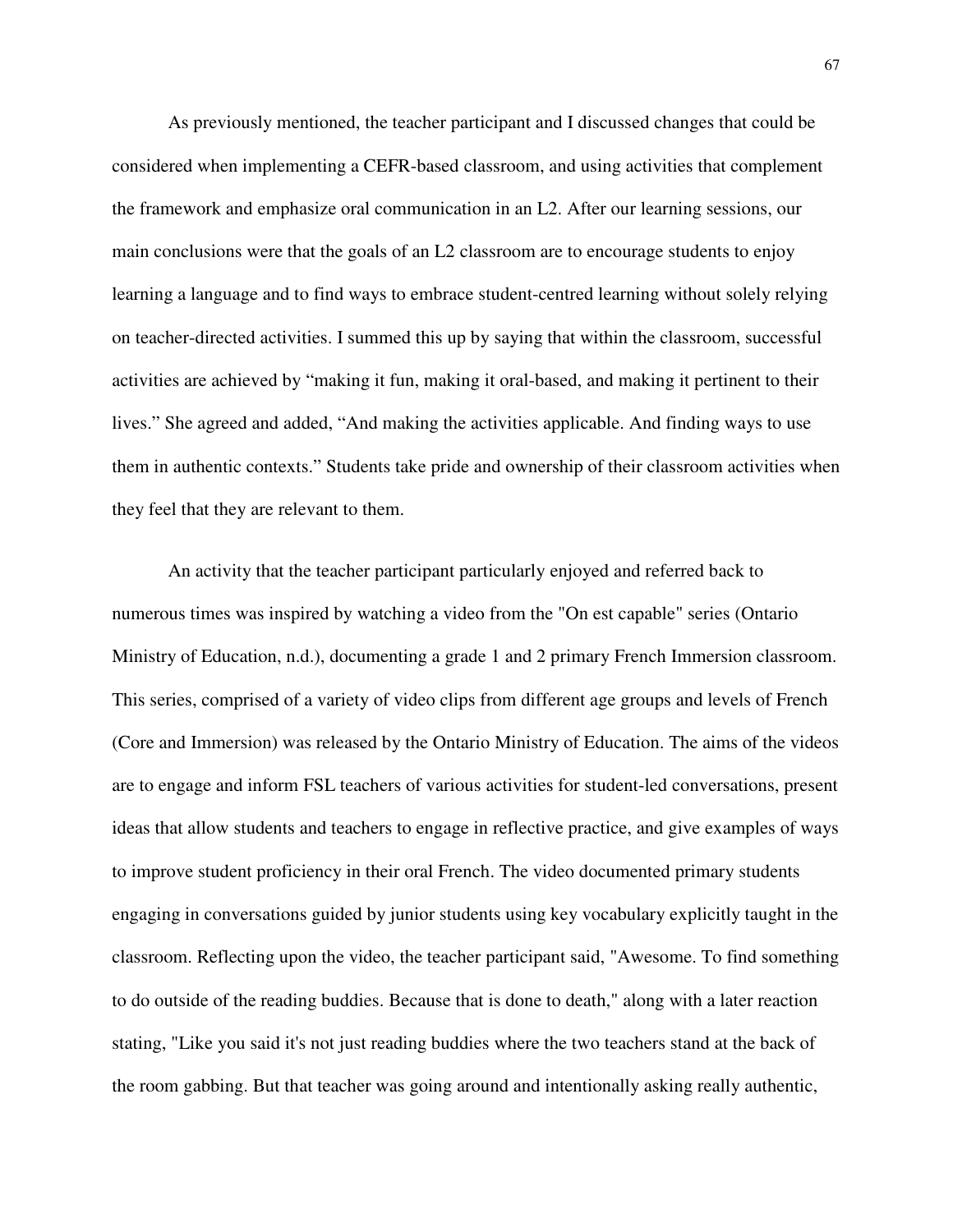rich questions." It is clear that the teacher participant felt that the activity shown in the video would be valuable and worth trying in her classroom. To sum up our discussion, students, no matter what grade level, should have the ability to converse with one another at a level that is appropriate for both parties. Younger and older students can benefit from one another in this type of communication activity.

This new CEFR-inspired outlook on reading buddies gave students a purpose for visiting with another grade and also allowed both groups of students to work on various skills, such as questioning and responses. We stated that the older students had a concrete rationale for speaking to their younger peers, which was to model questioning and engage in spontaneous conversation with other students. Not only did the older students get the chance to work on interacting with a younger audience, but also the primary children got the opportunity to listen to their role models within the school and to practice vocabulary acquired during class time. Both students and teachers were responsible, key players in this activity.

### • 4.1.1.4 Theme 4: The Teachers' and Parents' Roles

Although it may seem as though the CEFR-infused approach to teaching may not involve the educator in the same ways as traditional learning, there are aspects of the teacher's role that can play a part in the success of students and their L2 experiences. Below are some highlights of what was discussed during interviews with the teacher participant.

First and foremost, the teacher participant felt as though it is integral for teachers to have high expectations for their students. Her beliefs allow learners to achieve and meet the goals set out for them by the curriculum, the framework, and also the educators. The teacher clearly stated this when she said, "When we set the expectations really high, then they [the students] will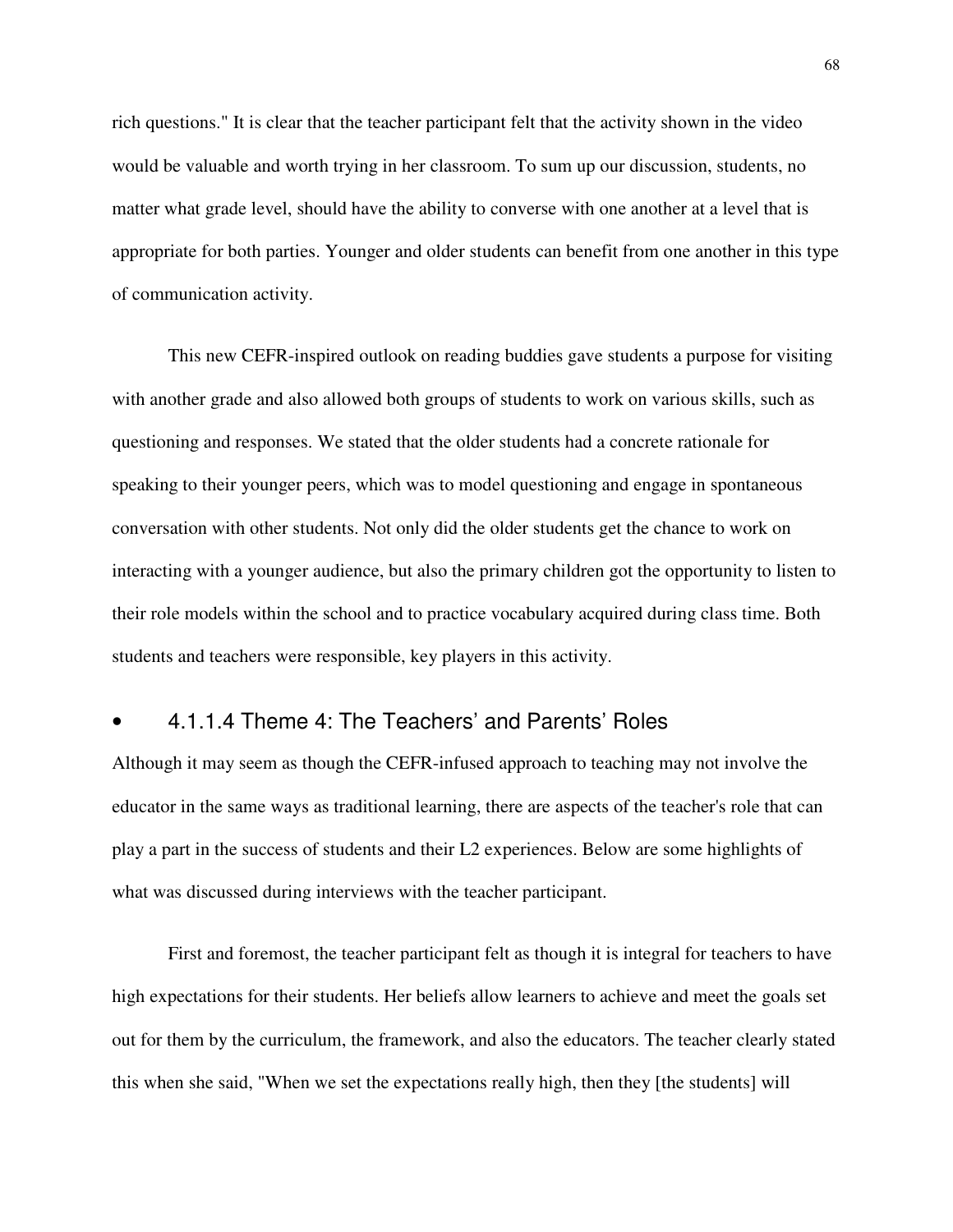achieve them. When we set them low, then they don't." If teachers believe that their students can, then they will see results that were perhaps unimaginable. Giving students a target to attain, in addition to scaffolding, and assisting them in their learning to meet this goal, is what teaching and learning is all about.

Along with creating an authentic environment where children are given activities that matter to them, teachers should be intentionally asking questions that reflect meaningful, rich, and higher-order thinking from their students. The teacher participant revealed that she is attempting to ask richer questions to begin her students' participation efforts and learning at the beginning of each school day. By taking our discussion and being able to see where it fits into her own teaching, the teacher participant was evidently gaining from our learning together and seeing how the CEFR could fit in to her L2 program. Students can further their learning and stretch their thinking when given the opportunity to do so, and this can be achieved with questioning that encourages them to further explain themselves or dig deeper for a better response.

Early years are crucial to developing a strong basis for L2 learning, and students who have the opportunity to learn two languages (likely English and French in Ontario) simultaneously can be better equipped for language learning in the future (CoE, 2001). Teachers need to strive to speak in French day in and day out in the junior and senior kindergarten learning environment, as this is the way that the students will gain consistent exposure to French language (Bjorkland et al., 2013). Furthermore, especially when children are entering the school environment at such a young age, it is imperative for teachers to create a safe place where students are not reprimanded for mistakes made while trying to gain oral competence in French. Rather they should be coached and modeled to use appropriate sentence structures in order to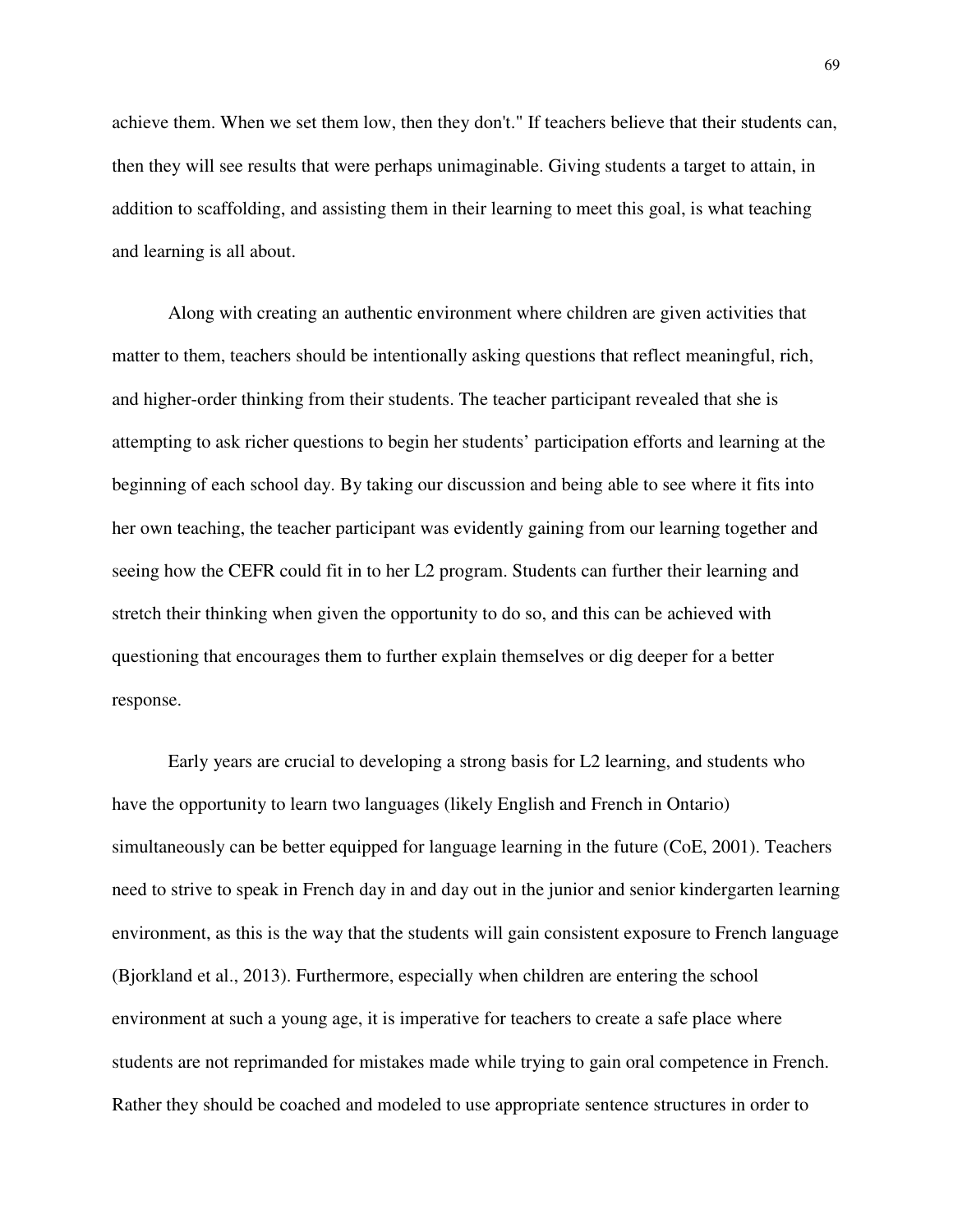learn and gain fluency in the L2. Students will become better risk-takers if they are situated in an environment in which they feel comfortable to step outside of their comfort zones. The teacher participant expressed that she makes a conscious effort to coach students along in their speaking rather than tell them what was said incorrectly. The teacher participant and I believe that educators need to create a positive and safe environment through modeling, especially in an L2. Teachers are the main source of language production for many students and without the correct and reassuring modeling, some students may not be able to thrive in the program. Students are just beginning to learn an L2, so educators need to understand, as the CEFR states, that L2 learning is an ongoing experience that may not ever surpass level A1; however, students are allowed to take their individual journeys and take their L2 learning as far as they can. Inspiration to continue learning French may also come from the patience and safety that teachers provide to their students.

Within the CEFR context, especially in a French language learning environment, educators need to have a solid working knowledge of the curriculum and find ways to connect the provided activities to the expectations and objectives of the document. An example of this could be in an interactive activity with primary and junior students being paired up to converse with one another. The teacher participant expressed an interest in understanding how CEFRinfused activities can further relate to the different ages and learning styles of the goals of the activities. We thoroughly discussed how teachers need to give students the ability to comprehend situations and conversations in an L2 by building learners' contextual knowledge.

The Council of Europe (2001) suggests that scaffolding students' learning so that they may be able to sift through important information, known words, and be able to deduce a new term will assist children in their everyday learning and life. The CoE (2001) further suggests that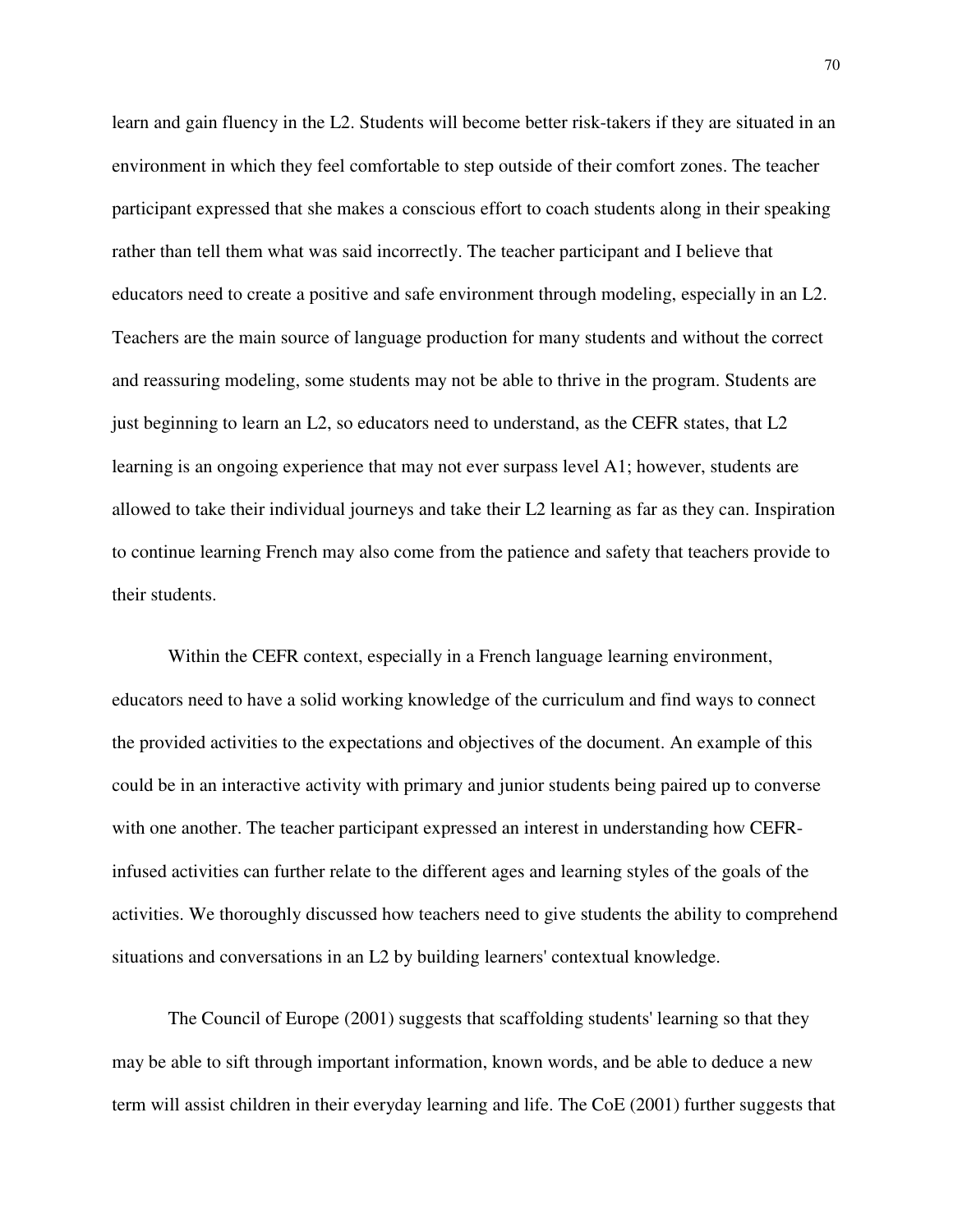students need to be taught to listen for the meaning and to decipher a particular word to understand the message being conveyed, and this begins with the teacher and his or her ability to gently guide students in expanding their thinking. Through the CEFR, there is certainly more of a focus on French Immersion programming being orally based in Ontario schools, and this is the practical real-world knowledge that students can gain. Communicating orally and understanding the L2 is much more concrete in real-life contexts, such as ordering off menus or asking for directions. The teacher participant liked the focus of the new FSL curriculum document (Ontario Ministry of Education, 2013) being more oral because she believes that too many students come out of French programs believing that they are bilingual, but in reality, their oral communication is weak. The language that students will likely use in their daily lives and future experiences will stem from being capable and competent in communicating orally.

Though much FSL learning occurs in the classroom, some CEFR goals involve out-ofschool contexts where students are able to apply their learning of an L2 and use the language in practical ways based on their particular experiences (CoE, 2001). For parents, this may seem like a difficult task, to foster French learning, when many parents of students in French Immersion programs do not speak the language themselves. As the teacher participant noted, "If they [parents] don't know anyone that speaks French outside of school, then it only becomes a school thing. There's a French camp in the summer so there's lots, like the Canadian Parents for French, they do a lot of great things. Or French movies. Just bringing that culture into the wider community."

Parents can also play a fundamental role in providing students with experiences that allow their children to grow and use their French. Many of the discussions I had with the teacher participant centred on a variety of experiences that showcased her daughter using her French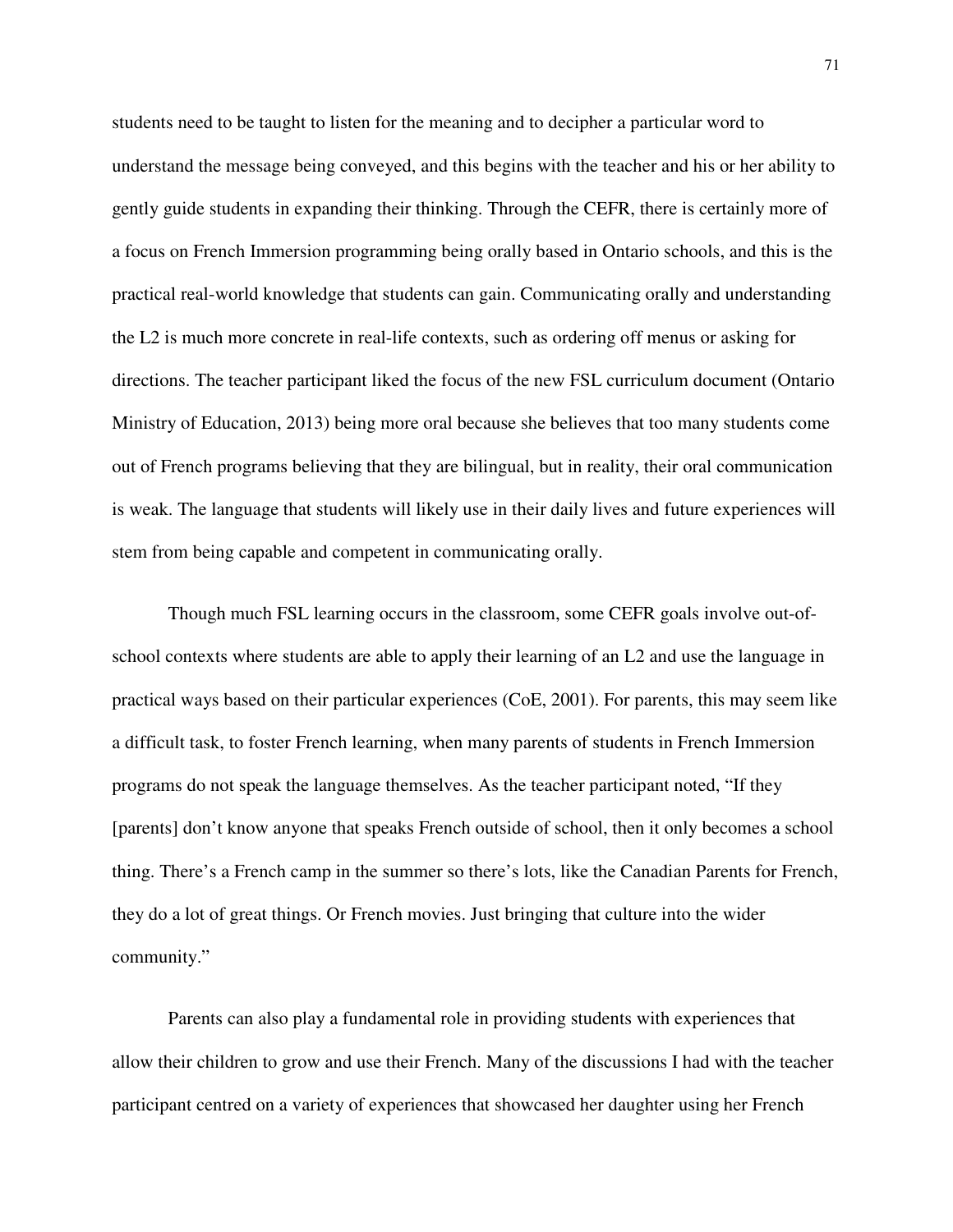speaking skills in an out-of-school context. The teacher participant shared stories about her daughter's visit to Ottawa and ordering from a menu. Her daughter was able to transfer her knowledge from the classroom to a real-life situation with a French speaker other than her teacher. The teacher participant reflected on our discussions of the "Can Do" statements (CoE, 2001). "Looking at the reference levels, my daughter "Can engage in extended conversation on most general topics in a clearly participatory fashion, even in a noisy environment." This type of additional L2 support seems much more feasible when a parent speaks the target language; however, children can get together outside of school to practice their French while non-French speaking parents can, in some ways, facilitate the learning. Allowing students to communicate with one another off school grounds can be a way for them to validate their language (CoE, 2001). Taking students to French-speaking communities can also show them the practicality of learning an L2 and also being able to experience and appreciate the French culture and traditions first hand.

Parents need not feel intimidated about their student learning an L2, as there are a variety of organizations, such as Canadian Parents for French, which can assist parents in seeking French opportunities for their children, such as day camps or movie evenings. If parents are clearly showing their enthusiasm for the language, then this will be obvious to the child and create an internal enthusiasm and excitement for French as well. Parents positively modeling the impact of learning an L2 can inspire and transfer onto their children (Ontario Ministry of Education, 2013).

#### 4.1.2 Challenges

This section considers the recurring challenges that the teacher participant saw with the implementation of the CEFR. Some of the ideas were echoed by the researcher, as well. This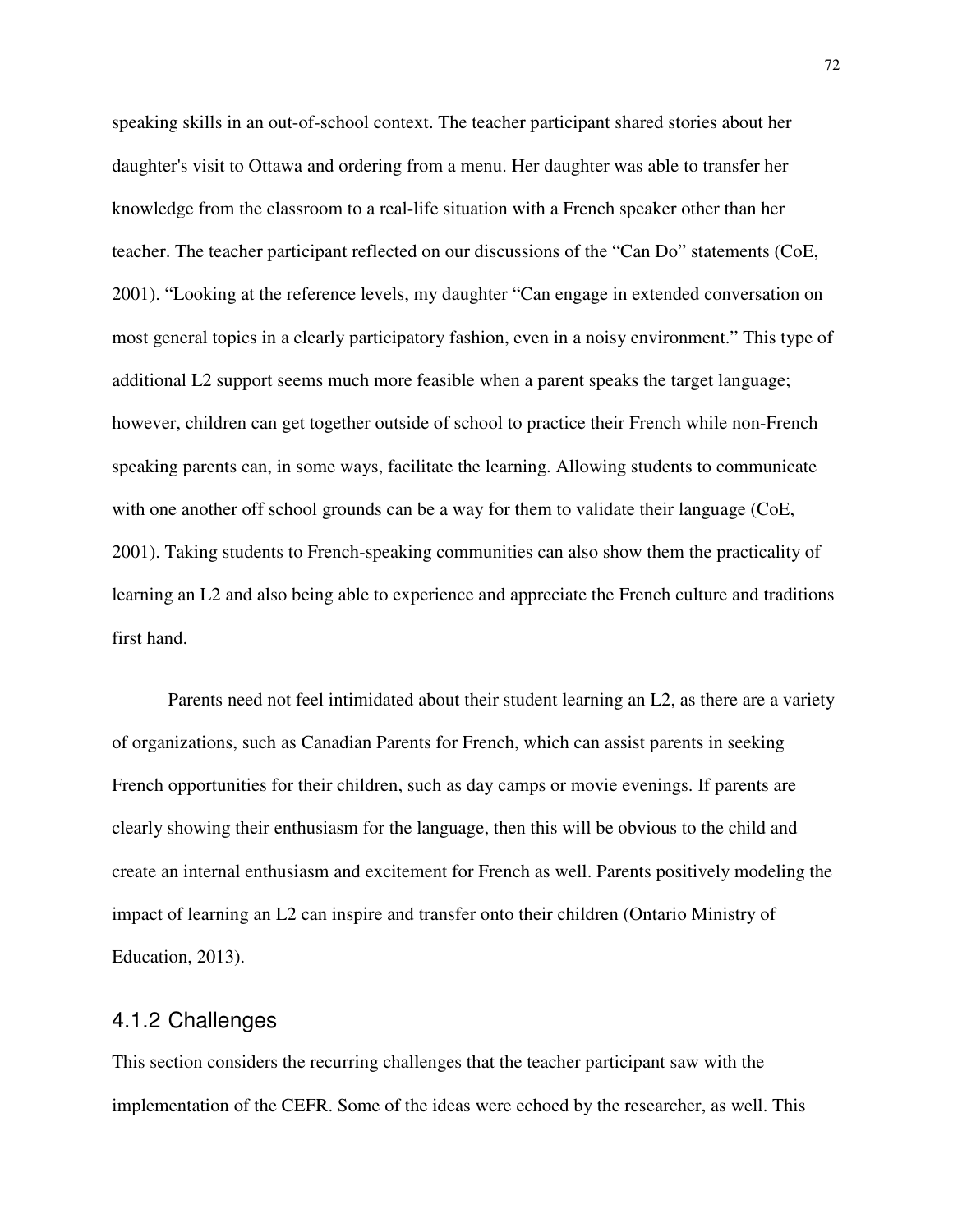section is divided into subsections based on the theme that was discussed. This section will focus on challenges encountered with implementing parts of the CEFR, misunderstandings or observations of the CEFR, a lack of information to assist teachers in using the CEFR, and inclass struggles.

## • 4.1.2.1 Challenges with Implementing Parts of the CEFR

The first step in implementing pieces of a new teaching approach is to gain teacher trust and interest in the initiative. As this is of utmost importance, the teacher participant and I discussed thinking that it may be challenging to get teachers on board with the CEFR. As a variety of pedagogical approaches have been introduced to educators over the last few decades, hearing about something 'new' may intimidate teachers. Perhaps there may be some teachers who seem pessimistic when it comes to the idea of putting a new way of teaching into practice. The teacher participant seemed frustrated with the ideas that have been thrown her way, with little to no support to assist her. She also argued that some teachers may hesitate at the thought of the CEFR and say "that we're not European, we're Canadian, so why are we using this?" Since she teaches in a community where French speakers are not the majority, unlike in European countries, she alluded to the idea that some educators may feel as though the level of French in Ontario does not need to reach the same standards as those in Europe. Canadian teachers may feel as though our country is not in the same category as the European Union and may be weary to adopt *their* approach. However, at the end of the discussion, the teacher participant also expressed that though some educators may feel as though the CEFR is not applicable to Canadian education, the framework was a great tool and there was no need to re-invent an approach that has had success in other countries.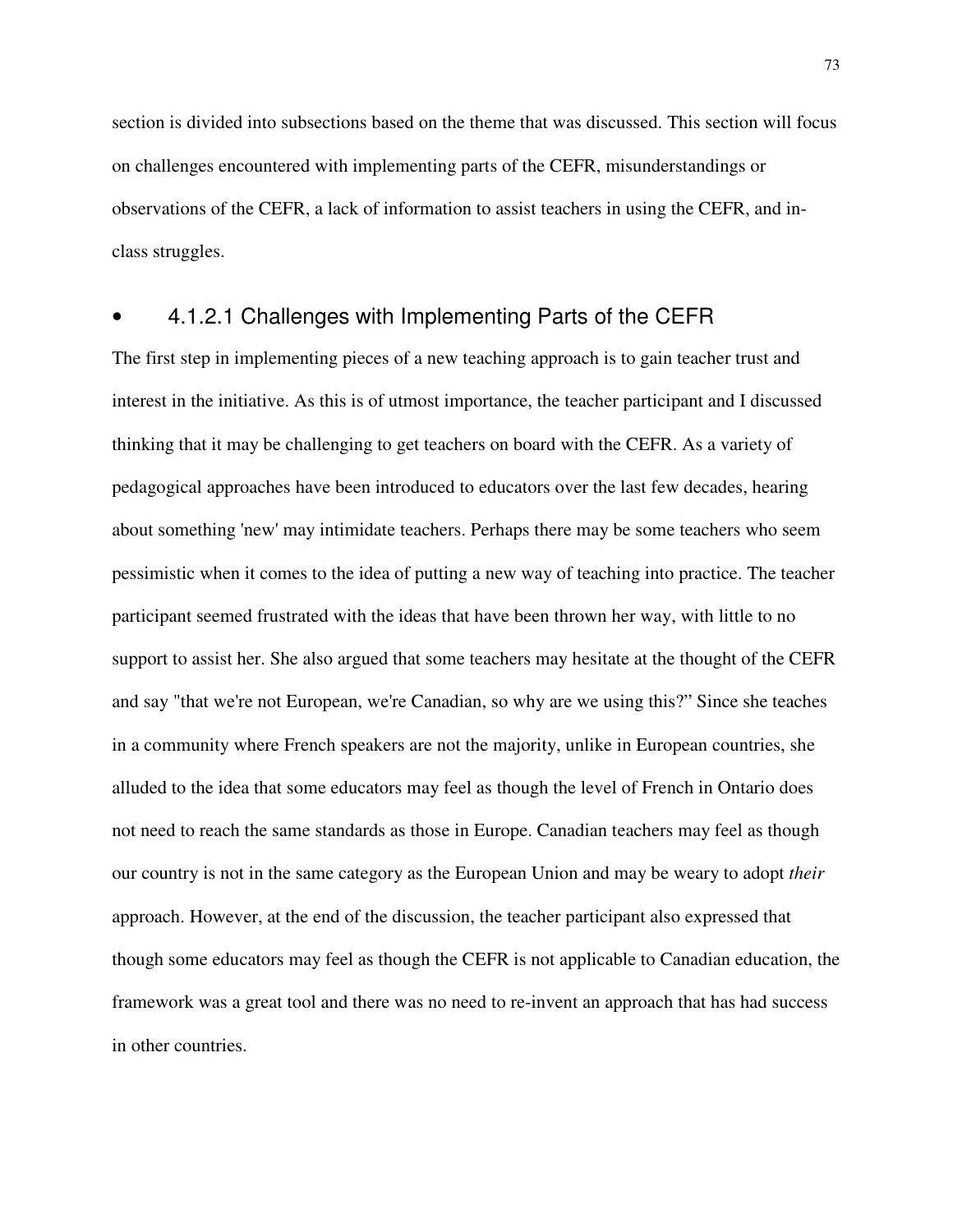Through our interviews, the teacher participant also expressed her view that the CEFR seems much more individualized and less differentiated. She explained this by saying that differentiation is dividing students up based on their supposed achievement levels, thus into three or four groups. Individualization occurs when each student receives exactly what he or she needs, and does not end up in neat and tidy groups based on what the teacher presumes. The framework functions in a way that is conducive to cater to individualized language learning because each reference level is analyzed based on students' unique situations.

The Council of Ministers of Education (2010) support this individualized way of teaching, writing that individual users can make choices that they feel are appropriate to them within their own contexts. Teachers can hone in on their students' oral language proficiency and scaffold their learning to work towards meeting the "Can Do" statements as laid out within the framework. Teachers can consider where students are and then build on their distinctive skills from there.

Some additional questions that we had about using the CEFR within Canada came from The Canadian Association of Second Language Teachers (2011). This facilitator's report was published in 2011, following a one-day meeting with key stakeholders from across Canada to assess the commitment to the CEFR among its participating stakeholders. They reviewed the state of CEFR implementation in national and provincial contexts, identified factors enabling and challenging CEFR development and progress, identified priorities for future implementation, and facilitated sharing, learning, and networking among participants (The Canadian Association of Second Language Teachers, 2011). This report informed readers that The Atlantic Provinces seem to be working on aligning their curriculum with the CEFR and creating materials for teachers and administrators. The teacher participant and I were intrigued to know why there was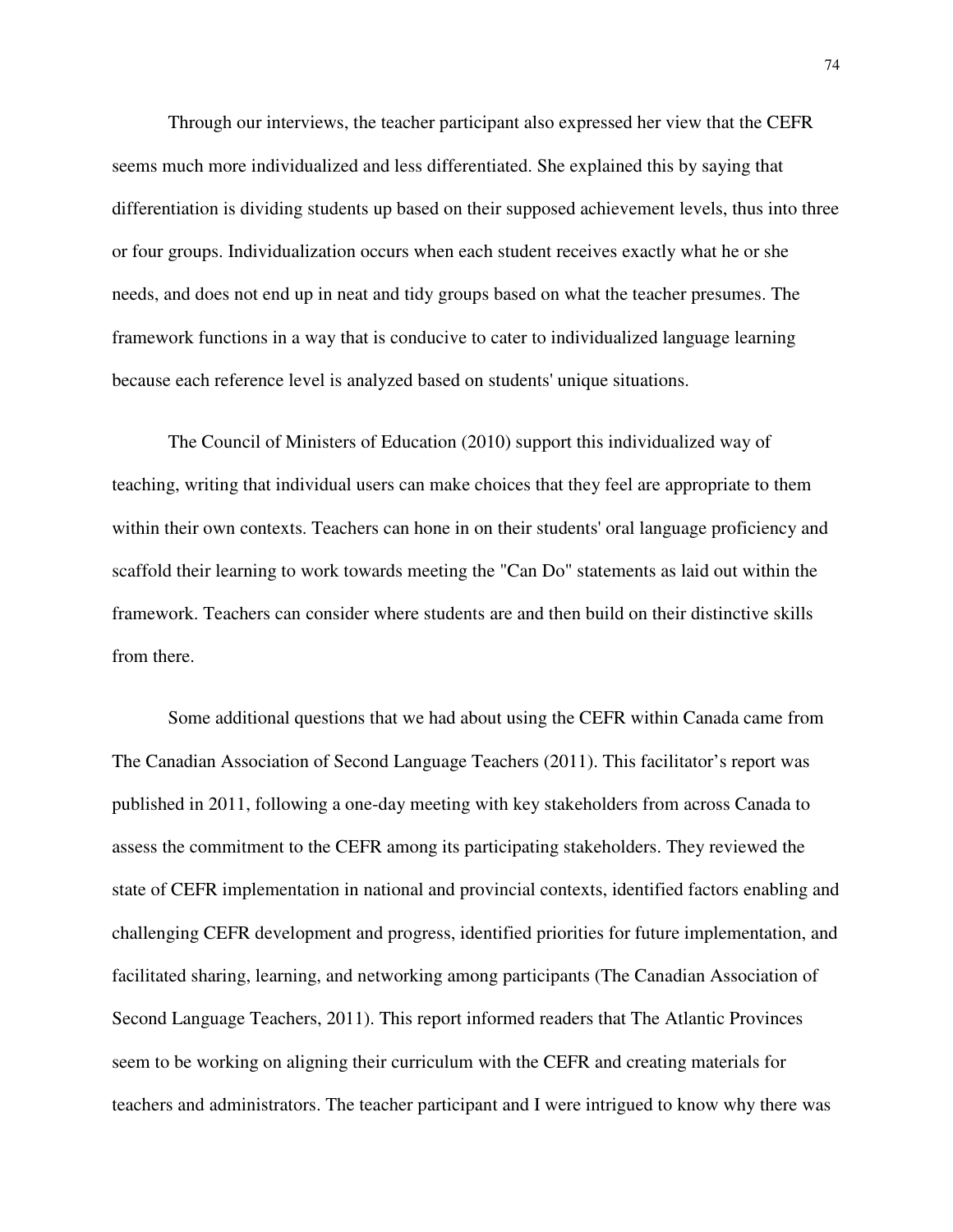evidence of implementation of the CEFR within the Western provinces, but the CEFR had not yet appeared to the same extent in Ontario. Through our interviews, the teacher participant expressed concerns with communication amongst educators and administrators, and even from coast to coast within Canada.

Through various job interviews the teacher participant applied for, she noticed that the "standards of French" between provinces, mainly Ontario and British Columbia seemed to be different. This is further stressed in Faez et al.'s (2011) research stating that there is a widespread dissatisfaction with levels of French language proficiency among students, teachers, and FSL programs. The ways in which questions were posed to the teacher participant by the Western Canada school boards seemed to be of a much higher level than her interview questions from Ontario school boards. This reflects the emphasis on the CEFR within those identified higher caliber provinces. She also noticed that the entrance level for French fluency testing appeared to be of a higher quality than she was used to experiencing. The chosen words and ways of questioning were similar to how an L1 French speaker would speak. The teacher participant discussed the need for the CEFR, not only for students, but for educators, to keep the standards fairly equal across the country. Much like the reference levels for students, the CEFR could promote this type of gauge for teacher standards of French. Adopting the same principles, Canada would not only see a more linear and transparent way of teaching, learning and assessing an L2, but would also be able to observe a framework that would assist in keeping a French oral fluency standard amongst educators within the country.

Looking at the auxiliary document that serves as a supporting text for the French Immersion curriculum document (Ministry of Education, Ontario, 2013), the teacher participant and I studied the 10-year plan to fully implement the curriculum. We questioned whether this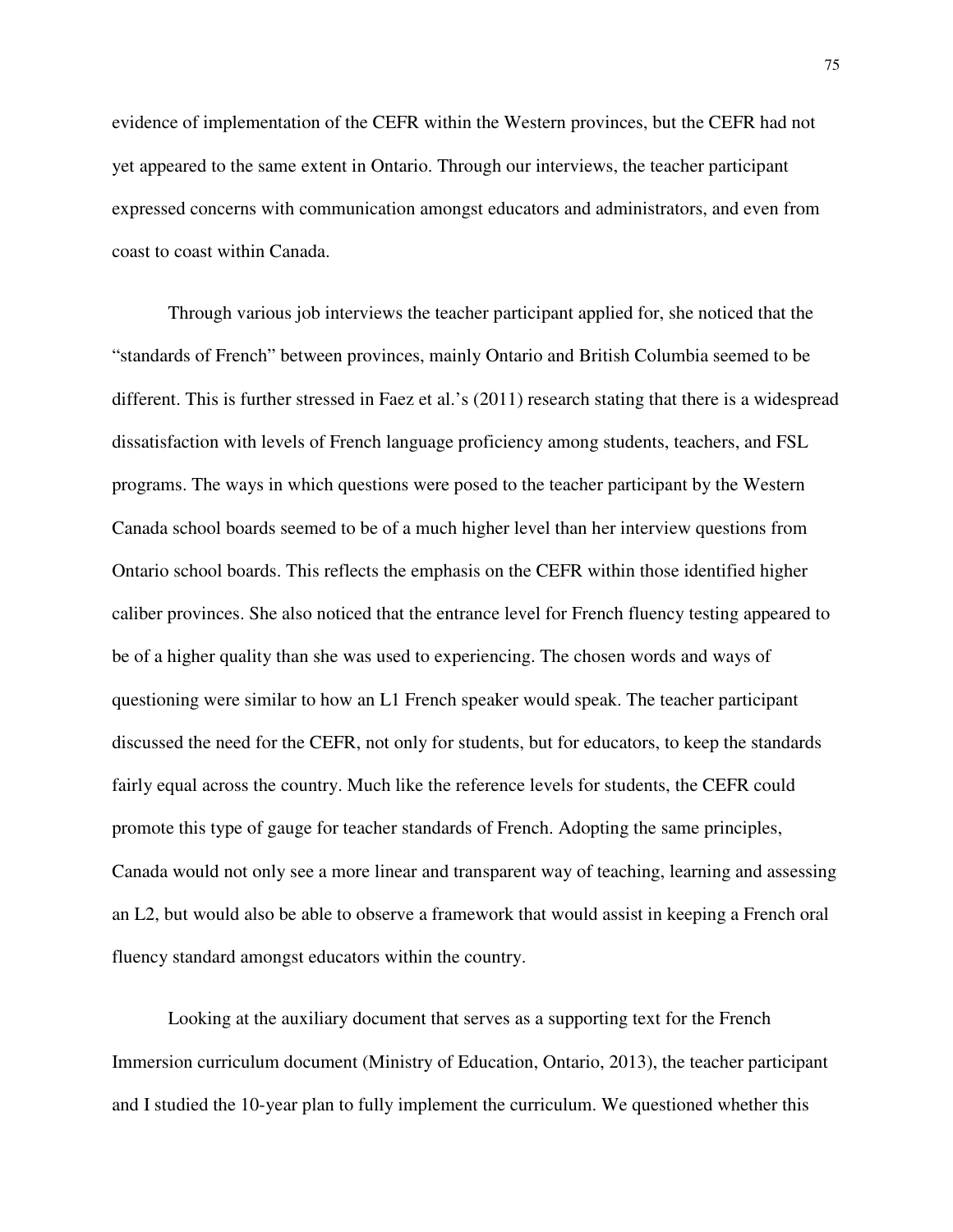plan was realistic and if it would indeed be helpful in evaluating the success of the new curriculum. The plan consists of implementing the plan as stated by the school board, collecting data, and monitoring progress. Every other year, school boards are required to submit another 3 year plan. Certainly there will be a learning curve with such a model; however, the teacher participant and I wanted to challenge the plan in saying that ten years seems to be quite a lengthy amount of time to be calculating the gains of the curriculum. She was uncertain that Ontario would really adhere to the timeline and continue to evaluate, observe strengths, discuss challenges, and keep up with the plan set out for putting the curriculum document into practice over ten years. Without seeing immediate results or the whole picture, the teacher participant and I considered this to be not only taxing on teachers, administrators and the Ministry of Education, but also could lead to a mundane process within the province. The teacher participant suggested that perhaps there needed to be a short-term plan for observing the effects of the CEFR and the curriculum document, which could be included in the 10-year plan, but on a smaller scale, completed by individual schools.

In summary, the challenges that were discussed between my teacher participant and me stemmed from teachers being able to realize that the CEFR is simply a name, and that all of the principles and theories within the framework related to teaching an L2 are not unique to Europe. That is simply where the document was developed. There are over 37 countries using the CEFR according to the Council of Europe website, including China, Japan and Korea (Faez et al., 2011). Another challenge identified through my study was the implementation plan of the new FSL curriculum document (Ontario Ministry of Education, 2013). As FSL teachers are becoming accustomed to using the document in combination with CEFR approaches, the 10-year plan projected by the Ministry may not be realistic. There may need to be some short-term goals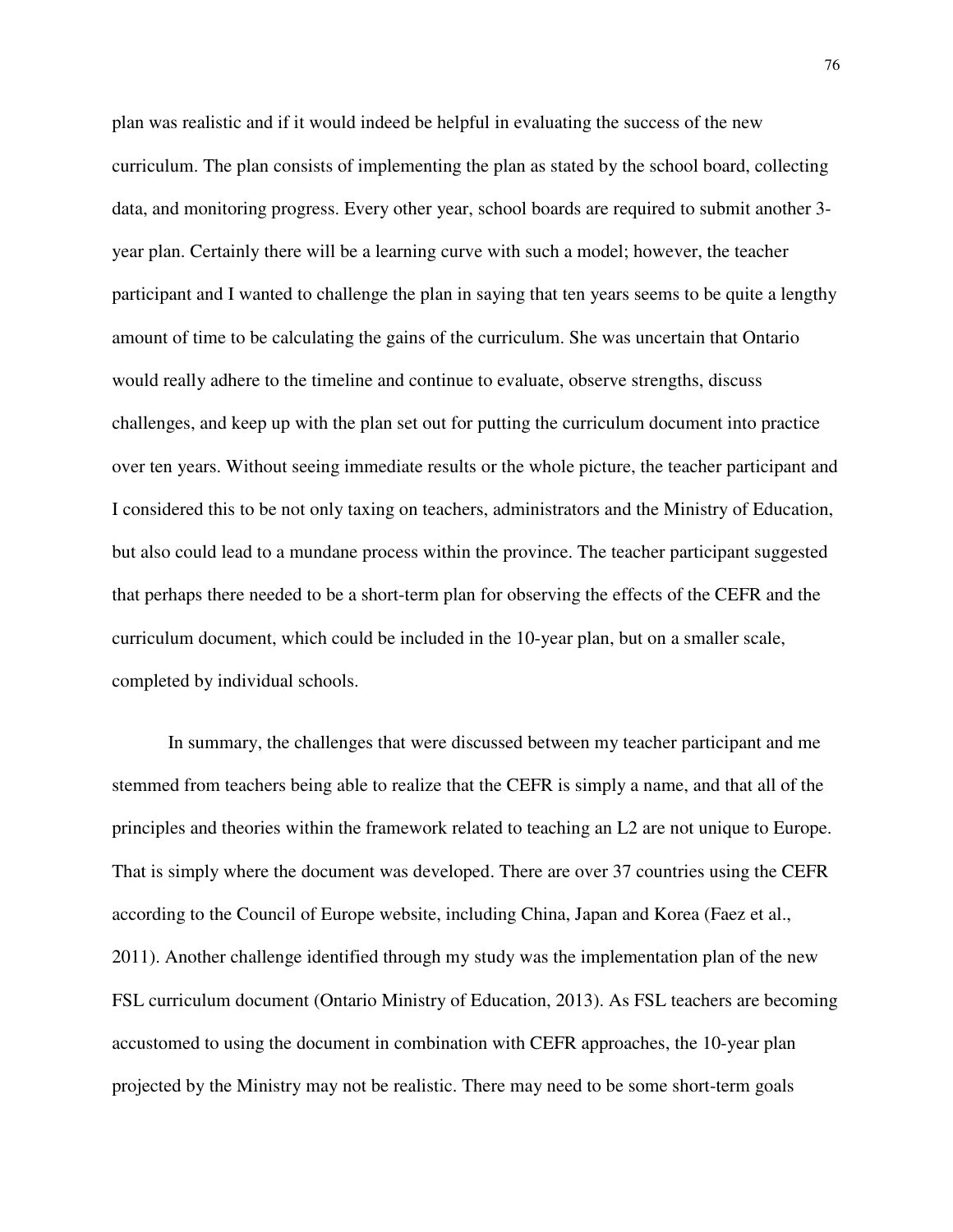identified for teachers to continue to pursue their interests in making use of the document and seeing the value of the CEFR.

### • 4.1.2.2 Misunderstandings or Observations of the CEFR

When asked about the CEFR and if she had any queries about the framework, the teacher participant made a remark that people might view it as a rubric rather than a variety of reference levels. For assessing student work, teachers have become accustomed to looking at achievement charts that gauge student tasks based on four categories of knowledge and skills and four levels of achievement. To further guide teachers in their assessment and evaluation of student learning, the chart provides criteria and descriptors (Ministry of Ontario, 2013). Level 1 signifies achievement that falls much below the provincial standard. Level 2 represents achievement that approaches the standard. Level 3 is used when students demonstrate the provincial standard for achievement. Level 4 identifies achievement that surpasses the provincial standard (Ministry of Ontario, 2013). Sometimes, students are able to move from one level to the next within a term, months, or a year. The way in which the CEFR and the global scales are organized is reminiscent of a rubric, which educators nowadays are so used to seeing.

The achievement levels from level 1 to 4 are also set up in a chart-like table with headings at the top and down the sides. Just glancing at the CEFR, educators may believe that they know what the levels mean based on their experience using rubrics. However, as the teacher participant stated, "So it's [the CEFR is] not like Level 1 through 4. I feel like when people see this for the first time, they will say, "Ok I've seen this before, I know how to do this." But it is nothing like that. You can't just easily switch between the two. You're building on one so much to get to the other." The CEFR is not a way to evaluate or assess students on one particular project or activity. Rather, the reference levels and grid are much deeper and long-lasting, taking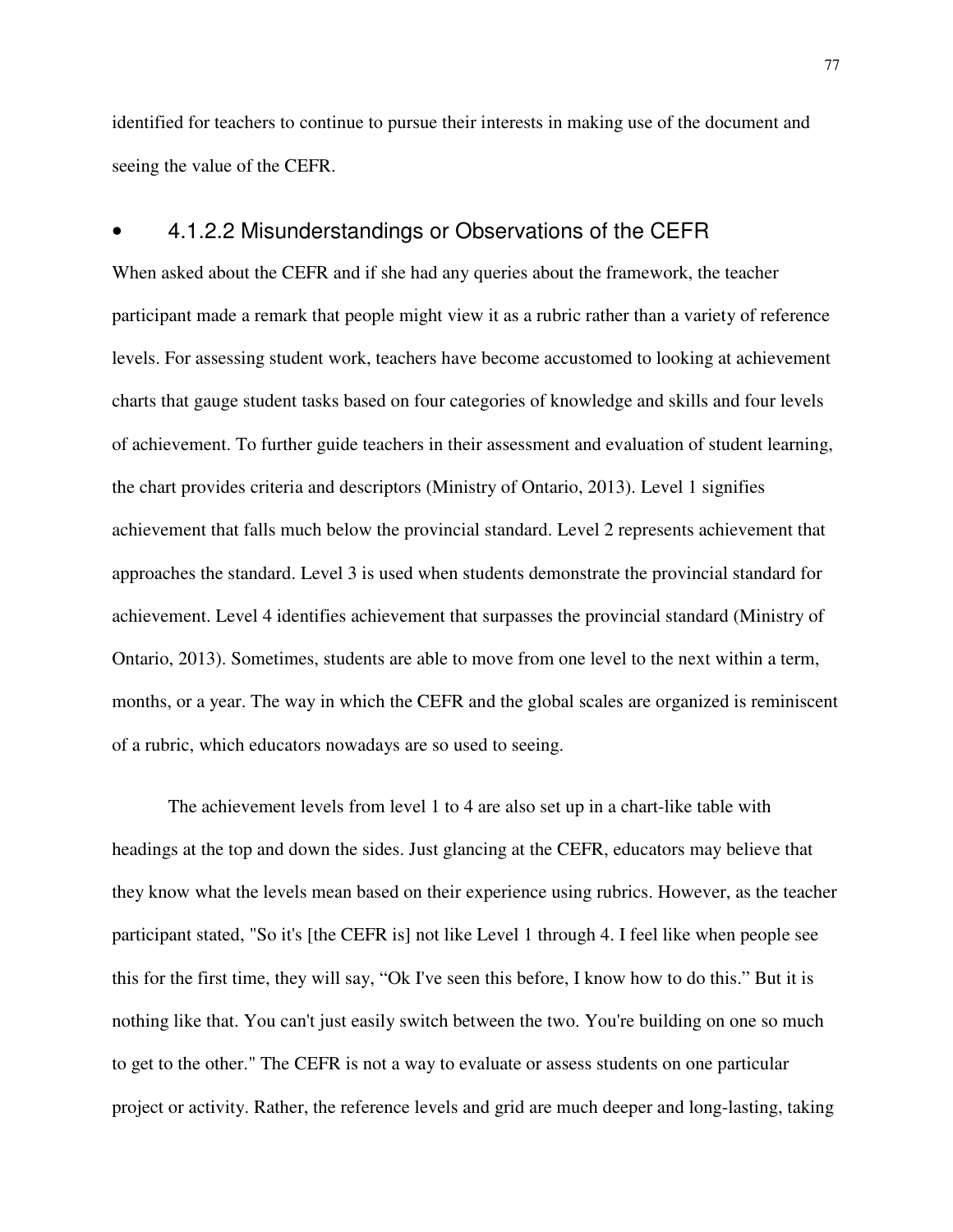children from their beginning years of learning an L2, right through to their possible professional lives. Additionally, students continuing their L2 learning develop and benefit from a competitive advantage in the workforce, as noted in the FSL curriculum document (Ontario Ministry of Education, 2013). This does, indeed, promote the idea of the CEFR as being a lifelong journey and that learning an L2 can allow individuals to have a more competitive edge when searching for employment.

Another observation that the teacher participant shared during our discussions was that between each level of the CEFR, there seems to be a large leap to attain the next level of proficiency. The teacher participant made the following comments:

I feel like there's a bigger jump between each section. It's not like A1 to A2. I would picture it like A1 plus 7 months equals A2. Or 7 months and 2 weeks. Who knows, depends on how much time somebody is spending on it. But it's different from other graphs or different charts that say this leads into this. They're totally spaced. And I think that could confuse people. Because it's not saying this, then this, then this... And you just have to follow this path and then I'll go there and there. There's big learning in between each level.

The teacher referred to the misconception between an achievement level rubric and the way in which the CEFR is used. She was correct in saying that the CEFR does not provide children with a simple task of achieving the next proficiency level overnight. It does not take a mere adjustment to go from level A1 to A2 as is sometimes possible in achieving a level 3 from a level 2. Oftentimes, extra support, such as a reading tutor, or a home-reading program are put in place to help students move from a level 2 to a level 3. However, looking at the CEFR scales,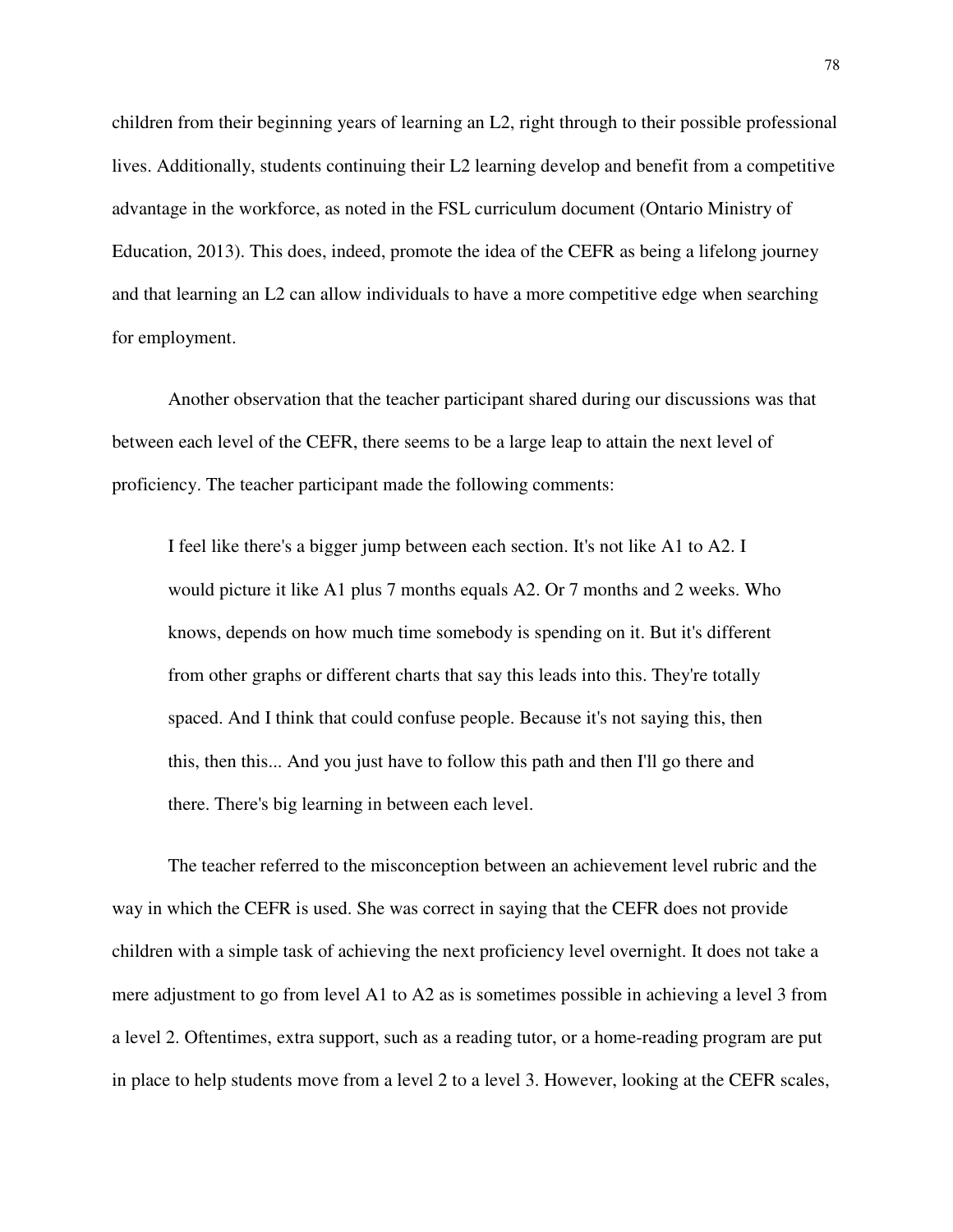it may take years for an individual to move from A1 to A2. A person may very well work towards accomplishing a level each year, or work on mastering a reference level over the course of two or three years, perhaps more. It is possible that they may never achieve that level of mastery. The CEFR is a tool that provides learners with a framework that can assist and follow students throughout their L2 experiences, not plainly a table that is filled out by a teacher and used for short-term assessment purposes.

#### • 4.1.2.3 Lack of Information

The main concern that the participant shared with me throughout the interviews was that there was insufficient information regarding the CEFR provided for teachers. Teachers have not been given information regarding training or PD opportunities, even if they were looking to seek introductory or additional information about the CEFR. FSL consultants can be contacted; however, there seems to be a long waiting list to get in contact with personnel from certain school boards. The time allotted for working in a small group with a leader is also limited to half a day to a day each time, so this does not seem to be enough to really delve into the new curriculum and the CEFR. There is a definite lack of communication from educators' program directors and administration about workshops related to the new curriculum. Similar to the teacher participant, many teachers may feel left in the dark and unsure of where to go to gain knowledge about these two areas.

With a lack of PD opportunities, teachers are left to gain awareness on their own, in addition to what educators already do daily inside and outside of the classroom. The teacher participant seemed frustrated when she complained, "So I think that from the administration point of view, that there's a lack of, you know, communication there, and then just between colleagues, it's not like an even playing field." She was referring to a perceived breakdown in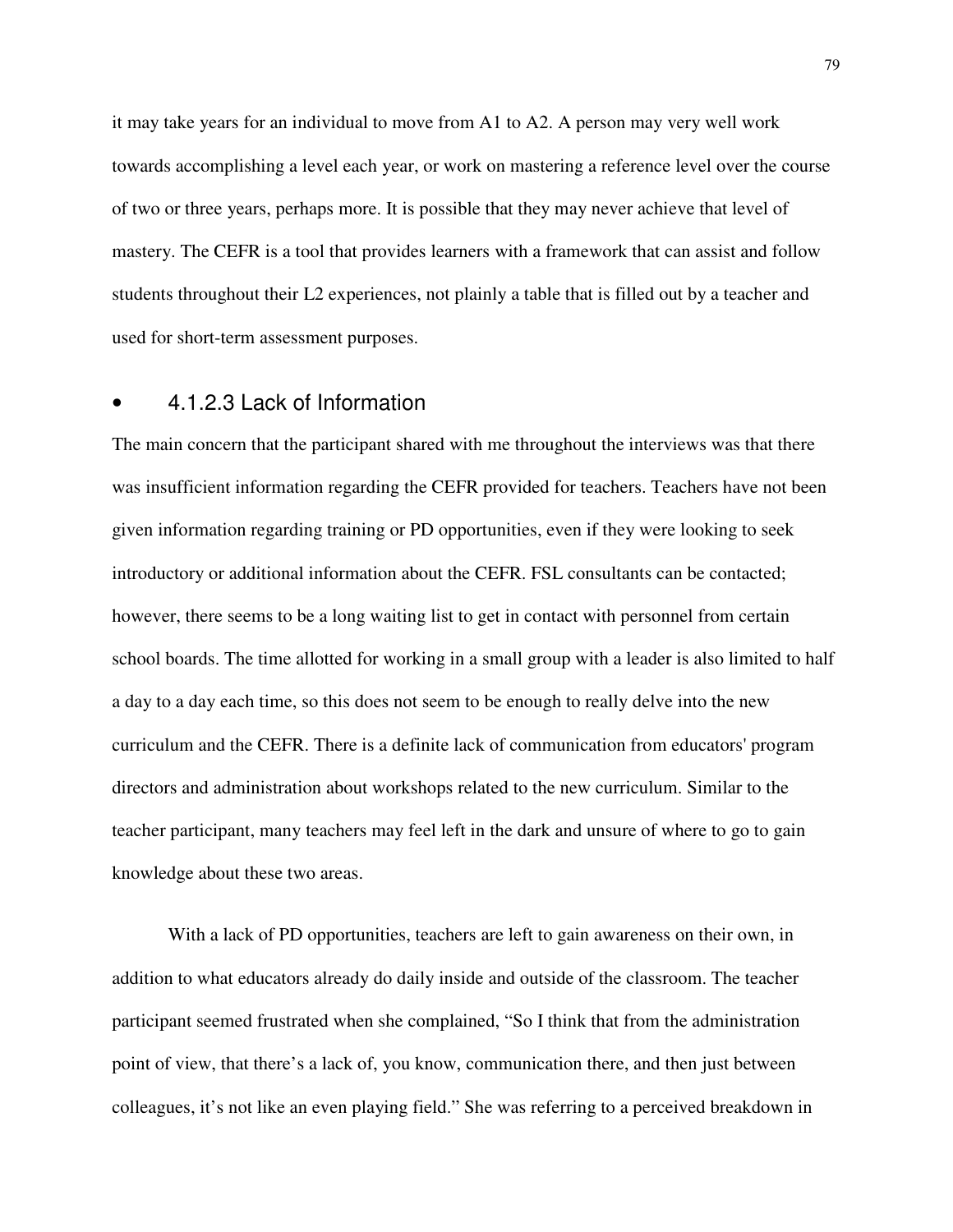communication between administration and teachers. Information provided to one teacher was not necessarily passed on to others. Additionally, there may be somewhat of a competitive feel in teaching where teachers are not open to sharing opportunities with others. This onus on individual educators can be taxing and challenging. It is difficult for teachers to find the extra time to learn and understand the new curriculum document and to familiarize themselves with supporting documents such as the CEFR, without being given workshops, time, or resources.

Furthermore, teachers are not given time to work collaboratively with their colleagues to discuss and plan TBLT activities. Without being given time during school hours, professional activity days or staff meetings, many educators find it daunting to make time to plan such working sessions. The teacher participant illustrates this point further when discussing the lack of time given to work through the new curriculum.

Well I think if there aren't enough resources to follow along, teachers don't have a whole bunch of extra time to create the material to add to this. So it needs to come as a full set if this is the avenue in which we're going, "This is what we think would be most appropriate for language learning and here's how you would achieve it." Because I don't think it's fair to say, here's what we're doing, and you figure out how to do it. Because then you have people doing all kinds of different things that may or may not relate to that at all.

Working alongside colleagues has many benefits and allows teachers to share their ideas with one another in a safe environment. Educators can work together to challenge each other's thinking and also assist one another in developing a common understanding of the focus. Just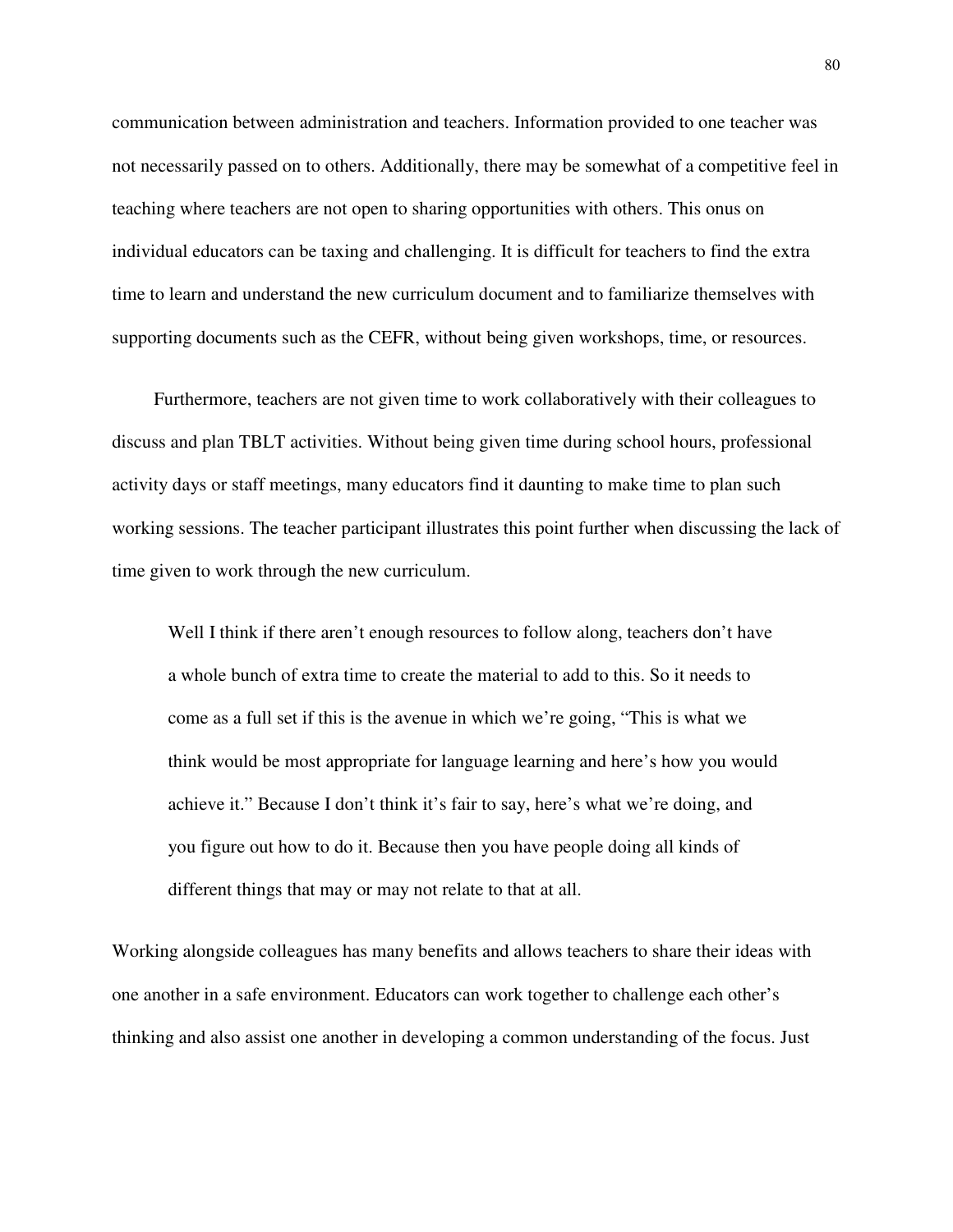like students are encouraged to progress in a safe environment and learn from one another, teachers should be expected to do the same.

The teacher participant and I also discussed the length and appropriateness of PD sessions. Communication is also lacking for PD opportunities. The teacher participant expressed frustration at not being involved in a half-day CEFR-based workshop in June, 2014. She felt there needed to be clearer communication from administration and from leaders of PD to get the message out to teachers about PD occasions. The teacher participant discussed the idea of having PD within the school, during staff meetings or Professional Activity Days. What this would achieve would be a common learning goal for schools, particularly French Immersion ones. For example, this could be spent investigating what should be at the forefront of student achievement and learning, which I would argue would be the new FSL curriculum (Ministry of Ontario, 2013) for this year. Understandably, schools have different needs; however, if principals were to dedicate some time for staff to really digest the curriculum, then perhaps other areas of need would also be addressed in giving time to educators to work together and learn about what concerns them as teachers and their pupils.

Providing teachers with a sufficient amount of information and time to learn about new teaching approaches is vital. As shown in the above paragraphs, the teacher participant seemed annoyed, discouraged, and deflated when discussing the amount of time devoted for teachers to attend PD sessions or receive release time to work with their colleagues. As my teacher participant conveyed, teachers are not equipped with tools, suggestions or ideas; however teachers must learn to adopt an entirely new way of teaching. Because of this obvious dissonance and teachers feeling inadequately prepared to take on teaching approaches as they are introduced to them, educators may, at times, ignore the initiative or perhaps give up altogether. It is a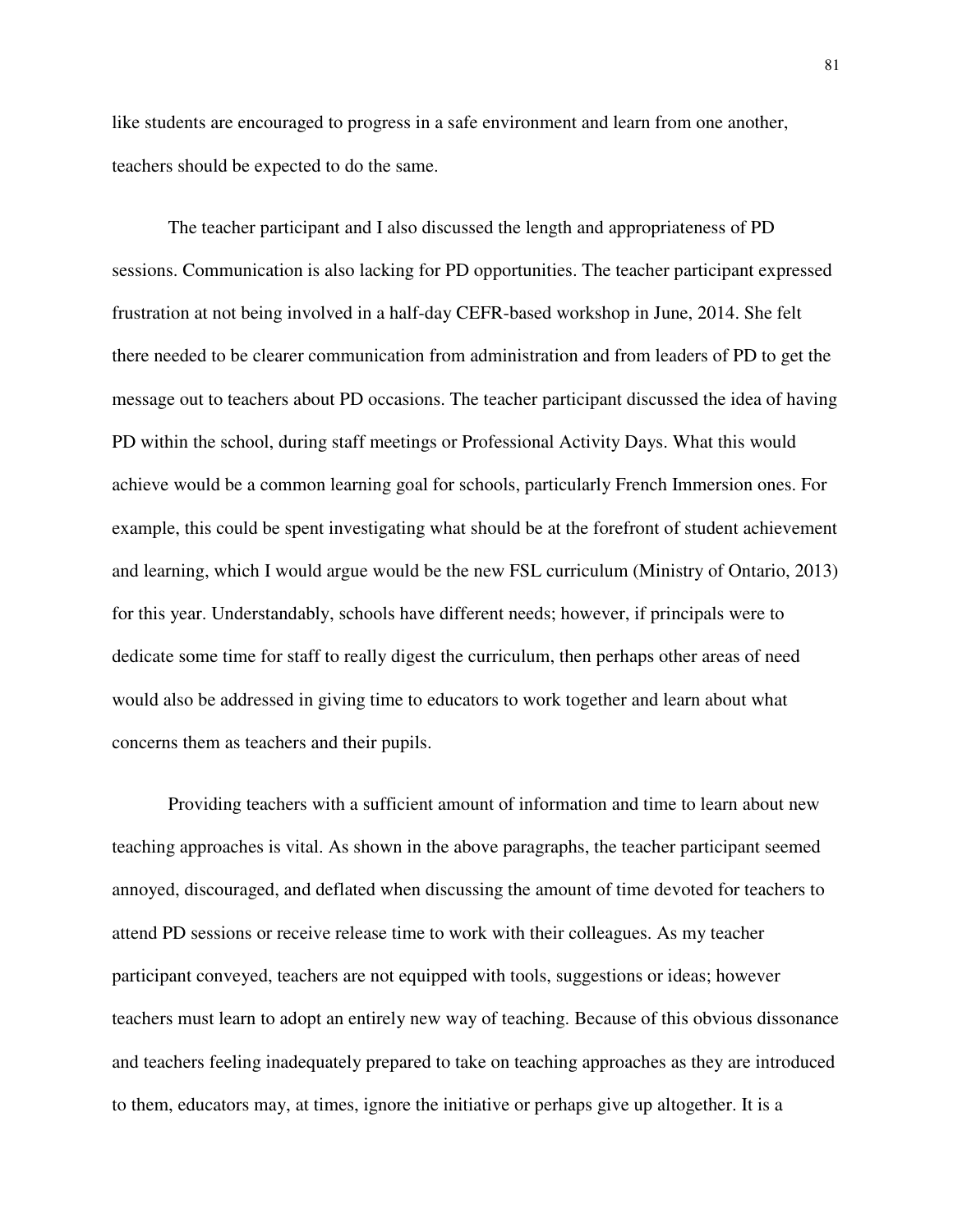constant struggle for teachers to keep up with the current practices and although teachers want to do what is best for their students, this sometimes comes with a price: A price that teachers want to pay, but it comes as a challenge.

#### • 4.1.2.4 In-Class Struggles

I found my conversations with the teacher participant helpful as we were able to use one another for support and to express our concerns. Within the new FSL curriculum document (Ontario Ministry of Education, 2013), the CEFR is most linked to a focus on oral fluency in an L2, thus much of the learning occurs within the classroom while hearing and listening to French being spoken by the teacher and conversed amongst students. The teacher participant voiced her opinion about some concerns that she had about successfully using the CEFR to both her and her students' benefits. She revealed that she was feeling inspired and "I'm just trying to wrap my head around it [a CEFR-inspired classroom]. And giving them [students] the vocabulary that they need to have those rich conversations. And speaking French in the classroom. And making sure that is always happening." The teacher participant was slowly coming to understand how to find ways to encourage rich vocabulary constantly in the classroom. We discussed having a word bank, which was a suggestion given by a teacher in the video we watched (Ontario Ministry of Education, n.d.), but she wanted to gain more ideas of how she could: a) use rich vocabulary in her teaching, and b) give students the tools to begin to use this type of language within the classroom in their own conversations.

When discussing conversational vocabulary, the teacher participant said that "having a list of ideas and then being able to share those with another teacher to team teach together" would be helpful to guide her in the right direction when trying to scaffold her students to engage in meaningful conversations. She stated that she would appreciate a resource that includes a list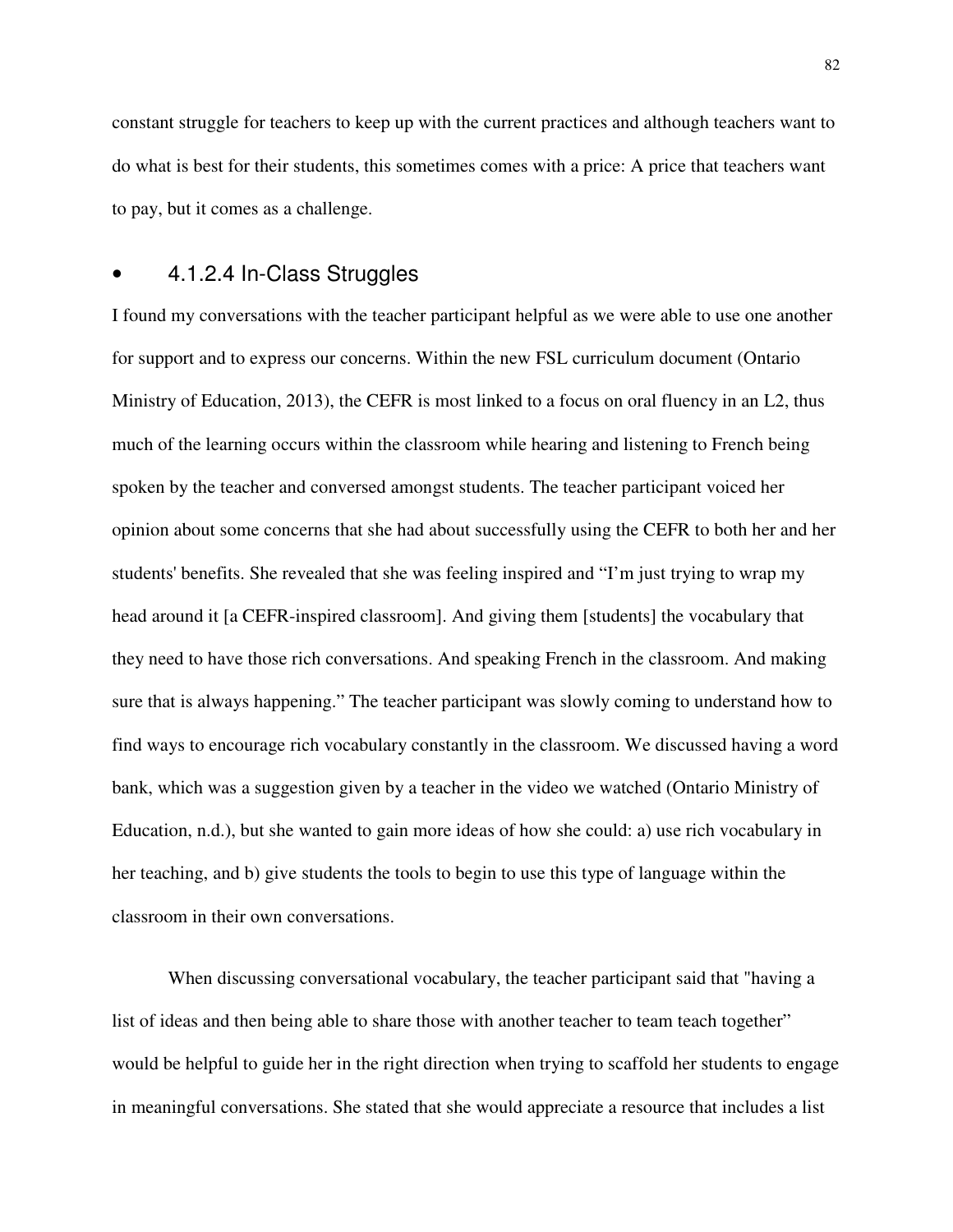of rich, open-ended questions that she could use with her students that would encourage them to think critically. She wanted a resource that she could refer to that could give her learners a chance to expand their thinking and allow them to think outside the box. This is something that FSL teachers could possibly work on together in the future and then share with other teachers.

Another challenge that goes along with CEFR-infused activities is finding the time to engage students in language-rich activities. Following our viewing of the video (Ontario Ministry of Education, n.d.), where junior students were paired up with younger ones to develop conversational skills to utilize and practice familiar vocabulary, the teacher participant and I talked about how this would look within our classrooms. We discussed how some language-rich activities may not be able to be slotted into a teaching period or a specific amount of time. An example of the effort the teacher participant made to fulfill this task was when she changed her class schedule during last year's academic school year. She approached the principal of her school to ask for her timetable as a planning time teacher to be re-arranged for a few weeks. This allowed her students to work in 100-minute blocks to complete inquiry-based, authentic learning projects. Teachers may wish to embed continuous activities into their daily schedules and may have to alter their timetables and spend 100 minutes teaching, executing, practicing, reflecting, and re-visiting a CEFR-infused oral-based activity. This would mean some flexibility on the part of educators, but the end results could be beneficial to students if the right amount of time was given to allow students to excel in this particular way of learning. This would entail a structural shift to accommodate the implementation of CEFR-based activities, but students would be able to get more out of their learning that could enhance their knowledge, not only of the concept, but of their language use.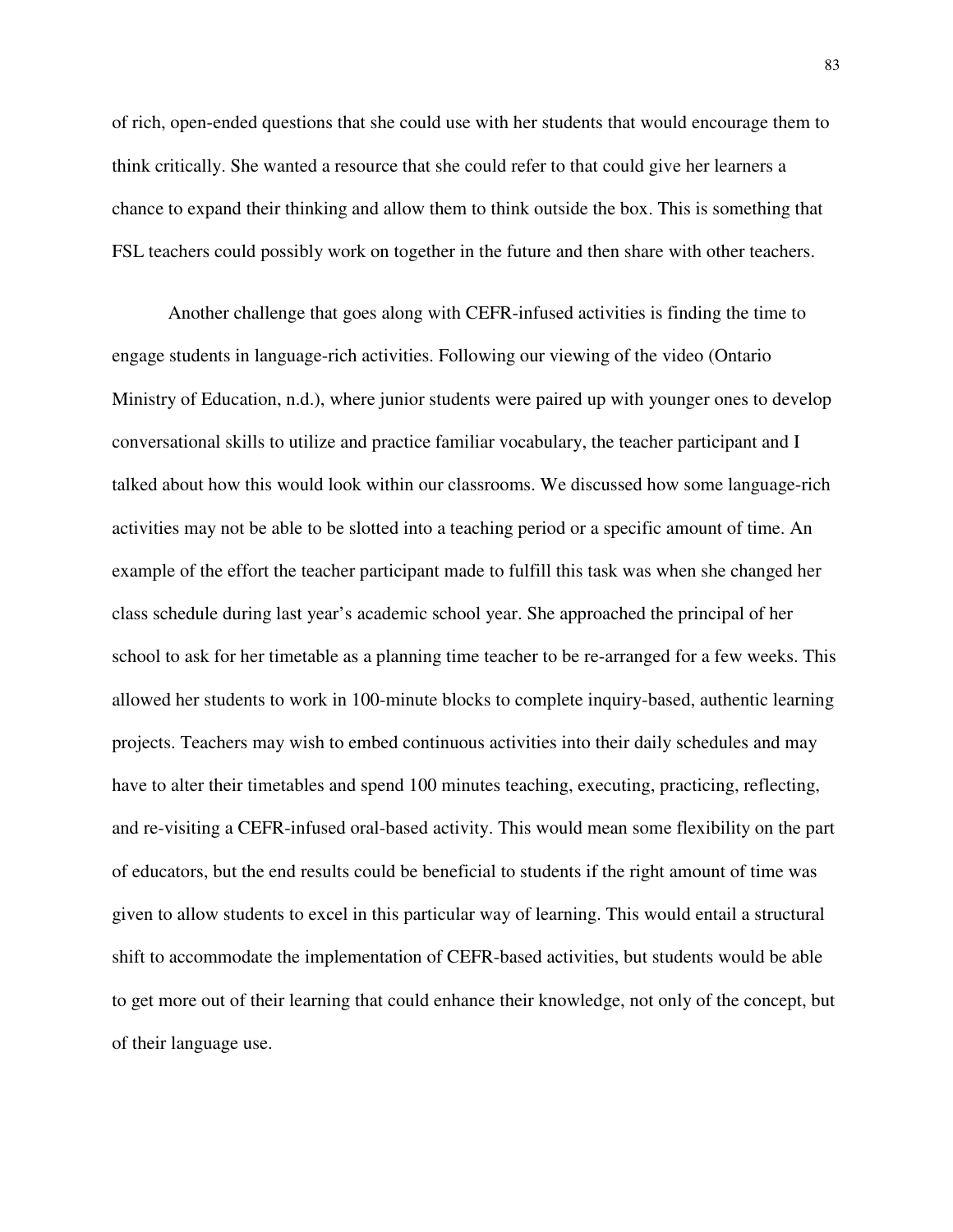Finally, an ongoing struggle in a French Immersion classroom is the use of English.

Many L2 educators have varying views on how much L1 should be spoken in the classroom. Perspectives range from none at all to alternating each sentence between the L2, the L1, and then back to the L2. The teacher participant and I had conversations about the challenges of speaking French throughout an entire day. This includes times where children are really struggling with a task. She believes that "when teachers get tired, they get lazy and switch to English." At the moment, the frustration of the child may subside with the initiation of the L1, but the child's French language acquisition will not grow from this way of handing the situation. The teacher participant said this about the topic at hand.

Part of the problem that we have in our French Immersion program is that if kids aren't confident, then we revert to English. And that doesn't build their confidence. It's a half-English program, which is not what it's supposed to be. So having them use the French in that safe environment, like "If you said it wrong, I'm going to model it for you." And then being able to hear it and then move on. And not telling them that it's necessarily incorrect.

There is much truth to this statement and although teachers may have an inner struggle with how to balance the L2 with the L1, using a CEFR-based approach would signify that the target language be used at all times. Students would see their teachers modeling the use of the language and gain language conventions from surrounding themselves with a variety of sentence structures, new vocabulary, and ways of communicating with others.

This balancing of English and French within a French Immersion program also poses another challenge for my teacher participant. During the summer of her interviews, she accepted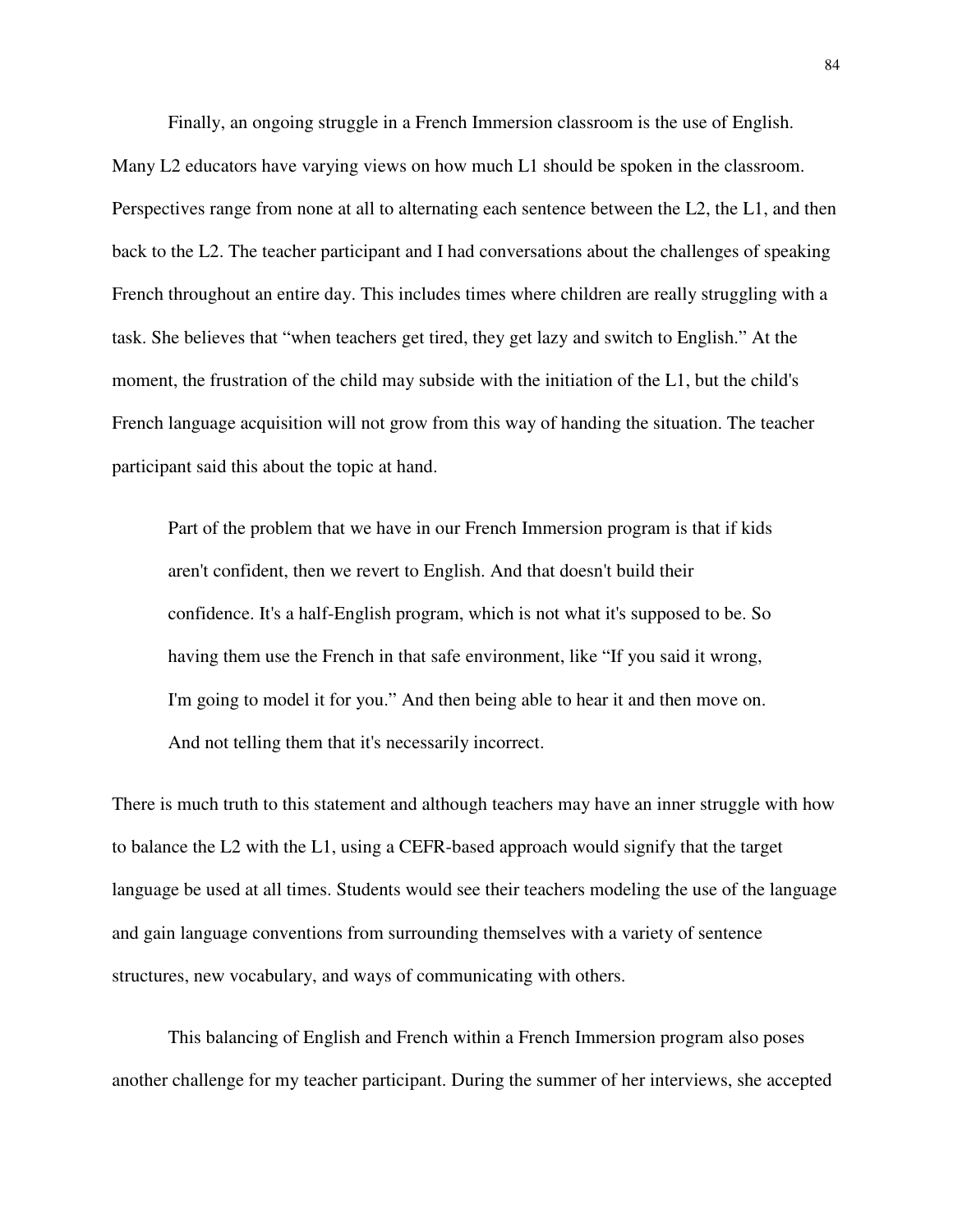her assignment to teach French Immersion kindergarten for the upcoming school year. She was very worried and expressed concerns about how her early childhood educator (ECE) would fare within her classroom. Almost all of the ECEs that are hired within her school board are non-French speaking. During our interviews, the teacher participant and I articulated our concerns with the structure of the classroom, having one French-speaking adult and the other as primarily English-speaking. We questioned how students could be immersed within their L2 if only half of the teaching team spoke French. The teacher participant felt having an ECE work alongside her, who could not fully support the program, would be a hindrance, at least with the linguistic aspect.

As the target language is stressed in an L2 classroom, providing authentic and meaningfocused tasks using the target language is expected. However, the teacher participant was wary that conversations between herself and the ECE, or the ECE and students would create a need for English to be a language option in the classroom (CoE, 2001). The teacher participant expressed her concerns in a critically aware way. Much of what she stated was true; however, in my view, the challenge of being a teacher is working with what you are given. This was an opportunity for me to present her with suggestions to expand her creativity and think of ways that she could involve her ECE, whether or not French was his or her forte. She believed that this added challenge of having an English-speaking ECE in an L2 program could be "overcome if you have an ECE that's totally on board."

Again, this is related to the notion of lack of resources. Hopefully, ECEs placed in FSL environments will have learning opportunities throughout the year to learn how they can still be involved in their classroom whilst having no background in the language. The teacher participant's uneasiness is likely going to be felt by others in this situation. The full-day French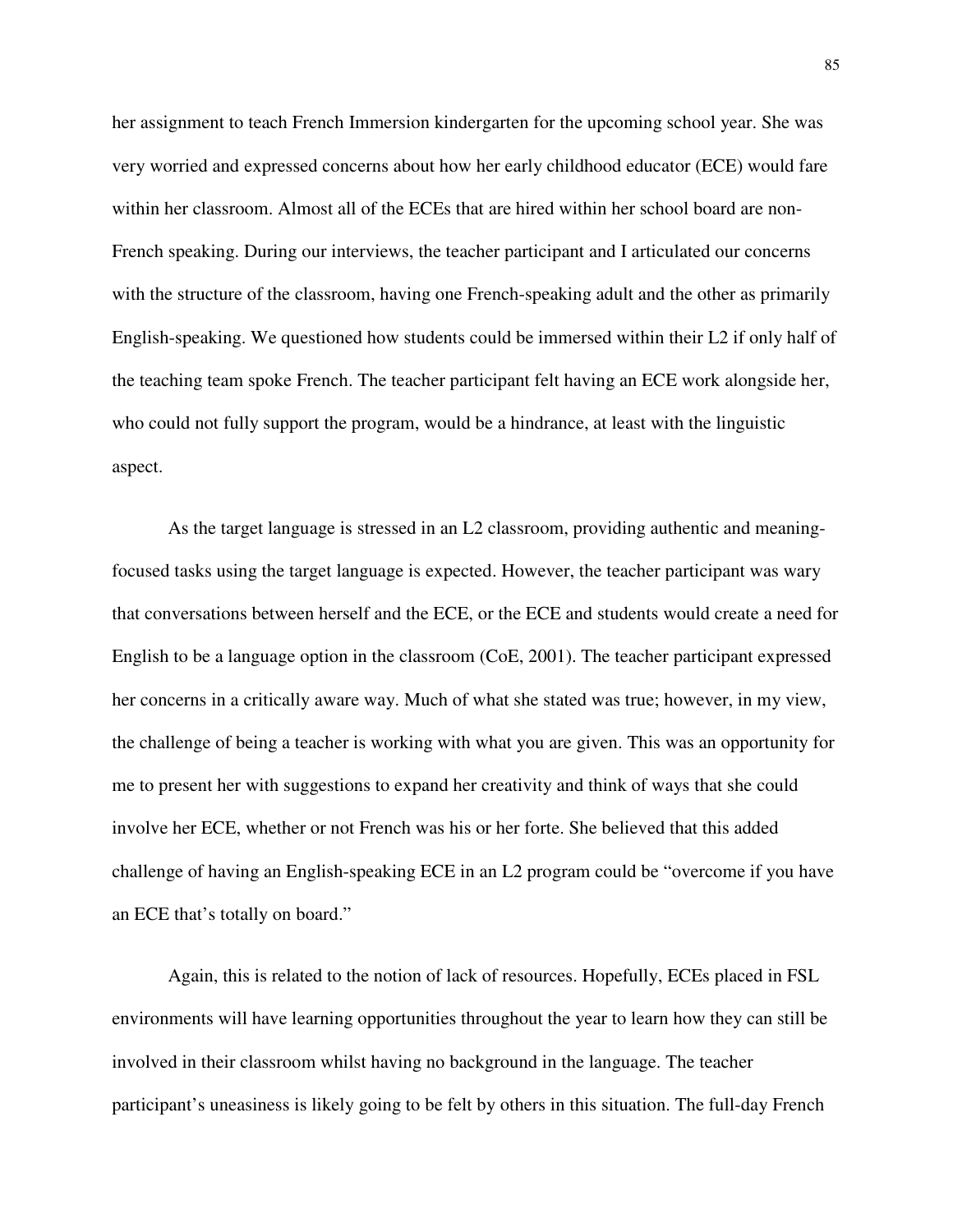Immersion kindergarten program paired with the CEFR presents a disconnect: the target language cannot possibly be used throughout the day when half of the teaching team uses solely English. This major roadblock will be further investigated in the Discussion section, found in Chapter Five.

#### 4.1.3 Summary of Phase 1

In analyzing the discussions that took place between the teacher participant and me during our first phase, I came to the realization that I helped her in forming a deeper understanding of the CEFR framework and its reference levels.

The main idea that she took from the framework was that it was a tool that followed a student throughout his or her journey of learning an L2. It is an ongoing assessment of the learning of an L2. She made the comparison between the CEFR reference levels as being individualization versus differentiation, as the levels are unique to each student, rather than a group of students. In this way, the CEFR is a specialized tool that allows students to be successful and identify their next learning goals as a way to self-assess their learning based on a variety of criteria. The teacher participant said that the "Can Do" statements were presented in a positive way, which she felt would be useful in her classroom, as she was a firm believer in positive reinforcement and creating a safe learning environment for her students.

The use of authentic language also came up and the teacher participant stated that if classrooms were adopting CEFR-informed ways of teaching and learning, this should be reflected within the school environment. According to her, hearing French in the hallways, in the school yard, on announcements, and during assemblies, were all ways to further promote the French learning and show students that French is indeed all around them. This would transfer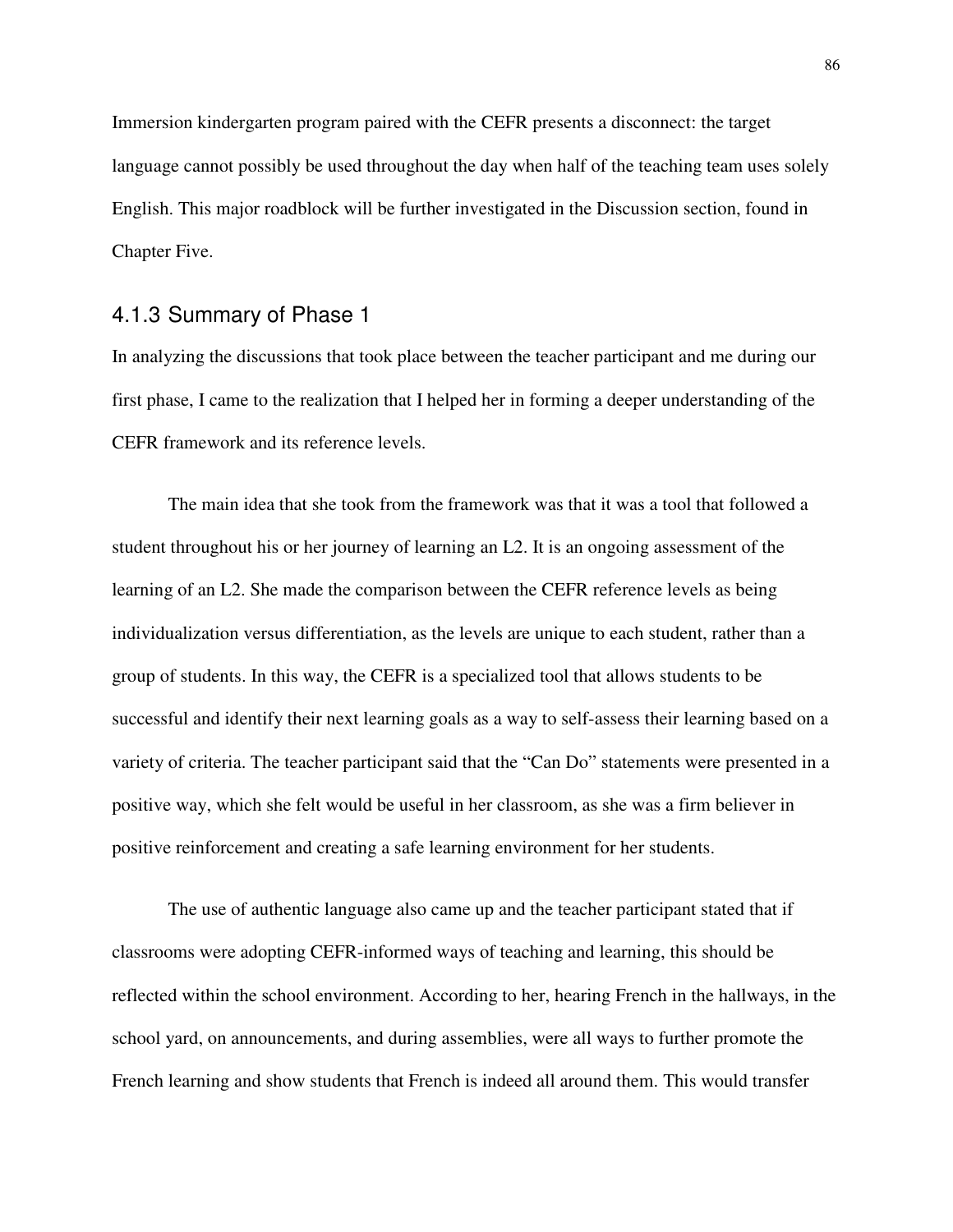into the classroom with the use of authentic learning opportunities for students and allow them to engage in tasks that would mean something to them and spark their interests.

The teacher participant was particularly eager to try out an activity in her own practice where reading buddies would be changed to conversational buddies. Primary and junior students would work together, not necessarily to read to one another, but to speak to each other and practice their use of French. While this is happening, the teachers would circulate and listen in on conversations, guiding students to take their discussions one step further. The teacher participant felt that the role of the teacher in a CEFR-based classroom would be to model the language and to give students the chance to not only hear the language, but to use it and practise the L2 with their peers.

The teacher participant learned that the CEFR approach was action-oriented and oralbased, and that students should constantly be interacting with the language and building off one another during open-ended activities that encourage French speaking and practice using familiar vocabulary. Modeling the L2 and helping students to identify their strengths and next steps can also be done through feedback. The teacher participant had had prior experience with giving students descriptive and specific feedback that could help them to enhance learner autonomy and independence, and allow them the opportunity to self-assess themselves and know where and how to take their learning to the next step.

The teacher participant expressed the belief that parents also have a role in students' learning of an L2, and there were a variety of organizations that could inform parents of ways to further support their students' learning. This could be done through camps, movie nights, or trips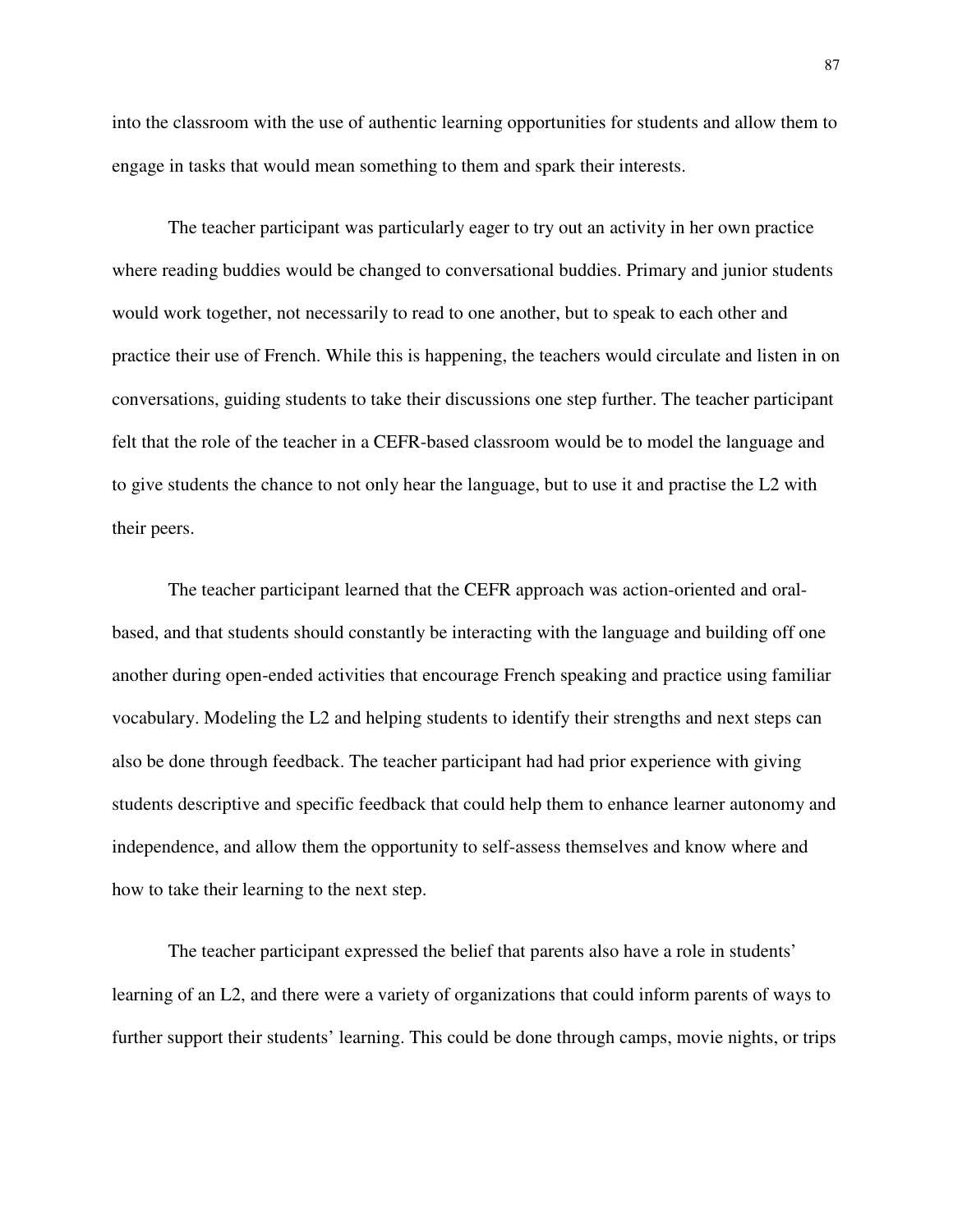that could allow students to showcase their French, and having enthusiasm and excitement for the learning coming home from school.

Some challenges were discussed, with the main issue being getting teachers on board with adopting the CEFR pedagogical approach. To do this, however, we concurred that teachers would need to be further informed about what the CEFR is all about and how to implement this into a classroom, in a manageable way. The teacher participant noticed the possibility that other educators may see the CEFR as being similar to achievement levels (as outlined in curriculum documents). Teachers may feel as though they already know about the CEFR, even when they have not been educated on how it looks and how it is supposed to work in an L2 classroom. She also noted that another problem with trying to put the CEFR into action arises with a lack of PD or workshops to inform teachers in understanding the framework. The teacher participant expressed frustration and dismay with the shortage of opportunities there have been thus far for teachers to learn about what they are actually supposed to be doing in their own classrooms. Another layer is added to the teacher participant's challenges with the full-day kindergarten programming. She would be working with an English-speaking ECE who would not be able to fully immerse herself into the CEFR-infused classroom because she had no working knowledge of the target language. We imagined that this would create a massive barrier for the teacher participant to deal with and this would impede her ability to fully adopt the CEFR framework and deliver 100% French to her students each and every day.

## 4.2 Phase 2

As the research conducted took place over the summer, most of the conversations with the teacher participant were based on past lived experiences, hypothetical situations, and hopes for the near future. The purpose of the follow-up session was to compare what we discussed in our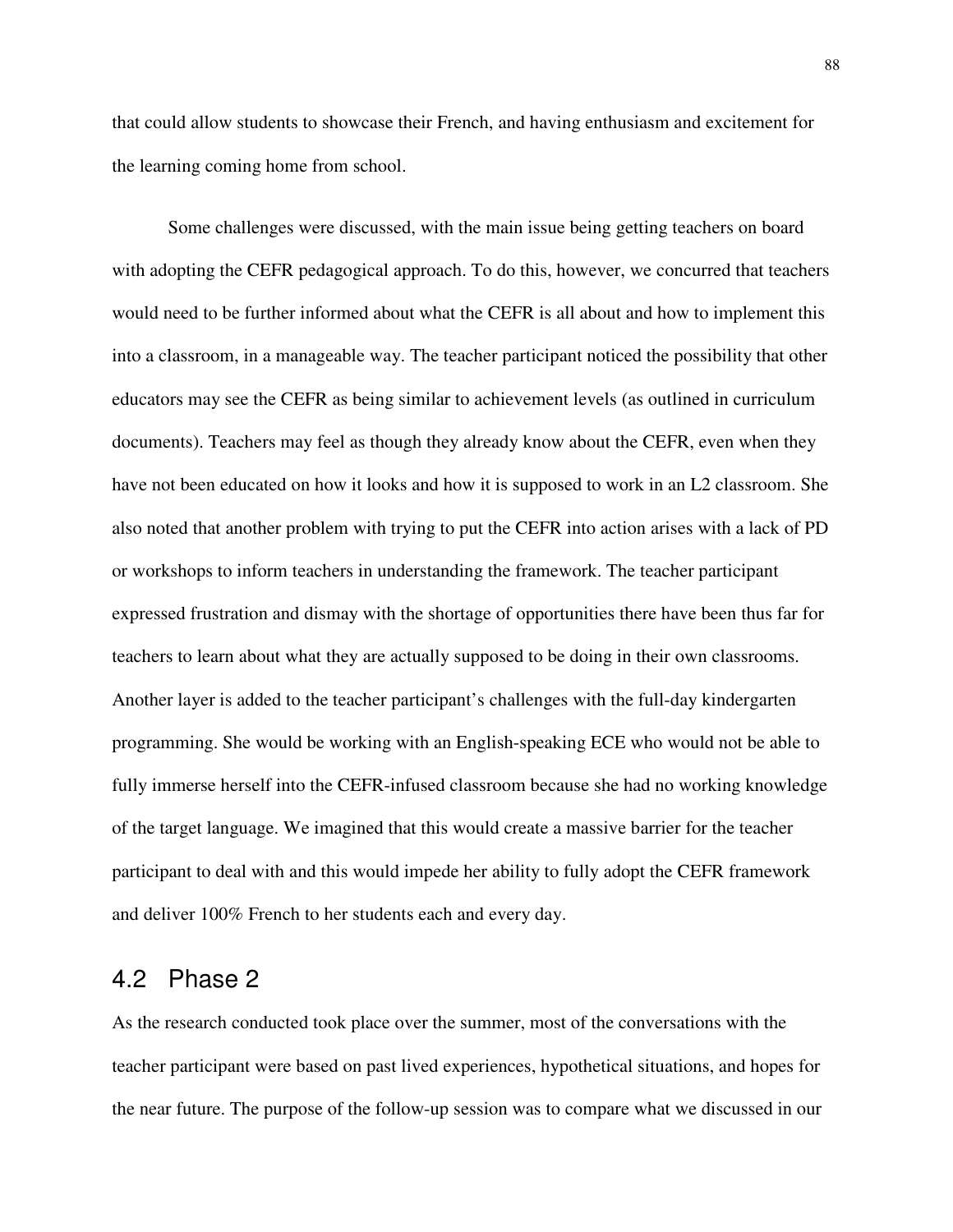initial sessions during Phase 1 to her more recent and lived experiences. We met during the second week of October to see if, and if so, how, the study affected her outlook on teaching an FSL classroom, if and how she had been further supported in her learning of the new FSL curriculum (Ontario Ministry of Education, 2013) or the CEFR, and everyday occurrences that she had been witnessing in her own classroom.

From our follow-up conversation, I learned that my teacher participant was now a fulltime French Immersion full-day kindergarten teacher with 28 students. This warrants an ECE, who worked well and complemented the teacher in the classroom; however, had limited to no French experience. Much like in the summer, the teacher participant appeared to have a similar positive outlook on teaching and expressed many times that she was enjoying her position (more than she expected to, given the circumstances), and had mainly motivated students and supportive parents.

#### 4.2.1 Themes

There were a few highlights that stood out for me while we were speaking about her new environment and various attempts to support a CEFR-based classroom. These subjects will be discussed in the following paragraphs.

# • 4.2.1.1 Theme 1: Influence Participation in Study Had on Participant's **Practice**

There were multiple avenues mentioned in our conversation that uncovered that the study conducted throughout the summer resonated with the teacher participant and opened up some new learning opportunities for her.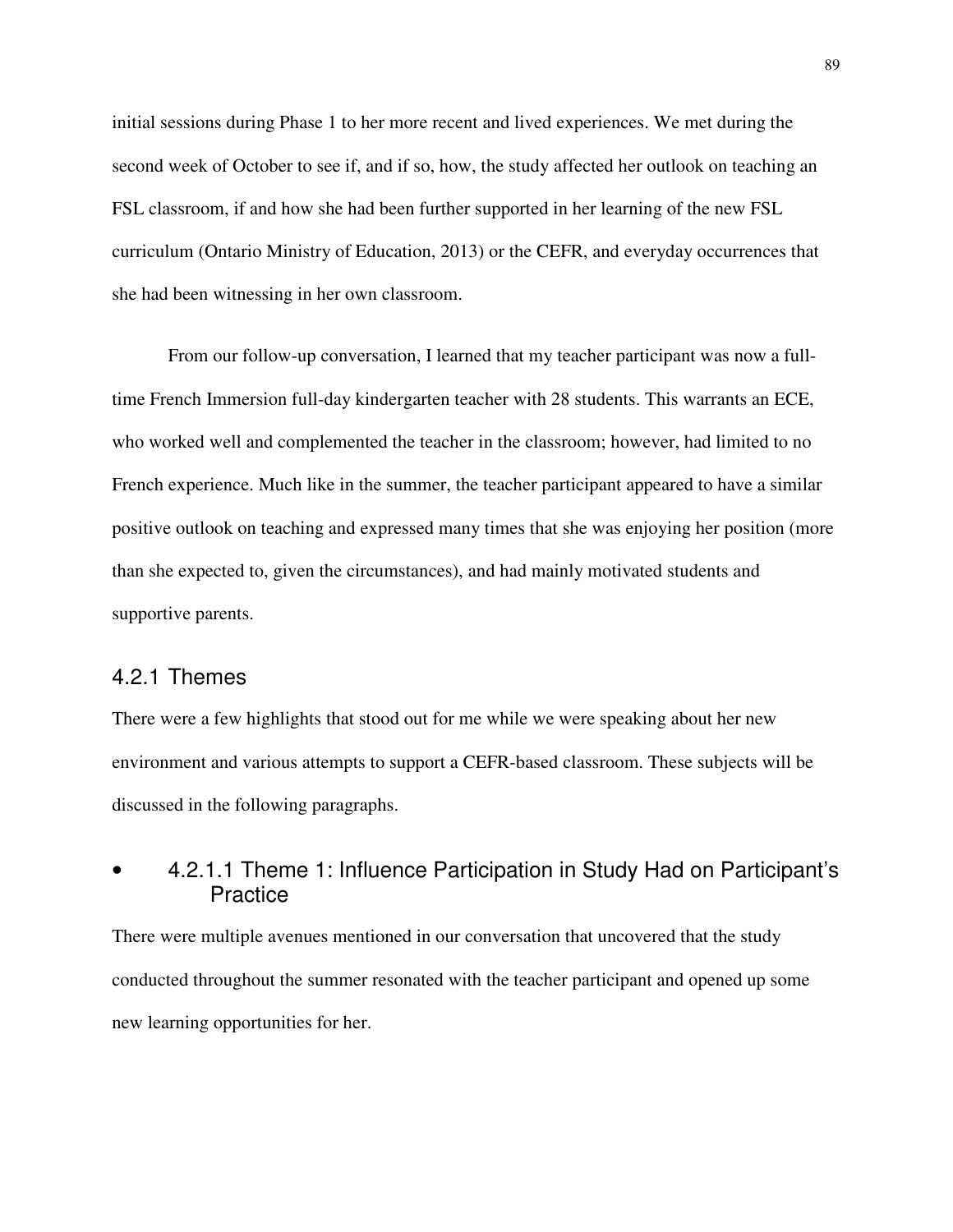First, when I asked the teacher about the research and what she took from it, she responded by saying that she knows now that the "bar can be set higher in second language learning, especially in the primary grades." She understood in the summer, and after the new school year began, that children possess more skills than we often give them credit for, and she was seeing first-hand how students could be like little sponges and could soak up the language provided to them in meaningful ways. The teacher participant made the connection that by allowing her students to engage in authentic tasks that related to their lives, and conducting these in the L2, students were able to pick up new French vocabulary and use them in context.

The teacher participant was particularly eager and interested to try the idea of reading buddies and took the process one step further by having the children speak with one another using authentic conversation opportunities. She admitted to carrying this out with her kindergarten students, already, within the first few weeks of school. The teacher said that she was more willing to try activities that she felt would expand students' oral language and give them occasions to speak and use their acquired French. She and a grade 3 teacher set up "les compagnes de conversations", and the teacher participant felt that the activity was going fairly well but identified that at this point, the kindergarten students had limited French vocabulary so it became a challenge when the younger students did not know or understand what the older students were asking them. Even when the teachers circulated and encouraged the older students to use vocabulary that the kindergarten-aged students had been implicitly and explicitly taught, difficulties arose. The teacher participant stated, "Even if they are using vocabulary that has been taught to them, such as colours, like "Quelle couleur est-ce que tu portes aujourd'hui?", the kindergarten students have no idea. And then the grade 3 students are like, "They don't understand what we are saying!!" and then they get frustrated."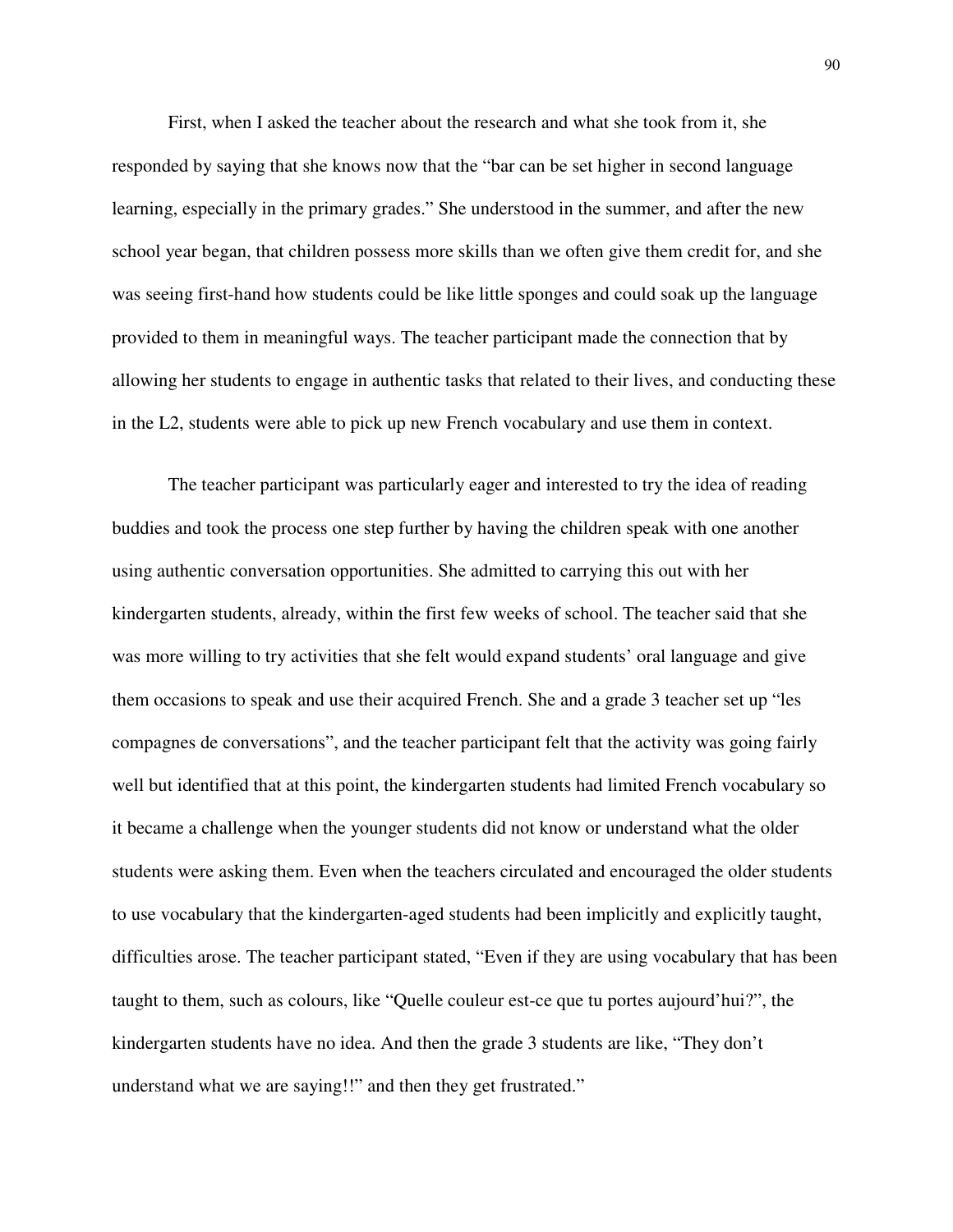What I learned is that the grade 3 teacher and teacher participant decided to take a step back and had the older students engage in play with the kindergarten children, using French while they interacted with their toys and in their activity centres. The discussions were not made as formal, so the older students were not given a bank of questions to ask the students; rather they took the lead and engaged the kindergarteners in what they were currently doing. I praised the teacher for reflecting on what was successful and what was not in the activity, and then modifying the lesson to suit the learners. CEFR-based activities promote authenticity and making learning meaningful to students, and for kindergarten-aged children, playing with a toy is an authentic way to get learning across to students. I reassured the teacher that in a few months, the students may be able to take the activity one step further and keep up with the concept of engaging kindergarten students in more oral language opportunities, especially with role models and students whom they idolize.

The teacher participant stated that the CEFR sparked her interest in knowing whether or not the children were actually taking their learning outside of the classroom and perhaps into their homes. She revealed that her students were not speaking to one another or to the teacher in French in the classroom at this point in the year. However, she mentioned that she spoke with a student's parent and received very positive feedback. The mother told the teacher participant that her daughter was trying to speak only French at home and the child was saying a variety of phrases and words that she had been learning at school. This gave the teacher participant positive feedback to hear that students were in fact taking their learning home and the French language was coming out in the children's lives. This particular parent also had a French-speaking parent (the student's grandparent), so the L2 was actually meaningful to the child outside of the school context and she was clearly seeing the importance of learning it: to communicate with her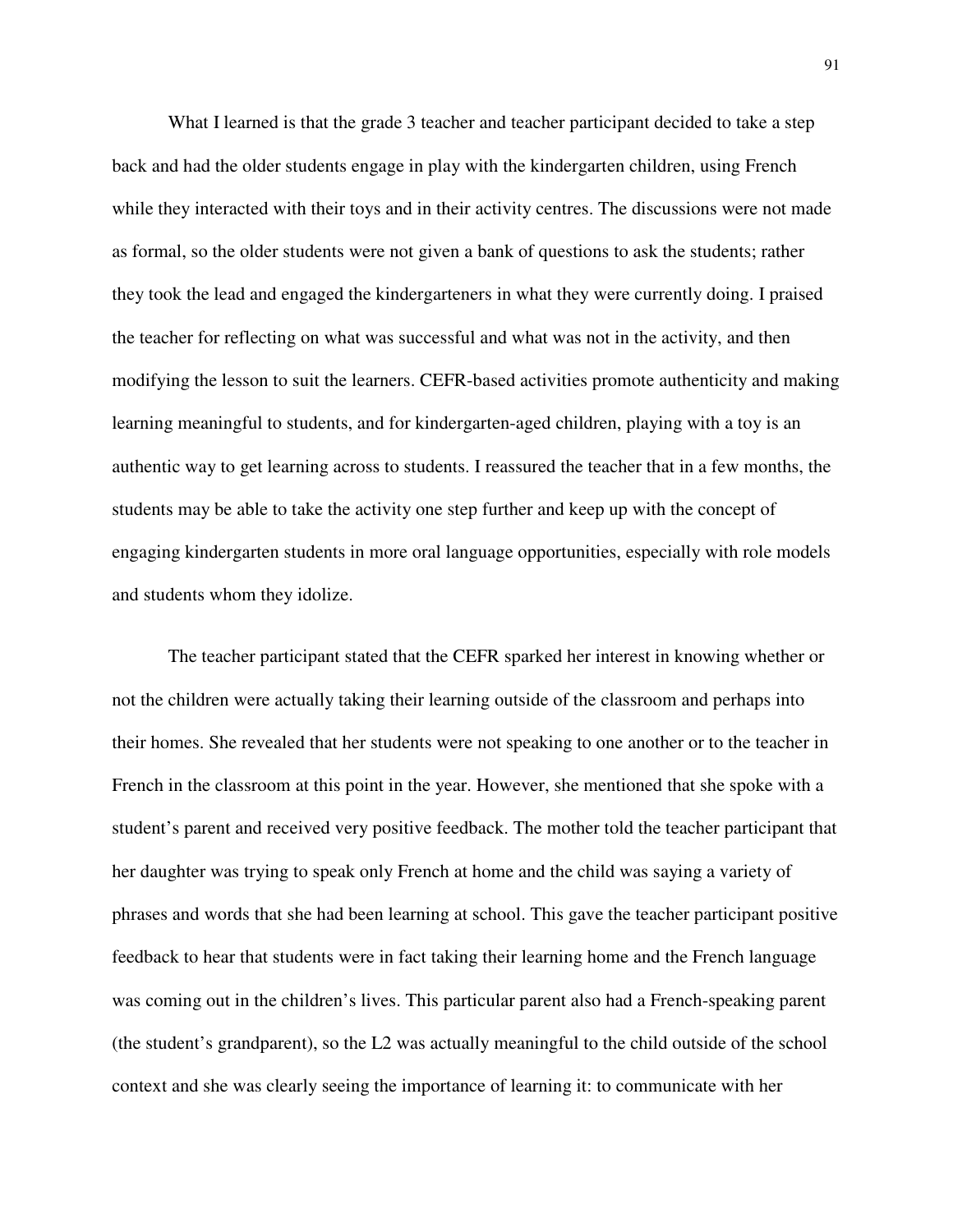grandparent. The teacher and I discussed that children take risks where they feel most comfortable, and beginning to use French at home was a first step to using the L2 in the classroom. I spoke encouragingly to the teacher and noted that if the French was already being showcased at home, it was only a matter of time before the students started using the language at school, with their peers, and adults, and this growth would continue throughout the year.

Another point that we discussed thoroughly during our study was the idea of using French all the time. Whether for instructions, for conversations, or for routines, the teacher participant agreed that the oral production competency of the CEFR was being most reflected within the new FSL curriculum (Ontario Ministry of Education, 2013). She provided ample chances for students to learn French and key vocabulary, and encouraged her students to sing and do chants and poems, which they also sang and recited at home. It was clear to me that the teacher was obviously making a solid effort to try to make the program exclusively French and use oral language as her foundation for a solid L2 environment to further enhance her students' learning.

A noteworthy point from my discussion with the teacher participant was when she stressed that, when words or questions were written on the board or important vocabulary was discussed, she asked the ECE specifically *not* to translate these phrases or words at all. Instead, she used pictures, cues or gestures to further illustrate and explain the question or word. However, if students were still confused about the French language, and another student translated the word, then the teacher guided students to speak to the student with the answer and encouraged him or her to 'translate' the word for his or her peers. "We use the kids to translate the unknown word rather than us saying it." This was setting a model and precedent that the teacher and ECE aimed to use only French in their teaching. I commended the teacher for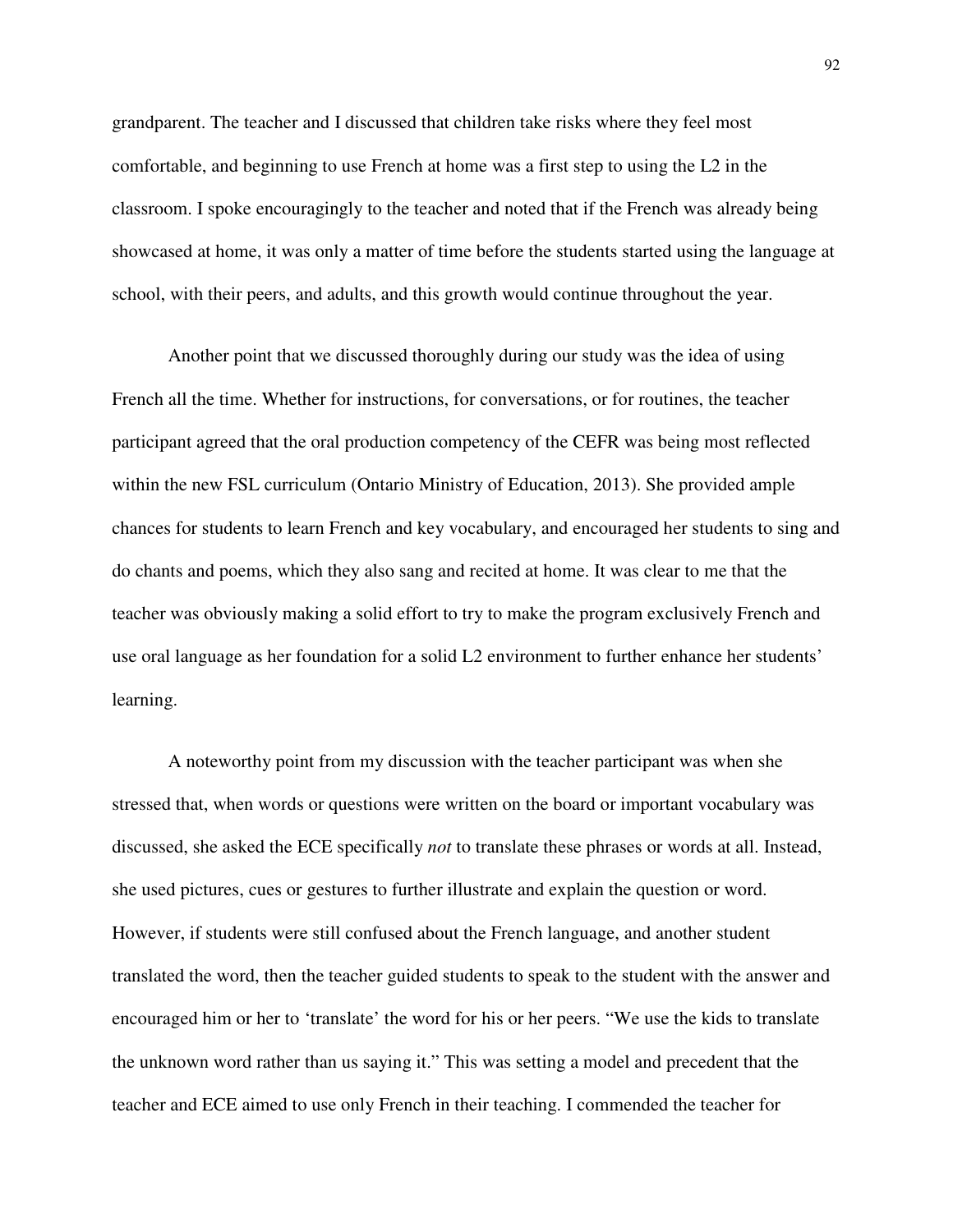standing her ground and communicating with her ECE that translating words for students who become frustrated, or students who were looking for an answer in their L1 was hindering learning and that this could be better addressed. This sent a definite message to students and showed them that French was the only language heard in an FSL classroom. This also could translate to students understanding that the ECE is beginning or building on her learning of an L2, and even as an adult, sees French language acquisition as a lifelong journey.

### • 4.2.1.2 Theme 2: Lack of Professional Development

Since my study commenced in the summer, I was curious to learn whether or not the teacher participant was given any additional PD that allowed her to continue her learning using the foundation that we had created together. She seemed unimpressed, yet not surprised, that there had been no opportunities for additional PD since the implementation of the new FSL curriculum (Ontario Ministry of Education, 2013). Although the document is specific for grades 1-8, she felt that as a kindergarten teacher, she needed to understand in what direction her students needed to be moving. She said that it would be practical to have the chance to learn more about the curriculum and to see how she could better prepare her students for their future learning endeavours. She was hopeful that in the near future, there would be workshops provided for FSL teachers, but for now, "there has been nothing said about the CEFR or the new curriculum. There has also been nothing about FDK [full-day kindergarten]."

This lack of PD opportunities was concerning to her, as she was a novice teacher to the kindergarten realm and received little direction as to where to take her students in their L2 learning. When asked about how she felt about the lack of guidance she received from the school board she said, "I find it frustrating because with a bunch of new teachers, there isn't someone who has the experience or knowledge of best practices." The teacher participant yearned for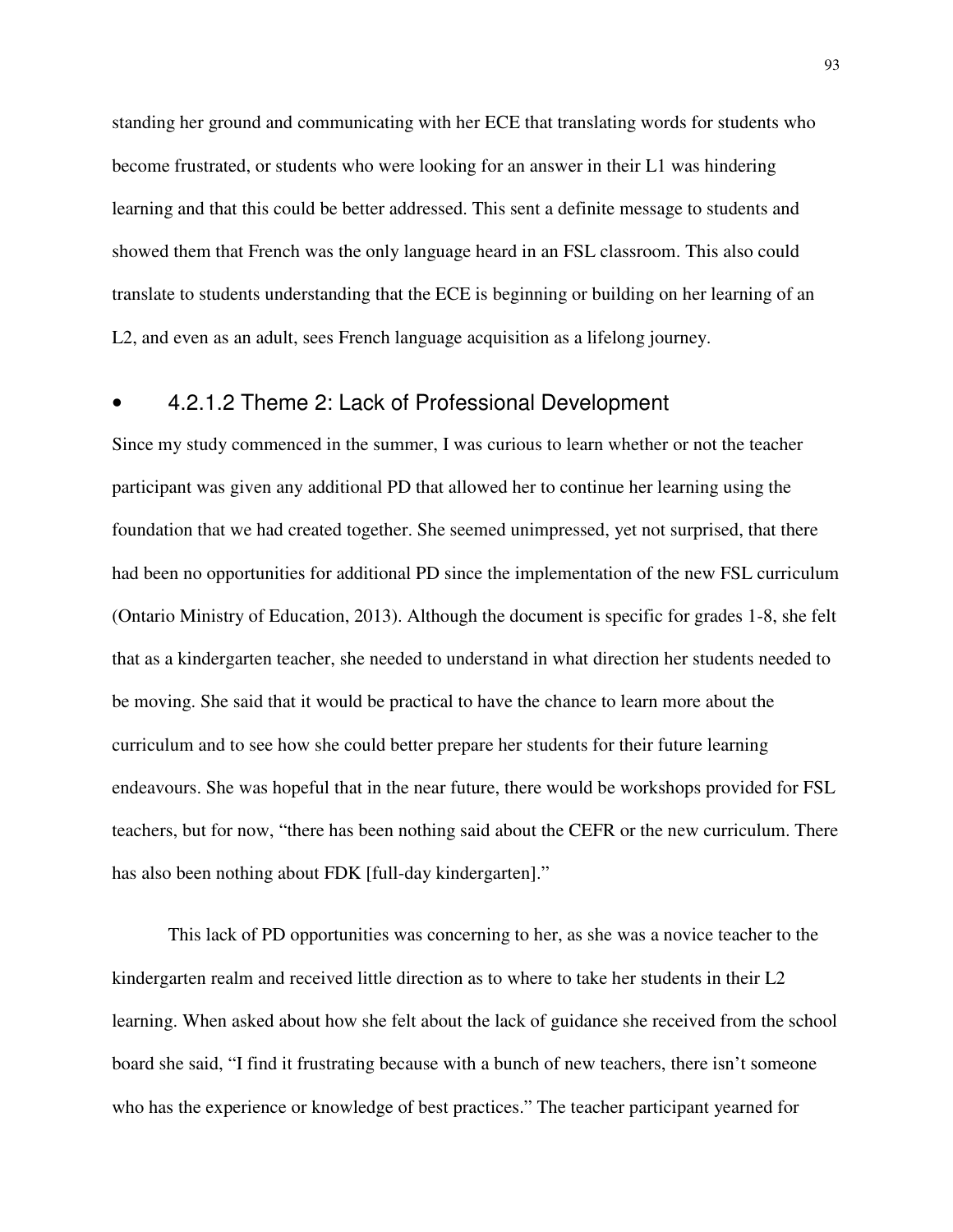someone to be able to give her accurate advice on her program, but the arrangement of her staff this year involved many first-year or new-to-kindergarten teachers. Together, hopefully these teachers can collaborate to help one another problem solve, but there is a need and a huge demand for curriculum leaders, administrators, and the school board to fund some PD or release time for French Immersion teachers to work together to begin to understand how to maximize their use of the target language with the program blueprint and provide some kind of guidance and support for those educators looking for new ideas and tools to allow for student success.

#### 4.2.2 Challenges

Of course with successes, come challenges. This was what I was most looking forward to learning about, as the interviews were conducted in the summer when the teacher participant was not teaching. However, now that she had witnessed some struggles, I was eager to hear about her experiences and how the knowledge she gained about the new FSL curriculum (Ontario Ministry of Education, 2013) and CEFR-based teaching and learning came into play when she encountered obstacles. We discussed some difficulties that the teacher participant experienced in her own classroom; however, I was most interested in how the ECE's role was affecting the CEFR approach within the teaching.

# • 4.2.2.1 English-Speaking ECE Presence in French Immersion Classroom

When asked if the presence of the ECE counteracted how the teacher saw a CEFR-influenced classroom, she answered by saying that "the language of discussion in the classroom is in English." The teacher expressed that if she and the ECE were discussing student work or conversations heard between students, or lesson ideas for the near future, the language of these types of conversations between them was in English. All of the ideas and concepts that the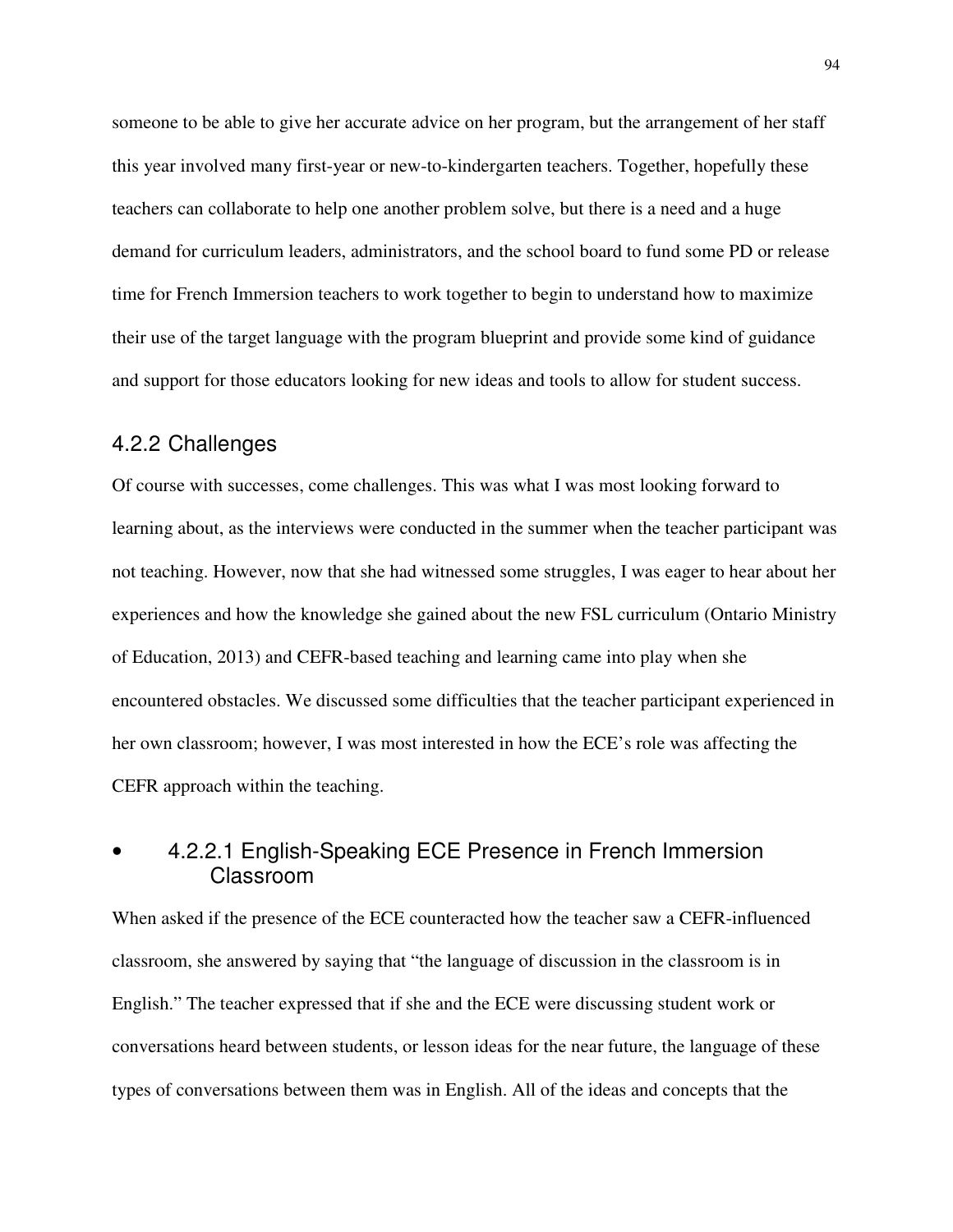teacher wanted to do or see could not be expressed in French because the ECE did not speak the language. This went against the teacher's new-found philosophy on a CEFR-based classroom containing 100% French. The students were hearing English, even if the language was not directed to them, and they were also seeing their role models in the classroom as speaking English to one another. There was some dissonance here, which the teacher described trying to counteract by using French when speaking to her students. In addition to this, the teacher told me that the ECE "doesn't know any French outside of me pre-teaching her vocabulary that she needs to teach to the kids."

The teacher went through lessons with the ECE so that she would then be able to teach students key vocabulary, such as shapes and Halloween-based words, and how to say them. The teacher wanted the pronunciation to be correct, and similarly, the ECE wanted to say the words correctly as well. This was something that the teacher participant and I discussed in the summer. However, it was evident that this was an extra step that the teacher had to make to ensure that French was being maximized and utilized during teaching opportunities. After the activities were completed with the ECE, the teacher reiterated that discussions about what happened were not being done in French, even though the vocabulary was taught using French. The teacher confessed that having an ECE as an extra person in the class was helpful; however, obviously detracted from the French language component. This conversation was not intended to devalue the ECE, but reflected the French Immersion teacher's concern for preparing the children to manage content-based instruction (in math, language arts, etc.) through the medium of French beginning in grade 1. She felt that French should be introduced as much as possible in the kindergarten year to prepare the children to face the grade 1 French Immersion curricular expectations the following year. The teacher participant told me that the beginning of the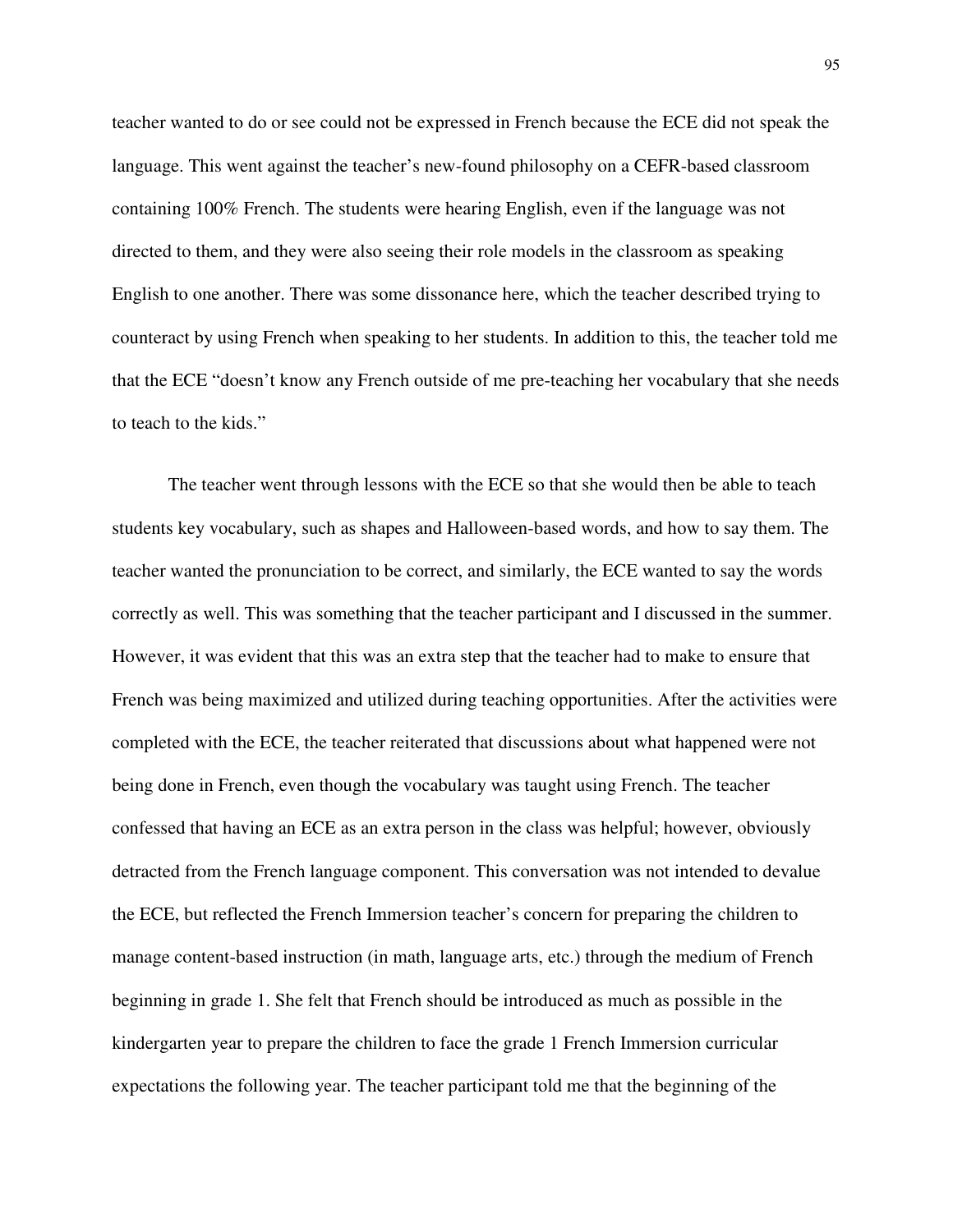kindergarten year had been difficult as she could only speak English to the ECE; however, the teacher-participant appreciated that the ECE had since picked up on key words and phrases (e.g., to close the door): "The ECE doesn't really know what is being asked, but she sees me pointing to the door and hears "la porte" and then figures that I want her to close the door." Much like students learn an L2 and learn the meaning and context of words, the ECE was doing the same.

### • 4.2.2.2 Lack of French Culture throughout the School

Another unfortunate challenge the teacher participant encountered was that the administrators of the school did not speak French. The teacher participant told me that the principal did not speak French, so all announcements were delivered in English. Even when there were students making announcements, this was done in English. In addition to this, the teacher stated that French was not used during whole-school assemblies. It was evident that students were getting mixed messages. Their teachers spoke French and emphasized the importance of using French in the classroom, while the principal and office co-ordinator were non-French speakers. Important messages were conveyed in English, and school functions were conducted in English. The use of the French language was not consistent at this school, even though there was a concentration on oral language and the specific role that principals play within the new FSL curriculum (Ontario Ministry of Education, 2013).

During our summer discussions, the teacher participant and I talked about how French being used around the school, such as using the language in the hallways and outside during recess time, sets the tone. The value and emphasis on French needed to be present to create the whole-school culture of learning the L2. I suggested to the teacher that perhaps announcements could be done by a French-speaking teacher. I also felt as though the junior and intermediate students, who were mostly well-versed in French by this level, needed to take more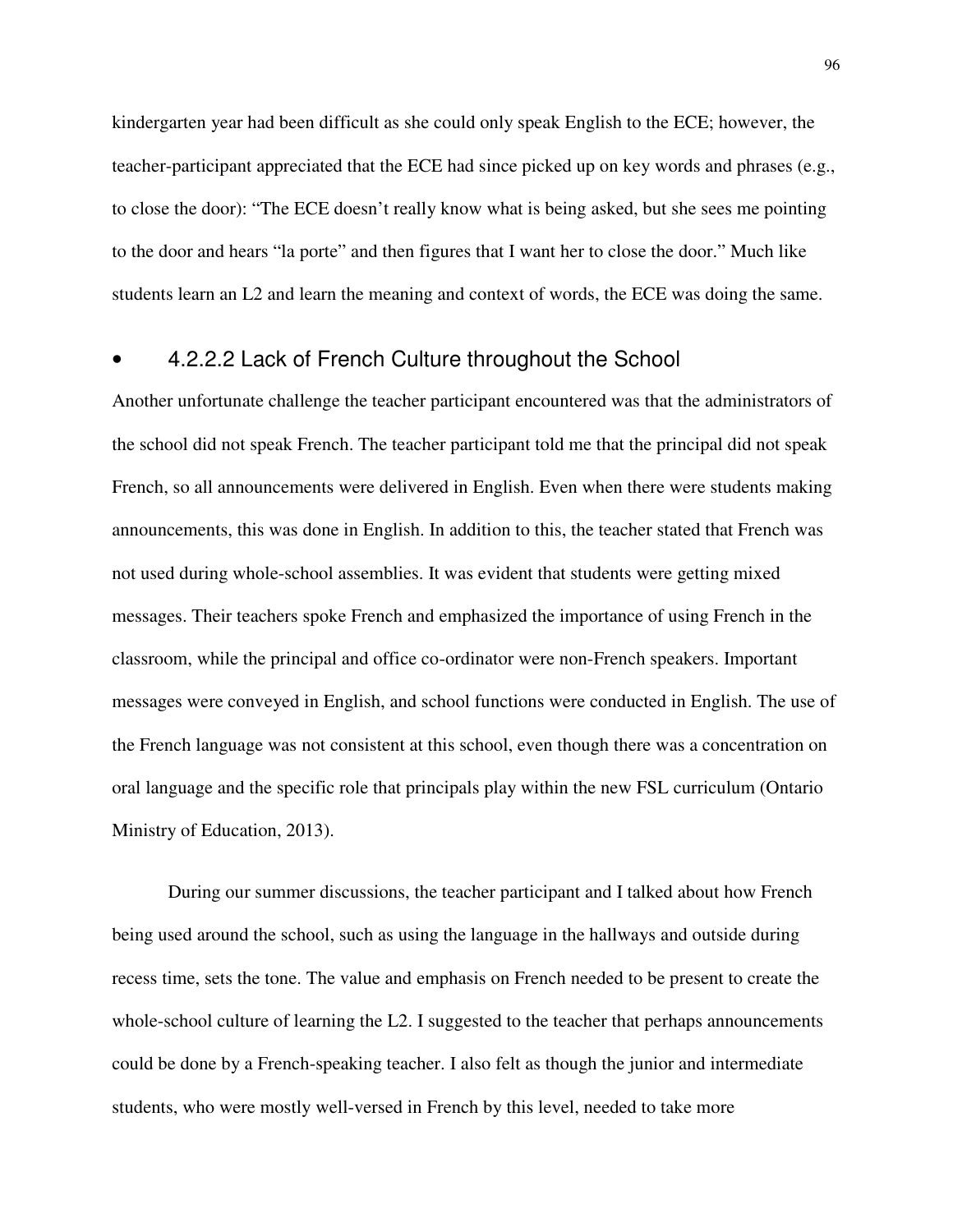responsibility for their learning and speak French over the announcements. The case of having an English-speaking principal is likely not unique to this school; however, other French Immersion centres that are experiencing similar challenges could work in partnership to create solutions on how to better equip the school to embrace French learning.

## • 4.2.2.3 French Immersion Full-Day Kindergarten Compared to English Full-Day Kindergarten Model

The full-day kindergarten model seemed to be an issue at the forefront of my teacher participant's mind. We talked about this in Phase 1, but she also communicated this during the post-discussion that "the FDK [full-day kindergarten] model says that you don't know the difference between the teacher and the ECE", although, in a French Immersion full-day kindergarten setting, "that is impossible. You can always identify each individual because the teacher is the one speaking French while the ECE probably does not." This is a major concern for French Immersion teachers embarking on the journey of establishing an effective L2 classroom when the other educator in the classroom only speaks English.

Following the CEFR approach to making use of purposeful French conversations to achieve fluency in oral production, hearing French in a kindergarten classroom was not happening and the quality of language in the classroom environment shifted immediately because of this lack of exposure to the target language. The teacher participant complained that the full-day kindergarten language program in English could not be compared to the French, as this was an unrealistic and perhaps unattainable expectation to create given the partnership of educators. As activity centres are a large part of student learning, the children are exposed to opportunities where they can do both implicit and explicit learning, which is fundamental in their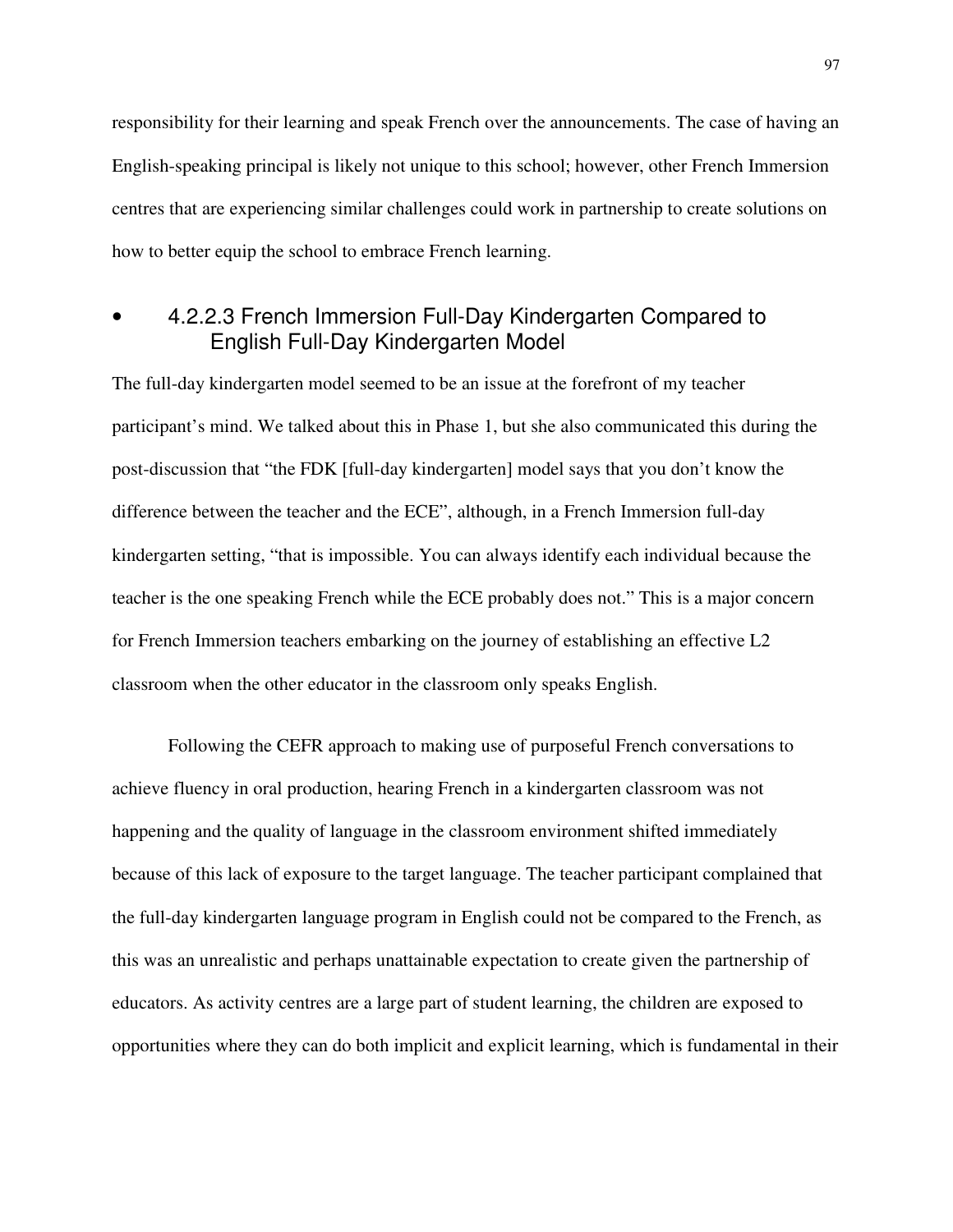own growth. However, the language piece will continue to become a struggle where rich questions and conversations almost always come from the teacher.

Although the L1 of students can and should be honoured in an L2 classroom, the teacher should be using the target language to facilitate conversations and questioning opportunities. Even so, the teacher said that when she would circulate during children's activity centre time, teaching them common language and vocabulary specific to their interests, she felt as though she could not give students enough time and exposure to enable them to actually use the new words. While it would be helpful for two French-speaking educators to be facilitating conversations in French with the students during activity centres, the teacher was doing her best to work with the given situation.

# • 4.2.2.4 Lack of Appropriate Materials for French Immersion Kindergarten Learners

Since beginning this school year, the teacher participant felt obtaining resources that were ageand developmentally-appropriate for her learners was an ongoing challenge. Reading to her students in French was a challenge because the books available were at such a high level. The vocabulary used was complex and the nature of the books did not seem to appeal to her learners, either because they did not understand what the book was about, or the book was too simple. She revealed that "picture books that have one word per page are super boring for them and don't keep their interest. Other ones that have more info that we can talk about goes over their [students'] heads and they have no idea what the book is saying and they just become uninterested." I agreed that finding appropriate resources in French was scarce and this was a common complaint among FSL teachers.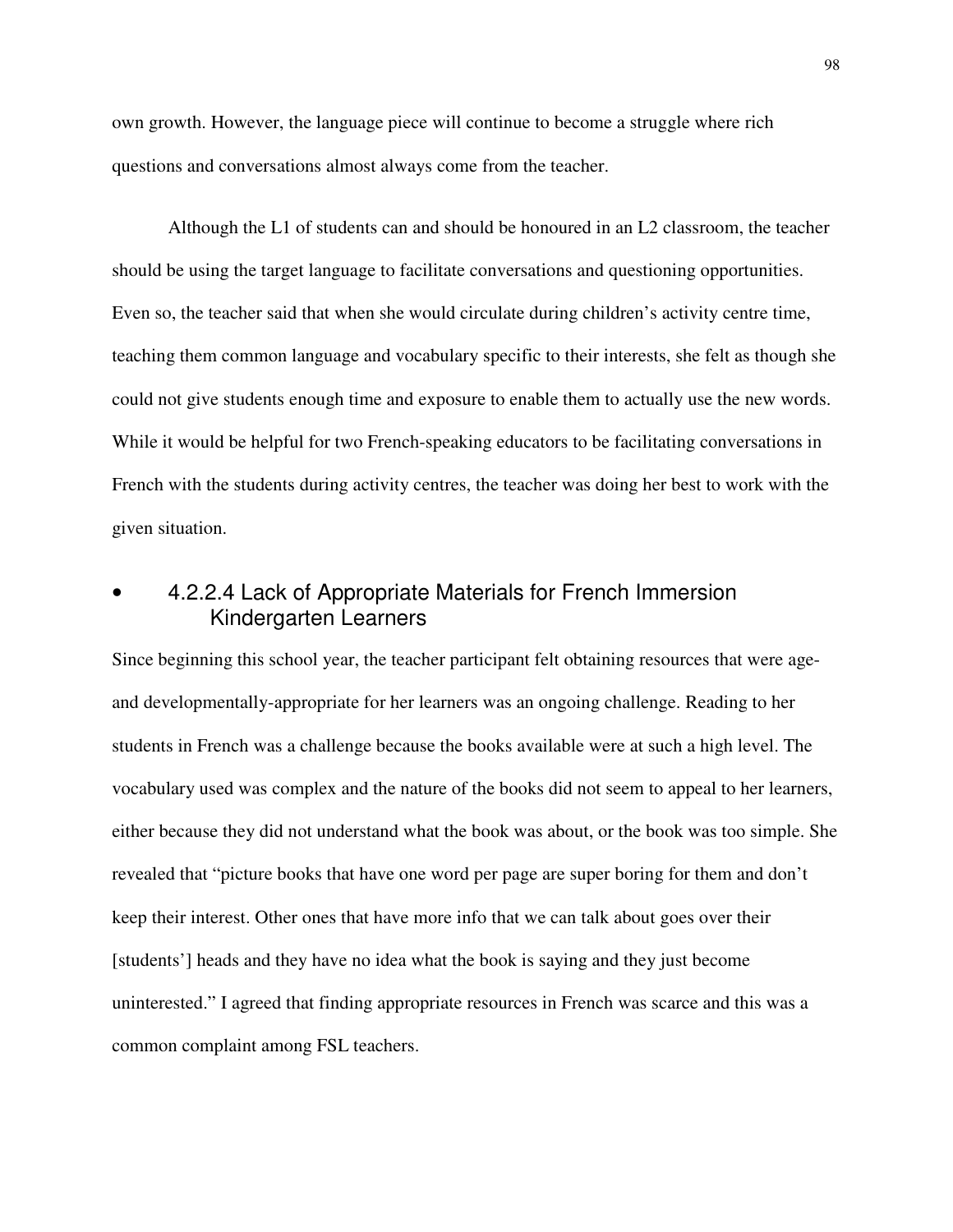In English, it would seem to be easier to implement a variety of resources because students already have the L1 vocabulary to navigate the story and the language does not play a role in their comprehension of the book. For example, children's story book characters, such as *Clifford, the Big Red Dog* (Bridwell) or *Franklin the Turtle* (Bourgeois) are fairly easy to understand, whereas in French, these books contain rich and advanced language for students who have not had much experience with the language. It is evident that a CEFR-based, language rich classroom needs to have materials readily available to scaffold students' learning, and finding proper materials proved to be difficult thus far for my teacher participant. Still, she understood that it took time to acquire and build her classroom library without spending all of her money. We discussed how looking at authentic books (such as actual print, not photocopied books) better engaged her students, as they felt as though they were looking through a "real" book. Holding, looking through, and reading a published book with coloured, glossy pages is more meaningful to students, which is where FSL teachers, particularly at the primary level, need to be further supported to encompass the whole-language aspect of their programs.

## 4.2.3 Summary of Phase 2

This second phase was a necessary step to bring some closure to the July, 2014 study. It was helpful to provide the teacher with an avenue to voice her thoughts and think aloud. Based on the discussion we had, her experience within the classroom seemed to be going well. I do feel as though the research was a positive PD opportunity for her to learn more about teaching FSL and to work through the trials and tribulations of not only understanding the expectations of the fullday kindergarten program, but also creating awareness of the CEFR-based approach to teaching and learning, and integrating the presence of an ECE. It appeared as though the teacher's emphasis on French was still evident and fresh and that she was attempting to bring as much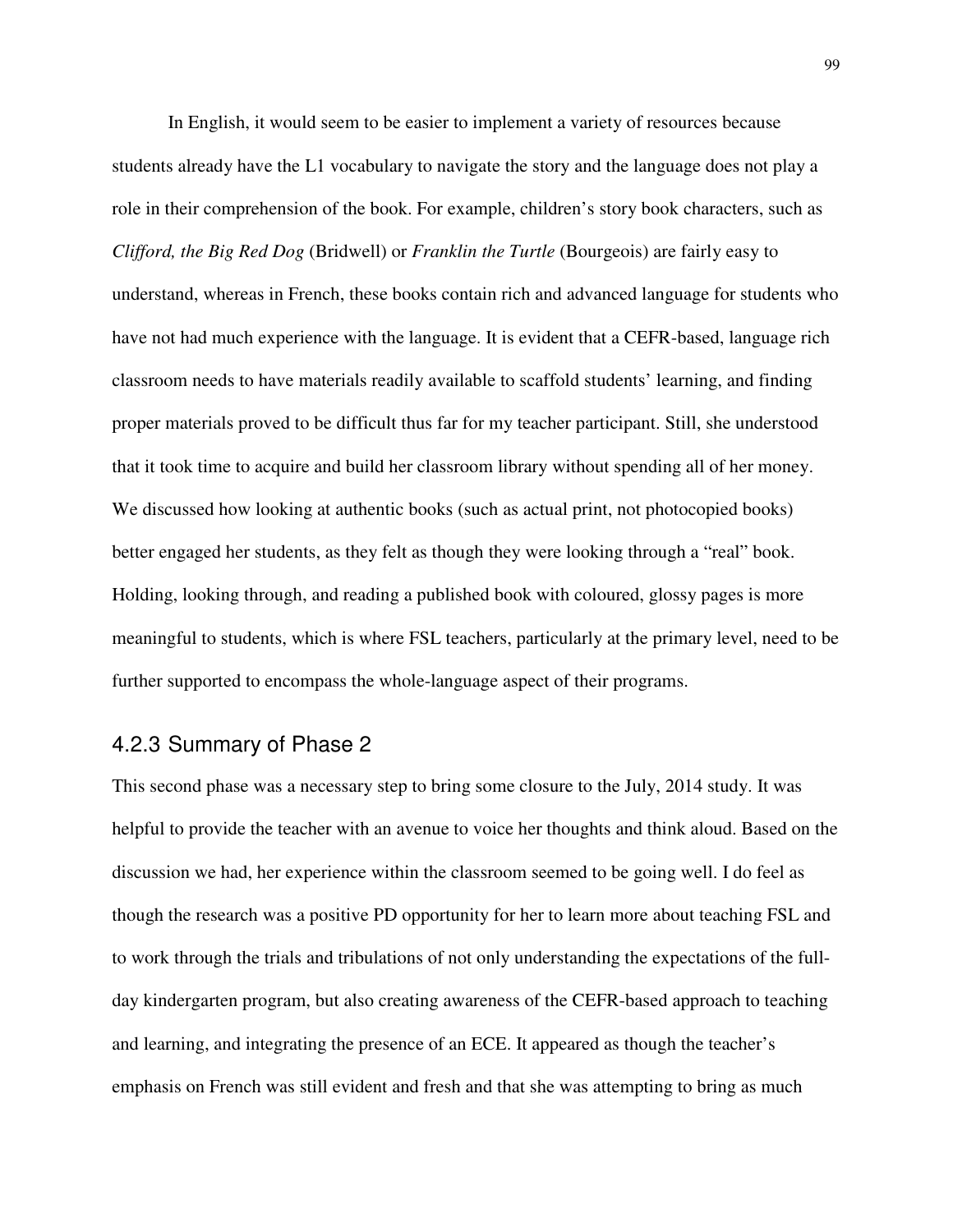French into the classroom as possible. It was a difficult feat to try to not only get the students speaking French, but also to support an adult in the classroom whose role is just as important as the main educator.

The teacher participant reported that she found our conversations about the CEFR and how they are embedded into the language-based approach to teaching and learning an L2 helpful. For her situation, however, the full-day kindergarten model in French Immersion was making it difficult to amalgamate the CEFR-based approach with the vision of the full-day kindergarten model. The English-speaking ECE made it difficult for the teacher participant to embrace the French culture within her classroom.

I was eager for the final meeting with the teacher participant later at the five-month point in the study to see if her thoughts about the CEFR had grown, changed, or altered based on her experiences and how her CEFR-based classroom was developing.

### 4.3 Phase 3

The teacher participant and I met for the final time in December for the third and final phase of the study to assess her learning over the three phases and to discuss the challenges that she mentioned in Phase 2 as well as final phase of the study. I wanted to meet with the teacher to see if she had resolved any of the struggles that she had been having in her classroom, and identify subsequent steps or next phases that she identified as being necessary to continue with her learning about the CEFR.

#### 4.3.1 Themes

This last phase allowed the teacher participant and me to examine our PD and the learning outcomes from our multiple interview sessions. Our focus for this third phase was on our case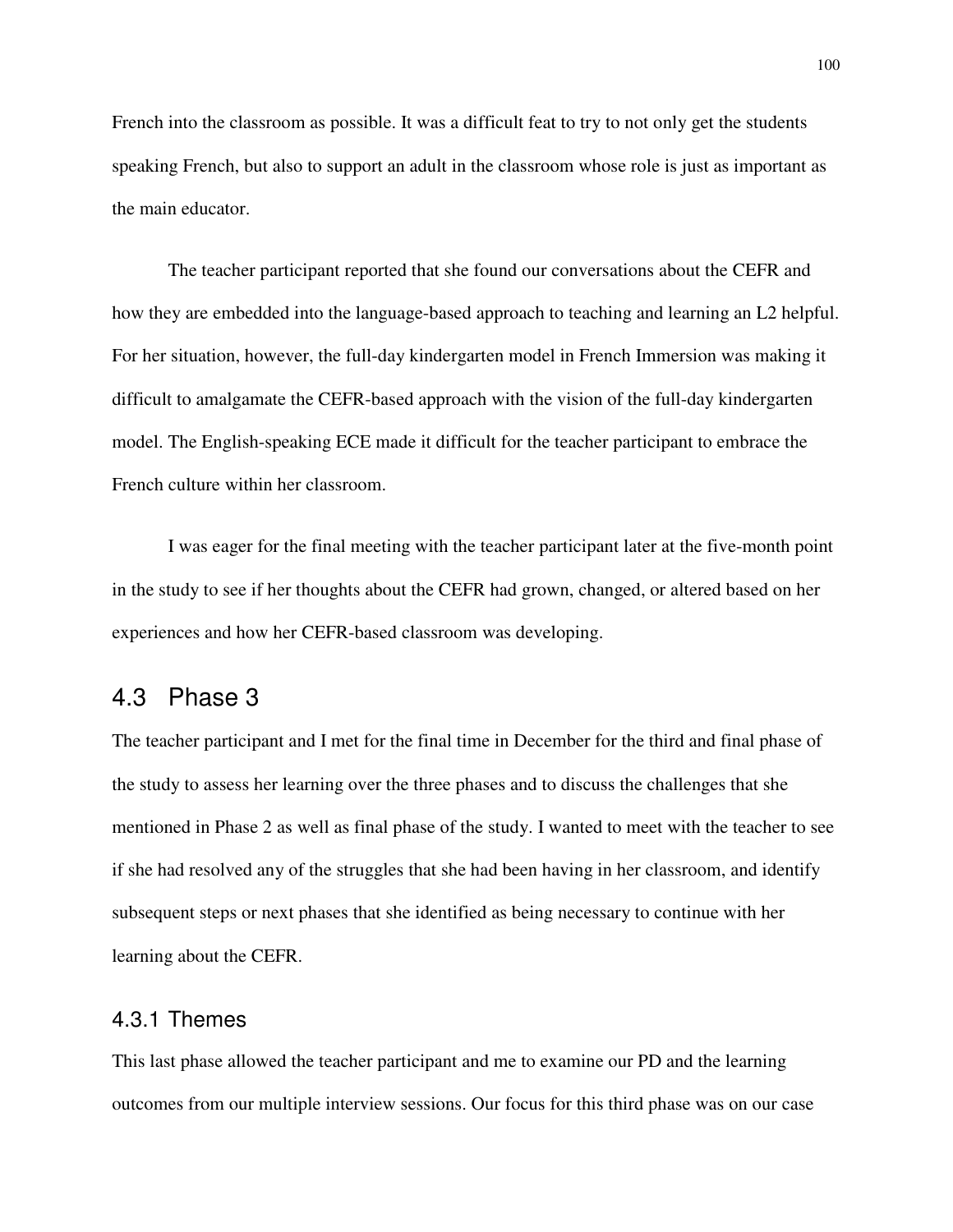study, but we reflected on the experience with the hopes of educating others on the actual learning, ways to improve the learning, and further steps to take to make the PD worthwhile. The themes identified in Phase 3 were the impact of the PD, the usefulness of the PD, perceptions and reflections on the PD, and finally, future PD.

### • 4.3.1.1 Theme 1: Impact of Professional Development

As my multi-phase case study examined how teachers can collaborate to become more comfortable in using some aspects of the CEFR in their French Immersion classroom, I was particularly focused on getting my teacher participant's feedback on the work that we did together. I asked her if she thought that the PD sessions that we had impacted her learning, and if so, in what ways.

The teacher participant enthusiastically stated that our work together had inspired her to set higher standards and expectations for her students. She also said that our discussions sparked her curiosity and she had done some additional research on her own, about the CEFR.

She reported that she was very proud of her learning as a result of her participation in this project as illustrated through some interactions she had with her colleagues while in her school staff room. When a document on the CEFR was brought into the school, she revealed to other teachers that she had learned about the CEFR, and they were intrigued to learn how she knew about it because they had no knowledge of the framework. She explained what she knew about the CEFR to the degree that she felt comfortable in sharing.

The teacher participant's discussions with me over the summer obviously impacted her positively, especially in the eyes of her colleagues. Knowing more about the CEFR than her colleagues, and being able to use the knowledge to enlighten others allowed her to share her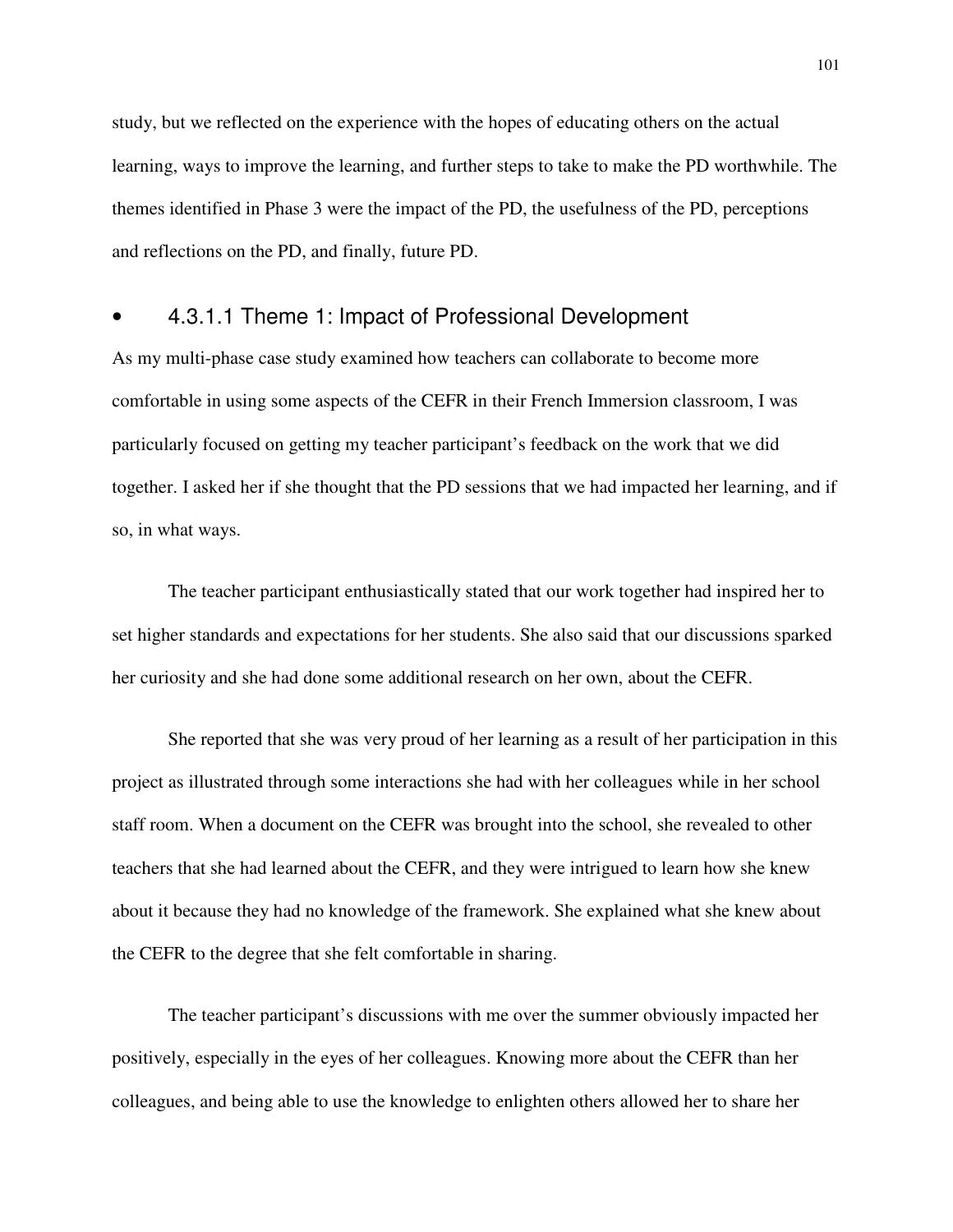experiences from the research. The work we did together allowed her to reflect on her own life and past work experiences, providing her with the opportunity to reflect on how these experiences influence her current teaching practices.

The teacher participant began to intentionally observe the French that she used in her classroom and adjusted how she wanted to structure the play-based kindergarten program to suit French Immersion learners. She recognized that she was using more English than she had hoped to use, and this was mainly because of the ECE in the room. Our research gave the teacher participant an opportunity to gain more insight and awareness of what kinds of supports her students required. When I asked her if the English presence in the classroom improved since we last spoke in September, she candidly responded by saying that the ECE still experiences challenges with promoting the L2 in the classroom and will sometimes resort to just telling students the answer in English rather than using picture cues or referring to discussions had with the teacher during lessons.

This discussion led me to suggest that perhaps she needed to tell the ECE, in a professional way, that the students need to be surrounded by French and immersed in the L2 while in the environment. She agreed that, based on our PD and her understanding of the CEFR as being an oral-based, action-oriented way of teaching, her expectations for the use of French needed to be higher. The teacher participant and I discussed that since students knew how to get around using French by asking the ECE questions, that the ECE needed to be more firm in reinforcing language expectations with the students.

This PD enabled the teacher participant to feel more open to sharing and being able to take risks in her practice. She took on a leadership role within her kindergarten division and was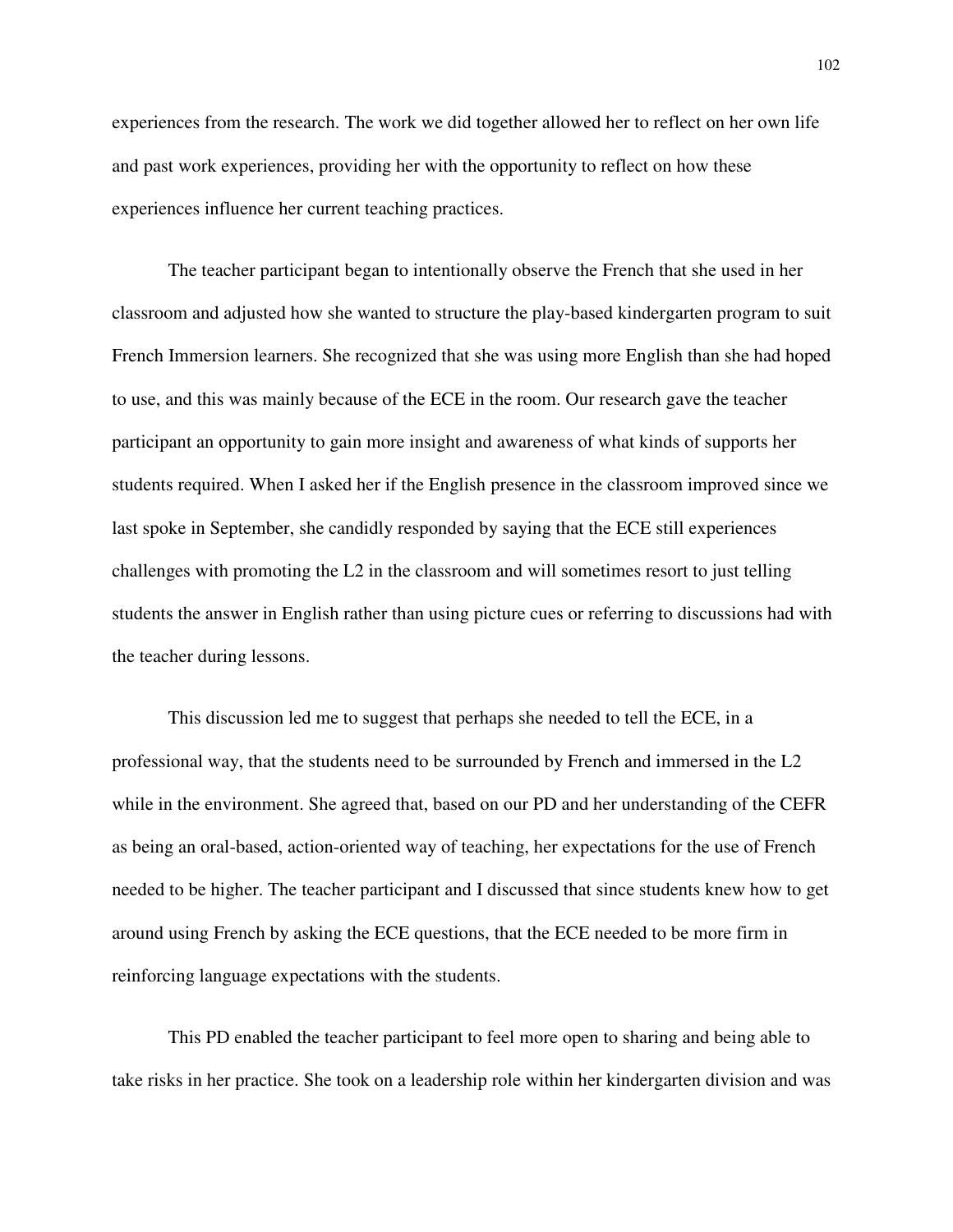working with another teacher to practise conversational French. Her colleague was a first-year teacher and wanted more exposure speaking French so that she, in turn, could feel confident in speaking French to her students. The teacher participant worked towards having conversations with this colleague and assisted her in achieving her colleague's personal goal. In addition to this, the teacher participant told me that there would be school board personnel going to visit her school to observe a French Immersion full-day kindergarten classroom. She volunteered to have her classroom observed to get feedback on what she was doing and what she should change in her practice.

My colleagues were like, "Why did you say yes to them coming in [to observe]?" and I said, "What do you mean, "Why did I say yes"?" They're the top dogs in this game, so if they come in and say, "Whoa, no, no… you can't do that!", then tell me that, and I will change it. And that's the thing I've learned. It's not about me, it's what I've implemented, but it's not about me as a teacher. It's about what I think will work, and if they tell me, "That's not going to work. That's not the model we want.", then ok, let's do the work and change it. I'm not threatened by them coming, whereas other people are. That's the point! It's their job to help you in your classroom and to guide you in what they want to see. I want to learn!"

The approach to learning and PD that the teacher participant and I used this summer allowed her to reflect on different areas of her life, her practice, and her areas of growth. These positive outcomes provide evidence that this PD opportunity was successful for this particular teacher. It is evident that the teacher wants to continue to learn and grow as a person and educator and will be looking for more chances, such as the one we had, to embark on furthering her learning.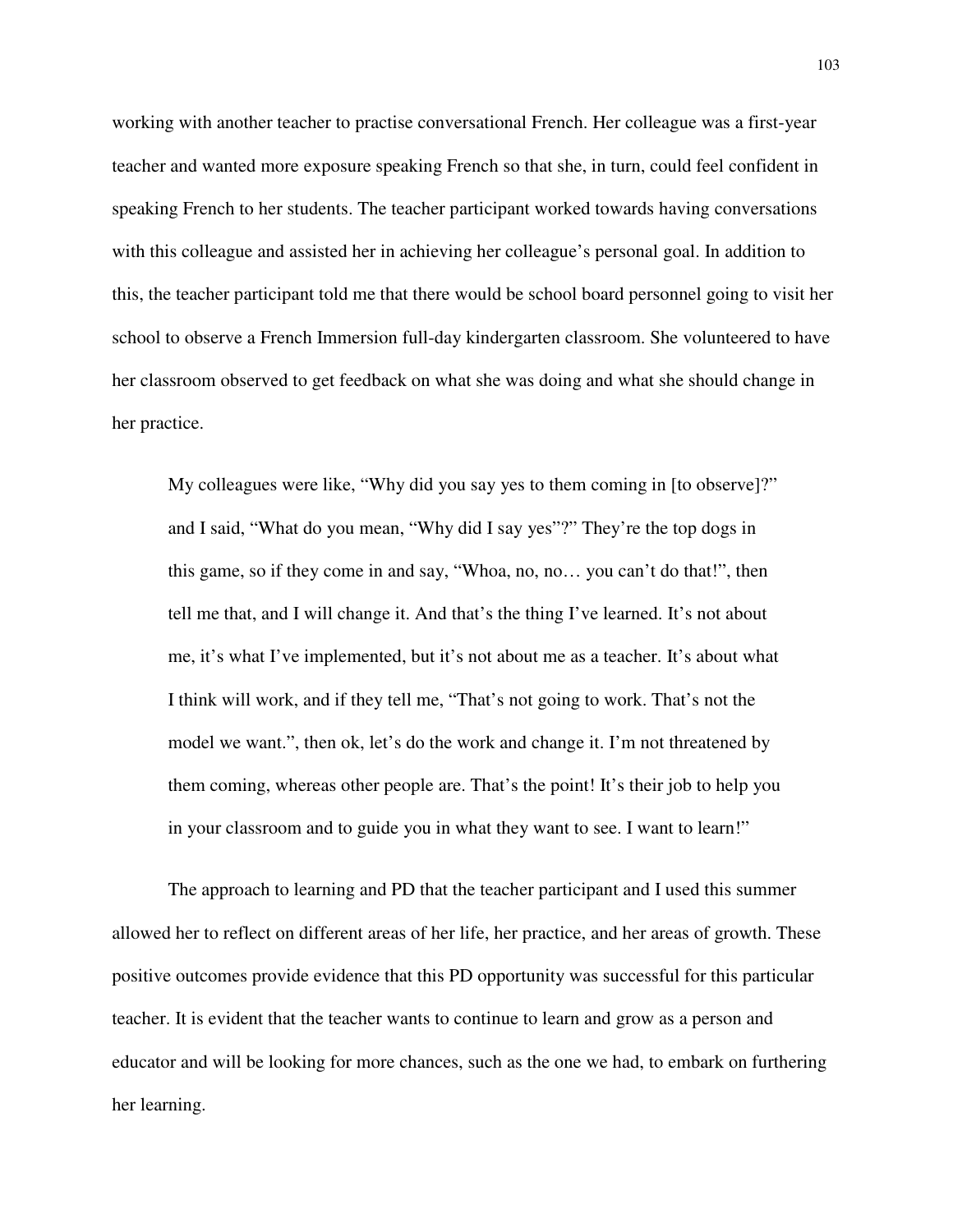#### • 4.3.1.2 Theme 2: Usefulness of Professional Development

I was interested in finding out how the teacher participant felt about the value of the process to determine if the PD could be useful to others, given a similar opportunity. She reflected and said that the study was useful since a teacher would be leading another teacher on the journey. The teacher participant stated that asking others' perceptions on the CEFR, introducing the CEFR to them, and asking bigger questions, such as, "What does this look like in your classroom? How are you implementing it?", are ways to get educators thinking about their own practice, in relation to their knowledge of the CEFR. She felt as though having someone, who is in the same teaching role as the researcher, guiding, making suggestions, approving, and giving feedback was beneficial to her professionally. She felt that the give and take, the listening and mentoring, was a good way for teachers to become more familiar with the goal of the research.

I also wanted the teacher participant's insight on how to organize a similar type of PD that could be completed during the school year. She suggested that lunch and learns are a way to fit in learning sessions during the school day. Following the meetings, teachers could work towards keeping an open dialogue going between one another and checking in with one another to make the learning process more intentional. I echoed her sentiments and added that teachers could observe each other and give feedback during the next lunch hour or meeting time.

We discussed the potential of using planning times in more of a collaborative manner. This is something that could be brought to the administrator's attention by asking him or her to coordinate the two teachers' planning times, stating that "This is a project we want to work on for the year, and this is how you can help and support me in this endeavour." Having purposeful, practical, and authentic colleague interaction is a way to improve educators' practices, but also to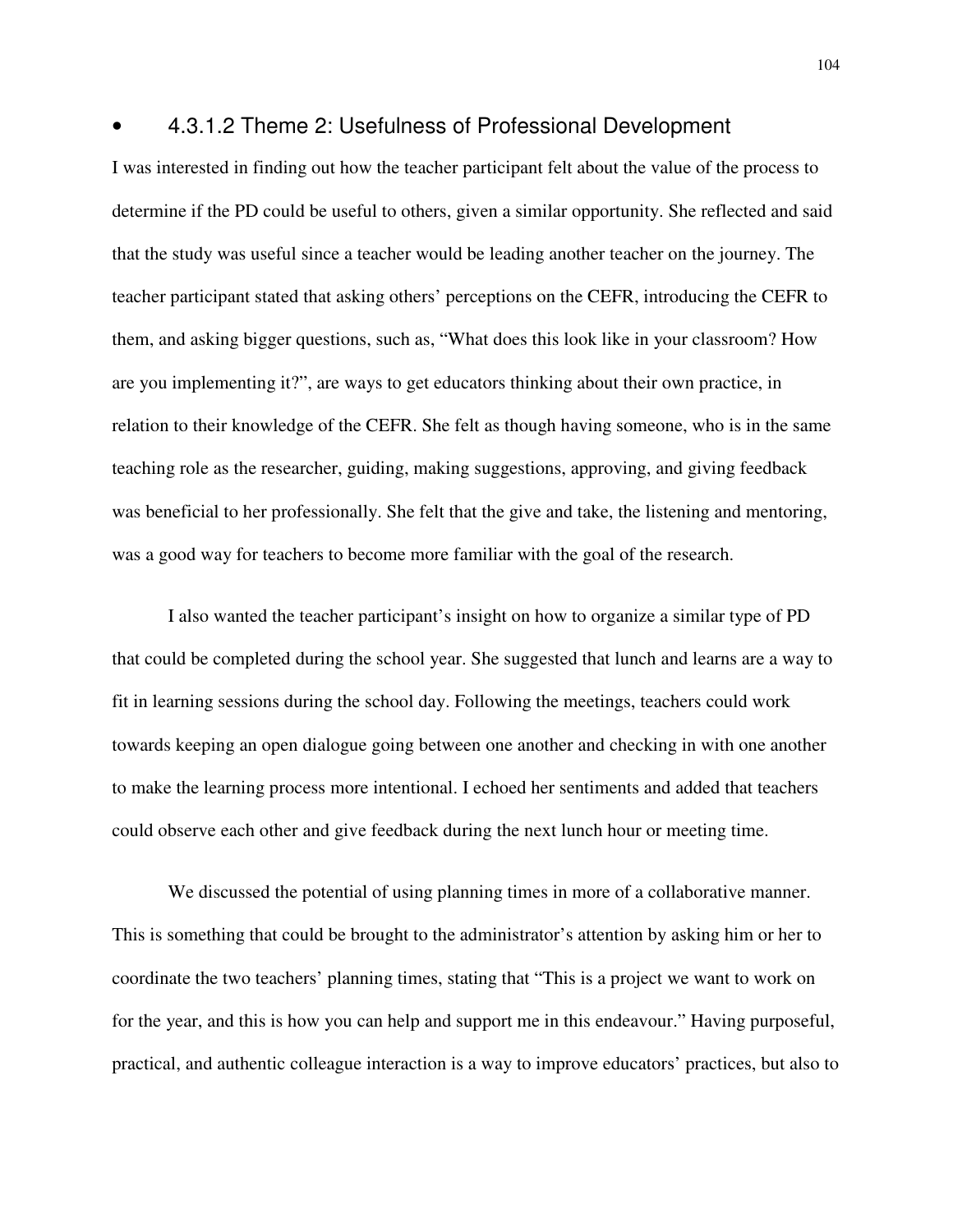make them accountable for their role within the school, to seek further PD opportunities and to create them for themselves if necessary.

In terms of gaining feedback from our PD sessions, the teacher participant was very open and honest about what she would have liked to have done differently or aspects that would have made the study more applicable to her. She was particularly interested in knowing more about the "How?" of the CEFR. She asked, "How do I do it? What does it look like when I say I want all my students to reach A1? How do I get them there? What is the practical day-to-day schedule and what does this look like in my kindergarten classroom?" All of these questions were legitimate inquiries, and because we were involved in research during summer time, we discussed that it would not be possible to try out our ideas or lessons on actual students and reflect on their learning.

The feedback received from the teacher participant was extremely helpful in allowing me to reflect on the process and find ways to better speak to and help future educators who are interested in learning more about the CEFR. The practical piece would be what would resonate with the teachers; however, I must reiterate that the purpose of my study was to introduce a teacher to the key tenets of the CEFR and highlight key aspects of this teaching and learning approach. Potentially, if the study were to continue, the more practical usage and incorporation of some parts of the CEFR into the classroom would be further addressed, along with the possibility of going to observe the teacher in her classroom.

### • 4.3.1.3 Theme 3: Perceptions and Reflections of PD

Learning about the teacher participant's thoughts and feelings around the study was also useful information to have because I would want to ensure that the best measures were taken to assist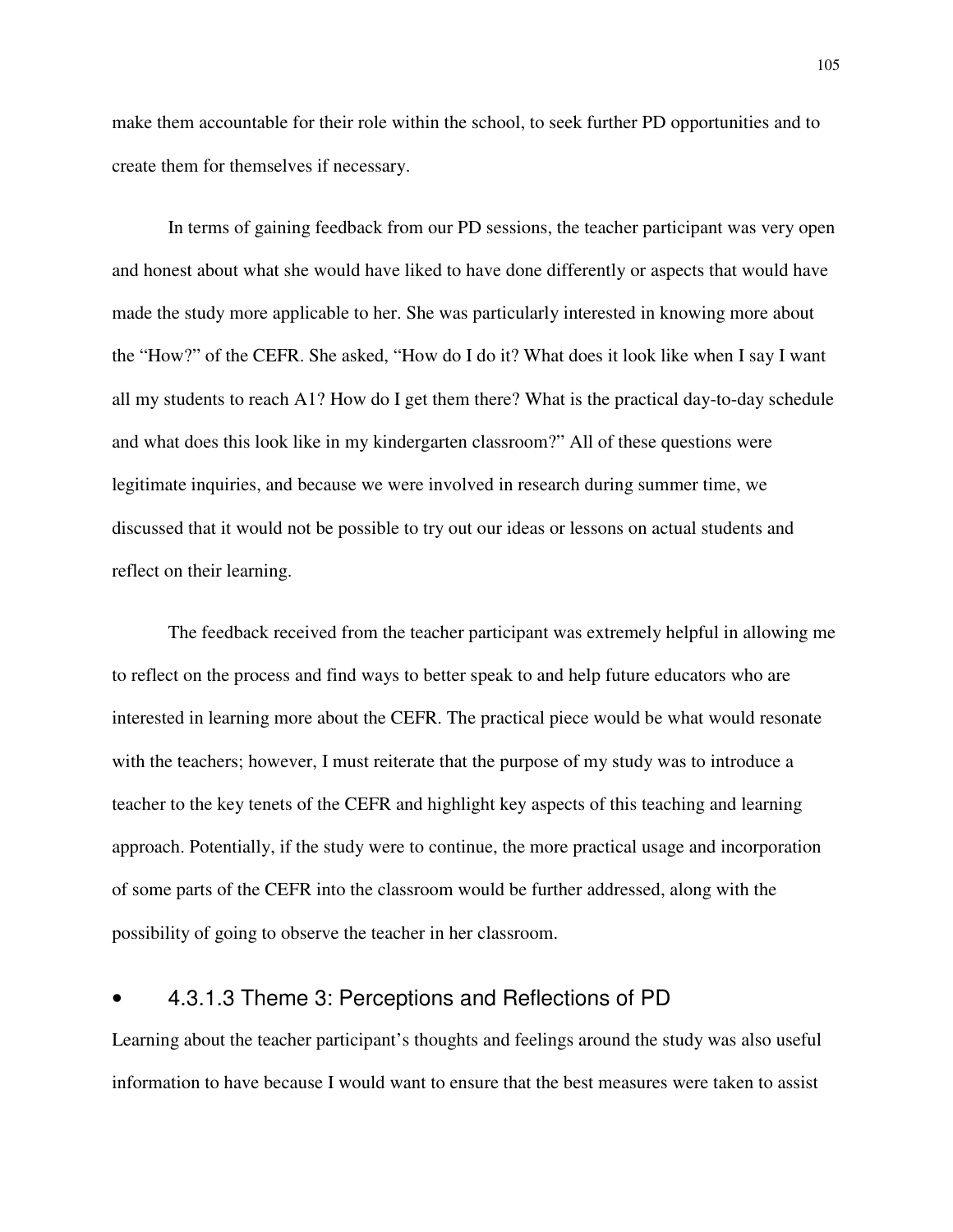her in feeling as though her voice was well-represented, that her struggles were addressed, and that she felt comfortable in our working environment and partnership.

I gave her an overview of Piccardo's (2013) work and reviewed with her the four phases in which learning took place in this particular study (introduction of new concepts, analysis of concepts and links to practice, application of knowledge of concepts, and reflection and feedback on the process). We discussed how some teachers, when first hearing about the CEFR, approach it with somewhat of a negative perception. I told her that sometimes teachers can get very overwhelmed with new approaches that are given to them because as educators, they have not yet been introduced and exposed to the concepts in the proper way. However, when asked to reflect back on her perceptions of the CEFR from the beginning of the study, she expressed that her background in languages allowed her to approach the CEFR with an open mind. She wanted to learn more about ways of teaching and learning that she could use in her own classroom. The teacher participant did not have any pre-existing attitudes towards the CEFR, but in the future, if teachers were to feel a bit hesitant about learning more about the CEFR, I would suggest that the researcher approach the subject in a way that is familiar to the participant. I would relate the CEFR back to practices that are already happening in the L2 classroom, but perhaps are not yet recognized as associated with the CEFR.

In addition to her opinions on her willingness to learning more about the CEFR, I was also curious to know if our learning sessions gave her any more confidence in using parts of the CEFR in her classroom. She said that "At this current moment, I don't know enough to feel confident. I feel like I know a little, but I would want more information and resources and pathways to get there to feel confident". I wanted her sincere opinion of how the PD was structured and how confident she felt that our learning together influenced her practice. I asked if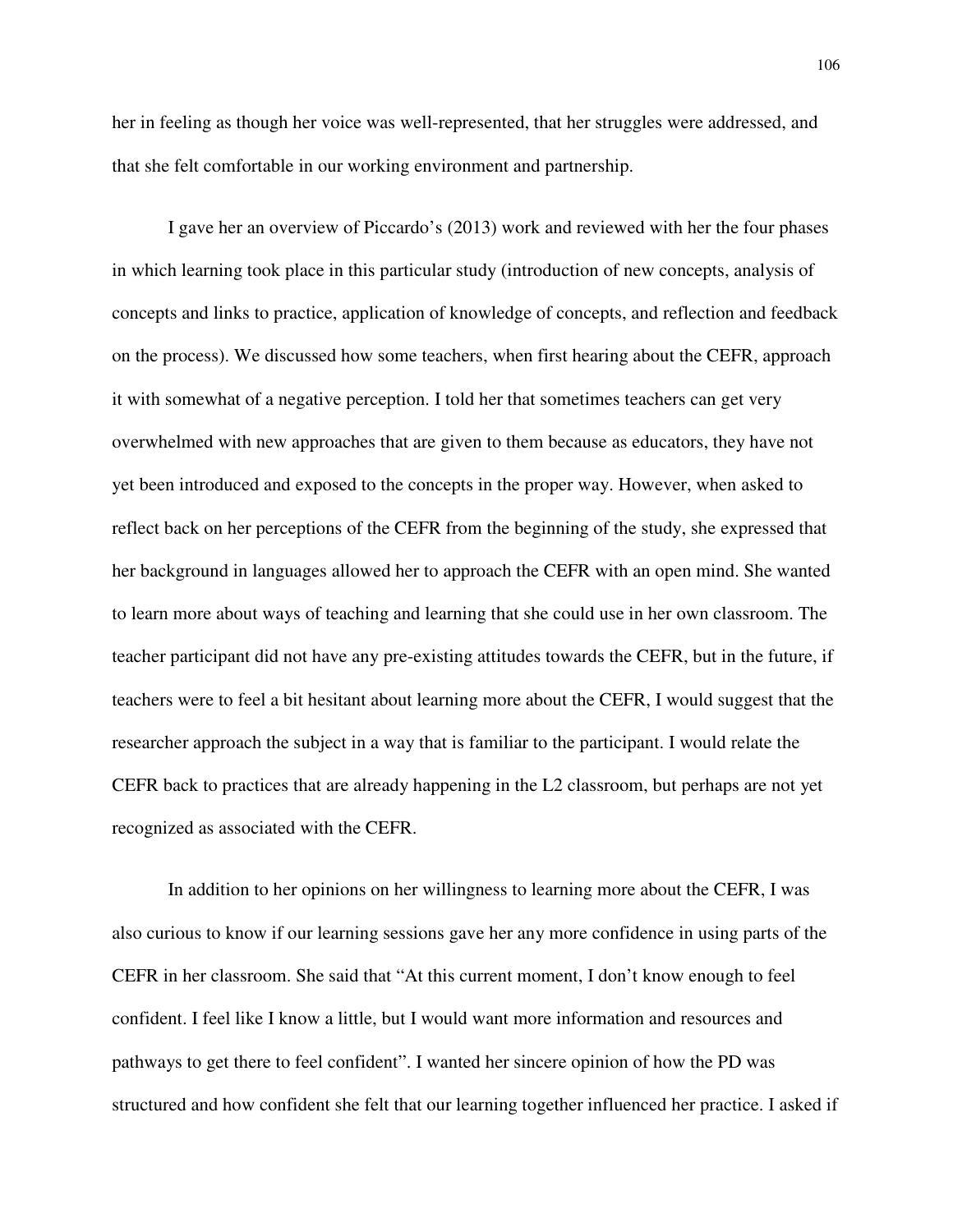she would have felt better about using parts of the CEFR with her students had we gone through activity booklets based on the framework (even if they were not geared towards the kindergarten level), and then created lessons based on those activities. She concurred and also mentioned that "Assessment would also be key. How am I assessing to know that the students are where they are, at this level? And then if they were assessed by someone else, would they come up at the same level? Because assessment is always subjective and I think that becomes an issue."

The PD that we engaged in definitely introduced the teacher to appropriately using the CEFR; however, it would take more sessions, cycles, or phases, to really hone in on various aspects of the CEFR that interested her and addressed her specific needs. Our learning journey gave the teacher participant a snapshot and a view into the various avenues of the CEFR, but our study did not allow for additional time to delve into the heart of assessment or resources.

I asked the teacher participant what parts of our research together resonated with her and which areas of the CEFR she was already using in her classroom. As mentioned in my earlier findings, the teacher participant had been using reading buddies in a different context, and allowing the older and younger student partnership to take on the role of communication buddies. She stated that her first experience with the communication buddies was not successful since the junior and senior kindergarten students did not have the vocabulary to engage in conversations with grade 3 students. The communication buddies idea evolved and quickly became learning buddies. The pairing of kindergarten and junior students allowed for modeling, leadership, and positive interactions between different age groups, in French. The CEFR does mention conversational partners as a way to build phonological control in students' L2 and focus on developing the communicative language ability in students (CoE, 2001). The teacher hoped that this weekly activity would allow students to form a bond and relationship with other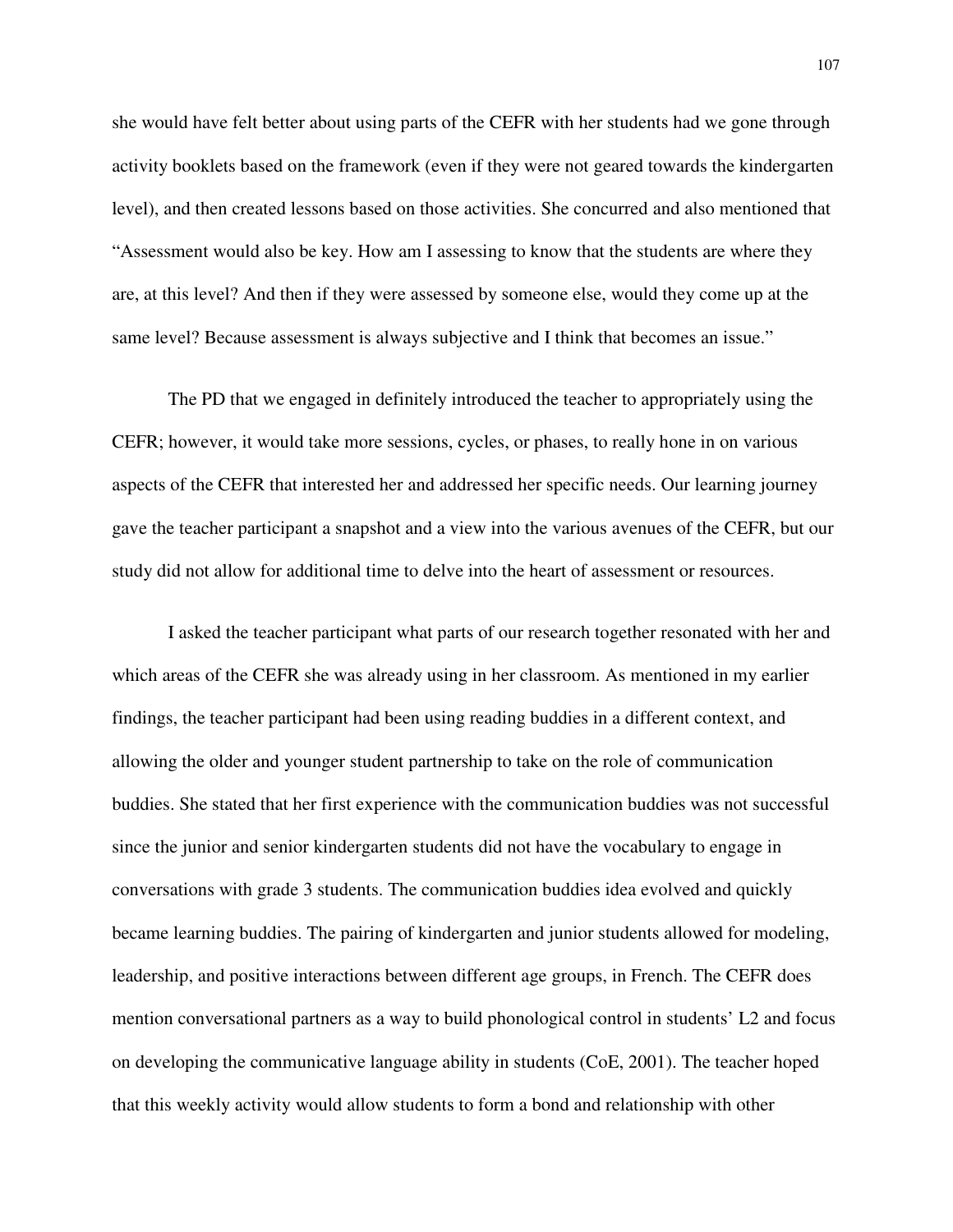students. I praised the teacher for taking an idea, trying it, and adapting the activity to suit her learners' needs. She gave her best effort to try to successfully implement communication buddies, re-evaluated the situation, and figured out ways to accommodate and engage the learners in a way that worked for them at this point in the school year.

The teacher was of the view that kindergarten and grade 3 students enjoyed the process of working with one another. This was a first step to incorporating the French language, from different sources, into the classroom. I reminded my teacher participant that the goal of the research was not to make her a CEFR expert, but rather, to learn about it and find ways to create CEFR-based activities that her learners could benefit from doing. This success that she shared with me is an example of how to be adaptable and look for ways of learning that not only follow pedagogical approaches, but work for students as well.

### • 4.3.1.4 Theme 4: Future Professional Development

When asked about her general opinion of how PD should be structured in the near future, she was quick to respond that "Half-day workshops are more than enough for much of the information that is given to teachers." The teacher participant also stressed that follow-up was extremely important. She expressed that "going to a seminar four months ago and not hearing anything else about it is useless. It is gone after the workshop ends." There are numerous trends or teaching approaches that are introduced to teachers without much planning or long-term overview of the impending problems that teachers may encounter. This is why there is an important place for PD such as the case study she and I experienced together. We were committed to the study during our discussions, but more importantly, have stayed in contact to follow-up on progress within her classroom and supporting one another in our endeavours. The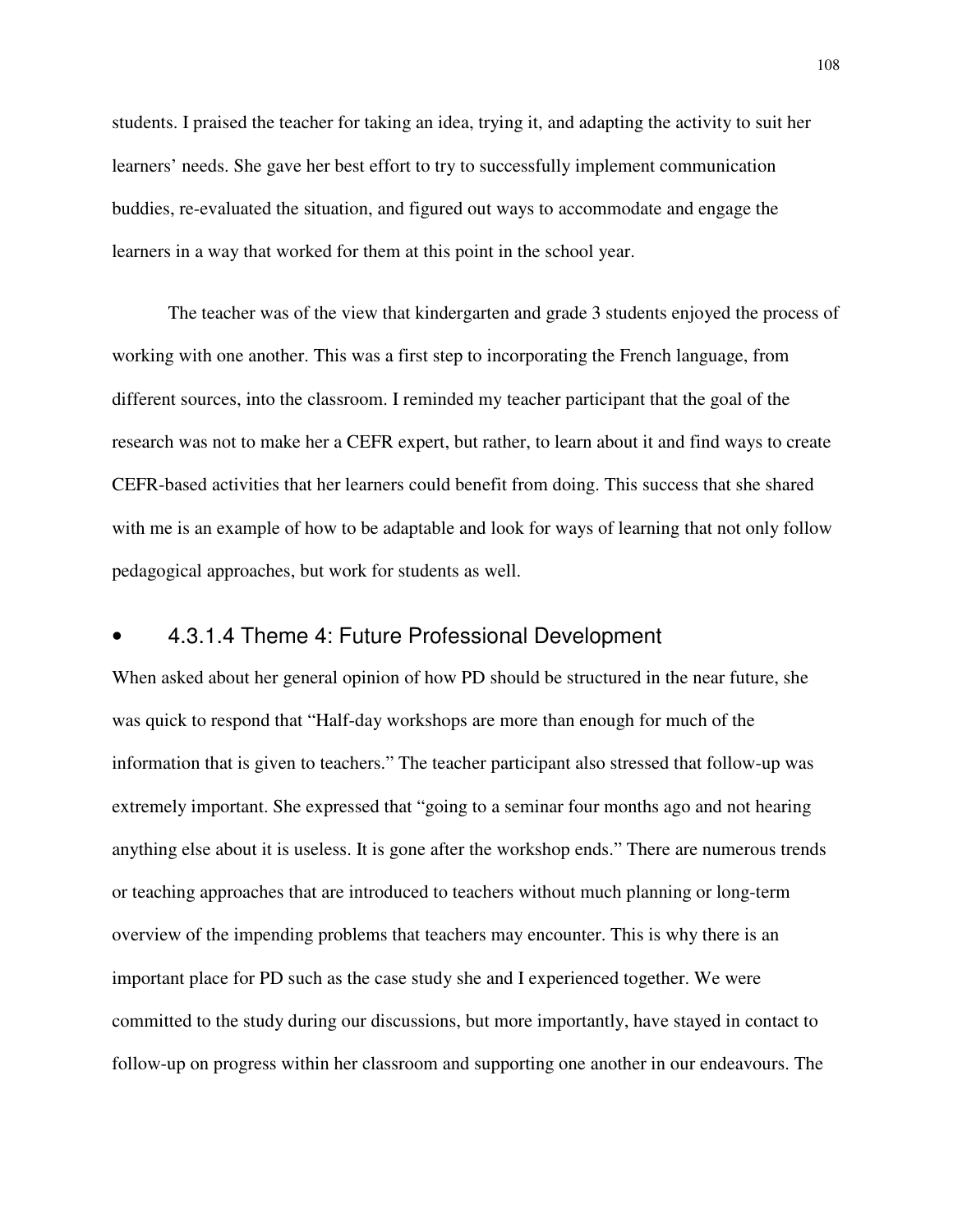teacher participant said that PD, as of late, had no practical application, and if there was no follow-up to what has been learned, then the knowledge disappeared from her mind.

The teacher participant reflected on the education system as a whole. She asked the question, "Outside of motivation for betterment of self and students, and personal learning, where is the motivation to learn more?" She stated that this type of attitude creates an apathetic educational system where people do not necessarily want to go above and beyond their job description and take time away from their own lives. She said that some educators "maintain a status quo and do not look at what is best for their students." She made a significant point in that PD is mainly sought out at the teacher's discretion as to whether or not there is time or room for this type of self-learning.

#### 4.3.2 Challenges

As noted earlier, the teacher identified some challenges that she was having with allowing English in the classroom due to the presence of her English-speaking ECE in Phase 2. I wanted to follow-up on this previous conversation to find out if the problems the teacher identified had gotten any better or had been resolved.

## • 4.3.2.1 English-Speaking ECE Presence Update

The teacher revealed that the ECE is still using English in the classroom while the teacher is trying to use visual cues and have the students decode what they are hearing from gestures and pictures. The teacher said that "Students' brains do not have the chance to even use the French when she [the ECE] is in the classroom. They know how to get around the French piece by asking the ECE instead of coming to me". L2 acquisition can only take place when learners are constantly exposed to the target language (Ellis and Shintani, 2014). The teacher stated that she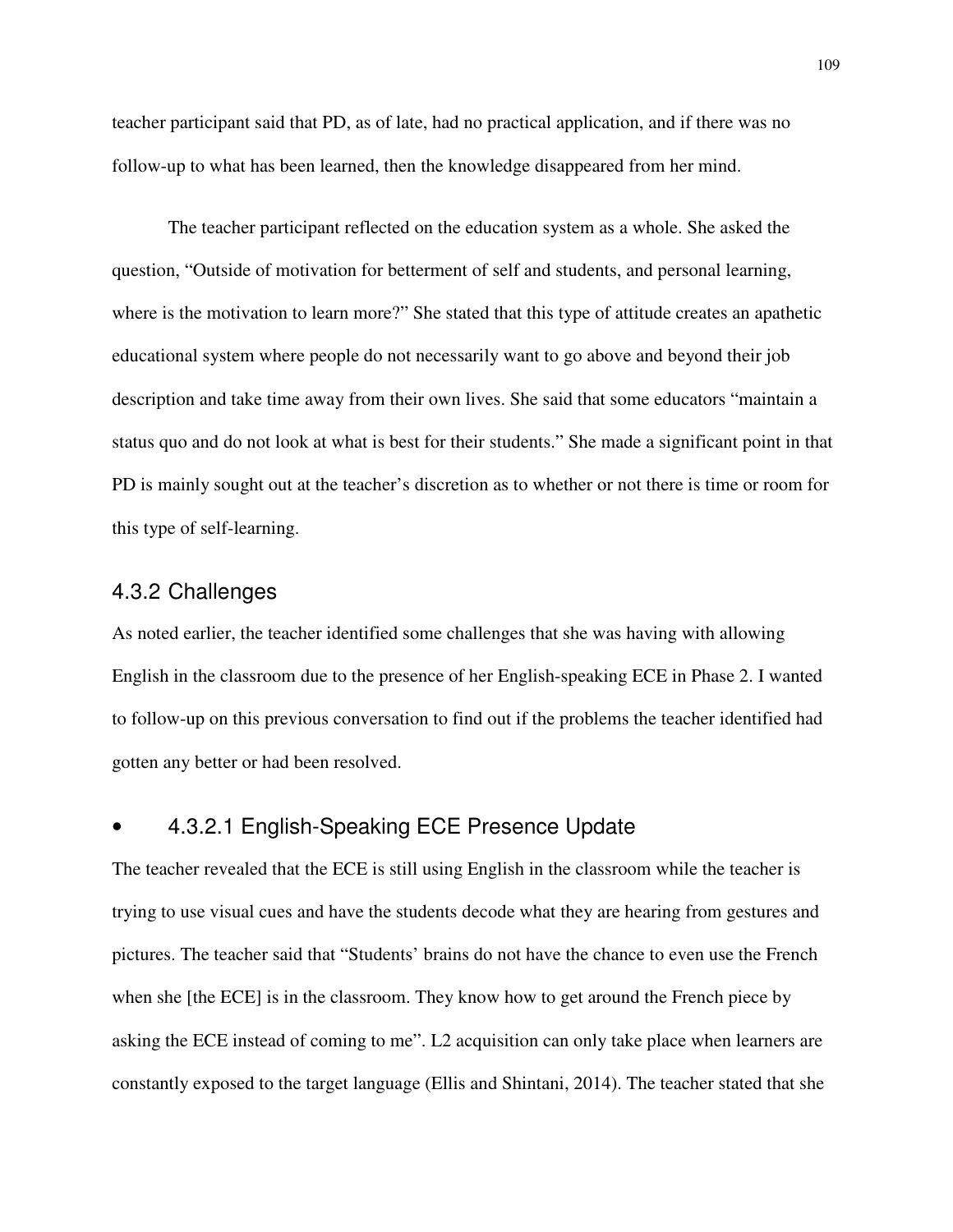continually reminds students to try to speak in French but this does not make communication easy between the ECE and the students. I asked the teacher to reflect on her own use of English in the classroom because it seemed as though she was really focused on the English used by the other educator in the room.

She revealed that she is conscious of speaking English to include the ECE in conversations and that this is "somewhere where I can grow". She identified the importance for her students to learn French. Her aim was to strive to eliminate English from the classroom and to get her students to use their acquired French and then re-evaluate areas that needed further teaching or focus within the classroom. I told her that from my observations as a grade 1 teacher, play-based learning in kindergarten has definitely changed the level of language coming into grade 1. The teacher participant predicted that this is because, in most cases, 50% of the teaching team used English in kindergarten, thus allowing the program to become a half-time instead of a full-time French Immersion program. The main language of communication becomes English, and students do not have the oral knowledge to speak to one another in French. The teacher realized that it was her responsibility to take control over her students' learning environment and inject as much French into them as possible, and to find other activities for the ECE to be actively involved in: activities that do not necessarily require whole-class teaching in English.

## • 4.3.2.2 ECE Roles and Responsibility for the ELP

If the teacher wanted to take the CEFR language portfolio idea and create a journal or pictures of students' French experiences and growth, the ECE could be in charge of making the actual booklets. "She could work on gluing pictures or drawings into the scrapbook, sorting the work, and listening to students' stories and narratives and recording these into the portfolio". This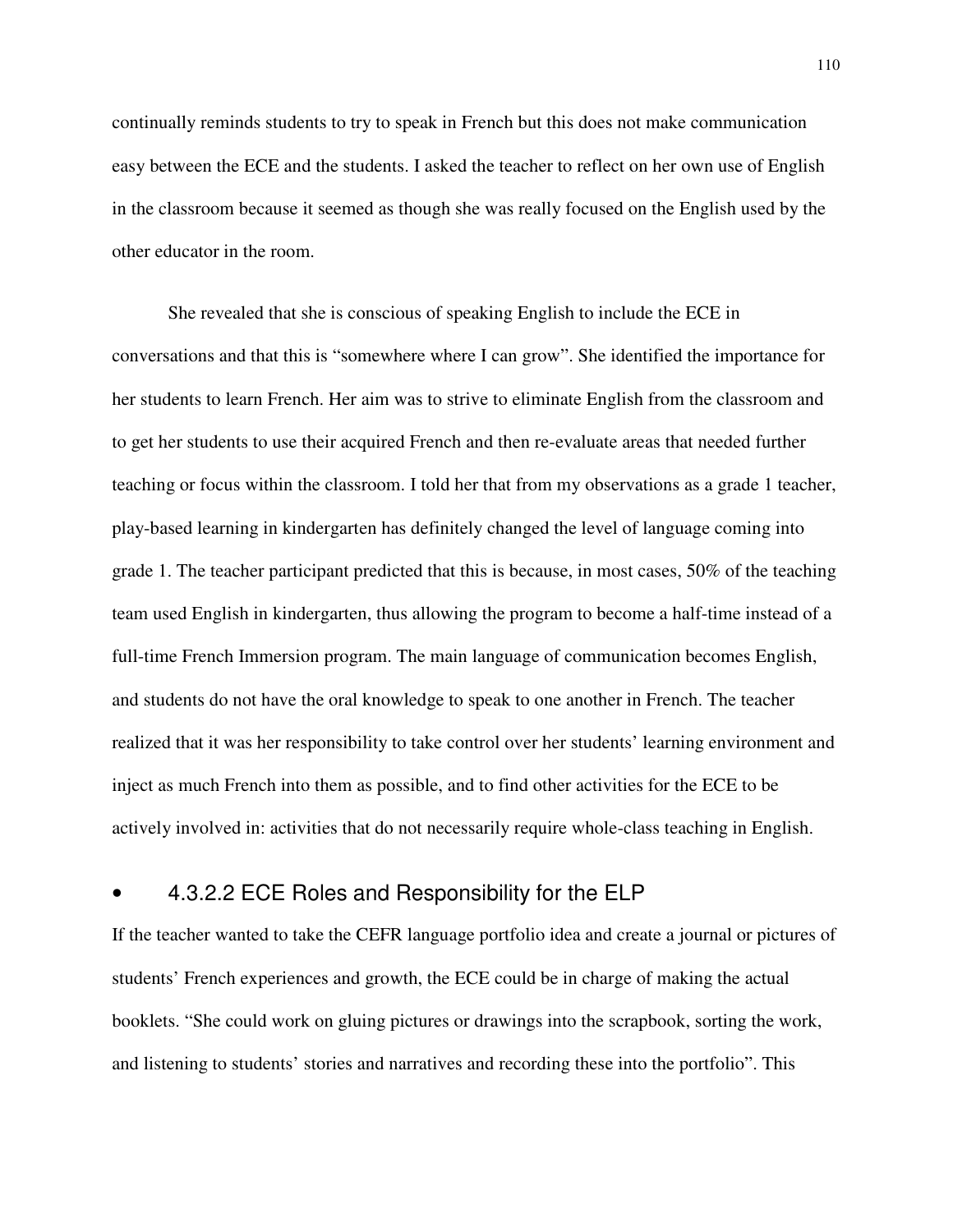aspect of the language portfolio could be of particular interest to my teacher participant, as she and her ECE could be the first educators to document the students' beginning French encounters.

As the language of communication of the students would likely be in English, the teacher participant and I discussed ways to include her ECE in a vital role of this documentation process. Students could recount their experiences in their L1 and the ECE would not have to teach in French, but listen to students' voices and transcribe what they say in English. Even though this part of the program would be in English, the English language would not be used in an instructional setting. The teacher complained that with 28 students in her kindergarten class, this could be a time-consuming and daunting task. I suggested that perhaps she create portfolios for her senior kindergarten students, to start out with this year.

I also suggested that her ECE could take the lead in making documentation boards, where there could be photos of students learning and speech bubbles to fill in, noting student voice, their thoughts, and explanations of what the picture shows. The teacher did say that in her classroom, they "do have documentation boards, for science, math, outdoor exploration, and language, but these could be updated or changed more frequently." She felt this would be a responsibility that the ECE would be interested in taking on. The ECE needs to find roles in the classroom that can support the teacher and the learning of the students, but realize that the learning needs to be in French for the students to succeed in this program. All partnerships will vary, but it is up to the teacher and ECE to find ways to make their presence cohesive and balanced within the French language learning environment.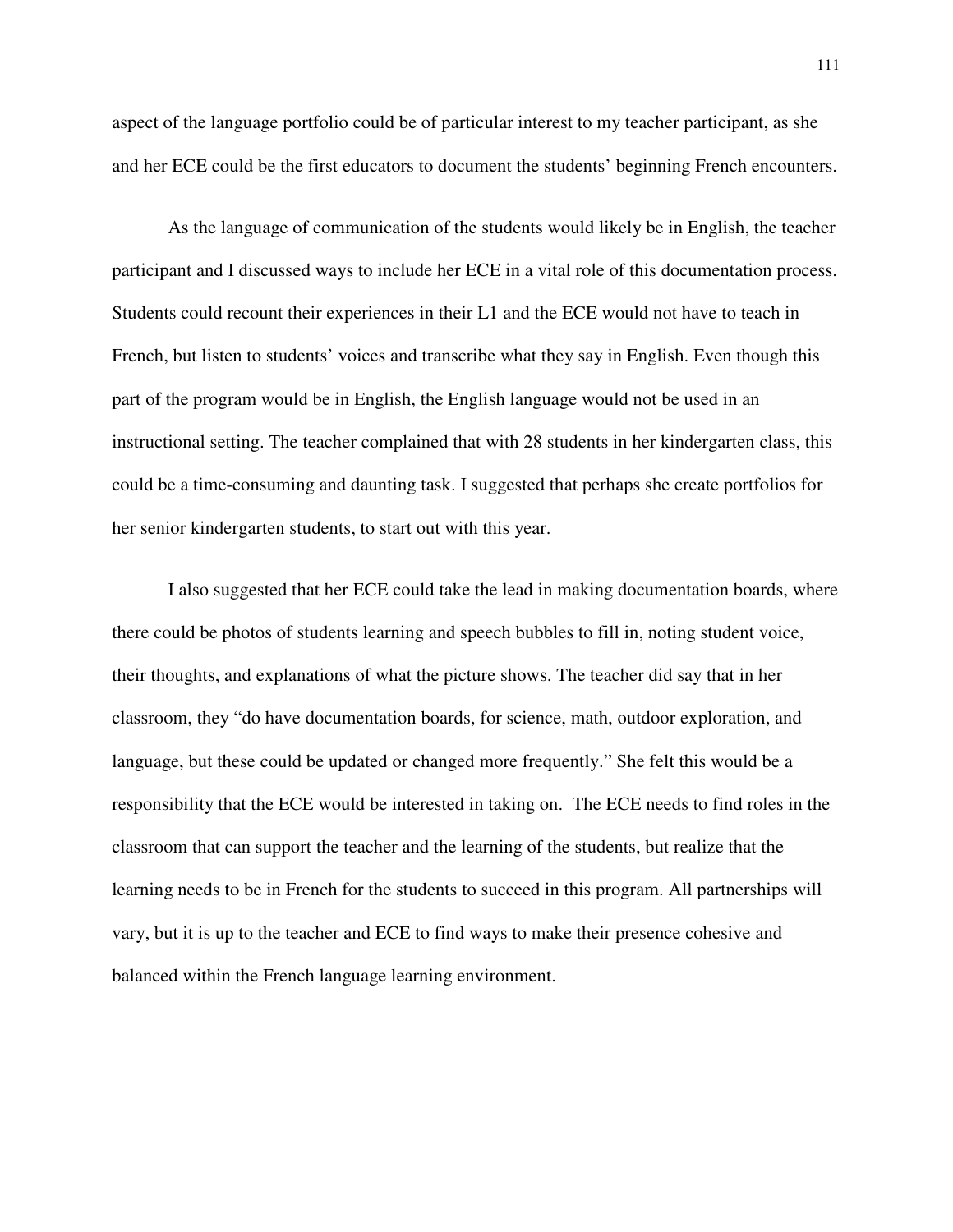#### • 4.3.2.3 Continued Lack of Resources

The final, ongoing challenge that the teacher and I discussed was that of resources. She continued to protest about the lack of resources available to her as a French full-day kindergarten teacher. She grumbled about the comprehension of French and written French being low at this point in the year. She required "books that have one or two sentences per page or pattern books with beautiful illustrations to get the children inspired and thinking about the language through picture cues". Unfortunately, the teacher participant was not able to successfully find onesentence French books in Ontario. She stated that she would travel to Quebec to find ageappropriate books, "but then, those might be age-appropriate for French first language speakers... Ahh, it's so annoying!" To have a CEFR-infused classroom, the teacher participant would require books in the target language that students would be able to comprehend. The teacher stated, "My go-to is reading in English on the carpet because I don't have the proper materials or resources that I need to do a stellar French lesson."

When I asked her about this intentional choice to use English in the classroom, she said, "Well I do read French books, but then I have to modify what the book says, and the book loses its meaning, and I get frustrated so I just find an English book to read." This frustration is likely felt in other FSL classrooms, not just in kindergarten, but in the primary grades, as well. The challenge, as the teacher participant informed me, was "finding appropriately leveled books that students can be interested in." Funding was given to full-day kindergarten programs, but a lot of this money went to manipulatives, toys, and hands-on materials. However, especially in a French Immersion full-day kindergarten environment, schools and the ministry need to consider what is needed to be able to incorporate the French language into a play-based environment. This was an area that I was not able to further explore with my teacher participant, but I did tell her that I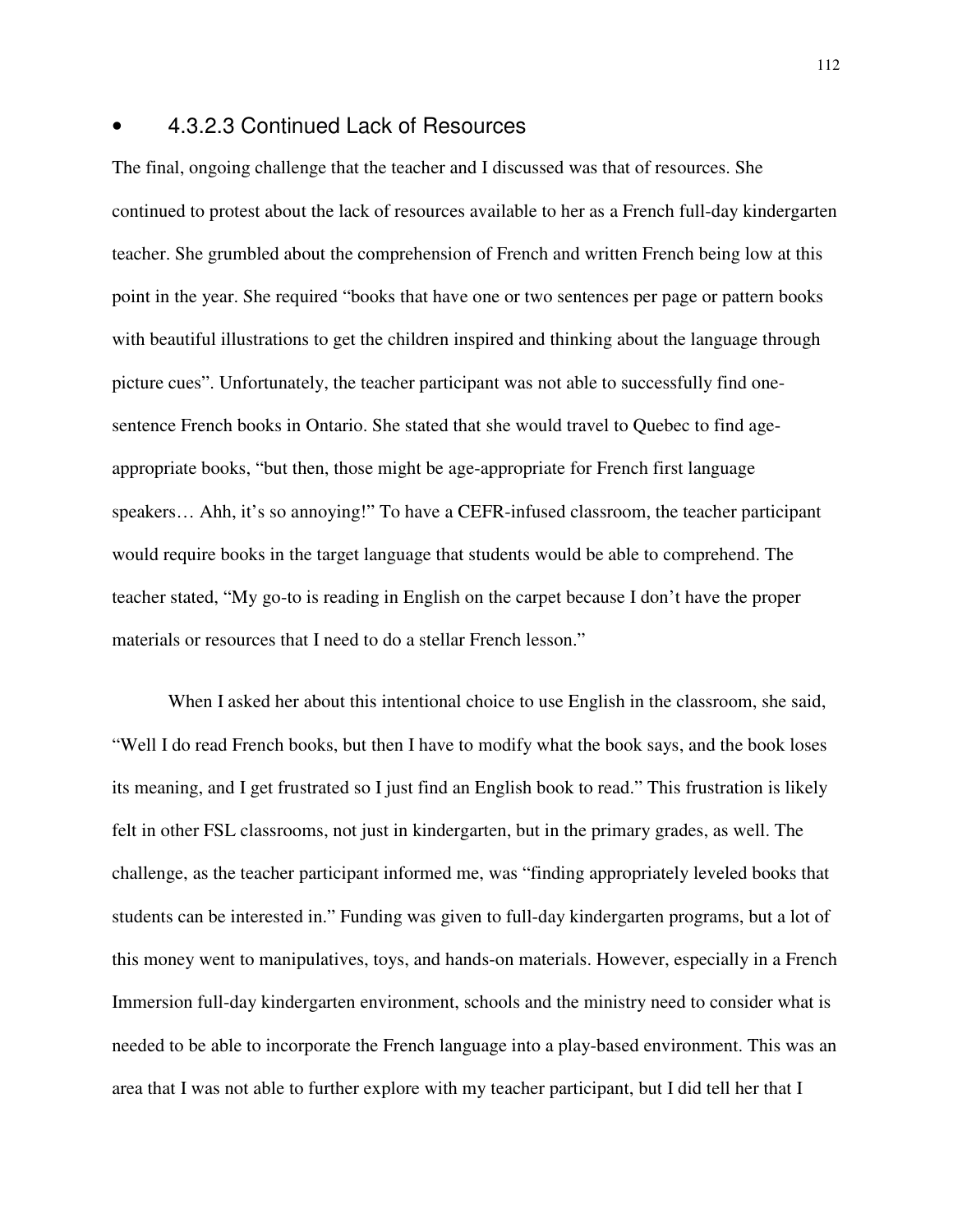would search for resources with appropriately leveled language and content that would be suitable for her teaching and her students' learning.

#### 4.3.3 Summary of Phase 3

In summary, I found this additional post-interview to our earlier follow-up discussion to be particularly useful because the teacher participant helped to shed light on the research opportunity that we had together in the summer. We were able to further our learning together and discuss options on how to include her English-speaking ECE in her otherwise L2 classroom environment. I learned about what worked and what she would have liked to have explored more of through our discussions and our learning sessions. What seemed to be the most dominant theme of the teacher's feedback was the need to see the CEFR in practice and how to achieve the various reference levels we discussed. Finding ways to use CEFR-based activities in the classroom was an area where we could have spent more time exploring. I would be open to furthering our learning with this teacher to discover activities that work in the kindergarten setting. I would also be interested in working with the teacher participant to plan lessons or units based on the key beliefs of the CEFR, complete with activities, curriculum expectations, goals, and assessments clearly laid out so that the lessons are achievable in the classroom.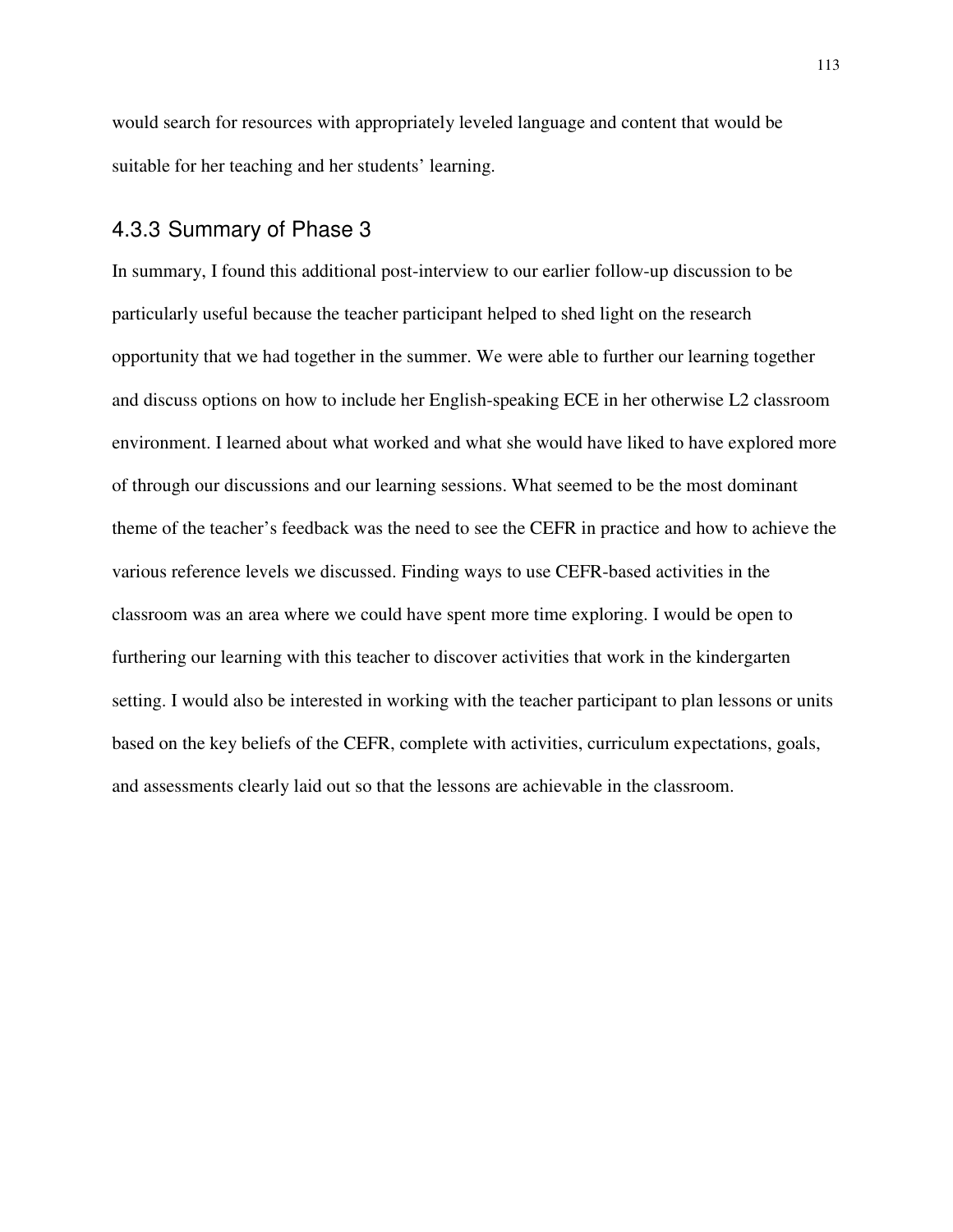# Chapter 5

# 5 Discussion

In the following discussion, I will address some key points that were highlighted through the interviews I had with the teacher participant and discuss how these are areas for concern. These topics include the benefits of case study-based PD and the overarching issue of English-speaking ECEs in a French Immersion program. I will also connect the findings of my study on a larger scale, which include lack of appropriate resources and embracing lifelong learners.

## 5.1 Reflective Practice as Professional Development

Reflective practice is an effective method of addressing common concerns felt by teachers, as this type of research encompasses identifying problems, collaboratively, and working together to find a solution or ways to address the issues at hand. This type of research can allow teachers to bring about "…practice improvement, innovation, change or development of social practice, and the practitioners' better understanding of their practices" (Cohen et al., 2011, p. 345), which was necessary to address the CEFR in relation to the FSL curriculum document (Ontario Ministry of Education, 2013).

I was able to identify a pressing issue at the forefront of the teacher participant's practice, and we engaged in our own PD to professionally grow together and reflect on the CEFR, a document that neither of us had been formally introduced to in our professions. We identified a learning curve in our teaching and attempted to fill in necessary gaps to get us to where we needed to be in order to understand facets of the CEFR to improve our teaching. In doing my own background research, I aimed to influence my teacher participant and highlight the beneficial and practical aspects of the CEFR within an L2 classroom.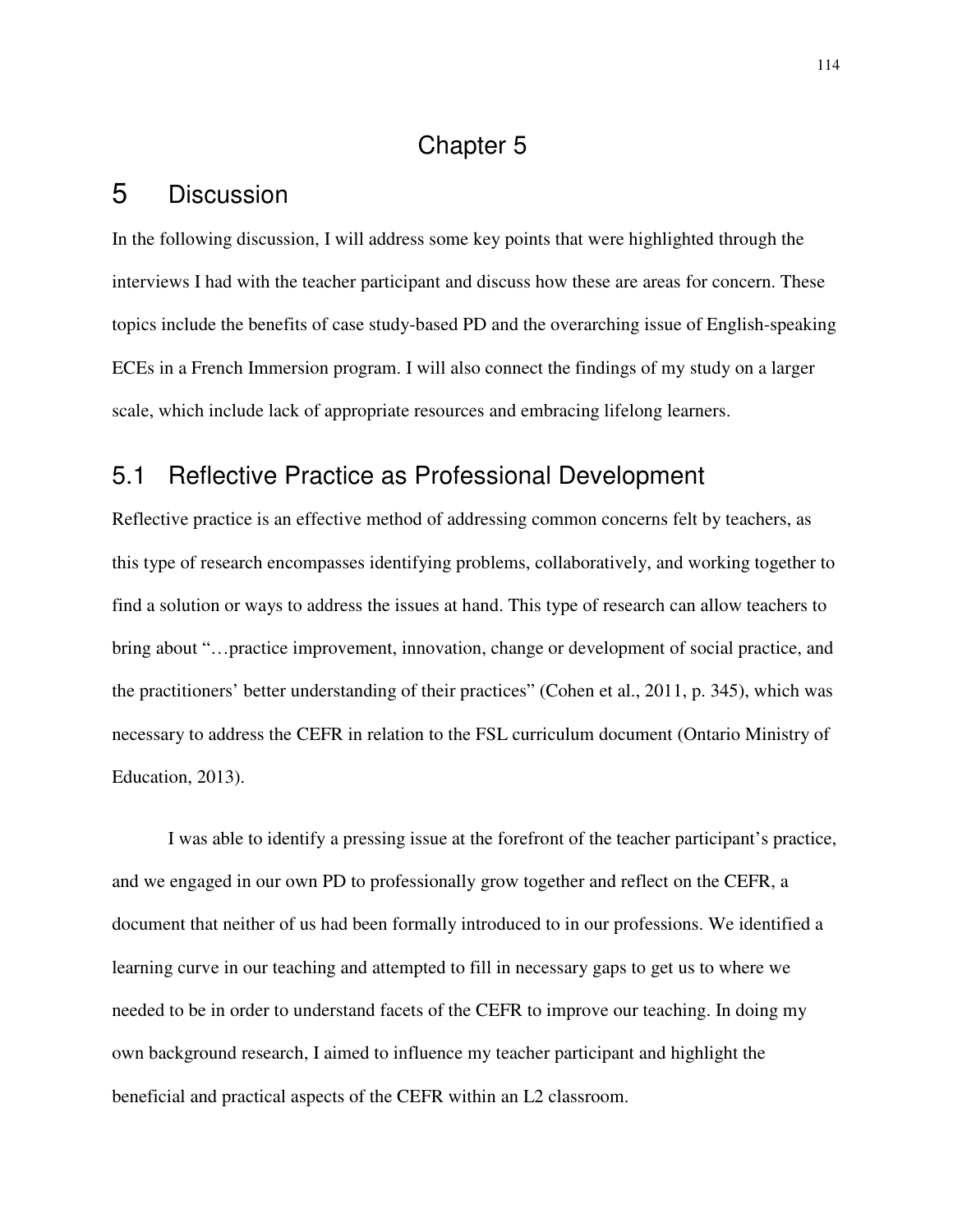A lack of PD, time, and resources are significant obstacles for teachers. The teacher participant indicated numerous times her disappointment at the lack of support that teachers are receiving, and it is very likely that there are other educators who feel the same way. The teacher participant and I are hopeful that we will begin to receive some additional assistance in implementing the CEFR in our classrooms. However, we feel that first and foremost, teachers need to be on board with the framework so that they may seek out CEFR-related PD, if and when it becomes available. Majhanovich et al.'s (2010) research illustrates that most teachers expressed the need for additional PD opportunities to attend workshops and in-services so that they may better understand the CEFR within their classrooms. Again, this notion played a role in the teacher participant's lack of confidence in using the CEFR in the upcoming school year, simply because she complained that there were no resources available to her to use with her students.

Bringing the CEFR to life in the classroom was a focus of the discussions between the teacher participant and me. We came to a consensus that teachers need to be informed. Educators may experience difficulties if they feel as though they have not been given sufficient information to implement the framework and engage their students in appropriate activities, based on the CEFR. There may also be misconceptions regarding the document, leading to issues in understanding, transferring knowledge to others, and addressing L2 teaching within the classroom. If the teacher participant and I did not embark on this journey together, we would not have had the chance to examine and analyze the CEFR and all that this framework has to offer. Without being given classroom ideas, such as those provided in the "On est capable" series (Ontario Ministry of Education, n.d.), or other suggested CEFR-infused activities, motivated teachers may encounter problems implementing the framework and have nowhere to look to gather this necessary information. Viewing resources and becoming familiar with credible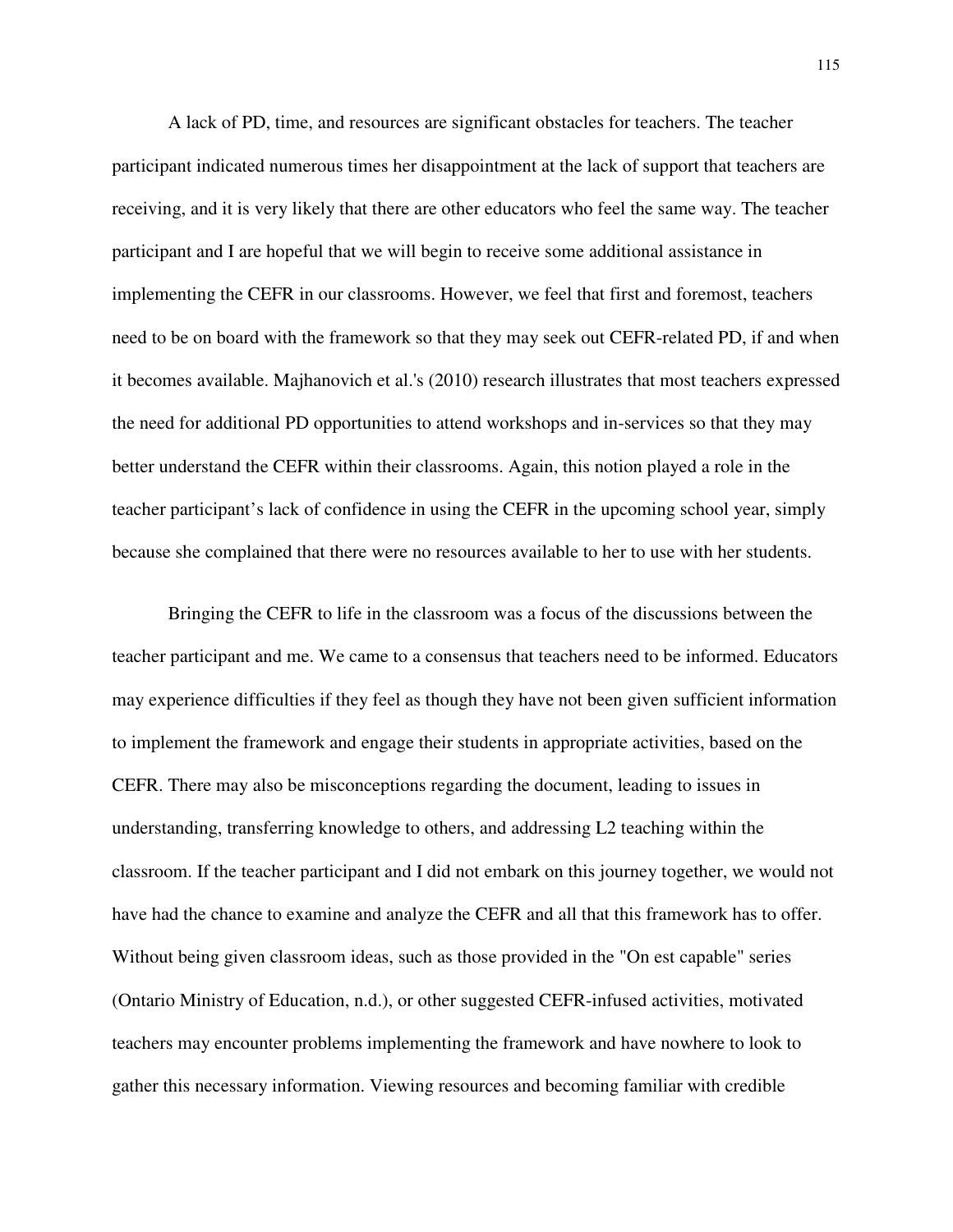sources to assist teachers in learning more about the CEFR was informative; however, these materials required time to find and view. Without this type of case study, teachers would not necessarily be motivated to go beyond what they are given to search for answers themselves.

The type of reflective practice I employed for my study should be more frequently considered and promoted to all educators. Teachers need to take the initiative if they want results. Waiting around for PD opportunities is only wasting time that could be used to make positive steps to achieve success in the classroom. My research can be considered in other facets, not just in FSL environments, because teachers need to see themselves as researchers and take the initiative to take on professional learning in various capacities. There is value and a larger implication of the findings from my study. L2 PD opportunities, up to now, have been rare; thus, whether (or the extent to which) French is valued is not evident. Perhaps reflective practice should not only be contemplated at the school level, but also at the board level.

Following my research, it is my hope that administrators will see the importance of the use and implementation of more frequent professional learning, and either afford teachers or encourage them to seek out opportunities for reflective practice. That is, teachers should be provided with opportunities to reflect, share their reflections with one another, and offer professional suggestions to assist colleagues when the need and/or issues arise. It would be useful to allot time in the work day for French Immersion grade or division group teachers to work with one another throughout the year. When a "new" concept such as the CEFR is at the forefront of a school's focus or the curriculum, collaboration amongst teachers is beneficial and effective because they are then able to talk through their concerns and think aloud, thus leading to a deeper understanding of the issue. The concerns raised in my study are not unique to the CEFR and the FSL curriculum document (Ontario Ministry of Education, 2013). When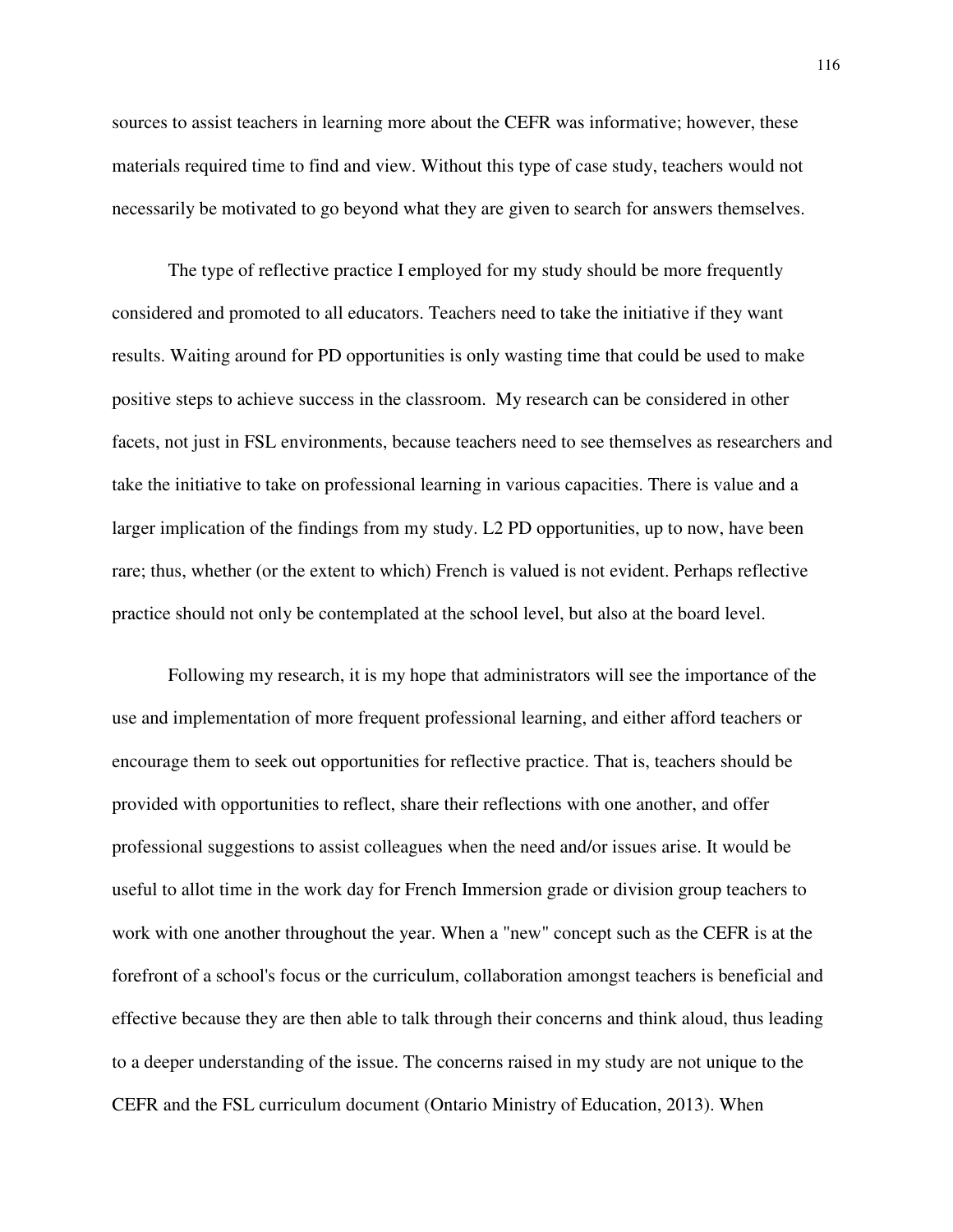considering other ministry initiatives, the recommendations that I am making for PD structures could be applied to other educational innovations as well.

Such collaboration may result in the need for more funding or release time for teachers, but these types of group meetings are more effective and authentic when teachers are the agendamakers of their time, rather than working solely from top-down initiatives. Teachers can begin to think about what PD would look like during the school day and how much teacher involvement would be necessary to engage in such a project. Teachers can consider what it would look like to plan, learn, and reflect together and find ways to build PD into their weekly programs. Teamwork between teachers could alleviate some of the individual workloads within the FSL learning environment. The activities that need to be developed within a classroom can be shared amongst other teachers, both in the school, and within the school board.

# 5.2 Early Childhood Educator Language Barriers

Although at the beginning of the research, I was not aware that my teacher participant would be assigned to teach full-day kindergarten, we began to address some emergent L2 learner issues during our conversations. In a full-day kindergarten French Immersion program, students are expected to take part in the same learning as L1 learners, with an additional language of instruction and engagement. Hickey and de Meijia (2014) express the belief that young children are naturally motivated to take part in playful activities. Furthermore, emergent L2 learners are less self-conscious about errors or mistakes that they may make while beginning to learn a language. As a future kindergarten teacher, this information was vital for the teacher participant.

Her role in the classroom would be to facilitate the French learning through engaging teaching, stories, meaningful activities, and conversing with her learners. The teacher should be

117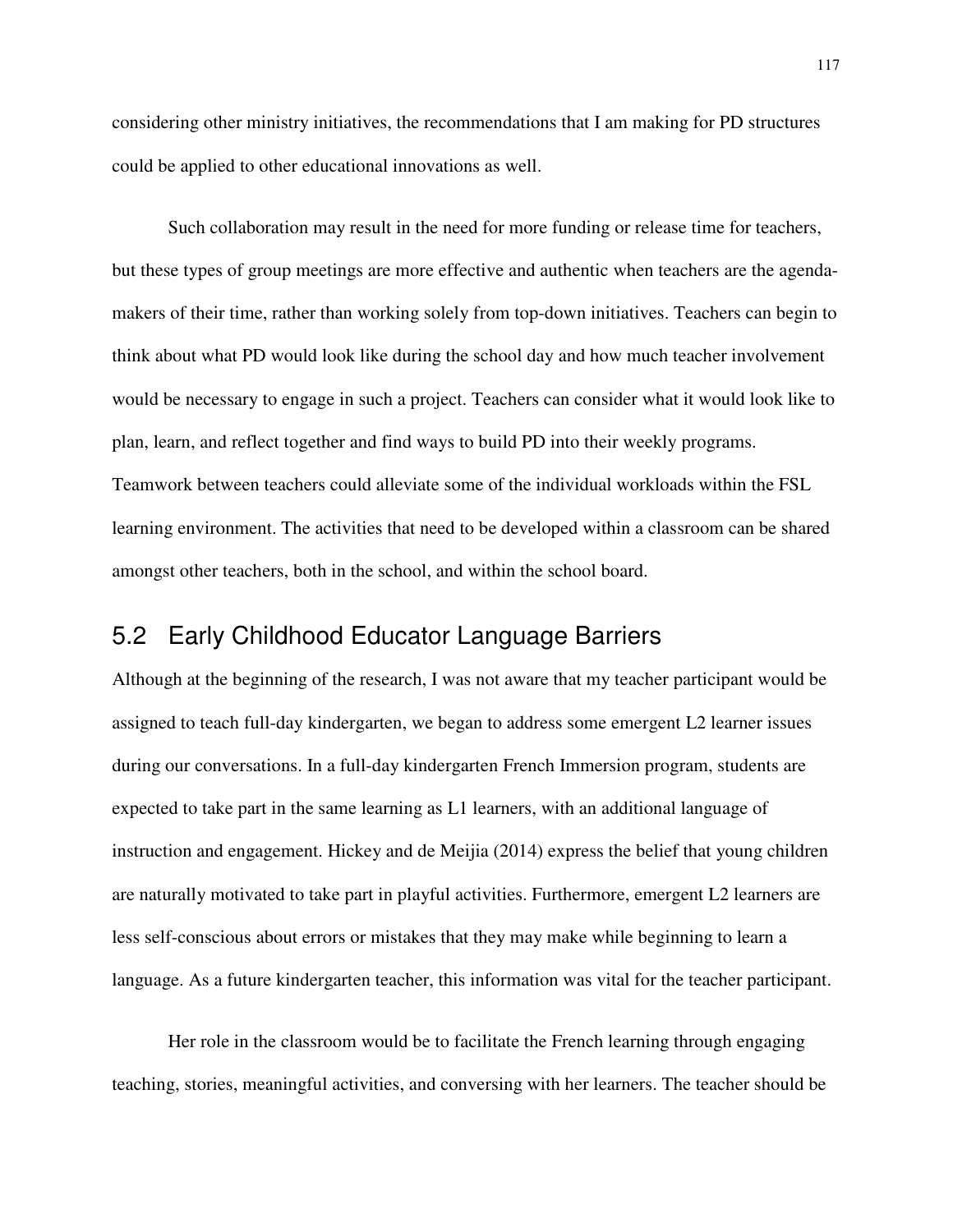aware of her students' ability to take the language further than perhaps emergent older students would be able to if they were coming into this type of program. Younger students would have the ability to take part in play-based activities and actually 'play' with the language and willingly take risks. However, with the full-day kindergarten program comes another piece of the puzzle in the person of the ECE.

ECEs and teachers should be working closely with one another, and the teacher participant and I discussed some possible ways to make this happen in the classroom. Bjorklund et al. (2013) write that it is important to prepare teachers on how to provide children with the target language. Especially in the type of situation that the teacher participant faced, with a solely English-speaking ECE, the two educators would have to work together cohesively to develop strategies so that they could both be involved in the teaching and learning of the L2. It would be helpful for teachers and ECEs to prepare activities that they could both execute, based on the flexibility, open-mindedness, and willingness of the ECE to take on these tasks with his or her developing French language skills. Examples of such tasks include creating language portfolios for students, designing documentation boards, and scribing students' ideas. If the ECE was not comfortable, then the teacher would have to deliver this material to the students while the ECE was given another responsibility. For example, the ECE could circulate in the classroom, listening for key vocabulary that students use in their activity centres. Of course, there would always be the risk that the children would have some exposure to the L1 in the L2 classroom, particularly with half of the teaching team speaking mainly English. However, the ECE could facilitate basic discussions in the L2 using pre-taught vocabulary.

Hickey and de Meija (2013) stress the need for an L2 classroom to contain only the target language. It is crucial for material to be conveyed to learners, especially first-time French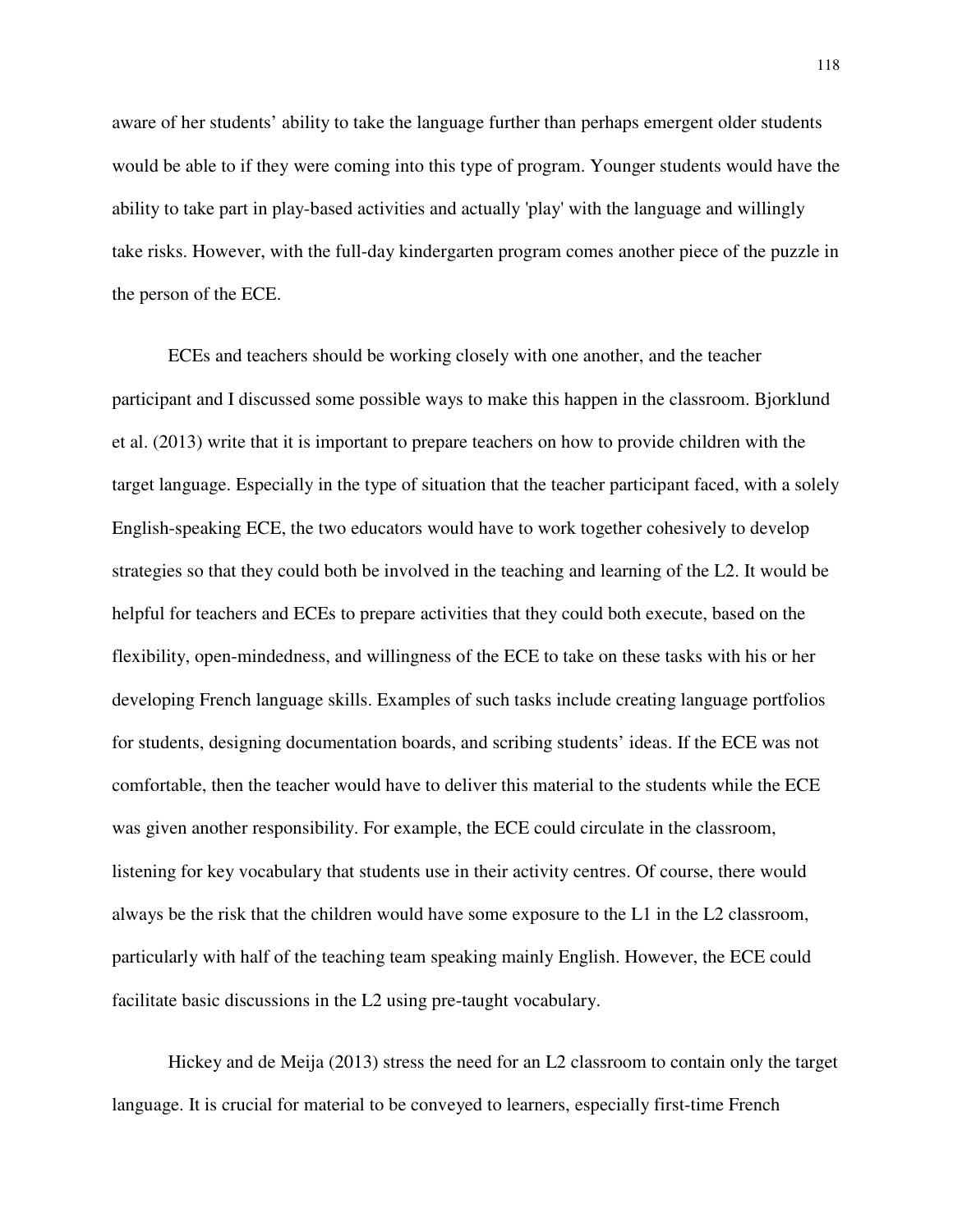students, exclusively using the target language. There is a structural problem with the program that cannot be resolved easily. The full-day kindergarten program seems to cater only to English classroom settings, since the teacher and ECE would both be well versed in the target language, which is English. However, it seems as though, as the teacher participant identified, the government did not fully consider how the program would 'look like' and 'sound like' in a French Immersion classroom. Placing an English-speaking ECE into the classroom does not meet current standards for immersion learning.

It is compelling to think about how and why French Immersion students are seen as parallel to English students given the linguistic disparities to make it appear more palatable to parents concerned that their children might 'fall behind' in an L2 learning environment; an observation Lyster (1990) made almost three decades ago. If a program is deemed beneficial to learning in an L1, it does not necessarily mean that the program can be easily transferable to an L2 environment. What the full-day kindergarten situation is creating is that of a forced, contrived environment that is not only hindering L2 growth, but also the growth of the educators. Englishspeaking ECEs are not able to fully use their knowledge and capacity to teach and learn with students because of the language hindrance. Hickey and de Meija (2013) also echo a concern that the teacher participant discussed, namely that teachers revert to English when they become tired or they see the level of frustration in the student is escalating.

The teacher firmly believed that with the English speaking educator in the room, the French Immersion program had now become a half-English program. The teacher participant's feeling is significant because many French Immersion teachers strive to speak to their students in the target language, but when children become frustrated, teachers automatically switch to the language in which students are more comfortable. This may not only create an issue for ECEs,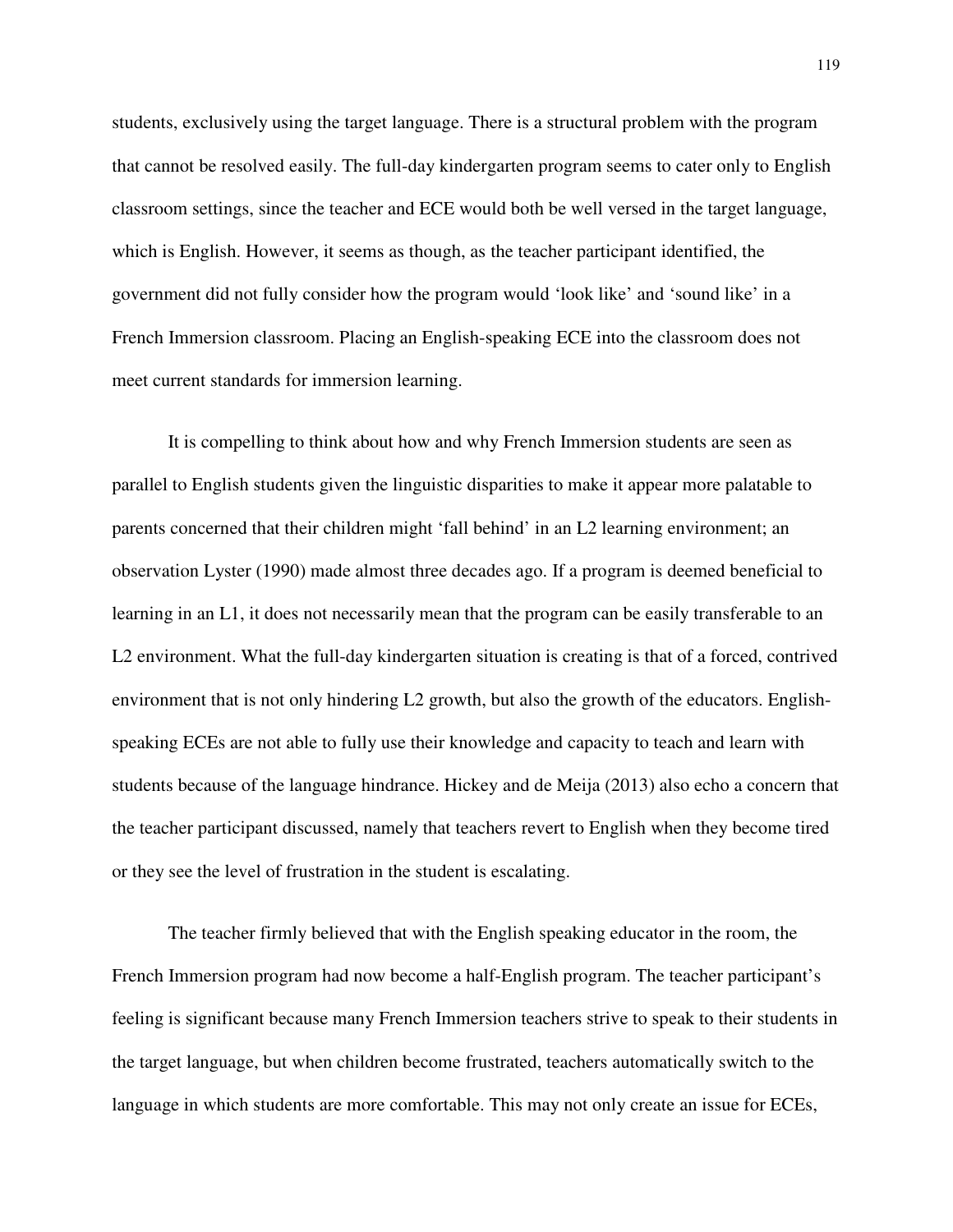but it is one that teachers must face as well. The teacher participant revealed that although she attempts to read French books, she needs to modify what the book says, causing the book to lose meaning. She then becomes frustrated and finds an English book. The teacher's personal struggle to consistently use the target language in the classroom undermines the purpose of the program and the CEFR itself. This situation impedes the students' L2 language acquisition (as is discussed in the next section). Hickey and de Meija (2013) agree when they write that teachers translate material in the L1 to get past supposed weaknesses in the L2; however, these actions actually hinder their students' L2 language acquisition. If students are expected to gain confidence, fluency, and positive attitudes towards the L2, then teachers must also model this and use only the target language, for the benefit of the program and also the students.

The English-speaking ECE issue creates a sizable challenge for full-day kindergarten programs in the French Immersion context. It adversely affects the students' L2 acquisition when the program is basically reduced to 50% French exposure. The teacher participant believed that there is a lack of consideration from the government for French Immersion learners in creating this stumbling block for the early years programs. The problem that remains is that full-day kindergarten French Immersion teachers are supposed to create an L2 classroom culture for students, yet the hired ECE speaks only English. This need to be addressed, as adopting the English full-day kindergarten model cannot happen without further consideration or analysis of how the program affects the L2 classroom.

## 5.3 Lack of Appropriate Resources

Connected to appropriate language within the classroom is the issue of funding appropriate resources. Teachers who are put into a full-day kindergarten classroom are given a monetary allowance to cater to the program needs, such as student-directed learning through play, inquiry,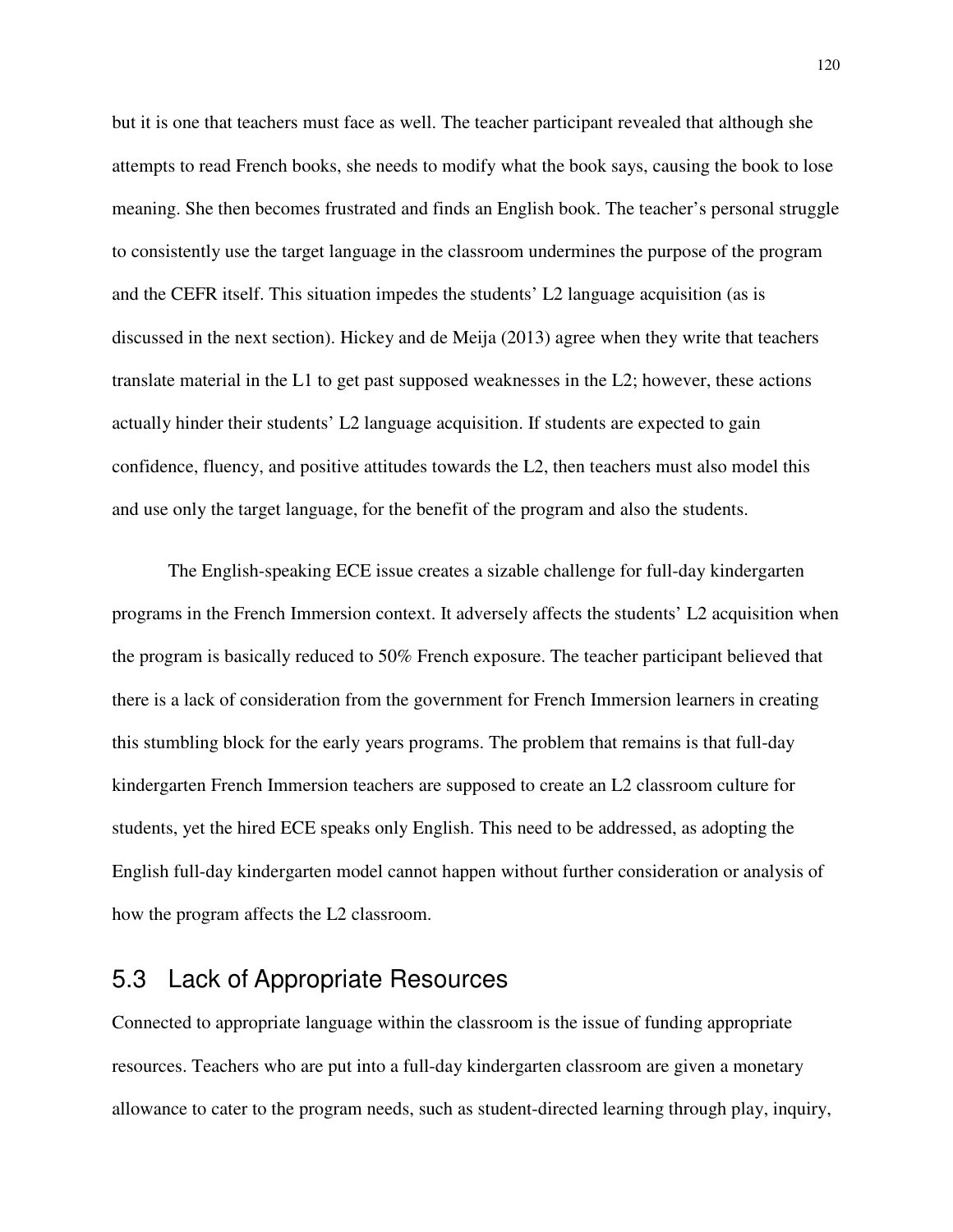and exploration. Materials that teachers may receive for their classroom include sandboxes, light tables, building blocks, and magnifying glasses, to name a few. However, the complicated part of running this program in an L2 is not the manipulatives and materials that students may need to use to facilitate their learning, but the resources necessary to support the learning in the L2. The teacher participant noted many times that she lacked resources in her classroom to provide a language-rich environment for her students. Print materials are not readily available to her and she revealed that most of her stories or activities are translated during her own time or using her own money. The teacher participant's need for resources is evident from her disclosure that she resorted to reading English books to her students due to the high language and vocabulary level found in the available French books. She noticed the students' lack of engagement because of a lack of comprehension.

Perhaps the allotment of money going towards full-day kindergarten learning should be reconsidered, particularly for French Immersion teachers. The amount of money spent on materials for the classroom does not seem as pressing as the resources necessary to use within the classroom. Having items such as audio-books, age-appropriate read aloud storybooks, simple guided reading books, translated activity cards, and blackline masters that are already produced, seem to be a higher priority for the teacher participant. All of these resources can be created by teachers, but this is usually done during their own time. If teachers had, at their fingertips, these kinds of resources readily available to use with their students, then more time could be given to developing new ideas, creating documentation boards, and spending time learning with students, rather than on recreating and developing new resources.

It seems as though the government has taken an English-based program and automatically assumed that the French-based program has the same needs to be addressed.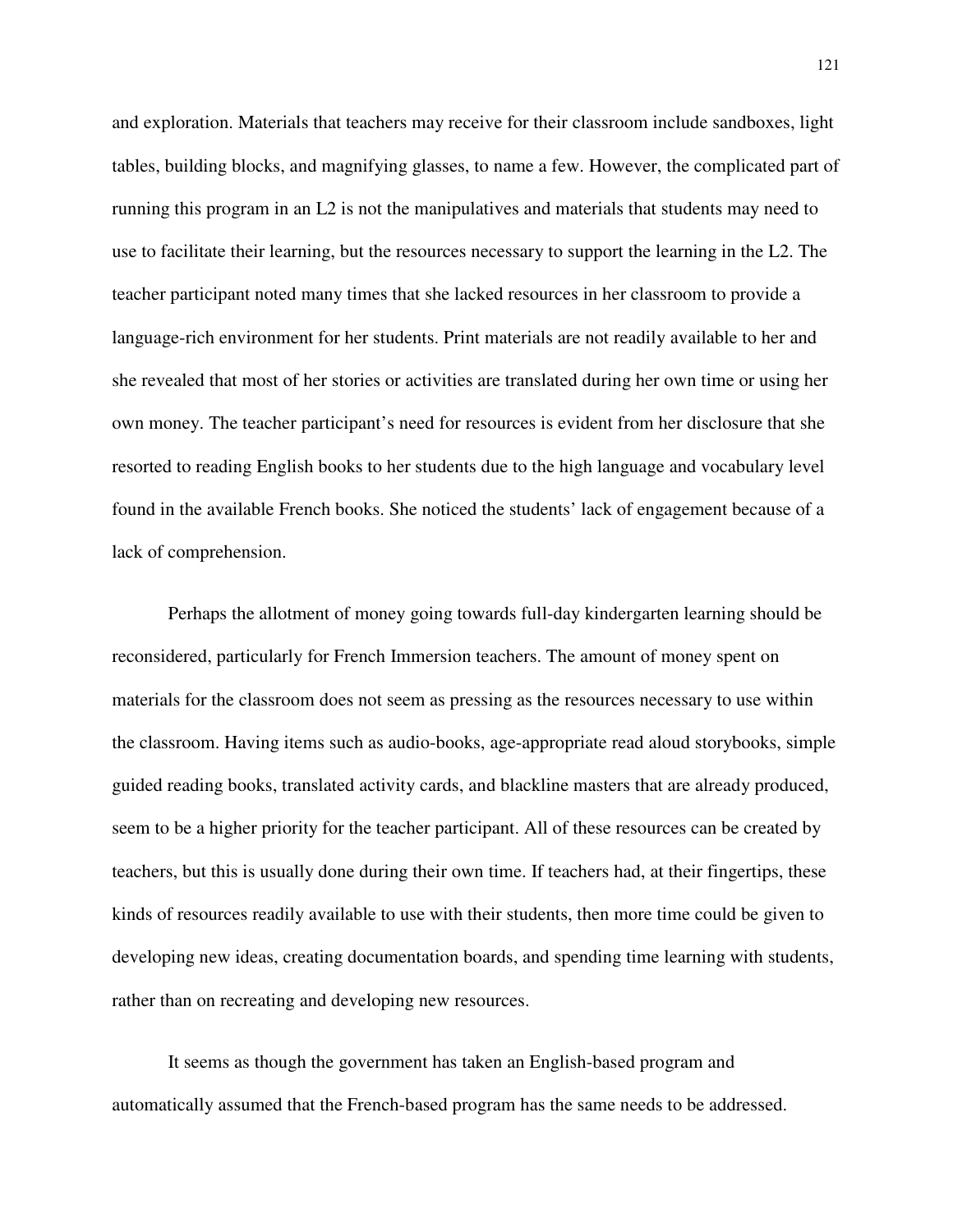However, there are slight differences between the two learning environments. There should be additional funding given to L2 teachers to purchase resources that are applicable to them in their classrooms, and that will support language acquisition. Once students are given the tools to allow them to succeed in acquiring an L2, then the other materials (such as the ones used in English classrooms) can be further considered.

The types of resources mentioned in Majhanovich et al.'s report (2010) included in the activity kits would be worth exploring as the teachers from this research noticed a difference in student success after using the CEFR-infused activities. Perhaps if there was a kindergarten version of this resource, then this could be brought into FSL full-day kindergarten classrooms. These activities should be ones that have been tried and tested in other capacities, by teachers and/or researchers, so that educators are aware that the activities are indeed age-appropriate and suitable for their emergent bilingual learners. Teachers are not only lacking PD opportunities to further their own learning, but also materials that can assist them in the classroom.

Resources are not limited to tangible items – they can also come in the form of school board personnel, including subject experts. Following my study, PD could be revised at the board level so that French Immersion schools could draw on the FSL knowledge that is available. Perhaps FSL consultants knowledgeable about the CEFR and other topics of concern could visit schools weekly and meet for a short amount of time with a group of teachers who are interested in furthering and broadening their knowledge. This could be seen as daunting to some teachers with commitments after school hours, but perhaps a mutual time could be suggested so that all interested teachers could be included if release time could not be provided during the school day. Alternatively, time could be freed up for teacher reflection and collaboration during assemblies. In that way, teachers would not miss teaching or content-related activities. Finding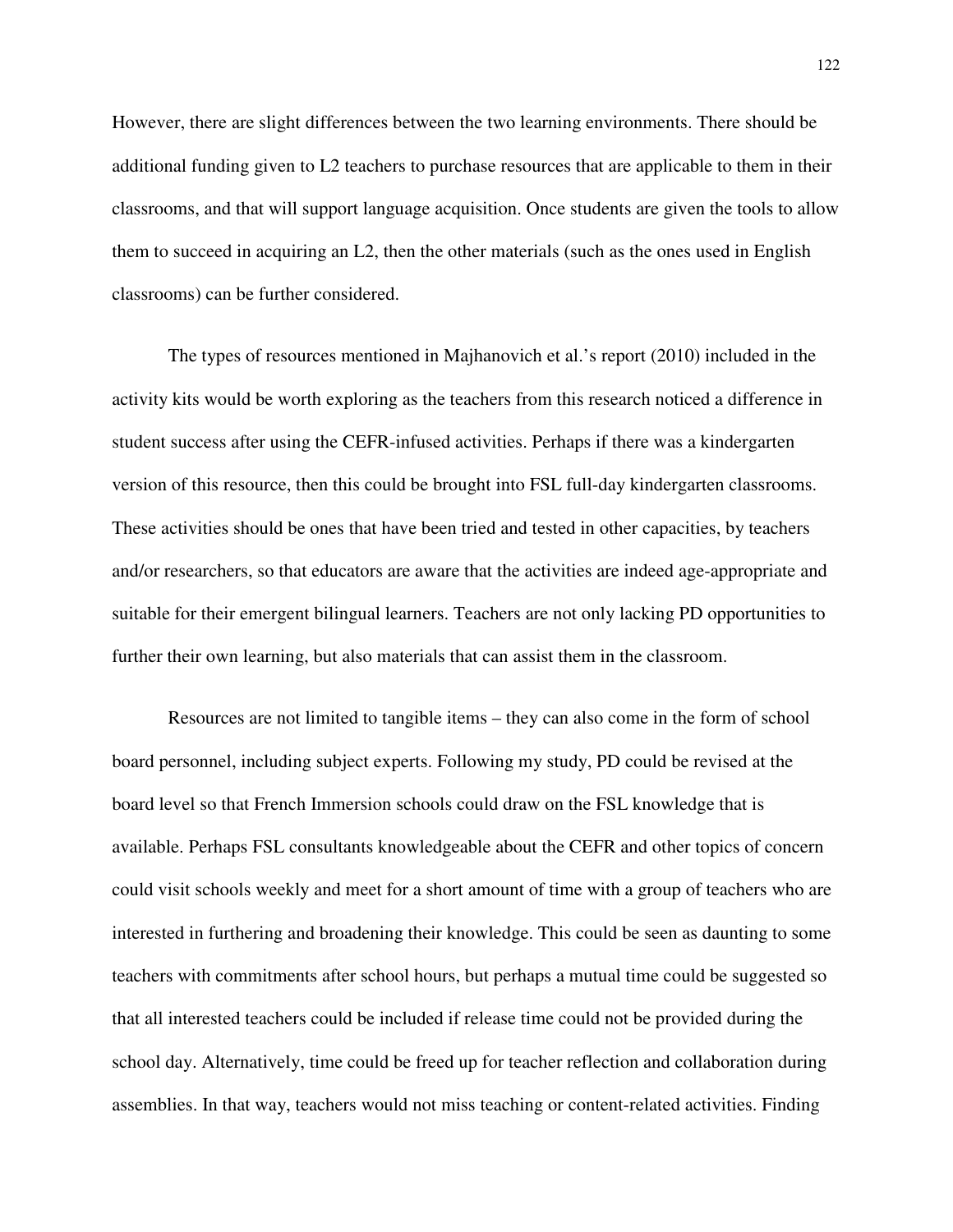creative solutions is necessary since when students are given the proper tools to jumpstart their language learning, they gain the foundation necessary to continue their L2 learning and gain the knowledge on which they can build in subsequent grades.

### 5.4 Lifelong Learners

As lifelong learning is also a vital aspect of the CEFR, the teacher participant referred to a number of experiences that she had that allowed her to see how French affects students and carries over into their everyday lives. The teacher participant witnessed, first hand, students showing their enthusiasm for learning an L2 and using the acquired L2 to communicate with others. She stated that students are applying their knowledge and motivation for learning the L2 when they are using it in all capacities of their lives, such as at school in the hallways and at recess, or at community events or birthday parties. The learning of an L2 is never-ending and ever-lasting, and my study allowed the teacher and me to see the possibility and difference that can be made through using the target language in authentic and real-life situations.

It was helpful for the teacher participant and me to examine the role of students within an L2 classroom. As Ellis and Shintani (2014) write, students' roles change from a 'language learner' to a 'communicator'. There is much truth to this statement, as the teacher and I realized. In giving students useful and practical vocabulary that allow them to speak amongst themselves, to answer questions, or to form clear sentences, teachers are able to equip students with strategies to engage in conversations, discussions, and dialogues. As professional educators, we were able to join in conversations, discussions, and dialogues to further our learning. We were able to witness students achieving L2 expectations through the "On est capable" video (Ontario Ministry of Education, n.d.). We also thought of past experiences where students showcased their learning through language-rich spoken activities. Once the explicit teaching and learning is done, students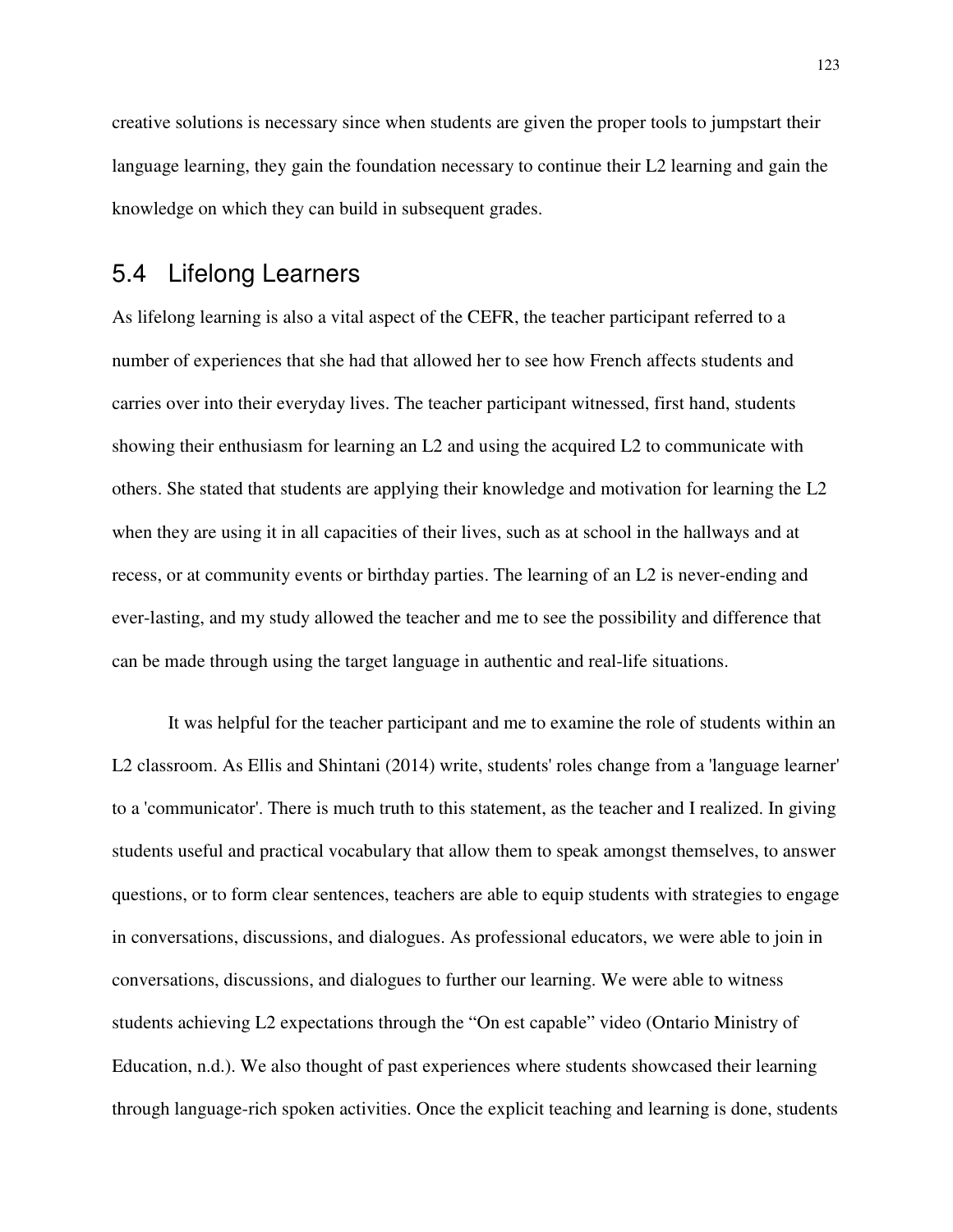are then able to reflect on their proficiency and oral language acquisition in the L2. Students are therefore continuous learners, but are well on their way to becoming communicators. Learners develop a sense of self-motivation and Majhanovich et al.'s report (2010) also refers to this idea as the development of learner autonomy. The CEFR encourages learner independence and the teacher participant believed that students can reach goals that are given to them. This is true, provided children are given the opportunity to engage in appropriate and authentic activities. Giving students high expectations will allow them to succeed, and Majhanovich et al. (2010) believe that students can learn on their own.

Vandergrift (2006) further supports the notion that language learning is a lifelong task and that the ultimate goal is the attainment of language proficiency. The CEFR provides a perspective on language proficiency that focuses on individual progress in language performance, measuring the progress at each stage of learning on a lifelong basis (Vandergrift, 2006). It is evident that the FSL curriculum document (Ontario Ministry of Education, 2013) whole-heartedly supports the idea of learning French as an advantage in the future for students. Having this ability to communicate in an L2 gives students the competitive advantage in the workforce and will open their opportunities to other avenues in their lives. Students who are given the tools to practice how to communicate effectively and proficiently within the classroom have an advantage in the workplace. For this reason alone, the learning of the L2 should be considered to be a lifelong journey – one that transfers into other aspects of students' lives.

Lifelong learning does not only occur in students, but in adults as well. As educators, I believe that we all possess an inner motivation to continue learning, as this is our mandate, as teachers, to educate. Teachers, as lifelong learners, should feel inspired to seek PD and it is their responsibility to make this happen. As discussed earlier, the lack of PD that has been offered to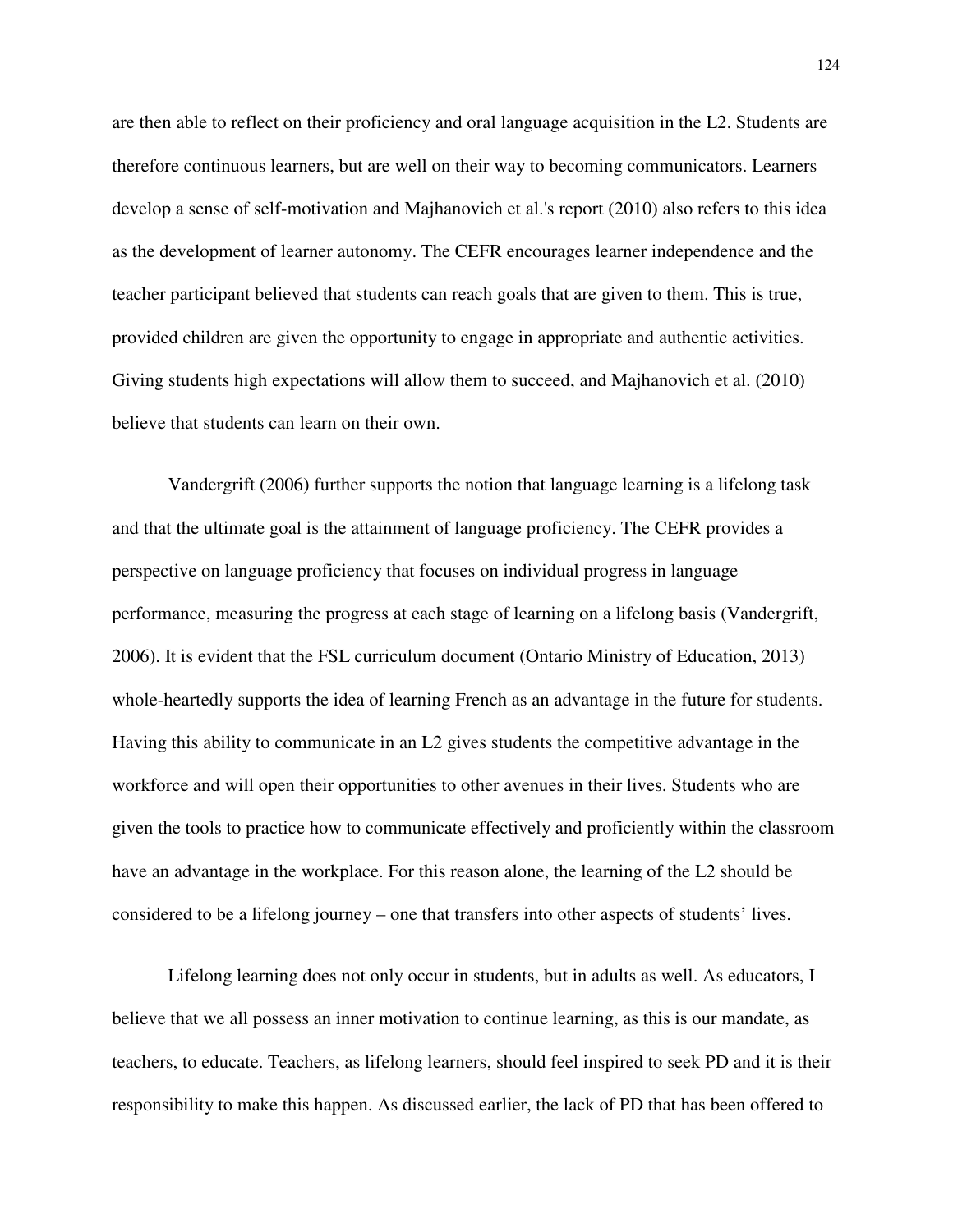FSL teachers since the introduction of the FSL curriculum document has been disappointing this school year (Ontario Ministry of Education, 2013). We not only questioned the accountability of FSL consultants and program heads, but the responsibility of educators. Teachers who are not willing or able to engage in PD outside of school hours would not be able to stay up-to-date with current or best practices. These concerns allowed me to ponder my study and reflect on the fact that I did not have many teachers interested in participating in my research. I did, however, find someone who was a lifelong learner and was committed to working with me over the summer to conduct my multi-phase case study. It was surprising that there was not more interest in my study, given the lack of PD that is available to FSL teachers in particular.

## 5.5 Summary of Discussion

The three phases of interviews with the teacher participant led me to believe that the points discussed above were the most compelling findings. The type of research allowed us to engage in deep conversations about the CEFR, and her journey to understand how to adopt the framework into her classroom. We thoroughly discussed her overarching challenge of working with an English-speaking ECE in a French Immersion program. We also talked about how appropriate resources needed to be purchased using a different perspective for French Immersion full-day kindergarten classrooms rather than relying on the same materials used in L1 classrooms. Finally, the thread of lifelong learners that appears in the CEFR and the latest version of the FSL curriculum (Ontario Ministry of Education, 2013) were woven throughout our interviews.

As noted in other studies, such as those conducted by Majhanovich et al. (2010), Mison and Jang (2011), and Piccardo (2013), the findings from my study also support the need for further PD. Teachers must be given the necessary time and information to absorb new ideas to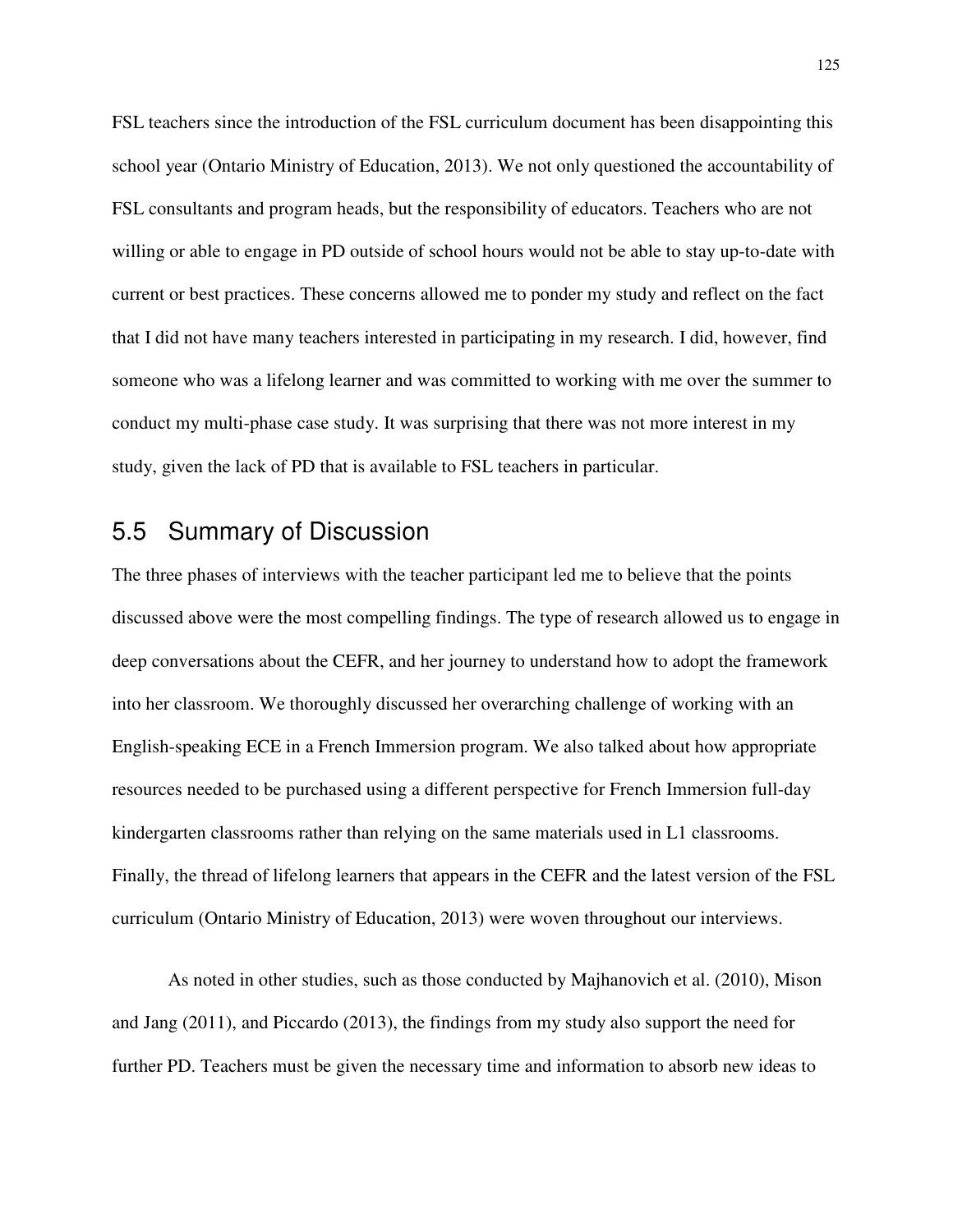gain further understanding to assist them in making use of certain principles of the CEFR in their classrooms.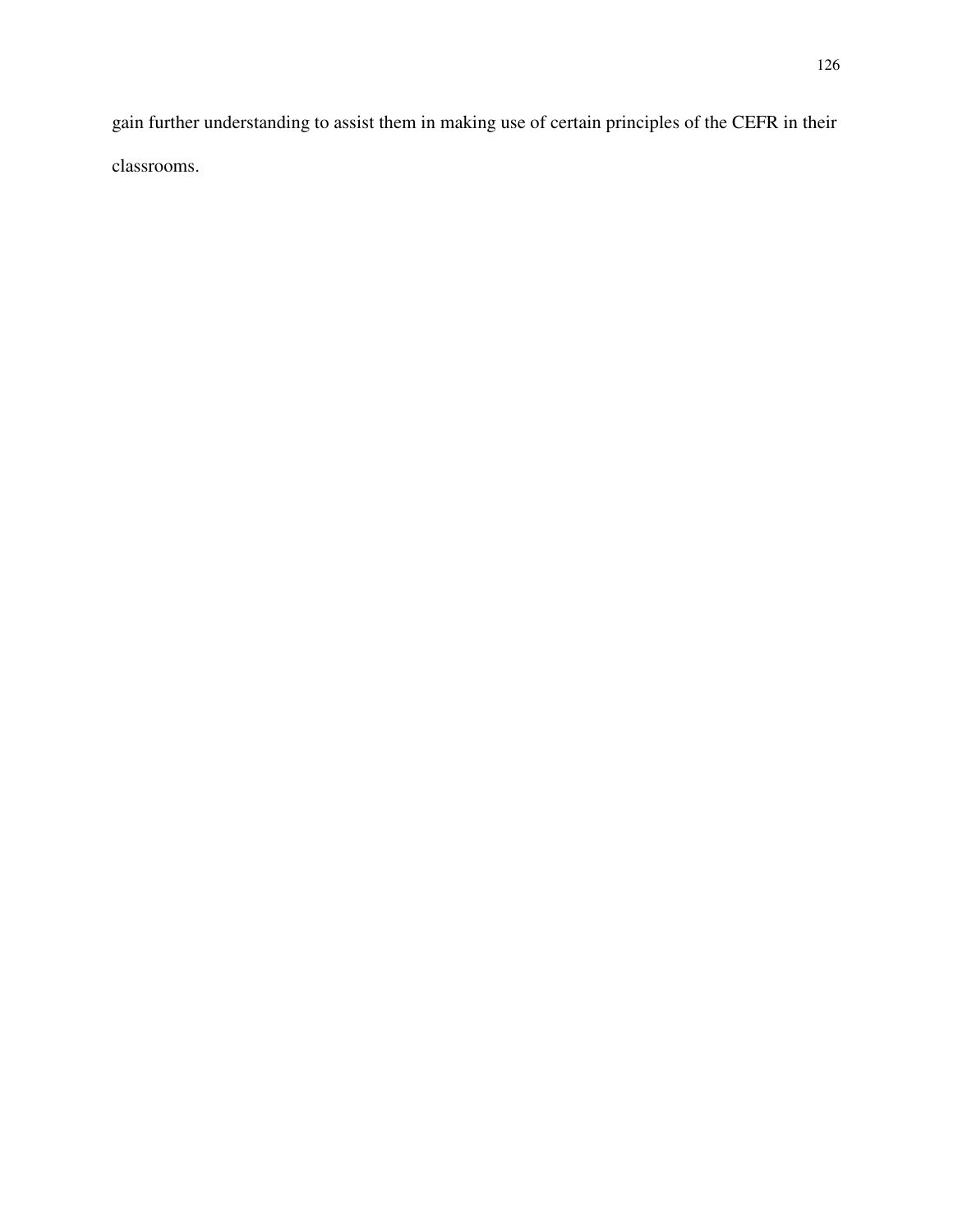# Chapter 6

## 6 Summary

The purpose of my 5-month long case study was to learn how teachers can be assisted in implementing some principles of the *Common European Framework of Reference for Languages* (CoE, 2001) into their FSL pedagogy and practice in a French Immersion classroom, mainly primary-aged children. Through this case study, the participant and researcher embarked on a 'self-reflective enquiry' to improve our practices. Through a series of three phases involving interviews, we were able to identify a common concern of understanding the CEFR and its connection to the new FSL curriculum document (Ontario Ministry of Education, 2013) and work collaboratively to address the perceived problems. We carried out discussions that allowed us to become reflective practitioners and challenge each other's thinking and learning (Schön, 1983).

There were a number of sources that were consulted throughout this research. The most prominent ones include the works of Ellis and Shintani (2014), the Council of Europe's (2001) *Common European Framework of Reference for Languages*, Vandergrift (2006), Majhanovich et al. (2010), Mison and Jang (2011), and Piccardo (2013). Ellis and Shintani (2014) gave an overview of L2 acquisition and focused on meaning-focused instruction as an approach that allows learners to be engaged in processing input and output in a variety of communicative contexts (Ellis and Shintani, 2014). The CEFR provided a foundation for my research having been developed by the Council of Europe in 2001 after three decades of research on language teaching, learning, and assessment. The framework encourages achievement of a consensus on the fundamentals and practices of language teaching, learning, and assessment. The goals of the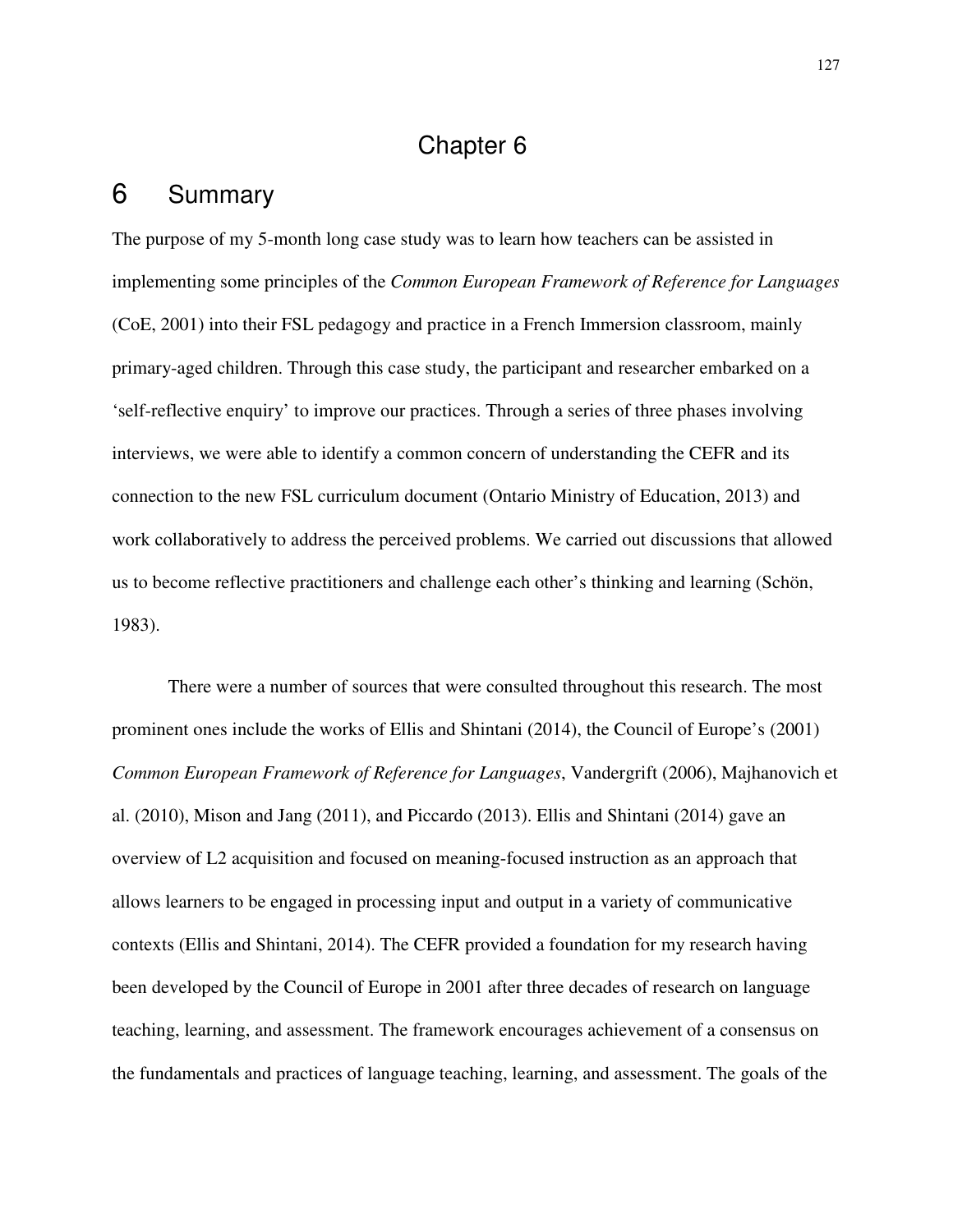CEFR are to provide guidelines on defining levels of proficiency in learners at each stage of their language learning. The CEFR allows for transparency and promoting international cooperation in the field of modern languages (CoE, 2001).

Vandergrift's (2006) research determined that the CEFR was the most comprehensive and comprehensible way to describe language proficiency. Vandergrift (2006) deemed the CEFR as being flexible enough to use in Canada and that establishing a framework could create a common understanding of what functional proficiency of a language means. He argues that language learning is a lifelong task; the ultimate goal being the attainment of language proficiency (Vandergrift, 2006). Majhanovich et al.'s (2010) report presents research conducted in nine different school boards across Ontario. Core French and French Immersion teachers were involved in the study and implemented CEFR-informed activities in the classroom, through kits provided to them, to observe the benefits of using such activities. The results of using such activities presented gains for both Core and Immersion students in areas of learner autonomy, developing oral language ability, self-assessment and increased student motivation, real-life applicability, and ease of parental communication (Majhanovich et al., 2010). This study identified that most teachers expressed the need for additional PD opportunities through workshops and in-services to help them better understand the CEFR (Majhanovich et al., 2010).

Mison and Jang's (2011) research aimed to bridge the gap between the CEFR's tenets and teachers' existing knowledge, experience, and needs in classroom assessment. They believed that giving teachers time to understand their experience of teaching and learning and adapting innovative procedures could ease tensions and conflicts that could arise when trying to adapt to a new teaching or assessment method (Mison and Jang, 2011). Piccardo (2013) served as a basis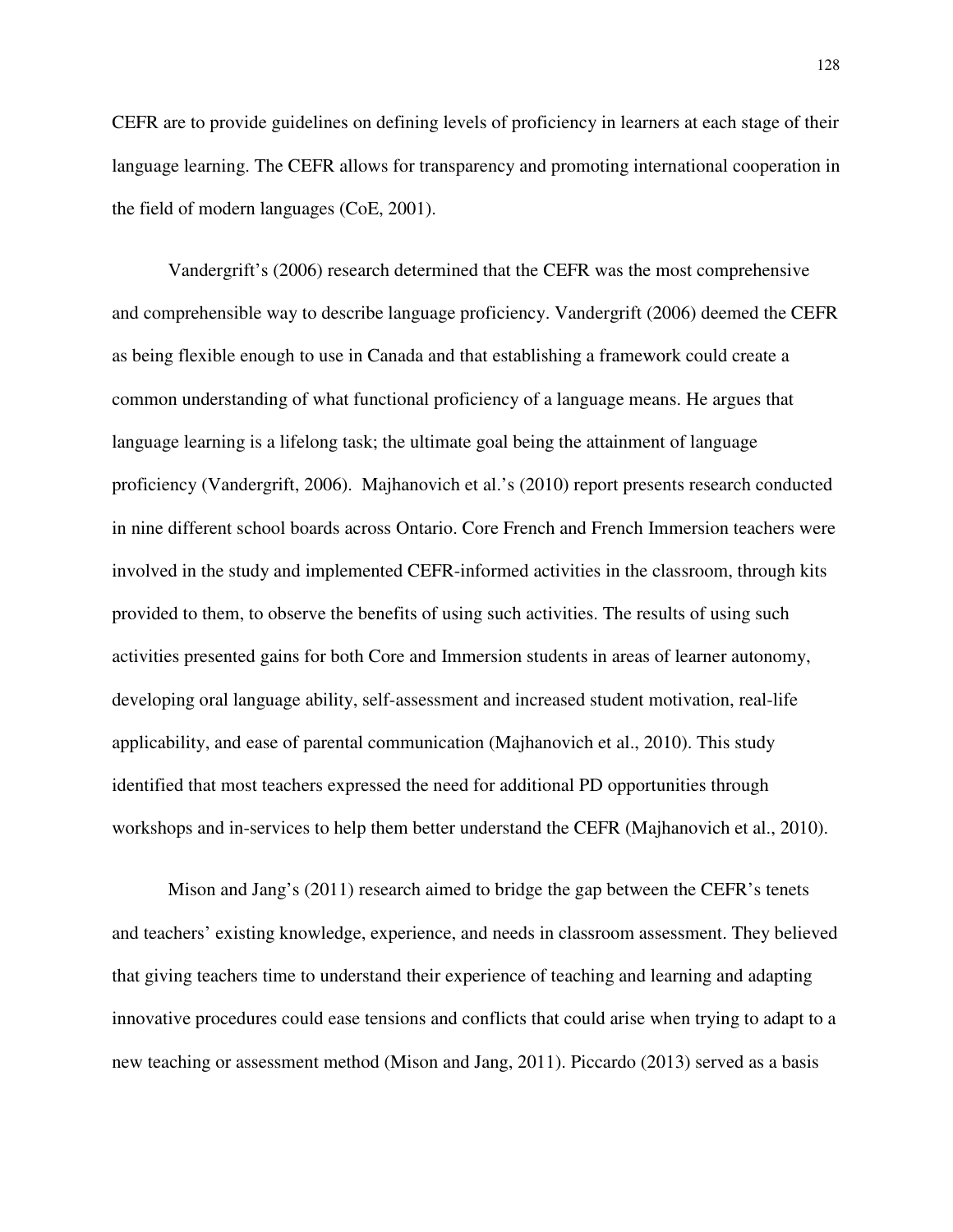and affirmation of my research, as she highlighted the need for teacher PD to be conducted in phases, which was similar and pertinent to my study.

The three phases of my study allowed me to gain some key findings. Understanding the CEFR and its reference levels was the first discovery that I made through discussions with the teacher participant. Fully understanding the CEFR before trying to adopt parts of it within the classroom is necessary. The teacher participant had some understanding of the framework, but there were gaps in her understanding that needed to be clarified through a closer lens. We discussed, in depth, how to better create authentic activities, make use of task-based language teaching that relate to the curriculum, reference levels, and "Can Do" statements to consider ways to further support students. This teaching and learning process was necessary in our study to create a basis for our discussions.

Second, student success was a recurring theme because as educators, we want the best for our students. We identified that setting high expectations for students to achieve as beneficial to their learning, and that honouring the student voice through L2 learning is critical. Through the use of activities where children feel comfortable and confident in practicing their speaking, they are given opportunities to celebrate their learning and language proficiency instead of being silenced by their teachers. The option of using an ELP was explored, even for kindergarten-aged students, as this type of document provides a way for students to see the growth in their language learning and record their experiences in learning the L2.

Classroom practice and seeing the practicality and potential links between the CEFR and the FSL curriculum (Ontario Ministry of Education, 2013) was crucial for the teacher participant to see the purpose of being involved in this study. We thoroughly discussed how a CEFR-infused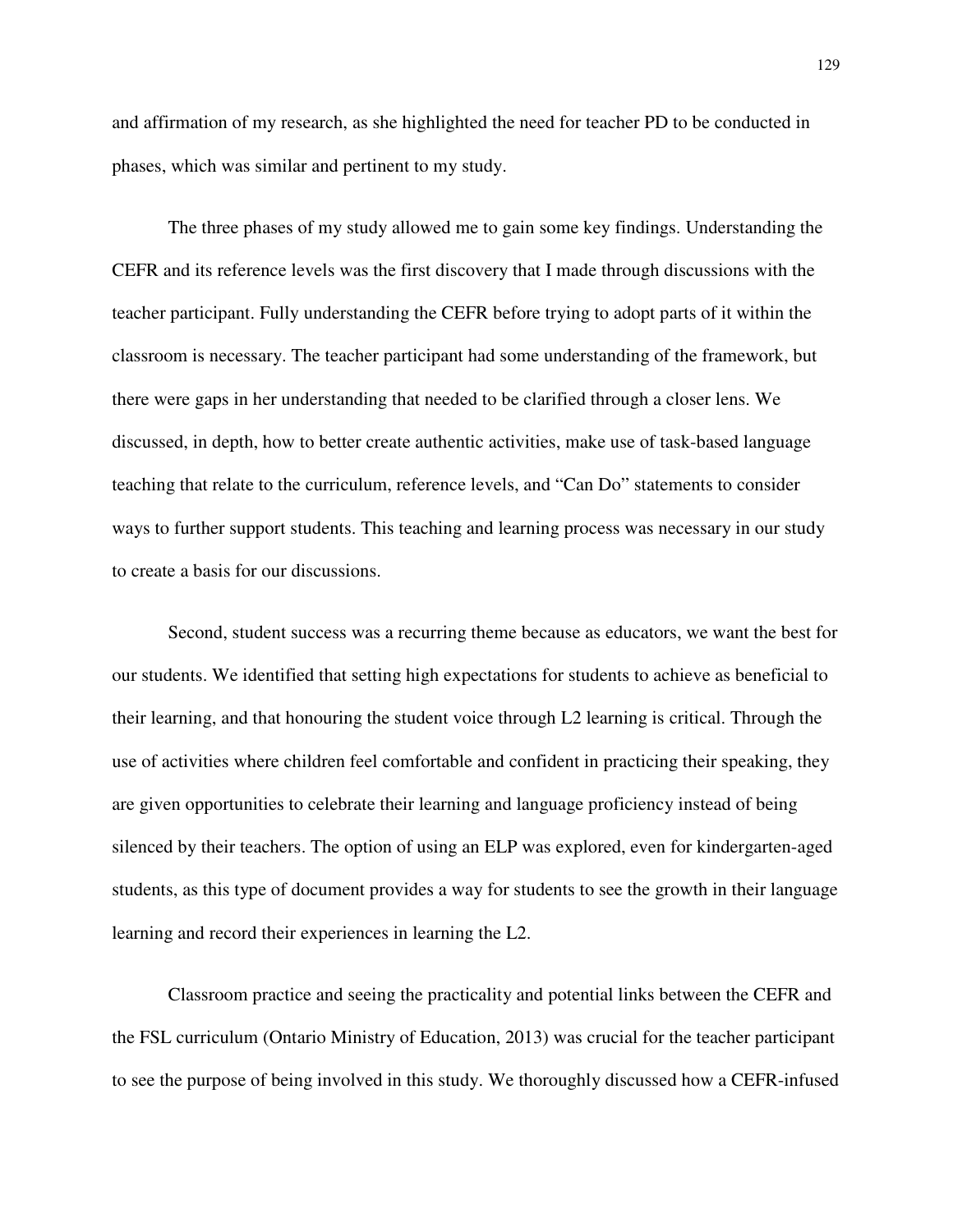classroom would look and sound like in an ideal situation. However, in the second phase of our study, the teacher participant revealed that the ECE who shared her classroom was an Englishspeaking individual. This went against the view expressed in our discussions that classroom interaction should be conducted entirely in French.

The two main threads that were revealed through my study were that PD of any sort is lacking for FSL teachers being introduced to the CEFR and/or the new FSL curriculum document (Ontario Ministry of Education, 2013), and that placing an English-speaking ECE in a full-day French Immersion kindergarten program is defeating the purpose of the L2 environment. It is evident from these deficiencies that FSL and the CEFR are not at the forefront of our province's education agenda. With the introduction of a new curriculum document and a framework that is unfamiliar to most teachers, one would think that school boards would be encouraging teachers to seek out more information on the new initiatives as efficiently as possible. The fact that there has been little to no PD offered to educators sends a strong message to FSL teachers.

Another layer that is added to this situation is the implementation of full-day French Immersion kindergarten programs that typically feature one French-speaking educator and one English-speaking educator. This is a problematic scenario, especially in an environment where students are supposed to be exposed to the L2 all day to build their oral receptive and production skills. This circumstance veers the program away from its values and creates misconceptions for teachers, students, and parents.

The research question that I hoped to answer through my study was, "How can teachers work together collaboratively to understand and draw on a pedagogical innovation such as the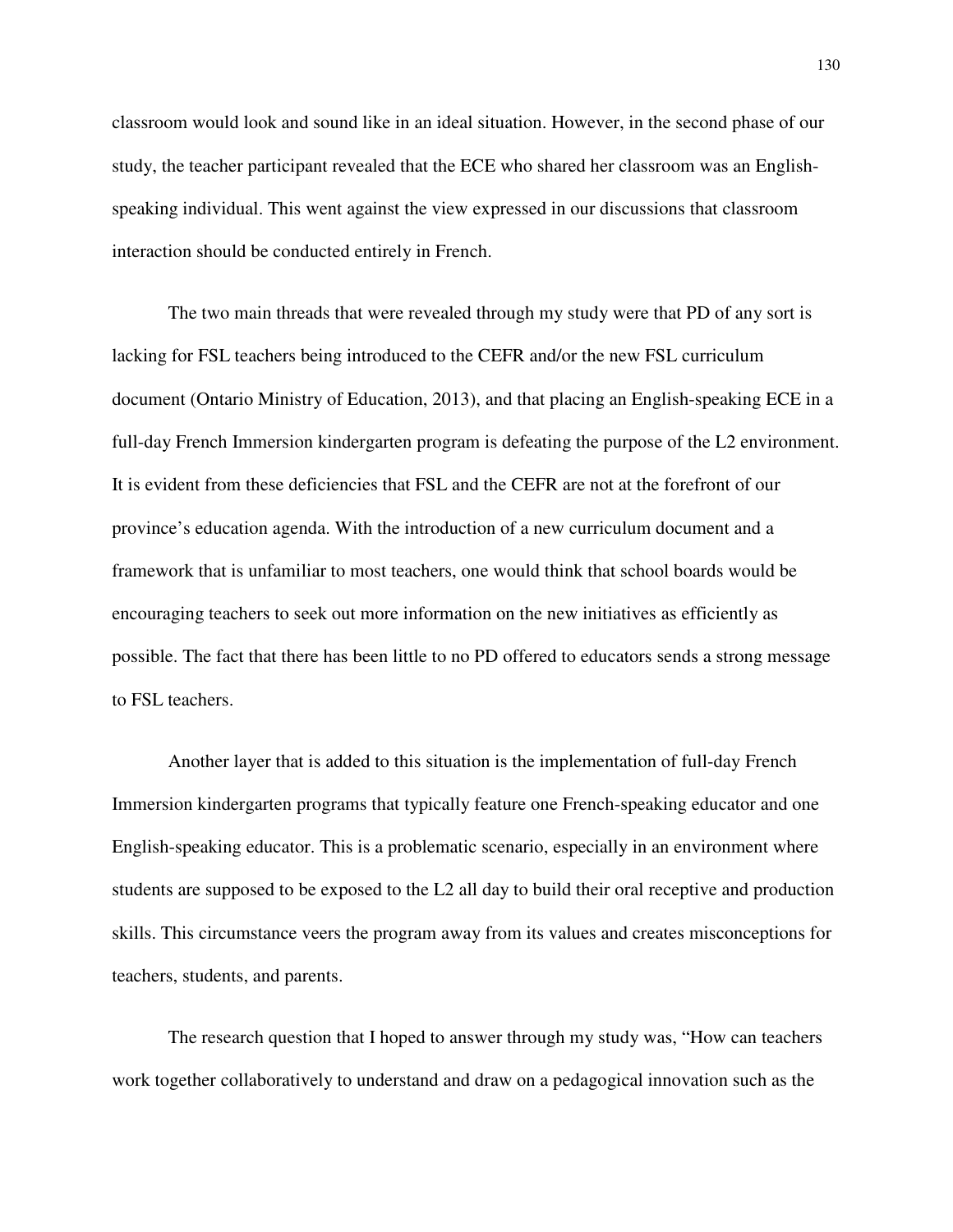CEFR in a French Immersion classroom?" I would say that I successfully answered this question through my study. By working closely with a teacher participant who was interested in furthering her lifelong learning and growth as a French Immersion teacher, we unpacked parts of the CEFR that we deemed most useful to our classrooms. We achieved a solid start to creating a foundation for our personal teaching practice. Having a critical individual to teach to, reflect with, and learn from is a way to build collaboration and knowledge. The time committed to this study allowed both the researcher and teacher participant to gain knowledge that otherwise would likely not have been addressed through PD opportunities. Teachers need to begin to see themselves as researchers and target their needs first and foremost. If this means embarking on an independent study rather than waiting for an opportunity to arise, then student achievement and success are at the forefront of education. Teachers initiating their own PD relates to teachers being lifelong learners, which is also tied to the values that L2 educators attempt to instill in their students.

### 6.1 Points to Consider

This study allowed me to gain information on the teacher participant and how to assist her in understanding the key tenets of the CEFR and our three phases gave us plenty of time to reflect on our practice and the study. However, being able to see the teacher participant in her classroom would have added another factor to the study because I would have been able to see if the knowledge from our work together transferred into her teaching. In addition to this, I would have had the chance to give her constructive feedback or share my observations with her, based on the CEFR knowledge base we gained together.

Second, I had hoped that I would have the chance to interview two teachers. Due to the summer holiday, I was only able to work with one teacher participant. I appreciated the time and insight that she provided me with, but I think that having another person's perspective could have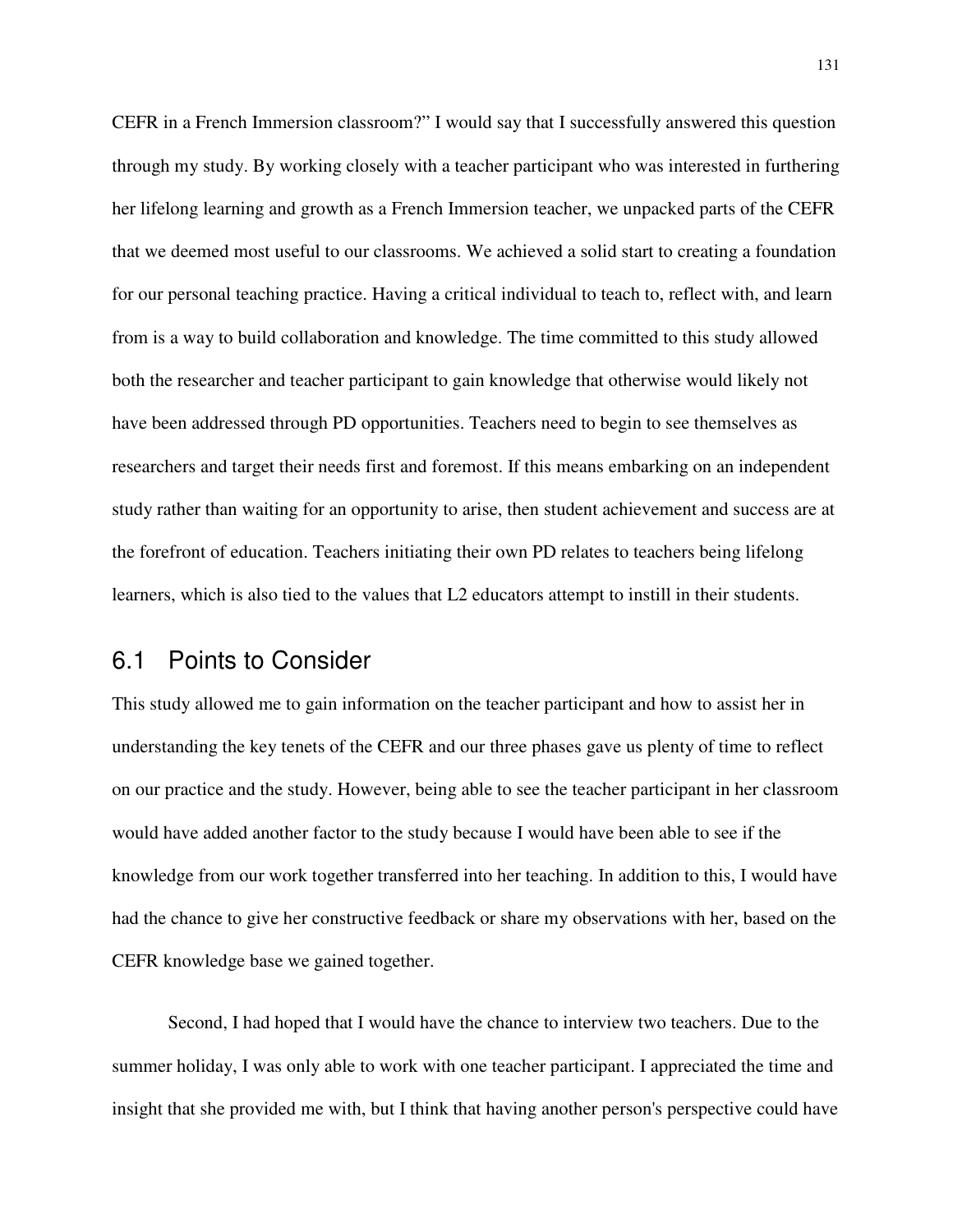been informative. With two participants, I could have had the opportunity to not only compare each participant's experience with the literature, but compare and contrast the two journeys with one another. This could have led to a more profound and eye-opening discussion and, depending on the findings, could have reflected more teachers along with their experiences, rather than just one educator's point of view.

While concerns could arise when discussing teacher/ECE relations in an L2 classroom, my goal was not to downplay the value of having an, but it was to highlight the challenges that were revealed in my study with regard to including ECEs who are not French-speaking into fullday kindergarten classrooms; it revealed that the ECE's expertise and knowledge were limited in the context of the language barrier that the situation created.

## 6.2 Limitations

The study was conducted during the summer months. As teachers usually have other commitments during their time off from school, I was only able to find one teacher participant to participate in my study. This limited the findings of my study to one single educator. Ideally, having two or more teacher participants would have allowed me to gain a deeper understanding of teachers' reflections on the PD and could potentially allow for some generalization. However, given the constraints of the study, I focused solely on one teacher.

 Another limitation to the study related to the design. In future research, I would like to observe students and teachers in action to see the reality of her classroom and be in a better position to provide them with critical feedback and suggestions.

 The FSL curriculum document (Ministry of Ontario, 2013) used to guide my study was also limited to Grades 1-8, French Immersion; that is, it did not pertain to French Immersion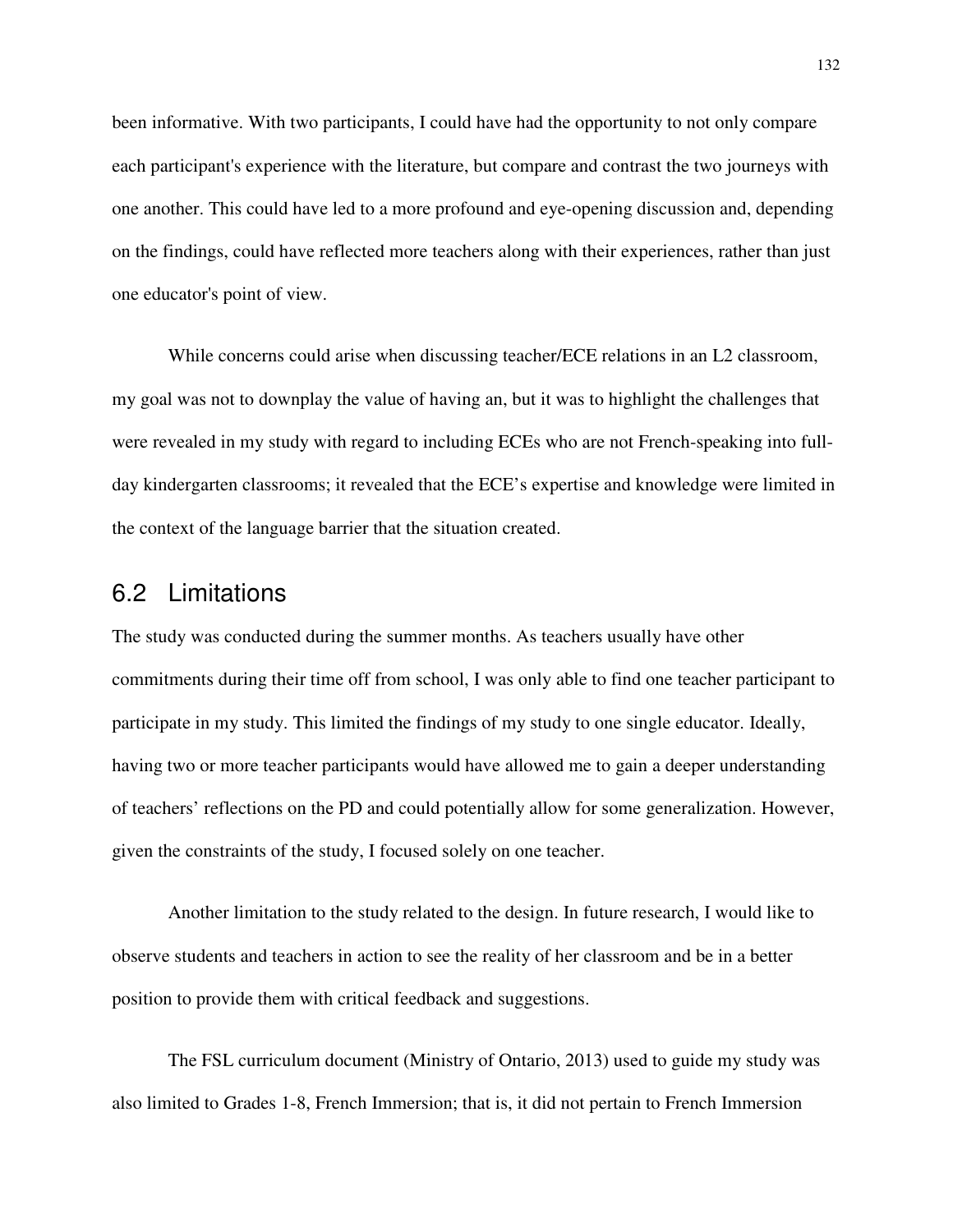kindergarten. As this relates to my current background in education, I was eager to explore the curriculum with a teacher participant. However, the new FSL curriculum did not relate entirely to her or my initial goal of the research.

### 6.3 Future Research Recommendations

In discussing with my teacher participant areas where the study could have been improved, I suggested identifying the teacher's goals and what she deemed as being useful and helpful and then structuring the PD around her needs. I proposed that she and I could have worked together to create some lessons that would be considered to be CEFR-based lessons, even throughout the summer. We could have run through the lessons and done a mock lesson-type rehearsal while identifying different curriculum areas and reference levels that the lessons would encompass. This is something that I would hope to better achieve if I were to conduct a similar study in the future. More often than not, professional learning is done in a teacher-directed way. However, just as we are trying to move our students from teacher-directed to more child-centred learning, perhaps this is the start of a change in the way that PD opportunities are conveyed. Rather than ministry objectives being presented to teachers, perhaps teachers will have the opportunity to visit other classrooms to see a variety of programs and activities used within a French Immersion classroom that are of importance to them, which will be considered as a PD activity.

In the future, researchers should consider conducting classroom observations to see other teachers attempt to implement the CEFR and see how CEFR-infused activities looked like in the classroom context. Researchers should spend extended periods of time with teacher participants implementing the CEFR so researchers could help the participant evaluate the effectiveness of the learning sessions and assist the teacher to begin to independently use the CEFR to its fullest potential in the classroom. This could give the researcher the opportunity to see if his or her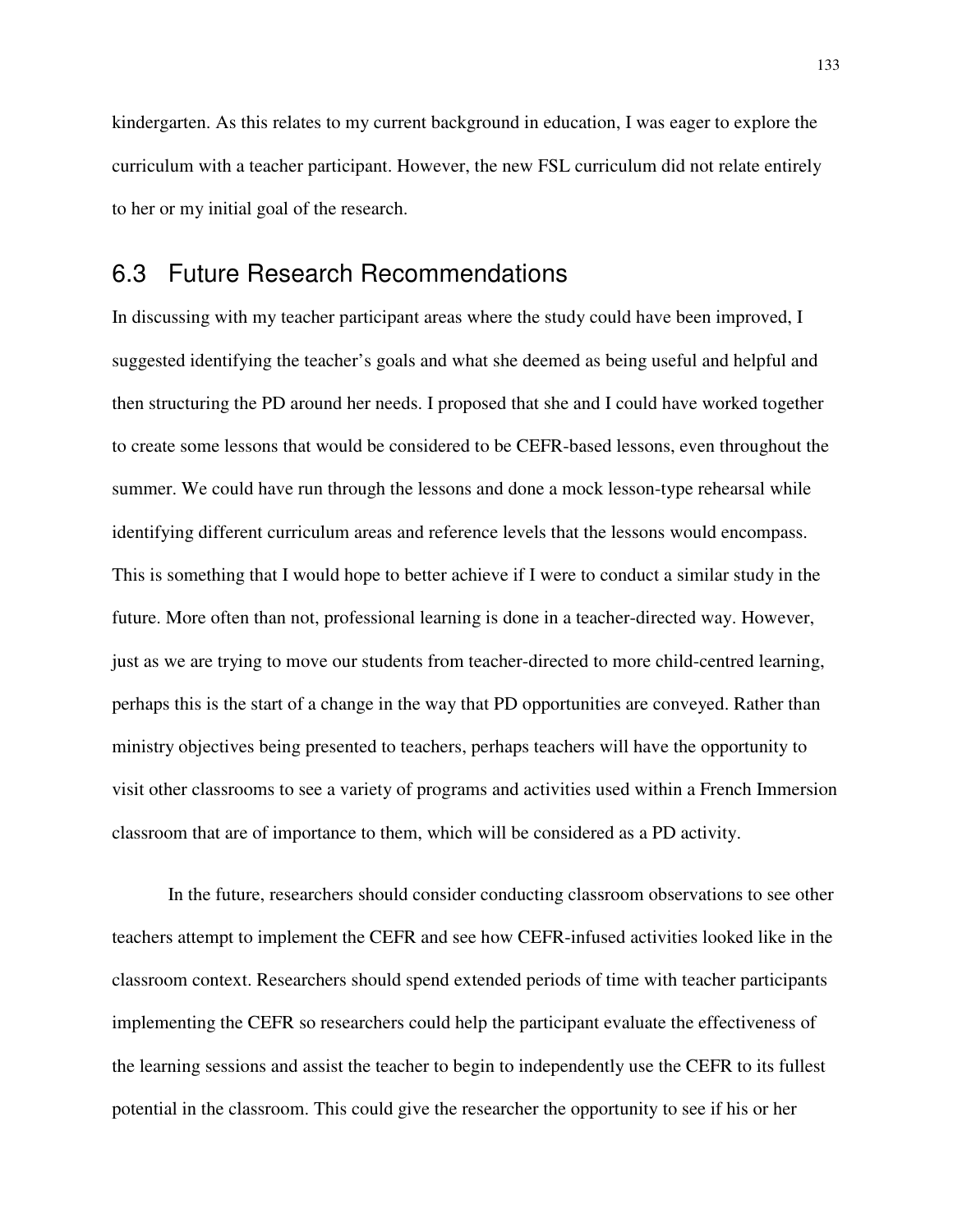study was indeed helpful and beneficial to the teacher participant's practice. I believe that even though the study may be complete on paper, there is still a need to connect with teacher participants to learn how they are faring in the classroom environment and perhaps hear about how their students are reacting to changes and performing in the L2 setting. The teacher participant and I both agreed that if there was the potential for a second round of the case study, we would both be interested in carrying on what we have already started and continuing to grow together and to offer suggestions and feedback to one another. I would be able to observe her in the classroom and provide her with some insight as to what I saw, and she would be able to give me valuable information about how the research is being carried out.

If teachers want to go into classrooms, they should make use of video cameras/iPads to document L2 learning in the classrooms, provided they receive ethical approval. This can allow researchers to listen to and watch the experience multiple times to accurately observe the students, teachers, and surroundings. Classrooms are busy places, and having a way to re-live the experience can further assist researchers. Teachers should also make time for co-learning sessions to learn more about the pedagogy behind The Ontario Curriculum for FSL (Ontario Ministry of Education, 2013), The CEFR (CoE, 2001) in order to develop a common understanding of CEFR-related activities appropriate for early primary classrooms. By having these types of discussions, teachers can co-plan around rich classroom experiences and share ideas with each another. The researcher(s), along with the teacher(s), should meet regularly to discuss their observations, student work, and documentation of student learning. It would be beneficial for teachers to record student dialogue and conduct interviews/conferences with their students. As an independent exercise, participants (the researcher and the teacher) could be asked to complete a self-study of their practices, whereby they could engage in their own reflection on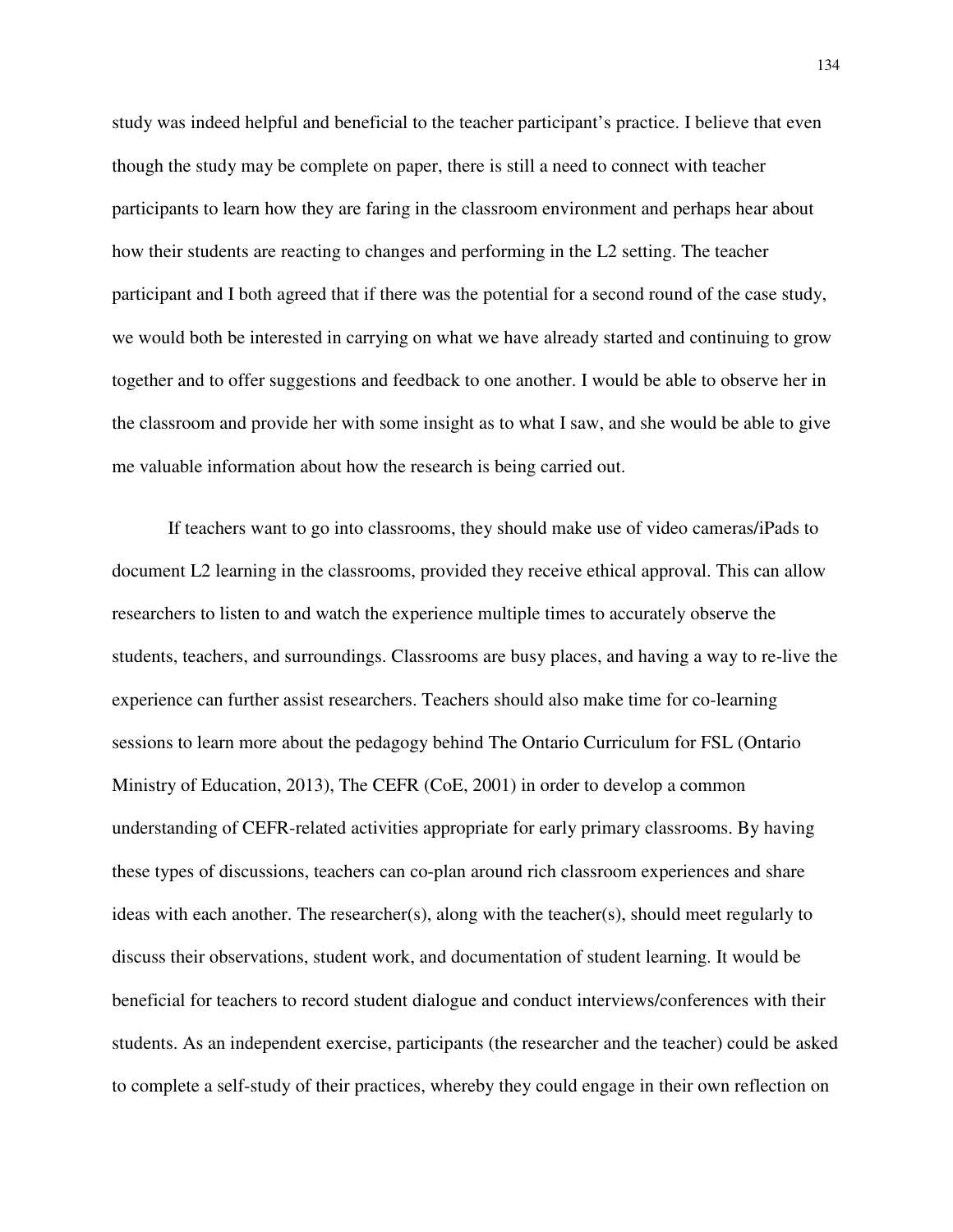their practices. This exercise would give teachers an opportunity to digest the conversations had between them, while also bridging the gap between research and practice. The self-study component that would accompany collaborative discussions could be recorded and transcribed, which can be referred or added to by the author at any time (Galman, Pica-Smith, Rosenberger, 2010).

Other recommendations for future research could involve action research, case studies, or teacher-based inquiry as models for reflective practice. Teachers can take on an active role as the researcher in their own classrooms, following a similar model to my particular area of research. Teachers can embark on their own research and collaborate with one another to do mini-studies in their own classrooms or perhaps engage in more ongoing discussions and reflection with their colleagues. Depending on the area needing to be addressed, this type of collaborative learning can be more useful and practical than teachers attending professional learning sessions. This type of colleague interaction could help to ease teachers' struggles, when they are given the time and opportunity talk about their interests with another educator.

However, a potential problem that could arise through teachers working with one another is that there could be some misconceptions around the CEFR. If the teachers involved in working with one another are unknowingly confused or muddled on certain premises of the teaching approach, then this could perpetuate misconstrued information filtering into classrooms. Perhaps a better suggestion would be to contact somebody, such as a learning coach, who has a more thorough and deeper understanding of the CEFR to come in to work specifically with teachers to educate them, in a small-group learning session, on the CEFR and ways to work towards implementing and achieving a CEFR-infused way of teaching. Once teachers have a wellrounded understanding, and have engaged in some of their own learning, through reading articles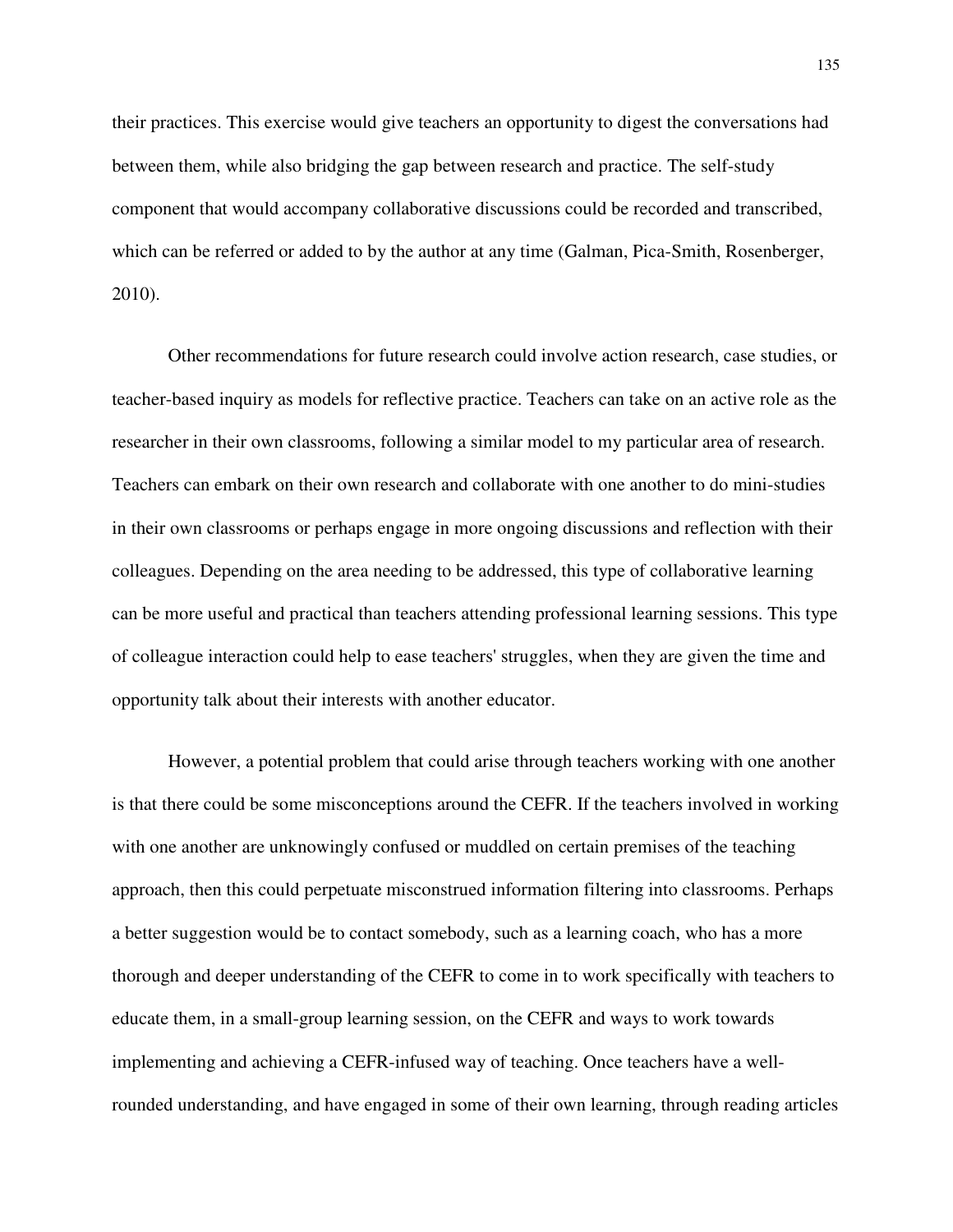and consulting credible and robust literature, then teachers can be more likely to successfully self-teach one another and conduct their own learning around the CEFR. When teachers engage in their own inquiries, they tend to have a profound connection to the problem being investigated, and also have a stronger commitment to putting forth their greatest efforts to achieve what is best for them and their students.

Finally, following my research, what I could do to initiate a change in PD would be to follow up with my school board to inform them about my study. After learning about my experiences, I would propose that the school board look into ways that they could provide teachers with some time to work collaboratively with one another to try to understand what the CEFR looks like. Perhaps monthly meetings could be set up to provide teachers with an out-ofschool experience to discuss their findings and information related to the CEFR and give each other ideas on CEFR-related activities or how different educators are using the CEFR in their own classrooms. Teachers could also collaboratively explore ways to maximize the use of target language within their classrooms (Ellis and Shintani, 2014). This would be particularly helpful for kindergarten teachers to discuss how to incorporate the L2 whilst working with an Englishspeaking ECE. Another idea that could be more useful and practical for teachers is to have a multi-series workshop that divided up important components of the CEFR, much like the interview sessions between the teacher participant and me. That way, teachers would all be getting the same information at the same time about the same document. Perhaps ECEs could also be invited to such sessions and PD to further their understanding and gain joint knowledge along with their teacher counterparts. Every educator present at the workshop would gain a succinct overview and awareness of the CEFR, would encompass more of the heart of the framework, and learn how to make use of it within the classroom. This type of mutual effort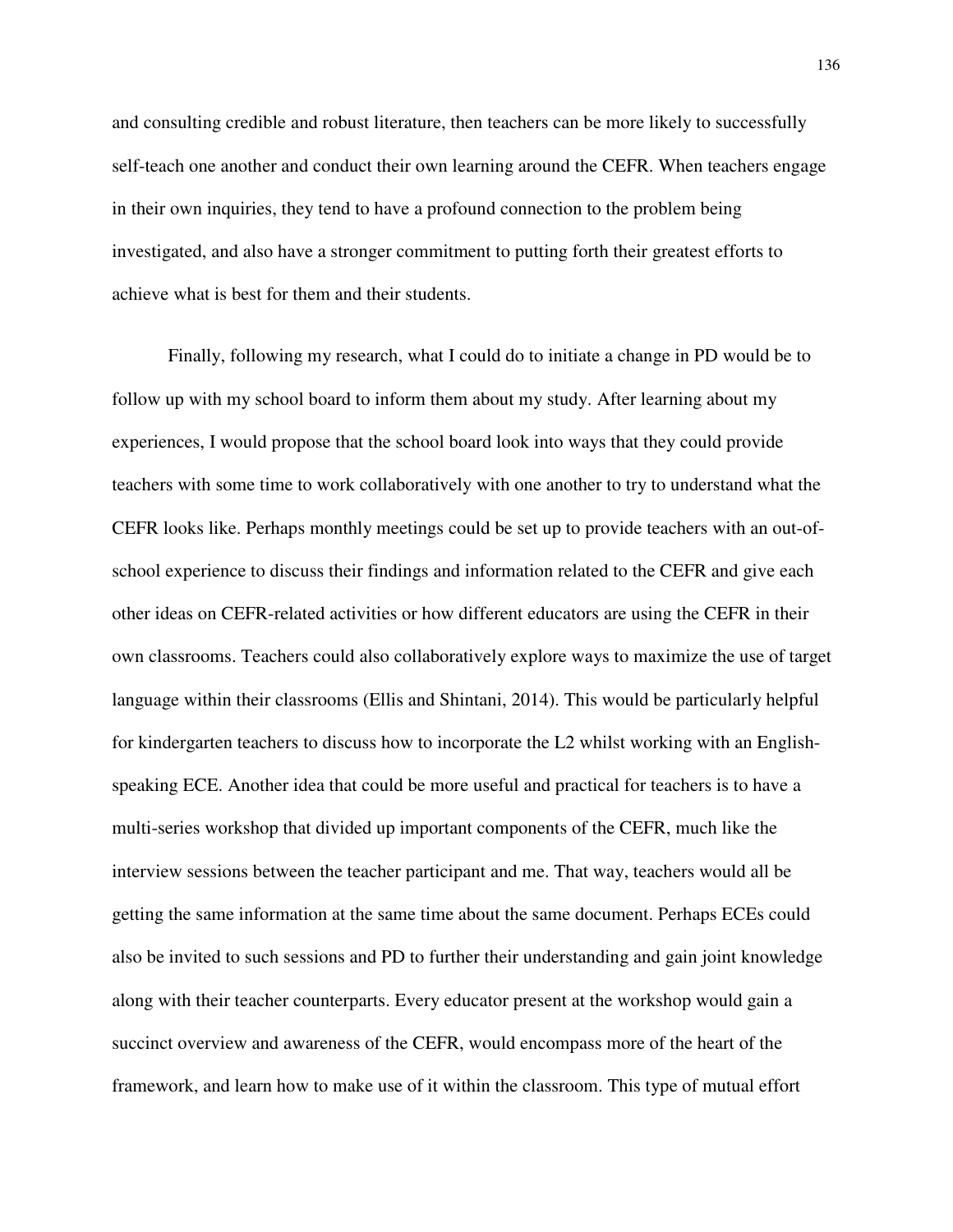could give teachers and ECEs the motivation to learn more about the new curriculum, connect with other teachers for discussions, and provide educators with the means to plan with other L2 teachers and reflect on their experiences when meeting again. A discussion forum could also be set up for teachers to converse and exchange ideas, successes, and challenges with colleagues who have a similar interest in L2 learning and the CEFR. The implications of this research may be applied to other FSL programs, French Immersion grades, or other language programs (e.g., Spanish and Mandarin).

### 6.4 Final Words

The integration of the CEFR into the curriculum needs to be gradual. In the Ontario context, the new curriculum was introduced without much background on the CEFR. There is some front matter that informs educators of FSL programs about the beliefs and goals of the new curriculum, but the relation to the CEFR is intertwined within the language and not overtly revealed (Ontario Ministry of Education, 2013).

Through my research, the teacher participant and I worked together to find authentic ways to embrace the collective learning that we did on the CEFR with some suggestions and discussions about possible activities, and ways of assessing students' overall language competency and proficiency in an L2. For a teacher who had not had any additional PD or learning sessions, the teacher participant was eager to gain further understanding on how to further L2 acquisition for her students.

I feel as though my multi-phase case study was successful because the teacher participant gained knowledge that she did not have before, and thought of ways to involve her ECE, who needed to teach through an English lens. The French language in the classroom will hopefully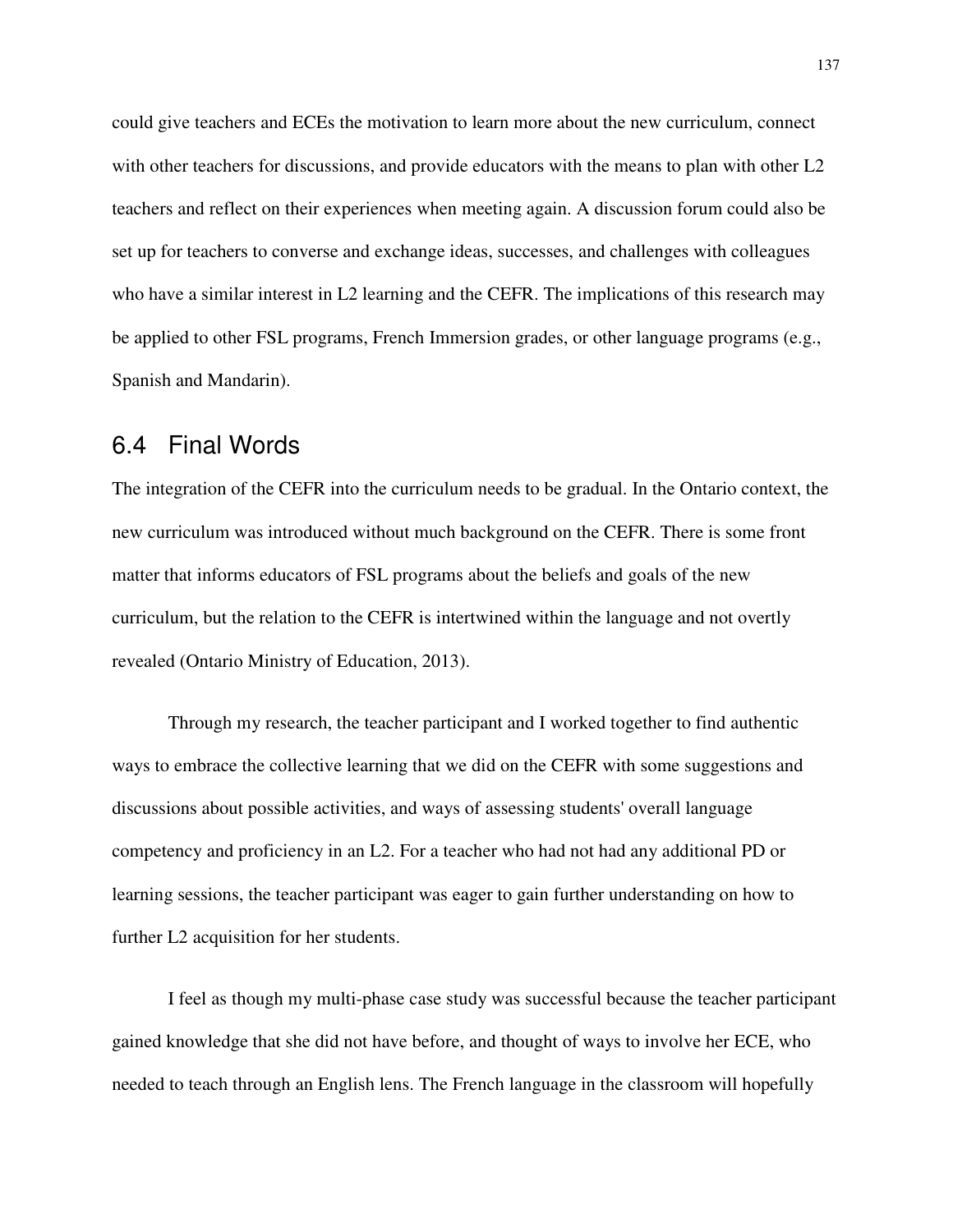continue to build in the remainder of the school year and hopefully, with this PD, I can create awareness for the need to re-evaluate the distribution of money and resources within the full-day kindergarten environment, particularly because the needs and foci of French Immersion teachers are much different from English teachers.

The goal of this research was to shed light on areas that have been thoroughly researched in an L2, but not necessarily introduced to all L2 teachers in an accessible way. There is a demand for research to continue to develop the growth of French Immersion programs within the province, and the findings from this research can offer supplementary information on what is a pressing issue that seems to be of relevance at the present time. This multi-phase case study documented two teachers working together to enhance their understanding of language acquisition in a classroom and discover strategies to meet the targeted expectations, while also considering the *Common European Framework of Reference for Languages* (CoE, 2001) for all French Immersion learners.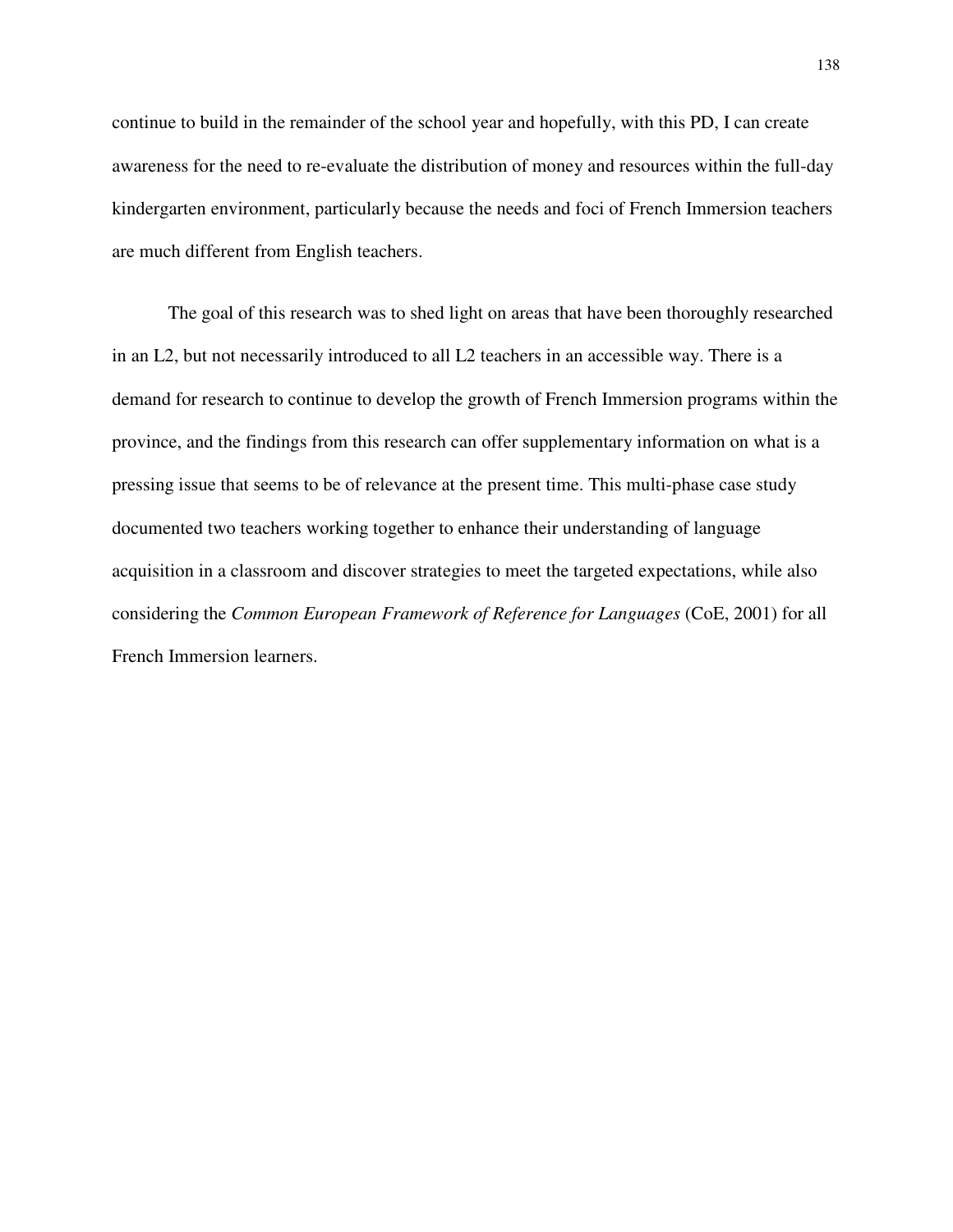#### References

- Bjorklund, S., Mard-Miettinen, K., & Savijarvi, M. (2013). Swedish immersion in the early years in Finland. *International Journal of Bilingual Education and Bilingualism, 17*(2), 197- 214.
- Bourgeois, P. (1986) *Franklin in the Dark*. Toronto: Kids Can Press.
- Bridwell, N. (1963). *Clifford, the Big Red Dog*. New York: Scholastic Books.
- Brown, J.D. (2005). Characteristics of sound research. *Shiken: JALT Testing & Evaluation SIG Newsletter*, *9*(2), 31-33. Retrieved March 3, 2015, from www.jalt.org/test/bro\_22.htm
- Burgess, J. (2006). Participatory action research: First-person perspectives of a graduate student. *Action Research, 4*(4), 419-437.
- Canadian Parents for French Ontario. (2010). *CEFR: Common European Framework*. Retrieved January 24, 2014, from http://www.hdsb.ca/Downloads/CEFR\_For%20Web\_Dec%202010.pdf
- Canadian Parents for French (2013). Canadian Parents for French. Retrieved January 24, 2014, from http://cpf.ca/en/
- Canale, M. & Swain, M. (1980). Theoretical bases of communicative approaches to second language teaching and testing. *Applied Linguistics, 1*, 1-47.
- Carr, W., & Kemmis, S. (1986). *Becoming critical: Education, knowledge and action research*. Lewes: Falmer Press.
- Chomsky, N. (1965). *Aspects of the theory of syntax*. Cambridge, MA: MIT Press.
- Cohen., L., & Manion, L. (2000). *Research methods in education*. Routledge. (5<sup>th</sup> eds.). London: Taylor & Francis.
- Cohen, L. Manion, L., & Morrison, K. (2011). *Research methods in education.* (7<sup>th</sup> eds.). London: Routledge Falmer.
- Council of Europe/CoE. (2001). *Common European Framework of References: Learning, teaching, assessment*. Cambridge, UK: Cambridge University Press.
- Council of Europe (2011). Common European Framework of Reference for Languages, Cambridge University Press. Retrieved July 9, 2013, from http://www.coe.int/t/dg4/linguistic/Source/Framework\_EN.pdf

Council of Europe (2011). Using the European Language Portfolio. Accessed July 8, 2014, at

http://f.vimeocdn.com/p/flash/moogaloop/6.0.20/moogaloop.swf?autoplay=1&clip\_id=15 984590&server=vimeo.com&show\_byline=1&show\_title=1&controller=player2&view= moogaloop\_swf&referrer=http%3A%2F%2Felp.ecml.at%2FELP%2FELPVideos%2Ftab id%2F2371%2Flanguage%2Fen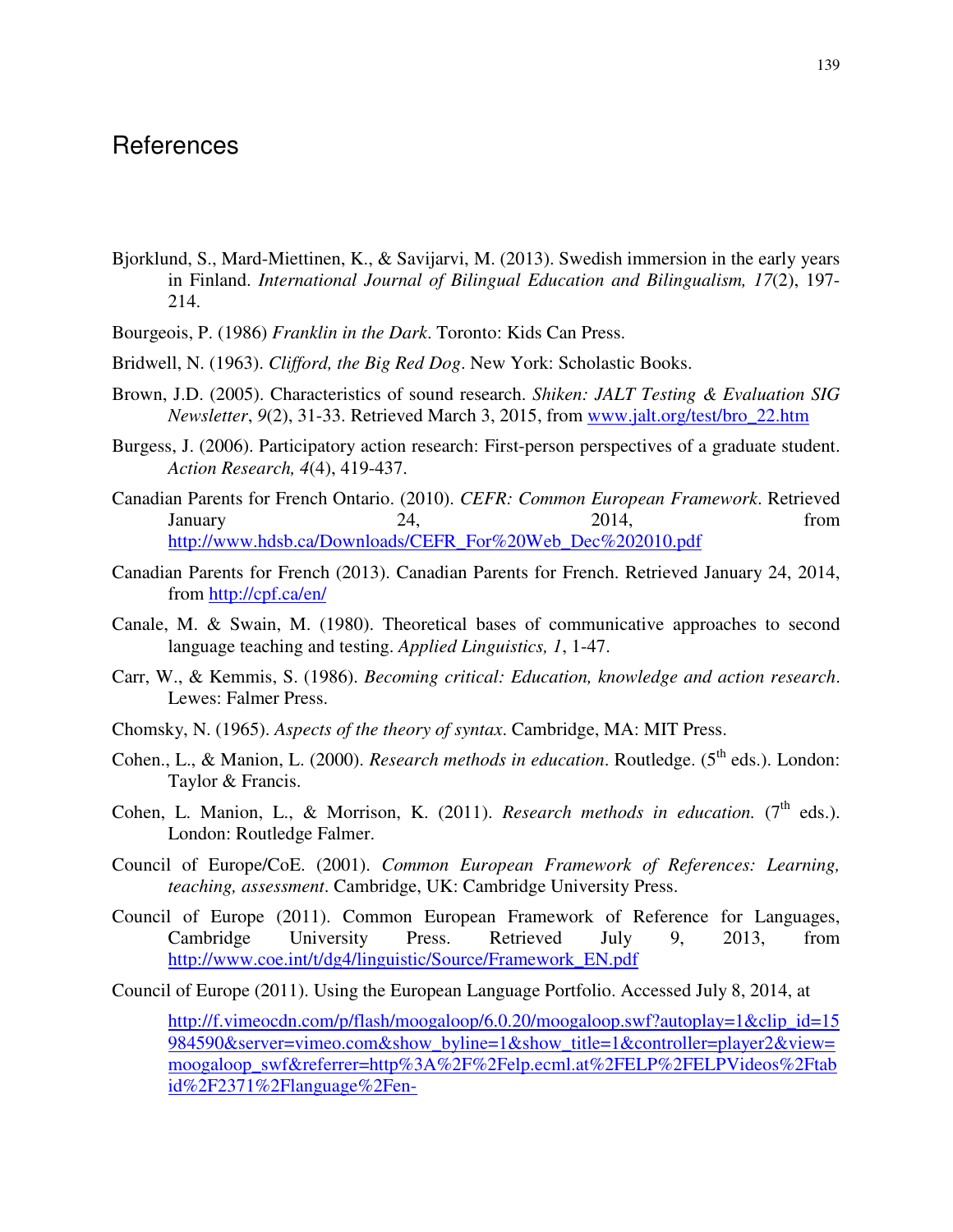GB%2FDefault.aspx&cdn\_url=http%3A%2F%2Ff.vimeocdn.com&player\_url=player.vi meo.com&moogaloop\_type=moogaloop

- Council of Ministers of Education, Canada. (2010).*Working with the Common European Framework of Reference for Languages (CEFR) in the Canadian context - guide for policy-makers and curriculum designers.* Retrieved January 13, 2014, from http://www.cmec.ca/docs/assessment/CEFR-canadian-context.pdf
- Crocco, M., Faithfull, B., & Schwartz, S. (2003). Inquiring minds want to know: Action research at a New York City professional development school. *Journal of Teacher Education*, *54*(1), 19-30.
- Elementary Teachers' Federation of Ontario. (2001). Kindergarten matters. *The importance of kindergarten in the development of young children*. Toronto, ON: Elementary Teachers' Federation of Ontario.
- Ellis, R. (2006). *The methodology of task-based teaching*. Retrieved March 24, 2014, from http://w3.kansai-u.ac.jp/fl/publication/pdf\_education/04/5rodellis.pdf
- Ellis, R., & Shintani, N. (2014). *Exploring language pedagogy through second language acquisition.* NY, New York: Routledge (Taylor and Francis).
- Faez, F., Majhanovich, S., Taylor, S. K., Smith, M., & Crowley, K. (2011). The power of "Can Do" statements: Teachers' perceptions of promoting learner autonomy in French as second language classrooms in Canada. *Canadian Journal of Applied Linguistics, 14*(2), pp. 1-19. (Special issue on Trends in Second Language Teaching and Teacher Education). http://ojs.vre.upei.ca/index.php/cjal/article/view/1024
- Faez, F., Taylor, S. K., Majhanovich, S., Brown, P., & Smith, M. (2011). Teacher reactions to CEFR's task-based approach for FSL classrooms. *Synergy Europe, 6,*109- 120. http://ressources-cla.univ-fcomte.fr/gerflint/Europe6/Europe6.html
- Gagné, A., & Thomas, R. (2011) Language portfolio design for a concurrent teacher education program in Ontario. *Synergies Europe, 6,* 219-228.
- Galman, S., Pica-Smith, C., & Rosenberger, C. (2010, May/June). Aggressive and tender navigations: Teacher educators confront whiteness in their practice. *Journal of Teacher Education, 61*(3), 225-236.
- Garcia, Ofelia. (2010). *Educating emergent bilinguals: policies, programs, and practices for English language learners.* New York, NY: Teachers College Columbia University.
- Genesee, F. (1994). *Integrating language and content: Lessons from immersion.* Retrieved on March 20, 2014, from www.eric.ed.gov:80/PDFS/ED390284.pdf
- Henripin, J. (2013). *The Canadian Encyclopedia. Languages in use*. Retrieved January 20, 2014, from http://www.thecanadianencyclopedia.com/en/article/languages-in-use/
- Heydon, R. & Wang, P. (2006). Curricular ethics in early childhood education programming: A challenge to the Ontario kindergarten program. *McGill Journal of Education, 4* (1), 29- 46.
- Hickey, T., & de Mejia, A. (2014). Immersion education in the early years: a special issue. *International Journal of Bilingual Education and Bilingualism, 17*(2), 131-143.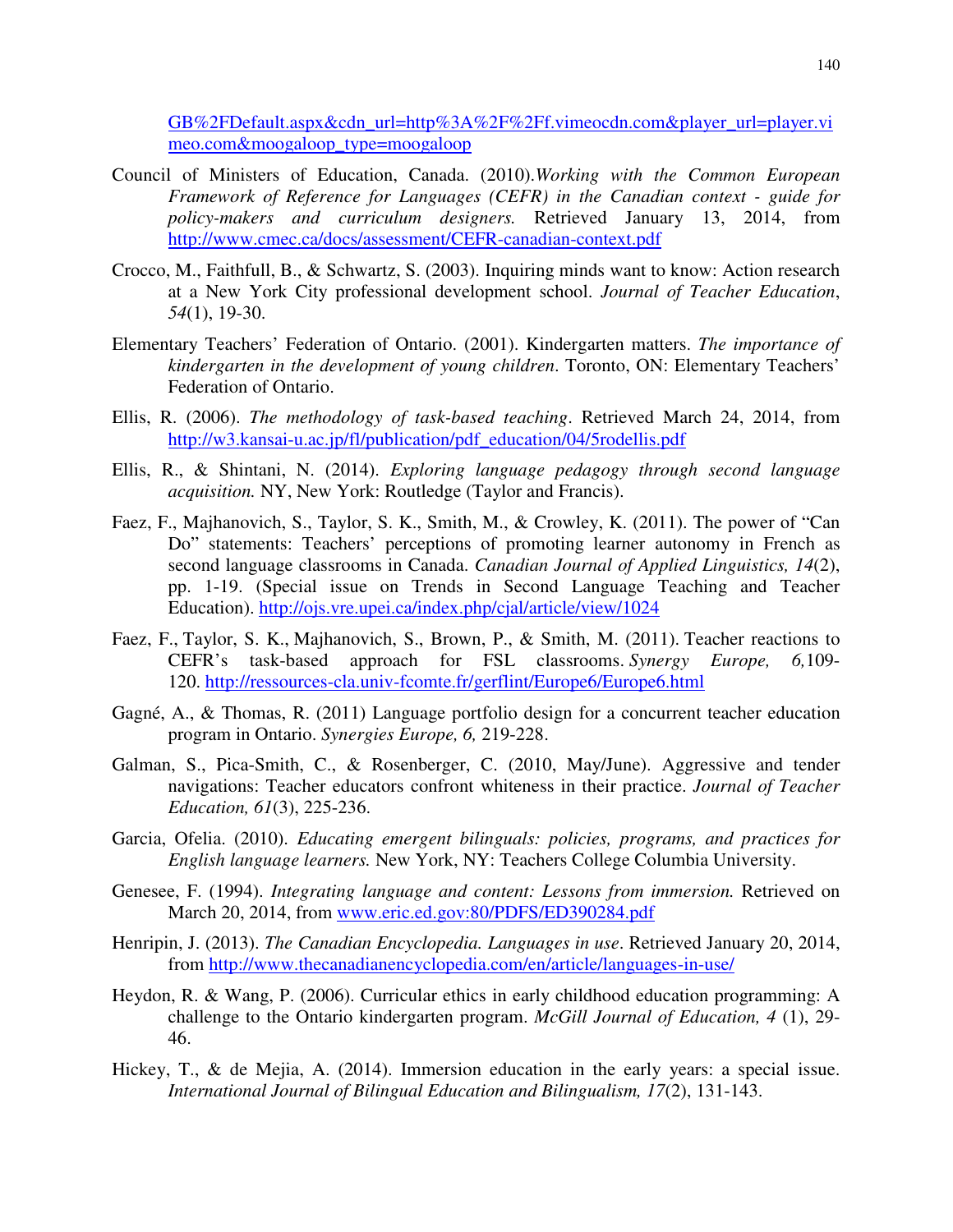- Howes, A. (2001). School level action research: Creating critical space in school communities. *Improving Schools, 4*(2), 43-48.
- Kissau, S., & Turnbull, M. (2008). Boys and French as a second language: A research agenda for greater understanding. *Canadian Journal of Applied Linguistics, 11*(3), 151-170.
- Kristmanson, P., Lafargue, C., & Culligan, K. (2013). Experiences with autonomy: Learners' voices on language learning. *The Canadian Modern Language Review / La Revue Canadienne Des Langues Vivantes*, *69*(4), 462–486.
- Laplante, B., et Christiansen, H. (2001). Portfolio langagier en français. *The Canadian Modern Language Review, 57*(3), 495–501. http://dx.doi.org/10.3138/cmlr.
- Lemaire, E. (2013). L'intégration du Portfolio européen des langues en milieu ouest-canadien minoritaire et universitaire. *The Canadian Modern Language Review, 69*(4), 487-513.
- Lightbown, P. M. & Spada, N. (2013). *How languages are learned* (4th edition). Oxford: Oxford University Press.
- Little, D. (2009, May). *Curriculum, pedagogy, assessment: putting the Common European Framework of Reference for Languages (CEFR) and the European Language Portfolio (ELP) to work in a national school system. Workshop conducted.*
- Lyster, R. (1990). The role of analytic language teaching in French immersion programs. *The Canadian Modern Language Review, 47*, 159-176.
- Majhanovich, S., Faez, F., Smith, M., Taylor, S., & Vandergrift, L. (2010). *Describing FSL language competencies: The CEFR within an Ontario context: Research report to the Ontario Ministry of Education on the study of the Immersion and Core French participants.* Unpublished manuscript, Western Ontario, London, ON.
- Mandin, L. (2010). Portfolio langagier : les finissants des programmes d'immersion se révèlent. *Revue canadienne de linguistique appliquée/Canadian Journal of Applied Linguistics*, *13*(1), 104-119.
- Mansilla & Riejos (2007). The European Framework of Languages: A piloting sample of crosscurricular strategy. *Higher Education in Europe 32*(2-3), 193-202.
- Ministry of Education. Government of Saskatchewan. (2013). *A guide to using the Common Framework of Reference (CFR) with learners of English as an additional language.*  Retrieved January 13, 2014, from http://www.education.gov.sk.ca/guide-to-using-cfrwith-eal
- Ministry of Education, Ontario. (2013). *A framework for French as a second language in Ontario schools: Kindergarten to Grade 12.*
- Mison, S., & Jang, I. C. (2011). Canadian FSL teachers' assessment practices and needs: Implications for the adoption of the CEFR in a Canadian context. *Synergies Europe*, *6*, 99–108.
- Mougeon, R. (2013). *The Canadian Encyclopedia. French language.* Retrieved January 20, 2014, from http://www.thecanadianencyclopedia.com/en/article/french-language/
- Ontario Ministry of Education. (2010). *Capacity Building Series: Collaborative teacher inquiry.*  The Literacy and Numeracy Secretariat.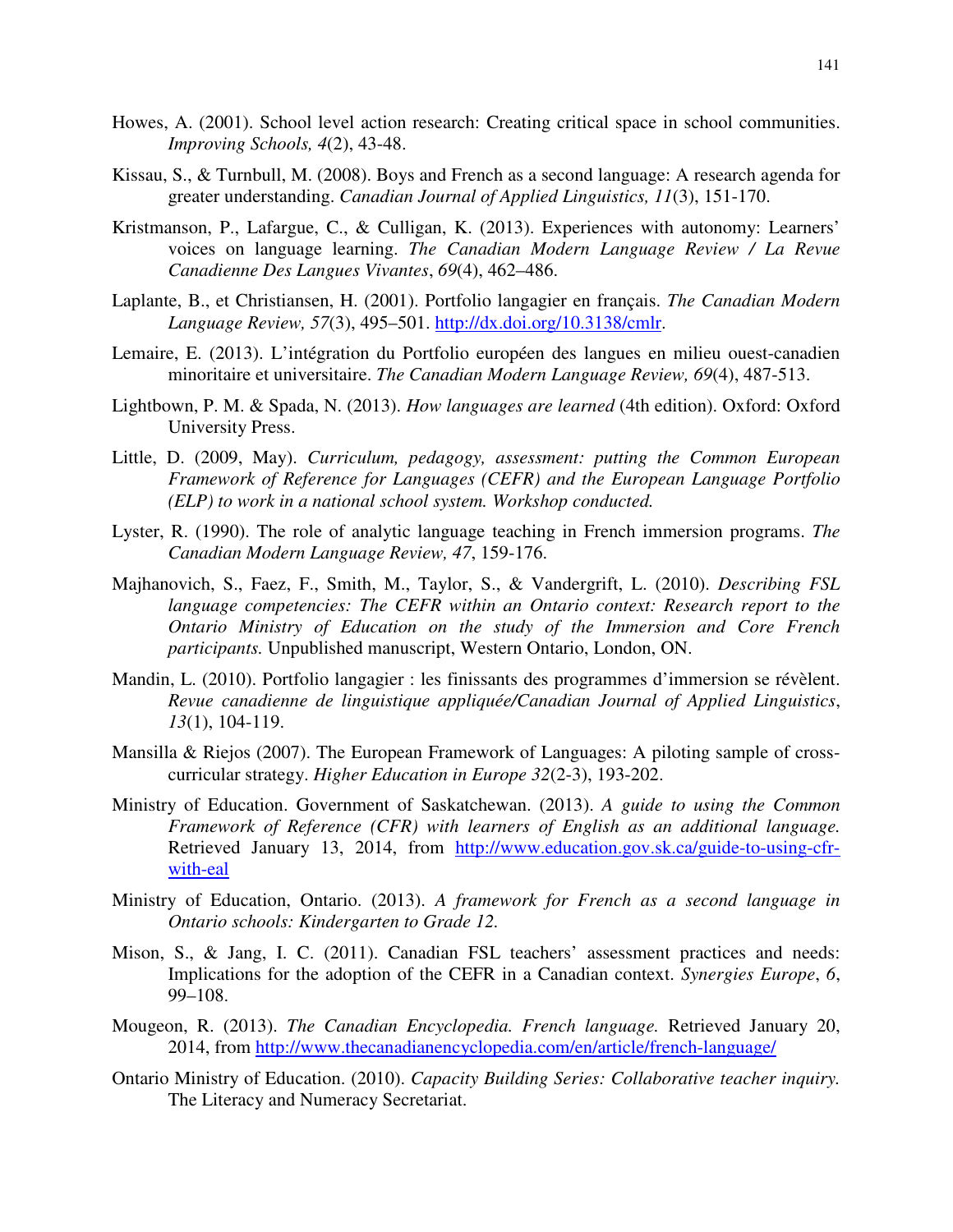- Ontario Ministry of Education. (2012). *Prologue: Acquisition of oral language as a foundation for literacy.* Curriculum Services Canada.
- Ontario Ministry of Education (2013). *French as a Second Language: Core, Grades 4-8; Extended, Grades 4-8; Immersion, Grades 1-8, 2013.* Toronto: Queen's Printer for Ontario.
- Ontario Ministry of Education (n.d.) *On est capable! French as a Second Language. Professional Learning Video Clips for "French as a Second Language" Educators.* Retrieved May 20, 2014 from http://resources.curriculum.org/fsl/oral/elementary.html.
- Peguret, M. (2014) Une approche pédagogique d'enseignement du français langue seconde adaptée aux étudiants venant des programmes d'immersion. *Canadian Journal of Applied Linguistics / Revue canadienne de linguistique appliquée*, *17*(1), 1-19.
- Piccardo, E. (2013). (Ré)conceptualiser l'enseignement d'une langue seconde à l'aide d'outils d'évaluations: comment les enseignants canadiens perçoivent le CECR. *The Canadian Modern Language Review/La Revue Canadienne des langues vivantes (CMLR/RCLV) 69*(4), 386-414.
- Ragoonaden, K.O. (2011). La compétence interculturelle et la formation initiale: Le point sur le CECR et l'IDI. *Canadian Journal of Applied Linguistics, 14*(2), 86-105.
- Russette, A. (2013). *A case study of pedagogy and learning environment in an Ontario Francophone day care centre (Master's thesis).* Retrieved from Scholarship@Western Electronic Thesis and Dissertation Repository.
- Russette, A., & Taylor, S. K. (2014). Pedagogy and learning environment in a Franco-Ontarian child care centre. *Language & Literacy: A Canadian eJournal.* (Special issue on "Literacy practices in the Francophone context").
- Schön, D. A. (1983). *The reflective practitioner: How professionals think in action*. New York: Basic Books.
- Statistics Canada. (2014). *French and the francophonie in Canada*. Retrieved January 20, 2014, from http://www12.statcan.gc.ca/census-recensement/2011/as-sa/98-314-x/98-314 x2011003\_1-eng.cfm
- Taylor, S. K. (2014). Task set 3 (CEFR level B1) Module 3. In G. Collins & D. Hunter (Eds.), *The CEFR in action: Scenarios for an action-oriented classroom (pp. 90-129). Vol. II:* Levels B1 & B2. Thornhill, ON: RK Publishing.
- The Canadian Association of Second Language Teachers (2011). *Stakeholders' Meeting on the Implementation of CEFR (Common European Framework of Reference) in Canada: Facilitators Report*. Gatineau, Quebec. Retrieved January 22, 2014, from http://www.caslt.org/pdf/SHM\_Report.pdf
- *x 4* School Board. n.d. *French Immersion in the Upper Grand District School Board.* Retrieved November 1, 2013, from http://www.x.on.ca/program/article.aspx?id=7326

 $\overline{a}$ 

 $4 \times 4$  *x* is used to make school board and location of research anonymous.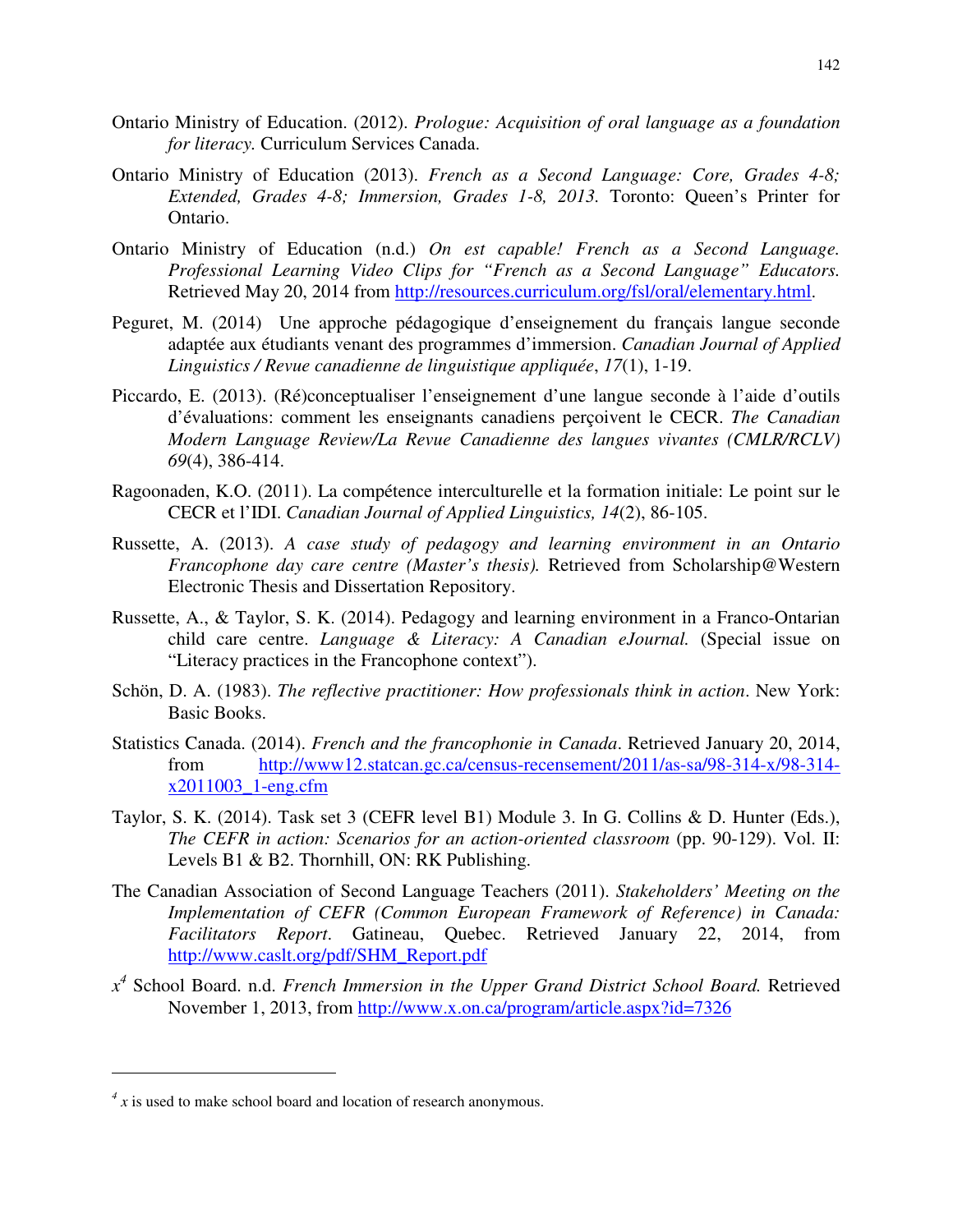- Vandergrift, L. (2006). *New Canadian perspectives: A proposal for a Common Framework of Reference for Languages for Canada*. Ottawa: Canadian Heritage. Retrieved November 6, 2013, from http://www.caslt.org/pdf/Vandergrift%20Framework.pdf
- Wernicke, M. (2010). Study abroad as professional development for FSL teachers. *Canadian Journal of Applied Linguistics/Revue Canadienne de Linguistique Appliquée*, *13*, 4–18.
- Willis, J. (1996). *A Framework for task-based learning*. Harlow, UK: Longman Addison-Wesley.
- Yin, R.D. (2014). *Case study research: Designs & methods* (5<sup>th</sup> ed.). Thousand Oaks, CA: SAGE Publications.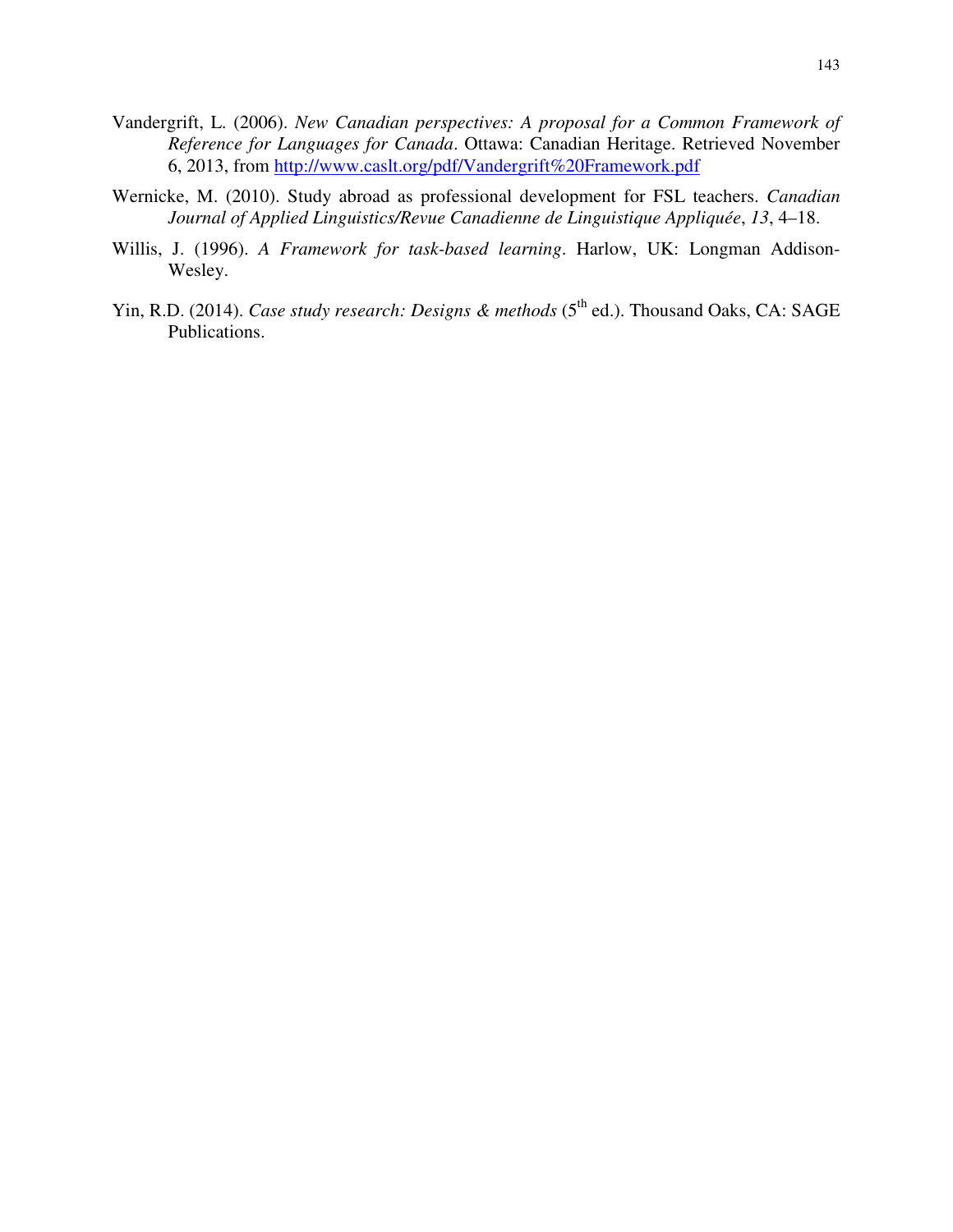# Appendix A: CEFR Levels A1 to B1

|                                                     |                                                                 | A1                                                                                                                                                                                                                                                                                                                                                                                                                                                                                                                                   | A2                                                                                                                                                                                                                                                                                                                                                                                                                                                                                                                                                                                        | B1                                                                                                                                                                                                                                                                                                                                                                                                                                                                                                    |
|-----------------------------------------------------|-----------------------------------------------------------------|--------------------------------------------------------------------------------------------------------------------------------------------------------------------------------------------------------------------------------------------------------------------------------------------------------------------------------------------------------------------------------------------------------------------------------------------------------------------------------------------------------------------------------------|-------------------------------------------------------------------------------------------------------------------------------------------------------------------------------------------------------------------------------------------------------------------------------------------------------------------------------------------------------------------------------------------------------------------------------------------------------------------------------------------------------------------------------------------------------------------------------------------|-------------------------------------------------------------------------------------------------------------------------------------------------------------------------------------------------------------------------------------------------------------------------------------------------------------------------------------------------------------------------------------------------------------------------------------------------------------------------------------------------------|
| s<br>P<br>E<br>A<br>К<br>T.<br>N<br>G               | Spoken<br><b>Interaction</b>                                    | Can greet, say please and thank you, and ask for<br>directions to another place in the school.<br>Can respond non-verbally to basic directions to a<br>place in the school when the other person<br>supplements speech with signs or gestures.<br>Can give simple answers to basic questions when<br>given time to reply and the other person is<br>prepared to help.<br>Can make basic requests in the classroom or<br>playground (e.g., for the loan of a pencil) and<br>respond appropriately to the basic requests of<br>others. | Can ask for attention in class.<br>Can greet, take leave, request and thank<br>appropriately.<br>Can respond with confidence to familiar questions<br>clearly expressed about family, friends, school<br>work, hobbies, holidays, etc., but is not always<br>able to keep the conversation going.<br>Can generally sustain a conversational exchange<br>with a peer in the classroom when carrying out a<br>collaborative learning activity (making or drawing<br>something, preparing a role-play, presenting a<br>puppet show, etc.).<br>Can express personal feelings in a simple way. | Can speak with fluency about familiar topics such<br>as school, family, daily routine, likes and dislikes.<br>Can engage with other pupils in discussing a topic<br>of common interest (songs, football, pop stars,<br>etc.) or in preparing a collaborative classroom<br>activity.<br>Can keep a conversation going, though he/she<br>may have some difficulty making him/herself<br>understood from time to time.<br>Can repeat what has been said and convey the<br>information to another person. |
|                                                     | Spoken<br>Production<br>∖ }⊣                                    | Can use simple phrases and sentences to describe<br>where he/she lives and people he/she knows,<br>especially family members.                                                                                                                                                                                                                                                                                                                                                                                                        | Can use a series of phrases and sentences to<br>describe in simple terms his/her family, daily<br>routines and activities, and plans for the<br>immediate or more distant future (e.g., out-of-<br>school activities, holiday plans).                                                                                                                                                                                                                                                                                                                                                     | Can retell a story that has been read in class.<br>Can retell the plot of a film he/she has seen or a<br>book he/she has read and describe his/her<br>reactions.<br>Can describe a special event /celebration in the<br>family (religious festival, birthday, new baby,<br>etc.).<br>Can give an account of an experience or event<br>(travel, an accident, an incident that occurred,<br>$etc.$ ).<br>Can briefly give explanations and reasons for<br>opinions and plans.                           |
| W<br>$\mathbf R$<br>$\mathbf I$<br>T<br>1<br>N<br>G | Writing<br>(if appropriate<br>to the age of<br>the pupil)<br>Æt | Can copy or write his/her name.<br>Can copy or write words and short phrases that<br>are being learnt in class.<br>Can copy or write labels on a picture.<br>Can copy short sentences from the board.<br>Can spell his/her name and address, and the<br>name of the school.                                                                                                                                                                                                                                                          | Can enter newly-learnt terms in a personal or<br>topic-based dictionary, possibly including sample<br>sentences<br>Can write short texts on specific or familiar topics<br>(e.g., what I like to do when I'm at home).<br>Can write a short message (e.g., a postcard) to a<br>friend.                                                                                                                                                                                                                                                                                                    | Can write a diary or news account with accuracy<br>and coherence<br>Can write a short letter describing an event or a<br>situation<br>Can write a brief summary of a book or film<br>Can write an account of his/her feelings or<br>reactions to an event or situation<br>Can write a short dialogue to be performed by<br>puppets                                                                                                                                                                    |

|                                                                        |                                                                | <b>A1 BREAKTHROUGH</b>                                                                                                                                                                                                                                                                                           | <b>A2 WAYSTAGE</b>                                                                                                                                                                                                                                                                                                                                                                                                                                                                                                                                                                                                                                                                                                                           | <b>B1 THRESHOLD</b>                                                                                                                                                                                                                                                                                                                                                                                                                                                                                                                                                     |
|------------------------------------------------------------------------|----------------------------------------------------------------|------------------------------------------------------------------------------------------------------------------------------------------------------------------------------------------------------------------------------------------------------------------------------------------------------------------|----------------------------------------------------------------------------------------------------------------------------------------------------------------------------------------------------------------------------------------------------------------------------------------------------------------------------------------------------------------------------------------------------------------------------------------------------------------------------------------------------------------------------------------------------------------------------------------------------------------------------------------------------------------------------------------------------------------------------------------------|-------------------------------------------------------------------------------------------------------------------------------------------------------------------------------------------------------------------------------------------------------------------------------------------------------------------------------------------------------------------------------------------------------------------------------------------------------------------------------------------------------------------------------------------------------------------------|
| U<br>N<br>D<br>E<br>R<br>s<br>т<br>А<br>N<br>D<br>I<br>N<br>$\epsilon$ | Listening<br>-0                                                | Can recognize and understand basic words and<br>phrases concerning him/herself, family and<br>school.<br>Can understand simple questions and instructions<br>when teachers and other pupils speak very slowly<br>and clearly.                                                                                    | Can recognize and understand frequently used<br>words relating to him/herself and family.<br>classroom activities and routines, school<br>instructions and procedures, friends and play.<br>Can understand a routine instruction given<br>outside school (e.g., by a traffic warden).<br>Can understand what is said in a familiar context<br>such as buving something in a shop (e.g., price).<br>Can follow at a general level topics covered in the<br>mainstream class provided key concepts and<br>vocabulary have been studied in advance and<br>there is appropriate visual support.<br>Can follow and understand a story if it is read<br>slowly and clearly with visual support such as<br>facial expression, gesture and pictures. | Can understand the main points of topics that are<br>presented clearly in the mainstream classroom.<br>Can understand the main points of stories that are<br>read aloud in the mainstream classroom<br>Can understand a large part of a short film on a<br>familiar topic provided that it is age-appropriate.<br>Can understand detailed instructions given in all<br>school contexts (classroom, gym, playground,<br>etc.).<br>Can follow classroom talk between two or more<br>native speakers, only occasionally needing to<br>request clarification.               |
|                                                                        | Reading<br>(if appropriate<br>to the age of<br>the pupil)<br>↔ | Can recognize the letters of the alphabet.<br>Can recognize and understand basic signs and<br>simple notices in the school and on the way to<br>school.<br>Can recognize and understand basic words on<br>labels or posters in the classroom.<br>Can identify basic words and phrases in a new<br>piece of text. | Can read and understand very short and simple<br>texts that contain a high proportion of previously<br>learnt vocabulary on familiar subjects (e.g., class<br>texts, familiar stories).<br>Can use the alphabet to find particular items in<br>lists (e.g., a name in a telephone book).                                                                                                                                                                                                                                                                                                                                                                                                                                                     | Can read and understand the main points in texts<br>encountered in the mainstream class, provided<br>the thematic area and key vocabulary are already<br>familiar.<br>Can read and understand descriptions of events,<br>feelings and wishes.<br>Can use comprehension questions to find specific<br>answers in a piece of text.<br>Can use key words, diagrams and illustrations to<br>support reading comprehension.<br>Can follow clearly written instructions (for carrying<br>out a classroom task, assembling or using an<br>object, following directions, etc.). |

Reference: David Little workshop, "Curriculum, pedagogy, assessment: putting the Common European Framework of Reference for Languages (CEFR) and the European Language Portfolio (ELP) to work in a national school system", Friday, May 22, 2009.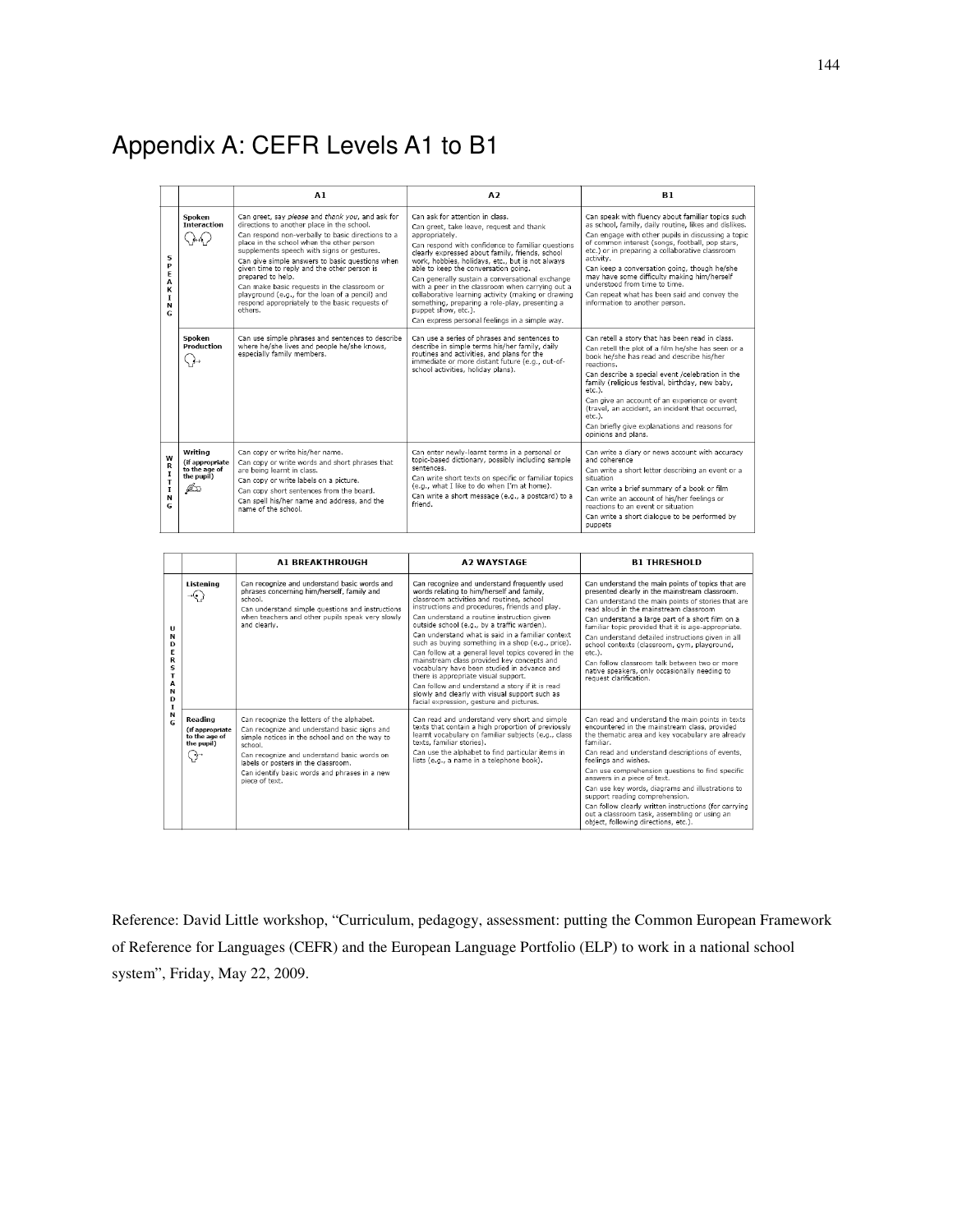Appendix B: Recruitment Letter



**Professional Development based on the Common European Framework of References for Languages and the new French Immersion Curriculum: An action research study** 

**Dr. Shelley K. Taylor, PI** 

**Tiffany Mui** 

**Western University, Faculty of Education** 

If you are currently teaching French immersion in the elementary panel (SK-Gr. 3) you are invited to participate in a research study.

Participation involves meeting with a fellow immersion teacher to discuss implementing the new French Immersion Curriculum that is infused with the Common European Framework of Reference for Languages' task-based approach to L2 teaching. The study involves meetings outside of school to discuss your journey to understanding the new curriculum, and completing pre-/post-questionnaires.

**If you would like more information and are interested in participating, please contact Tiffany Mui at** (e-mail address)**.**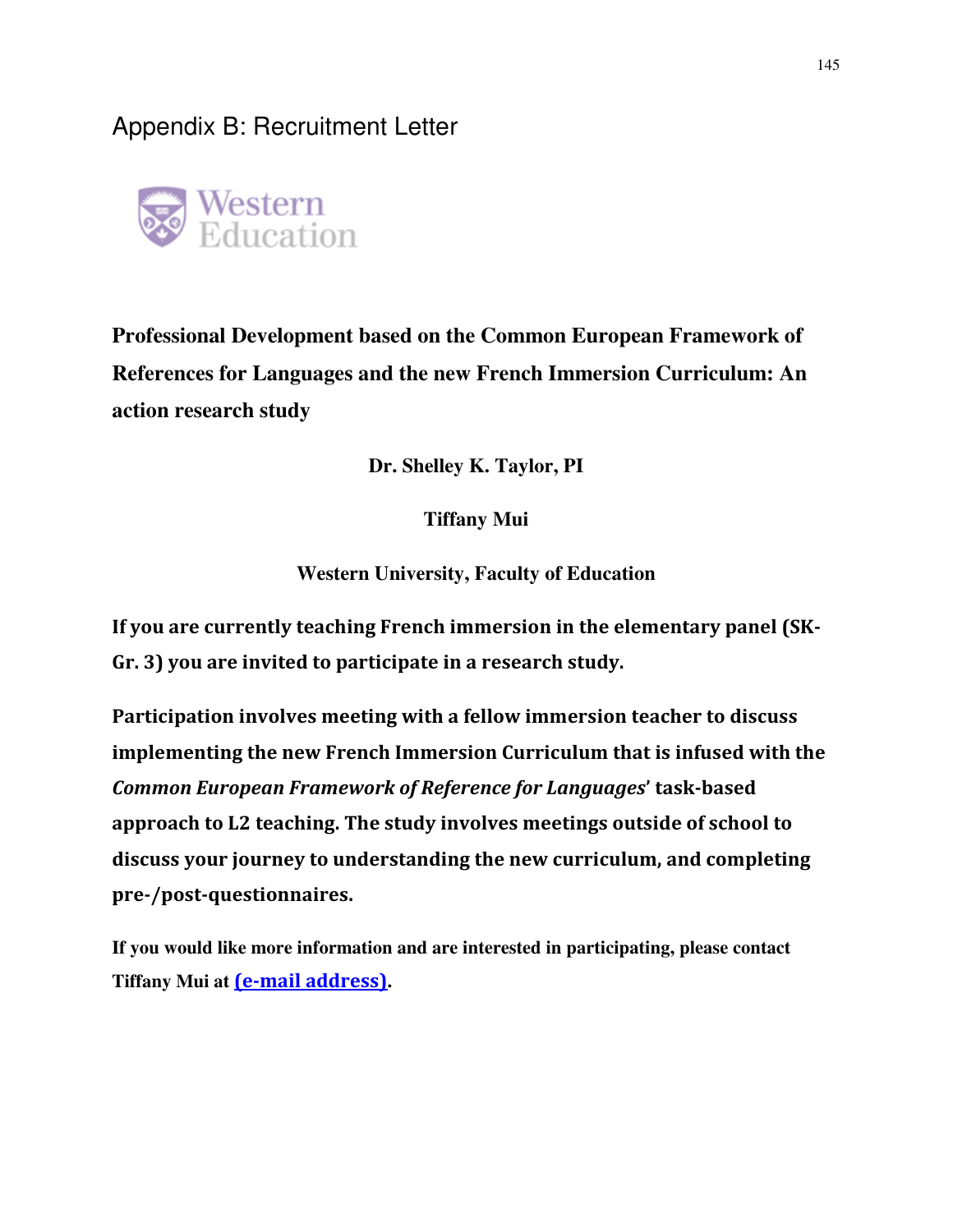# Appendix C: Phase 1 Initial Interview Questions

### **Phase 1 Initial Interview Questions**

- 1. Have you heard of the CEFR? What do you understand about the CEFR?
- 2. How do you see the CEFR being connected to the new FSL curriculum document?
- 3. What tools or in-services have you been given to assist you with implementing the new FSL curriculum document?
- 4. What do you need to know about the CEFR or TBLT before designing appropriate activities for your learners?
- 5. How are you already engaging your students in task-based language activities?
- 6. Can you reflect on how learning and effectively using the CEFR within your practice could affect your teaching?
- 7. Do you think there are any misconceptions that teachers (or perhaps administrators) have about implementing something new, such as the CEFR?
- 8. Do you have any other questions or concerns about the CEFR or the new FSL curriculum document?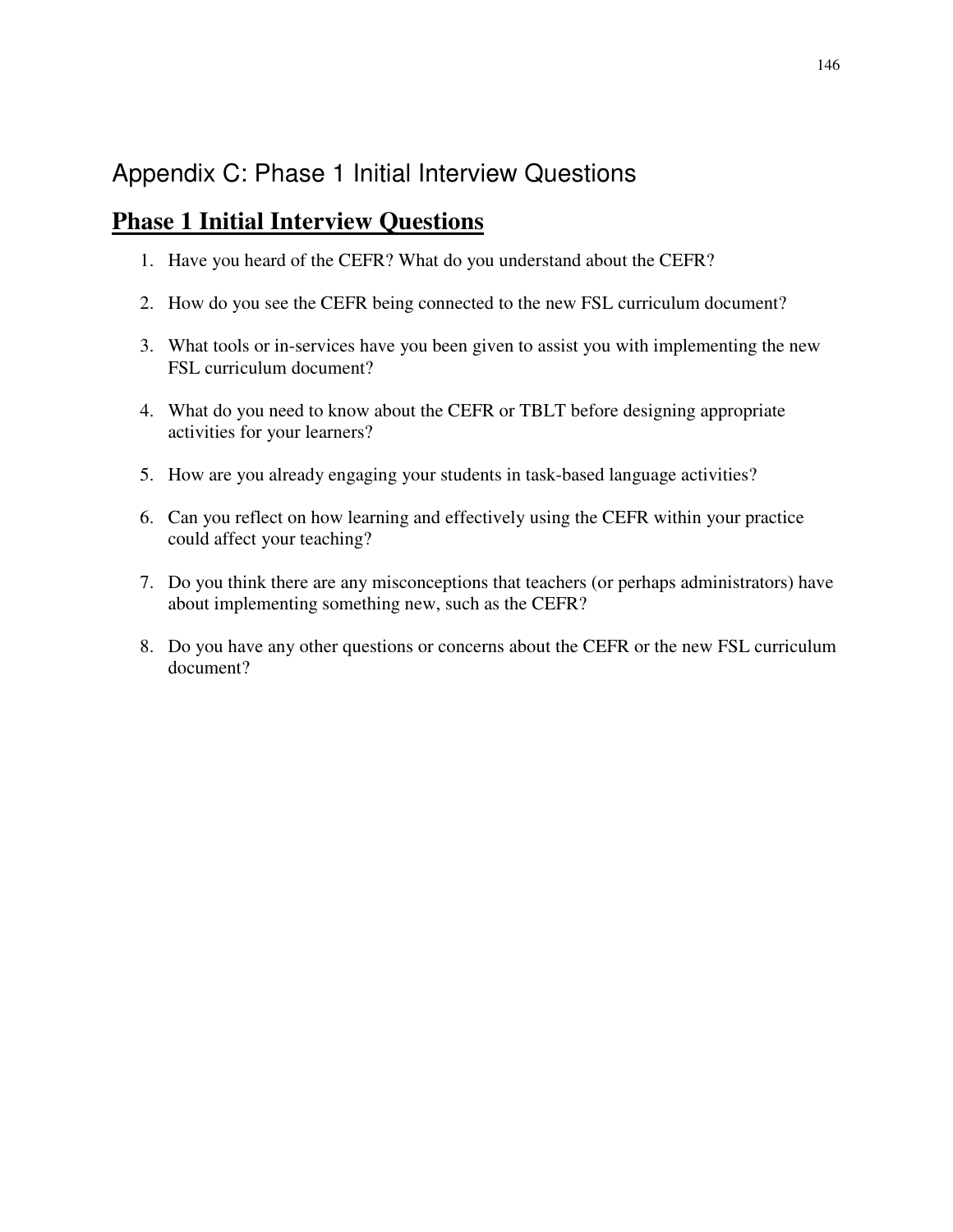# Appendix D: Phase 1 Final Interview Questions

### **Phase 1 Final Interview Questions**

1. Following our discussions, what do you now understand about the CEFR?

2. Do you see the CEFR as being connected to the new FSL curriculum document?

3. What new tools and additional knowledge have you been given to assist you with implementing the new FSL curriculum document?

4. What else do you need to know about the CEFR or TBLT before designing further age- and grade-level appropriate activities for your learners?

5. How do you feel about how you have been recently engaging your students in task-based language activities?

6. What are your perceptions about "Can Do" statements? Does the use of these statements influence student motivation?

7. Can you reflect on how learning and effectively using the CEFR within your practice has affected your teaching since beginning this research?

8. Do you think there are any additional misconceptions that teachers (or perhaps administrators) have about implementing something new, such as the CEFR?

9. Do you have any other questions or concerns about the CEFR or the new FSL curriculum document after participating in this research?

10. Can you identify at least one area in which you feel you most improved?

11. Can you name some "a-ha!" moments for you throughout this research?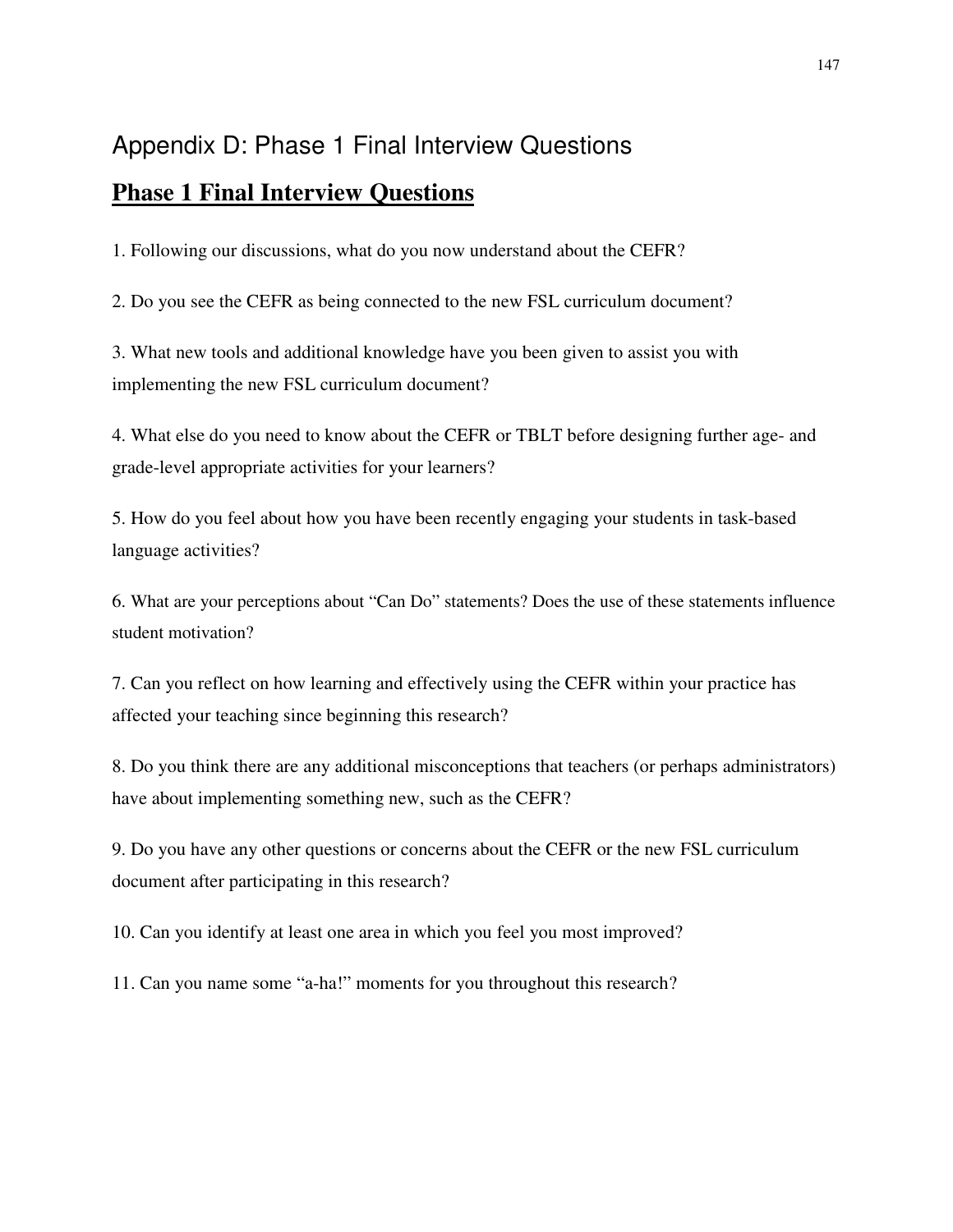# Appendix E: Phase 2 Interview Questions

## **Phase 2 Interview Questions**

1. How has your school year been thus far?

2. Do you feel as though our work on the CEFR has helped you to prepare your students for acquiring a second language?

3. What new ideas did you bring into the classroom that resulted from our discussions in the summer?

4. What types of professional development, if any, have you gotten since the school year began?

5. I know you were really interested in setting the bar high for your learners. Do you think that you have achieved this goal of yours thus far?

6. How is the dynamic in the classroom between you and your ECE? Do you get along well? Have you encountered any challenges yet?

7. Do you feel confident in using some aspects of the CEFR in your classroom? Why or why not?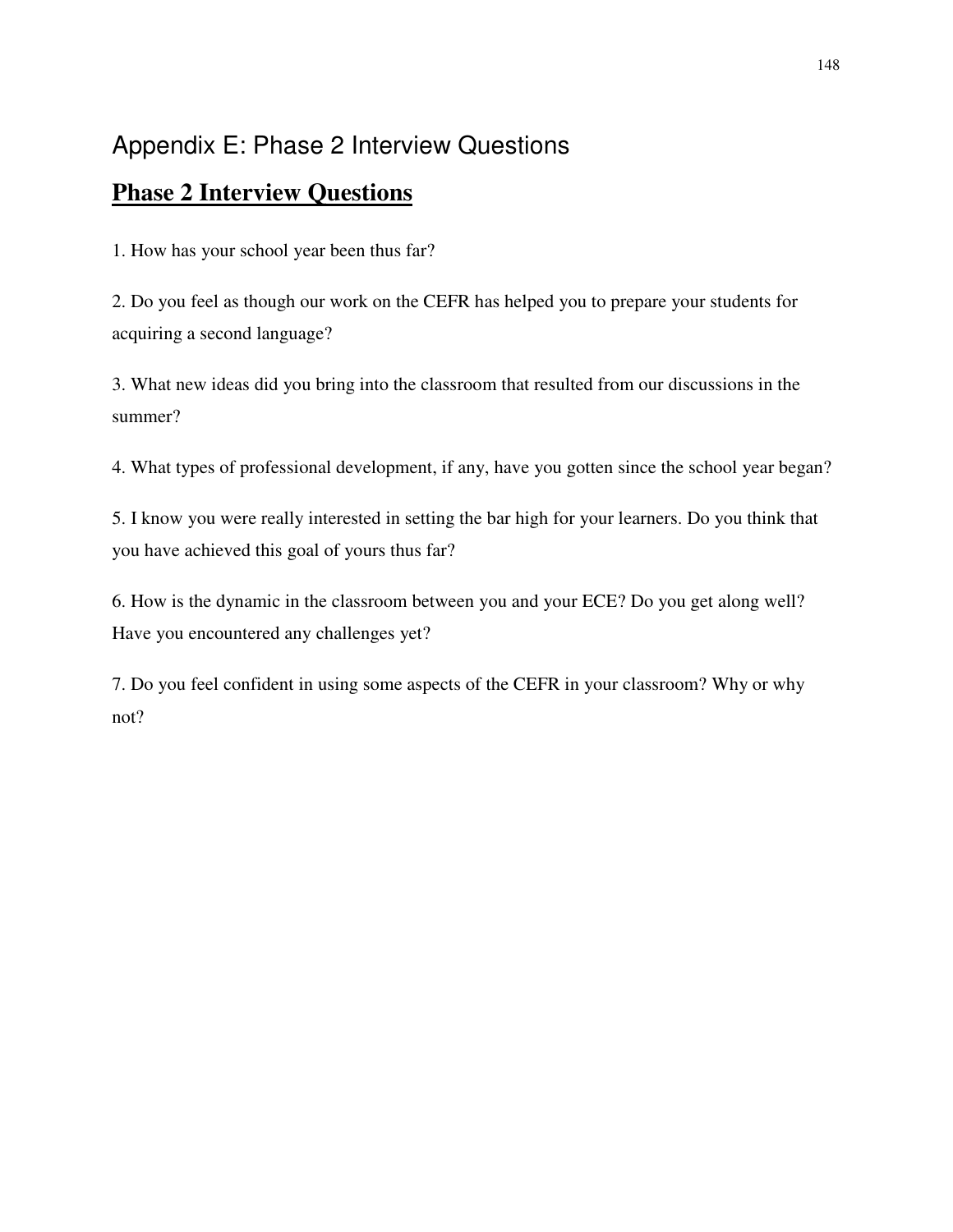# Appendix F: Phase 3 Interview Questions

## **Phase 3 Interview Questions**

1. Reflect on our professional development experience and the study conducted. What are your thoughts on our learning?

2. What changes have you seen from October until now, if any?

3. Tell me about some successes that you have witnessed in your classroom.

4. Has the situation between the ECE speaking English and you promoting French in the classroom improved any since the last time we spoke?

5. What would you have liked to learn more about during our learning sessions?

6. Do you feel like the topics we covered were enough to give you a fairly solid handle on the CEFR?

7. Have you gotten any professional development opportunities yet?

8. How would you like to see professional development structured in the near future?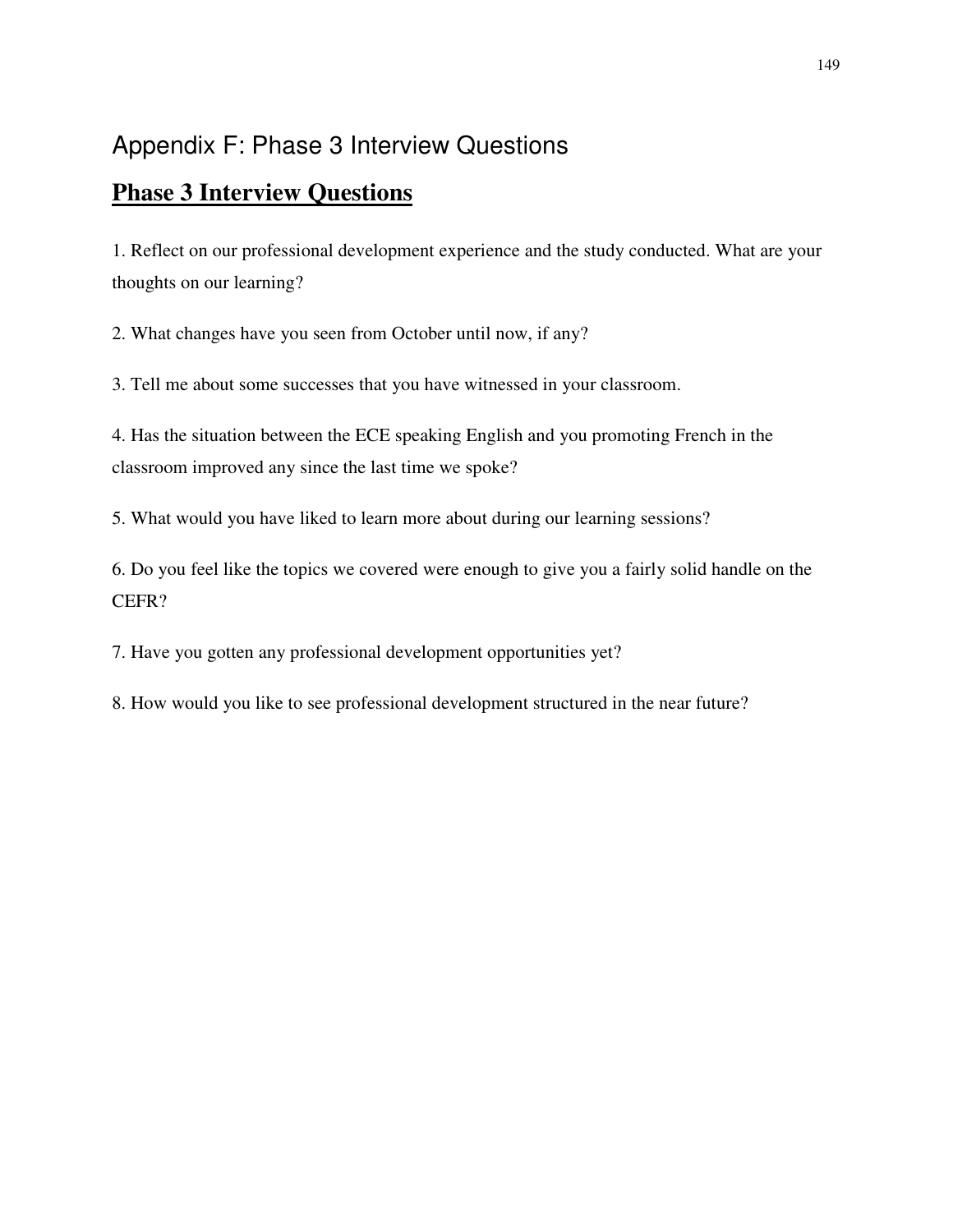## Appendix G: Ethics Approval Notice

#### **Research Ethics**

#### estern University Health Science Research Ethics Board **NMREB** Delegated Initial Approval Notice

Principal Investigator: Dr. Shelley Taylor Department & Institution: Education\Faculty of Education, Western University

#### NMREB File Number: 105315

Western Research

Study Title: An investigation into implementing the Common European Framework of Reference for Languages' task-based approach to L2 teaching within the parameters of the new French Immersion Curriculum: A qualitative case study Sponsor:

NMREB Initial Approval Date: June 20, 2014 NMREB Expiry Date: June 30, 2015

Documents Approved and/or Received for Information:

| Document Name                   | Comments   Version Date |
|---------------------------------|-------------------------|
| Western University Protocol     | 2014/06/01              |
| Other                           | 2014/06/01              |
| Advertisement                   | 2014/06/01              |
| Letter of Information & Consent | 2014/06/18              |

The Western University Non-Medical Research Ethics Board (NMREB) has reviewed and approved the above named study, as of the HSREB Initial Approval Date noted above.

NMREB approval for this study remains valid until the NMREB Expiry Date noted above, conditional to timely submission and acceptance of HSREB Centinuing Ethics Review,

The Western University NMREB operates in compliance with the Tri-Council Policy Statement Ethical Conduct for Research Involving Humans (TCPS2), the Ontario Personal Health Information Protection Act (PHIPA, 2004), and the applicable laws and regulations of Ontario.

Members of the NMREB who are named as Investigators in research studies do not participate in discussions related to, nor vote on such studies when they are presented to the REB.

The NMREB is registered with the U.S. Department of Health & Human Services under the IRB registration n.mber IRB 00000941

Ethics Officer, on behalf of Riley Hinson, NMREB Chair

Ethics Officer to Contact for Further Information

| Erika Basile   | Prace Kelly         | Millio Mokha    | Vikki Tran        |  |
|----------------|---------------------|-----------------|-------------------|--|
| cbasile@nwo.ca | grace.kelly@uwo.ca. | mmekhail@uwo.ca | viski.tran@cwo.ca |  |

This is an afficial document. Please retain the original in your files.

Western University, Research, Support Services Bldg., Rm. 5150

London, ON, Canada, N6A, 3K7, 1, 519, 661-3036, 1, 519-860-27 56, www.ciwc.ca/research/services/cthids